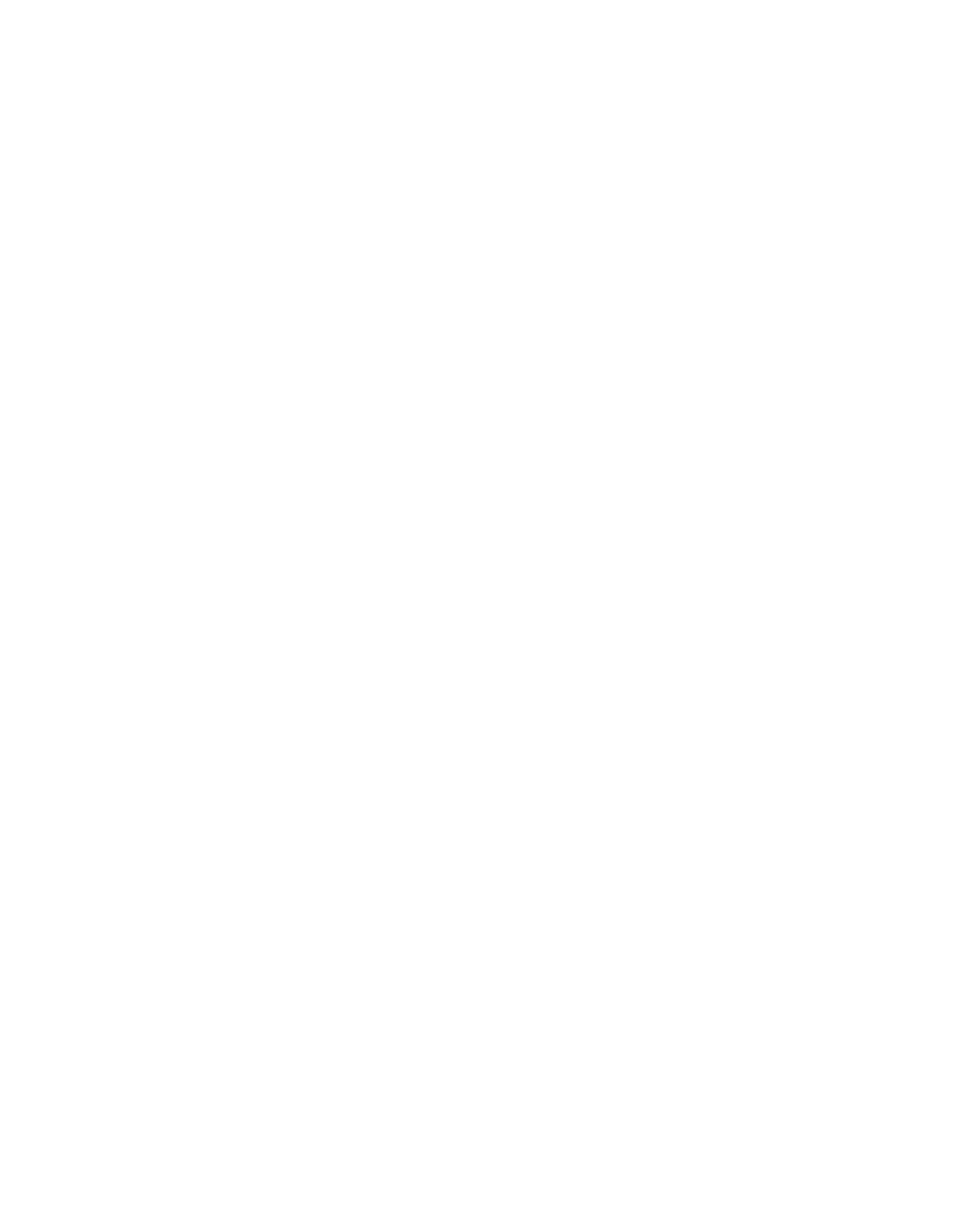# **Contents**

| $\overline{\mathbf{5}}$ |     | <b>Collective Communication</b>                                                    | $\mathbf{1}$   |
|-------------------------|-----|------------------------------------------------------------------------------------|----------------|
|                         | 5.1 |                                                                                    | $\mathbf{1}$   |
|                         | 5.2 |                                                                                    | $\overline{4}$ |
|                         |     | Specifics for Intracommunicator Collective Operations<br>5.2.1                     | $\overline{4}$ |
|                         |     | Applying Collective Operations to Intercommunicators<br>5.2.2                      | $\overline{5}$ |
|                         |     | Specifics for Intercommunicator Collective Operations<br>5.2.3                     | $\,6\,$        |
|                         | 5.3 |                                                                                    | $\overline{7}$ |
|                         | 5.4 |                                                                                    | $8\,$          |
|                         |     | 5.4.1                                                                              | 9              |
|                         | 5.5 |                                                                                    | $9\phantom{.}$ |
|                         |     | Examples using MPI_GATHER, MPI_GATHERV<br>5.5.1                                    | 12             |
|                         | 5.6 |                                                                                    | 19             |
|                         |     | Examples using MPI_SCATTER, MPI_SCATTERV<br>5.6.1                                  | 21             |
|                         | 5.7 |                                                                                    | 24             |
|                         |     | Examples using MPI_ALLGATHER, MPI_ALLGATHERV<br>5.7.1                              | 26             |
|                         | 5.8 |                                                                                    | 27             |
|                         | 5.9 |                                                                                    | 31             |
|                         |     | 5.9.1<br>Reduce                                                                    | 32             |
|                         |     | 5.9.2                                                                              | 33             |
|                         |     | 5.9.3                                                                              | 35             |
|                         |     | 5.9.4                                                                              | 36             |
|                         |     | 5.9.5                                                                              | 40             |
|                         |     |                                                                                    | 42             |
|                         |     | 5.9.6                                                                              | 43             |
|                         |     |                                                                                    | 45             |
|                         |     |                                                                                    | 46             |
|                         |     |                                                                                    | 46             |
|                         |     |                                                                                    | 47             |
|                         |     |                                                                                    | 48             |
|                         |     |                                                                                    | 49             |
|                         |     |                                                                                    | 51             |
|                         |     |                                                                                    | $52\,$         |
|                         |     |                                                                                    | 52             |
|                         |     |                                                                                    | 53             |
|                         |     |                                                                                    | 55             |
|                         |     |                                                                                    | 57             |
|                         |     | 5.12.6 Nonblocking All-to-All Scatter/Gather $\dots \dots \dots \dots \dots \dots$ | 58             |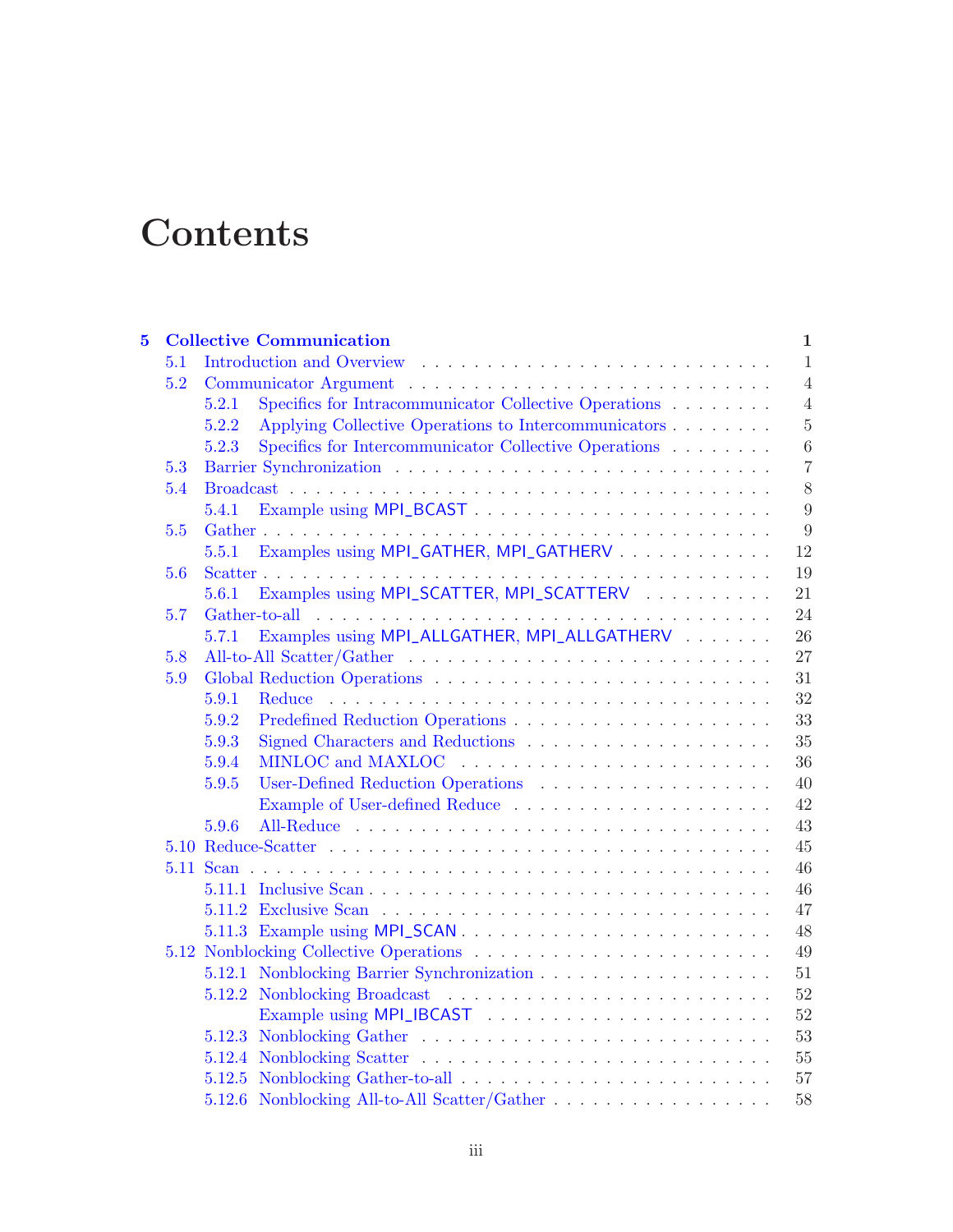# [Bibliography](#page-74-0) 72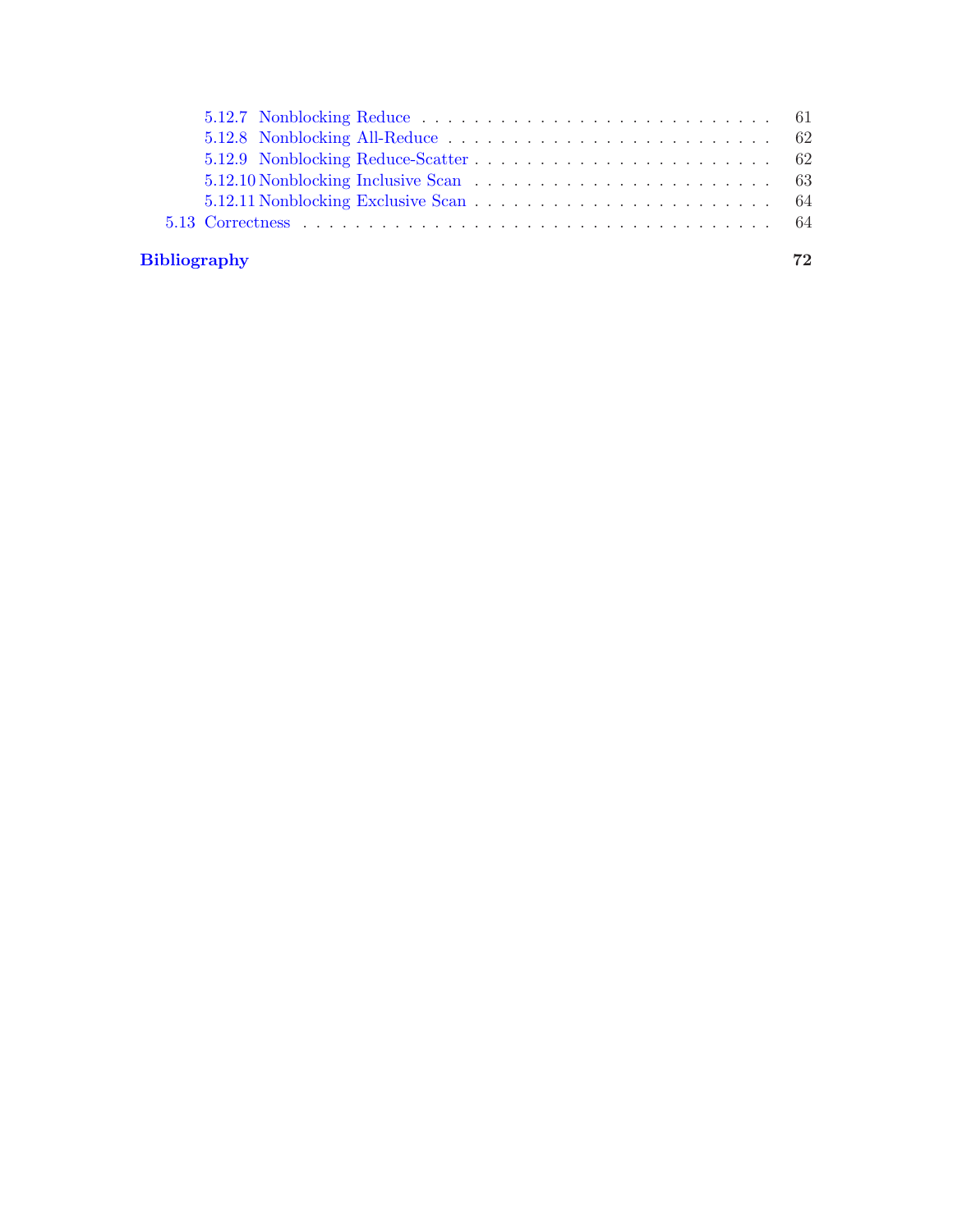# <span id="page-4-0"></span>Chapter 5

# Collective Communication

## <span id="page-4-1"></span>5.1 Introduction and Overview

Collective communication is defined as communication that involves a group or groups of processes. The functions of this type provided by MPI are the following:

• MPI\_BARRIER, MPI\_IBARRIER: Barrier synchronization across all members of a group (Section  $5.3$  and Section  $5.12.1$ ).

- MPI\_BCAST, MPI\_IBCAST: Broadcast from one member to all members of a group (Section [5.4](#page-11-0) and Section [5.12.2\)](#page-55-0). This is shown as "broadcast" in Figure [5.1.](#page-6-0)
- MPI\_GATHER, MPI\_IGATHER, MPI\_GATHERV, MPI\_IGATHERV: Gather data from all members of a group to one member (Section [5.5](#page-12-1) and Section [5.12.3\)](#page-56-0). This is shown as "gather" in Figure [5.1.](#page-6-0)
- MPI\_SCATTER, MPI\_ISCATTER, MPI\_SCATTERV, MPI\_ISCATTERV: Scatter data from one member to all members of a group (Section [5.6](#page-22-0) and Section [5.12.4\)](#page-58-0). This is shown as "scatter" in Figure [5.1.](#page-6-0)
- MPI\_ALLGATHER, MPI\_IALLGATHER, MPI\_ALLGATHERV, MPI\_IALLGATHERV: A variation on Gather where all members of a group receive the result (Section [5.7](#page-27-0) and Section [5.12.5\)](#page-60-0). This is shown as "allgather" in Figure [5.1.](#page-6-0)
- MPI\_ALLTOALL, MPI\_IALLTOALL, MPI\_ALLTOALLV, MPI\_IALLTOALLV, MPI\_ALLTOALLW, MPI\_IALLTOALLW: Scatter/Gather data from all members to all members of a group (also called complete exchange or all-to-all) (Section [5.8](#page-30-0) and Section [5.12.6\)](#page-61-0). This is shown as "alltoall" in Figure [5.1.](#page-6-0)
- MPI\_ALLREDUCE, MPI\_IALLREDUCE, MPI\_REDUCE, MPI\_IREDUCE: Global reduction operations such as sum, max, min, or user-defined functions, where the result is returned to all members of a group (Section [5.9.6](#page-46-0) and Section [5.12.8\)](#page-65-0) and a variation where the result is returned to only one member (Section [5.9](#page-34-0) and Section [5.12.7\)](#page-64-0).
- MPI\_REDUCE\_SCATTER, MPI\_IREDUCE\_SCATTER: A combined reduction and scatter operation (Section [5.10](#page-48-0) and Section [5.12.9\)](#page-65-1).
- MPI\_SCAN, MPI\_ISCAN, MPI\_EXSCAN, MPI\_IEXSCAN: Scan across all members of a group (also called prefix) (Section [5.11,](#page-49-0) Section [5.11.2,](#page-50-0) Section [5.12.10,](#page-66-0) and Section [5.12.11\)](#page-67-0).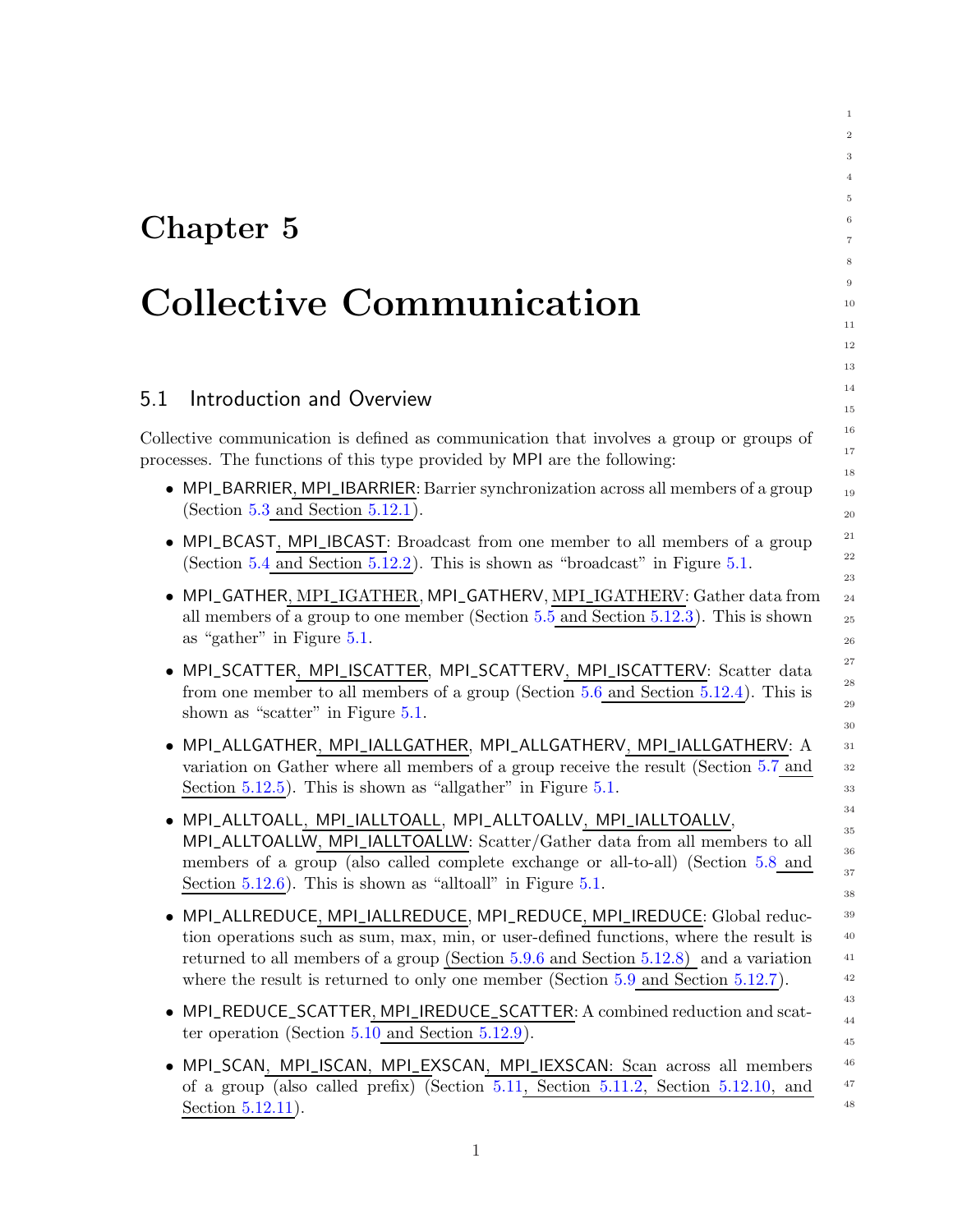One of the key arguments in a call to a collective routine is a communicator that defines the group or groups of participating processes and provides a context for the operation. This is discussed further in Section [5.2.](#page-7-0) The syntax and semantics of the collective operations are defined to be consistent with the syntax and semantics of the point-to-point operations. Thus, general datatypes are allowed and must match between sending and receiving processes as specified in Chapter ??. Several collective routines such as broadcast and gather have a single originating or receiving process. Such a process is called the root. Some arguments in the collective functions are specified as "significant only at root," and are ignored for all participants except the root. The reader is referred to Chapter ?? for information concerning communication buffers, general datatypes and type matching rules, and to Chapter ?? for information on how to define groups and create communicators. 1 2 3 4 5 6 7 8 9 10 11

The type-matching conditions for the collective operations are more strict than the corresponding conditions between sender and receiver in point-to-point. Namely, for collective operations, the amount of data sent must exactly match the amount of data specified by the receiver. Different type maps (the layout in memory, see Section ??) between sender and receiver are still allowed. 12 13 14 15 16

Collective routine callsoperations can (but are not required to) returnscomplete as soon as their the caller's participation in the collective communication is complete finished. blocking operation is complete as soon as the call returns. A nonblocking (immediate) call requires a separate completion call ?? (Section 3.7). The completion of a eallcollective operation indicates that the caller is now free to access locations in the communication buffer. It does not indicate that other processes in the group have completed or even started the operation (unless otherwise implied by in the description of the operation). Thus, a collective communication ealloperation may, or may not, have the effect of synchronizing all calling processes. This statement excludes, of course, the barrier <del>function</del>operation. 17 18 19 20 21 22 23 24 25

Collective communication calls may use the same communicators as point-to-point communication; MPI guarantees that messages generated on behalf of collective communication calls will not be confused with messages generated by point-to-point communication. The collective operations do not have a message tag argument. A more detailed discussion of correct use of collective routines is found in Section [5.13.](#page-67-1) 26 27 28 29 30

Rationale. The equal-data restriction (on type matching) was made so as to avoid the complexity of providing a facility analogous to the status argument of MPI\_RECV for discovering the amount of data sent. Some of the collective routines would require an array of status values.

The statements about synchronization are made so as to allow a variety of implementations of the collective functions.

The collective operations do not accept a message tag argument. If future revisions MPI define nonblocking collective functions, then tags (or a similar mechanism) might need to be added so as to allow the dis-ambiguation of multiple, pending, collective operations. (End of rationale.)

Advice to users. It is dangerous to rely on synchronization side-effects of the collective operations for program correctness. For example, even though a particular implementation may provide a broadcast routine with a side-effect of synchronization, the standard does not require this, and a program that relies on this will not be portable. 44 45 46 47 48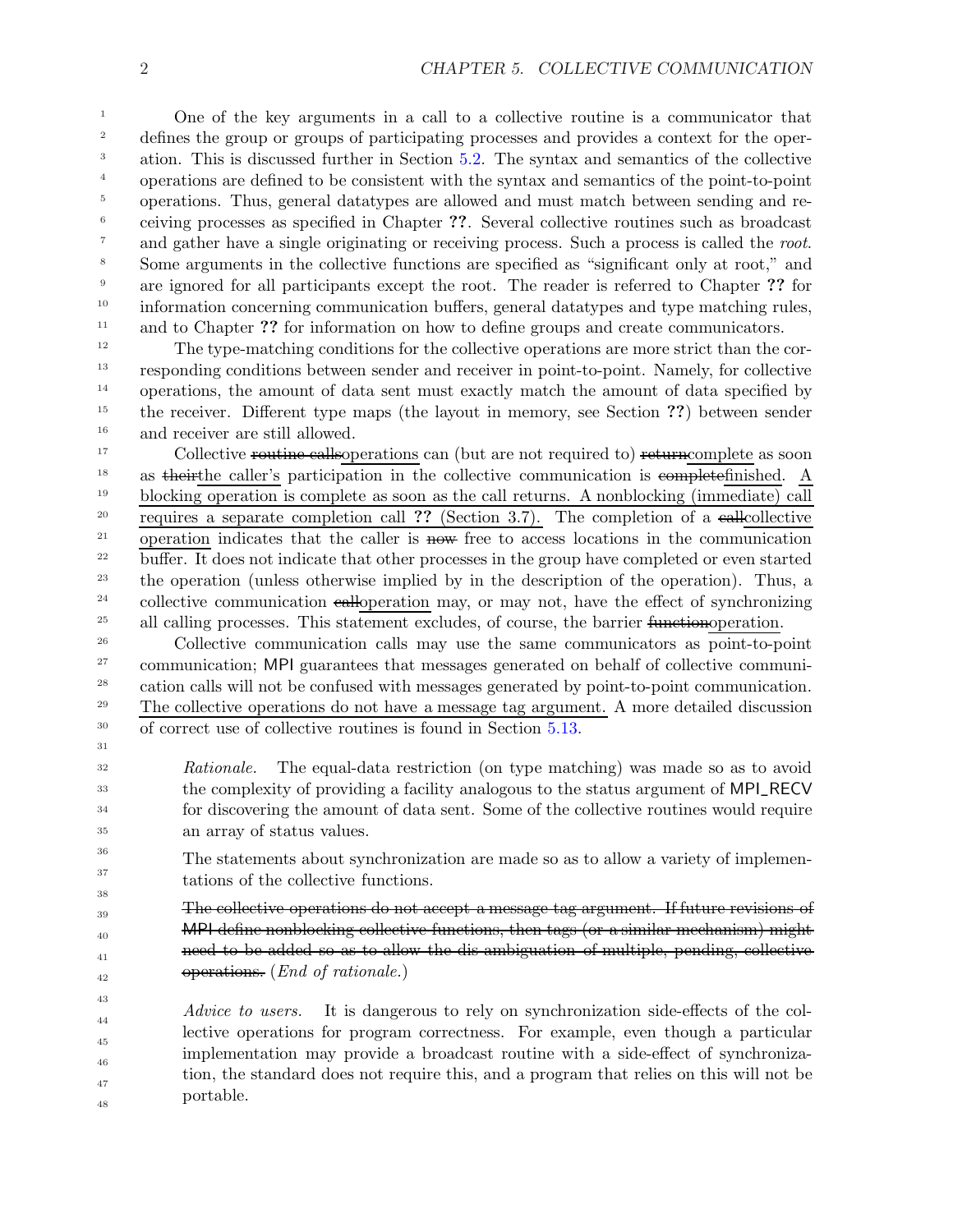

<span id="page-6-0"></span>Figure 5.1: Collective move functions illustrated for a group of six processes. In each case, each row of boxes represents data locations in one process. Thus, in the broadcast, initially just the first process contains the data  $A_0$ , but after the broadcast all processes contain it.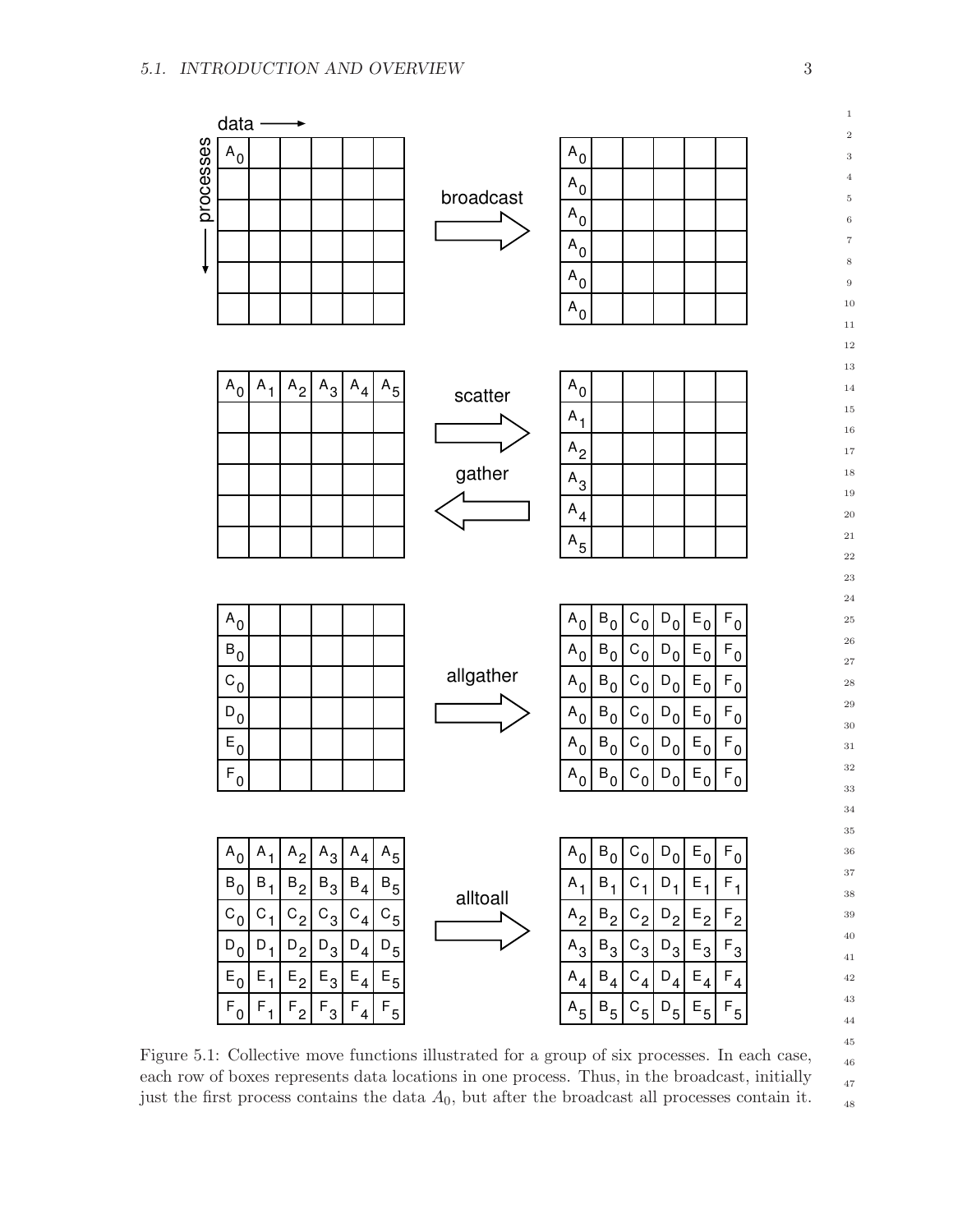On the other hand, a correct, portable program must allow for the fact that a collective call may be synchronizing. Though one cannot rely on any synchronization side-effect, one must program so as to allow it. These issues are discussed further in Section [5.13.](#page-67-1) (End of advice to users.)

Advice to implementors. While vendors may write optimized collective routines matched to their architectures, a complete library of the collective communication routines can be written entirely using the MPI point-to-point communication functions and a few auxiliary functions. If implementing on top of point-to-point, a hidden, special communicator might be created for the collective operation so as to avoid interference with any on-going point-to-point communication at the time of the collective call. This is discussed further in Section [5.13.](#page-67-1) (End of advice to implementors.)

Many of the descriptions of the collective routines provide illustrations in terms of blocking MPI point-to-point routines. These are intended solely to indicate what data is sent or received by what process. Many of these examples are *not* correct MPI programs; for purposes of simplicity, they often assume infinite buffering.

<span id="page-7-0"></span>18 19

20

# 5.2 Communicator Argument

The key concept of the collective functions is to have a group or groups of participating processes. The routines do not have group identifiers as explicit arguments. Instead, there is a communicator argument. Groups and communicators are discussed in full detail in Chapter ??. For the purposes of this chapter, it is sufficient to know that there are two types of communicators: intra-communicators and inter-communicators. An intracommunicator can be thought of as an identifier for a single group of processes linked with a context. An intercommunicator identifies two distinct groups of processes linked with a context. 21 22 23 24 25 26 27

<span id="page-7-1"></span>28 29

30

## 5.2.1 Specifics for Intracommunicator Collective Operations

All processes in the group identified by the intracommunicator must call the collective routine with matching arguments. 31 32

In many cases, collective communication can occur "in place" for intracommunicators, with the output buffer being identical to the input buffer. This is specified by providing a special argument value, MPI\_IN\_PLACE, instead of the send buffer or the receive buffer argument, depending on the operation performed. 33 34 35 36

Rationale. The "in place" operations are provided to reduce unnecessary memory motion by both the MPI implementation and by the user. Note that while the simple check of testing whether the send and receive buffers have the same address will work for some cases (e.g., MPI\_ALLREDUCE), they are inadequate in others (e.g., MPI\_GATHER, with root not equal to zero). Further, Fortran explicitly prohibits aliasing of arguments; the approach of using a special value to denote "in place" operation eliminates that difficulty. (End of rationale.)

Advice to users. By allowing the "in place" option, the receive buffer in many of the collective calls becomes a send-and-receive buffer. For this reason, a Fortran binding that includes INTENT must mark these as INOUT, not OUT. 46 47 48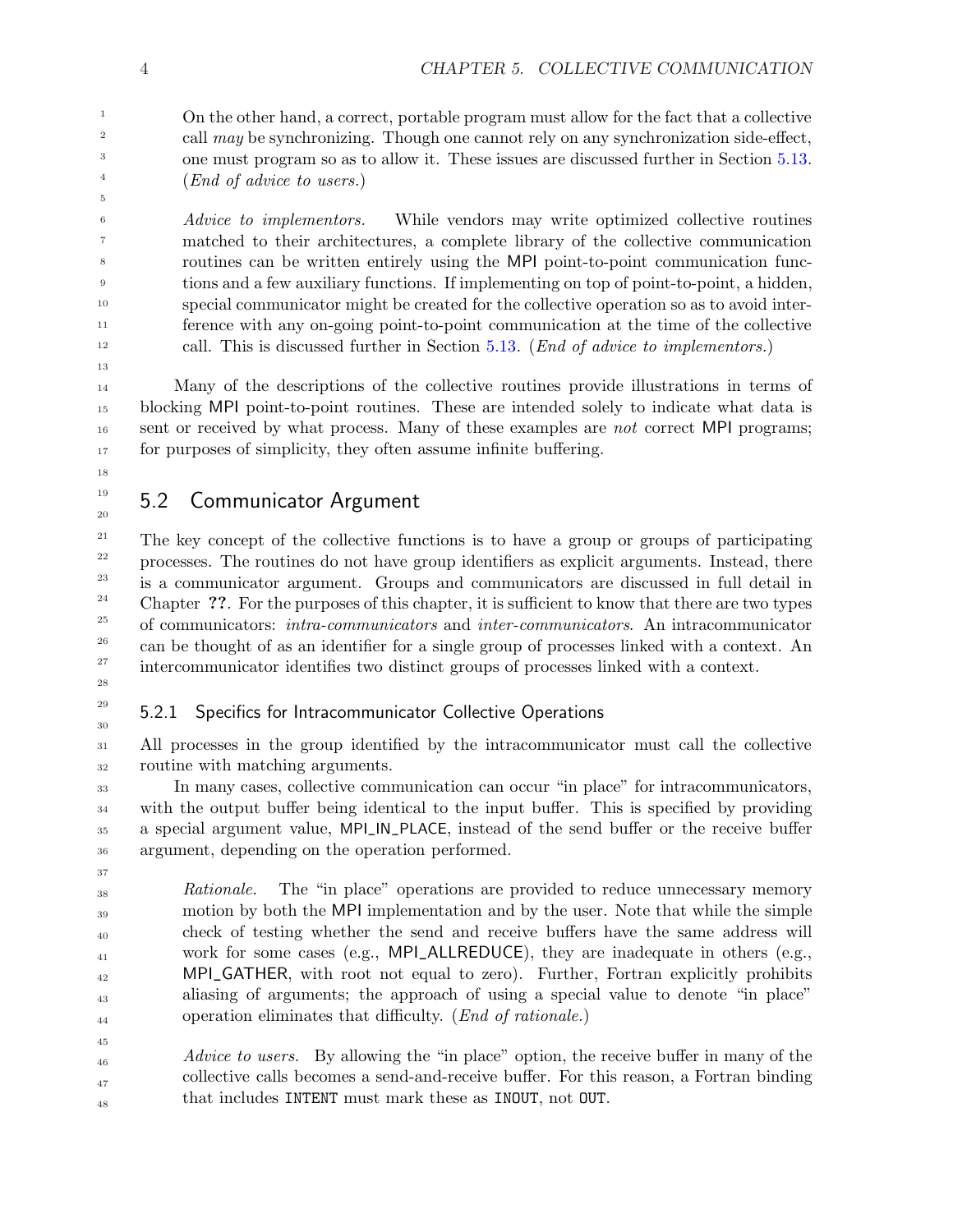Note that MPI\_IN\_PLACE is a special kind of value; it has the same restrictions on its use that MPI\_BOTTOM has.

Some intracommunicator collective operations do not support the "in place" option (e.g., MPI\_ALLTOALLV). (End of advice to users.)

#### <span id="page-8-0"></span>5.2.2 Applying Collective Operations to Intercommunicators

To understand how collective operations apply to intercommunicators, we can view most MPI intracommunicator collective operations as fitting one of the following categories (see, for instance, [\[5\]](#page-75-0)):

All-To-All All processes contribute to the result. All processes receive the result.

- MPI\_ALLGATHER, MPI\_IALLGATHER, MPI\_ALLGATHERV, MPI\_IALLGATHERV
- MPI\_ALLTOALL, MPI\_IALLTOALL, MPI\_ALLTOALLV, MPI\_IALLTOALLV, MPI\_ALLTOALLW, MPI\_IALLTOALLW
- MPI\_ALLREDUCE, MPI\_IALLREDUCE, MPI\_REDUCE\_SCATTER, MPI\_IREDUCE\_SCATTER

All-To-One All processes contribute to the result. One process receives the result.

- MPI\_GATHER, MPI\_IGATHER, MPI\_GATHERV, MPI\_IGATHERV
- MPI\_REDUCE, MPI\_IREDUCE

One-To-All One process contributes to the result. All processes receive the result.

- MPI\_BCAST, MPI\_IBCAST
- MPI\_SCATTER, MPI\_ISCATTER, MPI\_SCATTERV, MPI\_ISCATTERV

Other Collective operations that do not fit into one of the above categories.

- MPI\_SCAN, MPI\_ISCAN, MPI\_EXSCAN, MPI\_IEXSCAN
- MPI\_BARRIER, MPI\_IBARRIER

The MPI\_BARRIER and MPI\_IBARRIER operation<del>-doess</del> do not fit into this classification since no data is being moved (other than the implicit fact that a barrier has been called). The data movement patterns of MPI\_SCAN, MPI\_ISCAN and, MPI\_EXSCAN, and MPI\_IEXSCAN do not fit this taxonomy.

The application of collective communication to intercommunicators is best described in terms of two groups. For example, an all-to-all MPI\_ALLGATHER operation can be described as collecting data from all members of one group with the result appearing in all members of the other group (see Figure [5.2\)](#page-9-1). As another example, a one-to-all MPI\_BCAST operation sends data from one member of one group to all members of the other group. Collective computation operations such as MPI\_REDUCE\_SCATTER have a similar interpretation (see Figure [5.3\)](#page-10-1). For intracommunicators, these two groups are the same. For intercommunicators, these two groups are distinct. For the all-to-all operations, each such operation is described in two phases, so that it has a symmetric, full-duplex behavior.

The following collective operations also apply to intercommunicators: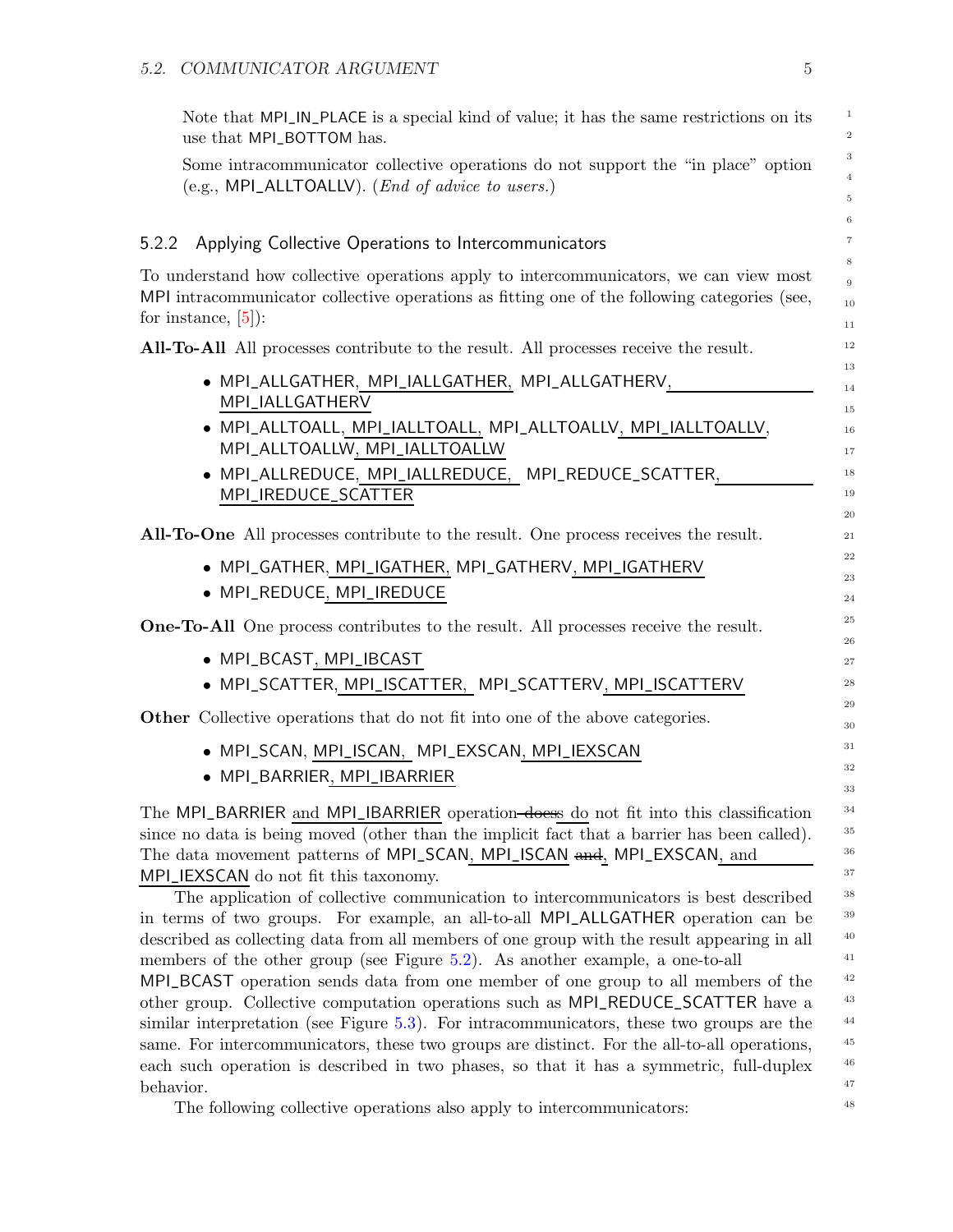

<span id="page-9-1"></span>Figure 5.2: Intercommunicator allgather. The focus of data to one process is represented, not mandated by the semantics. The two phases do allgathers in both directions.

<span id="page-9-0"></span> 

 

## 5.2.3 Specifics for Intercommunicator Collective Operations

All processes in both groups identified by the intercommunicator must call the collective routine. In addition, processes in the same group must call the routine with matching arguments. 

Note that the "in place" option for intracommunicators does not apply to intercommunicators since in the intercommunicator case there is no communication from a process to itself.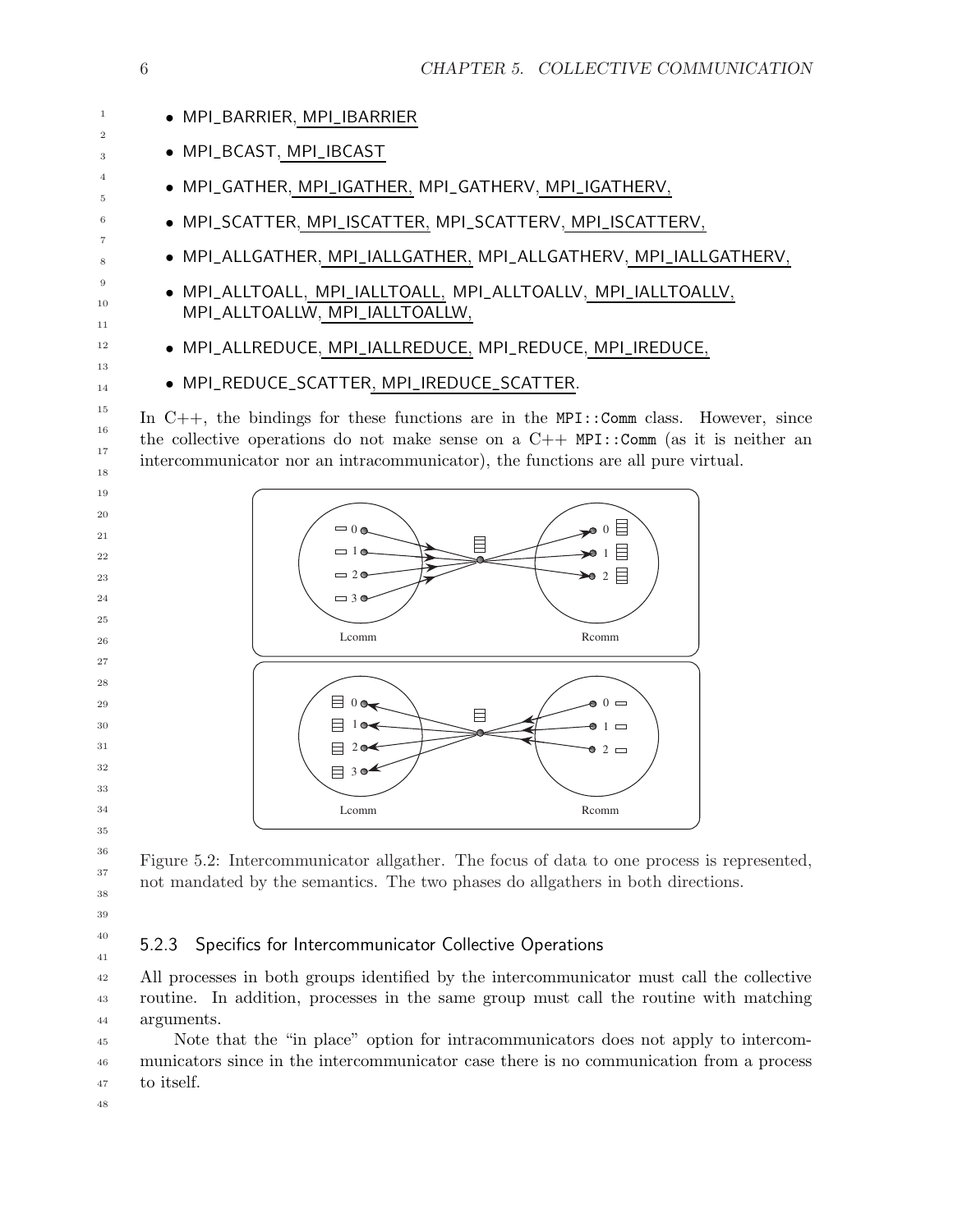

<span id="page-10-1"></span>Figure 5.3: Intercommunicator reduce-scatter. The focus of data to one process is represented, not mandated by the semantics. The two phases do reduce-scatters in both directions.

For intercommunicator collective communication, if the operation is rooted (e.g., broadcast, gather, scatter), then the transfer is unidirectional. The direction of the transfer is indicated by a special value of the root argument. In this case, for the group containing the root process, all processes in the group must call the routine using a special argument for the root. For this, the root process uses the special root value MPI\_ROOT; all other processes in the same group as the root use MPI\_PROC\_NULL. All processes in the other group (the group that is the remote group relative to the root process) must call the collective routine and provide the rank of the root. If the operation is unrooted (e.g., alltoall), then the transfer is bidirectional.

Rationale. Rooted operations are unidirectional by nature, and there is a clear way of specifying direction. Non-rooted operations, such as all-to-all, will often occur as part of an exchange, where it makes sense to communicate in both directions at once. (End of rationale.)

# MPI\_BARRIER(comm) IN communicator (handle) int MPI\_Barrier(MPI\_Comm comm) MPI\_BARRIER(COMM, IERROR) INTEGER COMM, IERROR

<span id="page-10-0"></span>5.3 Barrier Synchronization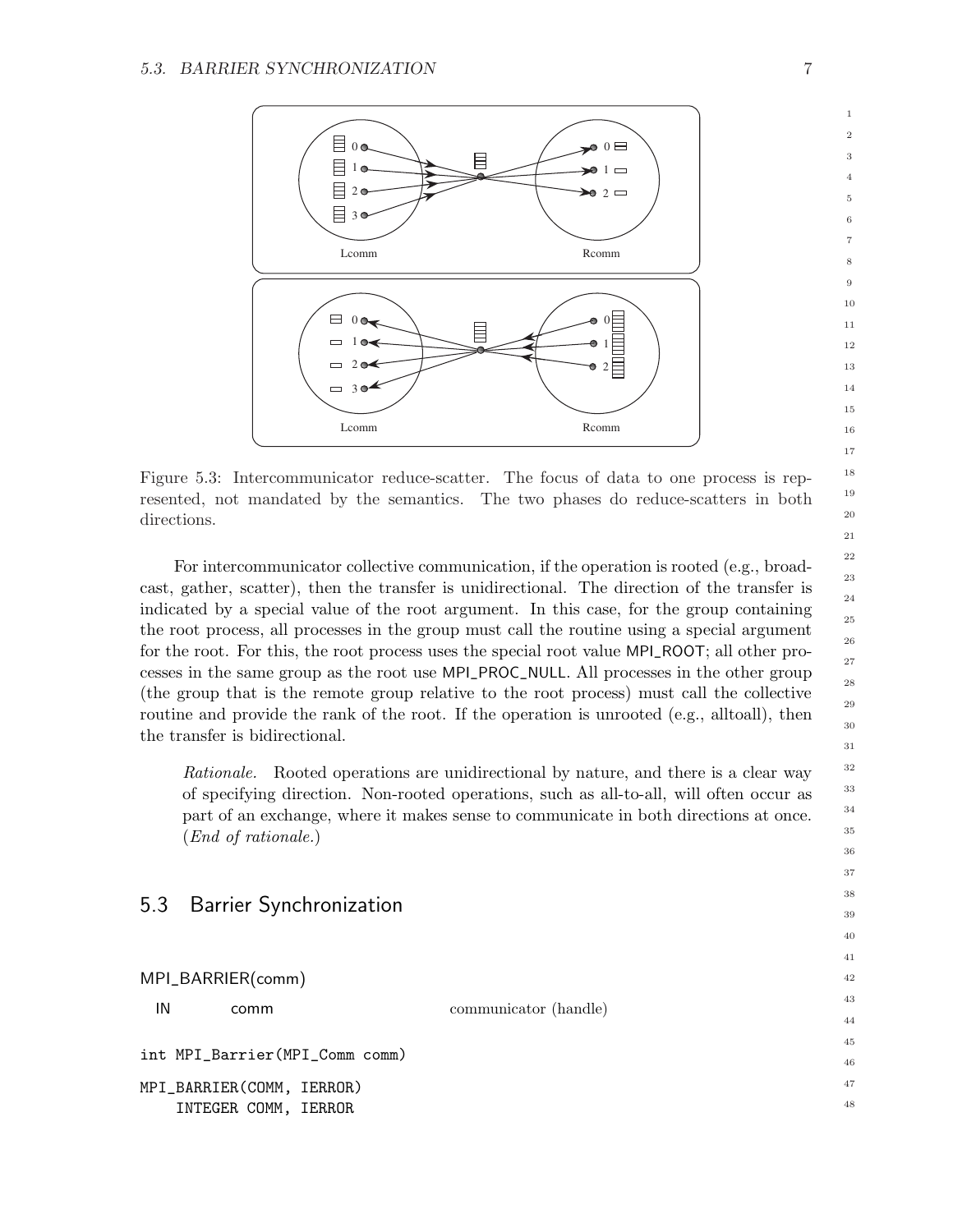#### void MPI::Comm::Barrier() const = 0

If comm is an intracommunicator, MPI\_BARRIER blocks the caller until all group members have called it. The call returns at any process only after all group members have entered the call.

If comm is an intercommunicator, the barrier is performed across all processes in the intercommunicator. In this case, all processes in one group (group  $A$ ) of the intercommunicator may exit the barrier when all of the processes in the other group (group B) have entered the barrier.

## <span id="page-11-0"></span>5.4 Broadcast

MPI\_BCAST(buffer, count, datatype, root, comm)

| 16       | <b>INOUT</b> | buffer                                              | starting address of buffer (choice)                                     |
|----------|--------------|-----------------------------------------------------|-------------------------------------------------------------------------|
| 17<br>18 | IN           | count                                               | number of entries in buffer (non-negative integer)                      |
| 19       | IN           | datatype                                            | data type of buffer (handle)                                            |
| 20       | IN           | root                                                | rank of broadcast root (integer)                                        |
| 21       | IN           | comm                                                | communicator (handle)                                                   |
| 22<br>23 |              |                                                     |                                                                         |
| 24       |              |                                                     | int MPI_Bcast(void* buffer, int count, MPI_Datatype datatype, int root, |
| 25       |              | MPI_Comm comm)                                      |                                                                         |
| 26       | MDT          | RCAST (RHEEFR<br>$C$ $T$ $N$ $T$<br><b>DATATVDF</b> | C <sub>OMM</sub><br>ו תחת מ־ם ד<br>⊤חחם                                 |

```
MPI_BCAST(BUFFER, COUNT, DATATYPE, ROOT, COMM, IERROR)
```
<type> BUFFER(\*)

INTEGER COUNT, DATATYPE, ROOT, COMM, IERROR

```
void MPI::Comm::Bcast(void* buffer, int count,
                   const MPI::Datatype& datatype, int root) const = 0
30
31
```
If comm is an intracommunicator, MPI\_BCAST broadcasts a message from the process with rank root to all processes of the group, itself included. It is called by all members of the group using the same arguments for comm and root. On return, the content of root's buffer is copied to all other processes. 32 33 34 35

General, derived datatypes are allowed for datatype. The type signature of count, datatype on any process must be equal to the type signature of count, datatype at the root. This implies that the amount of data sent must be equal to the amount received, pairwise between each process and the root. MPI\_BCAST and all other data-movement collective routines make this restriction. Distinct type maps between sender and receiver are still allowed. 36 37 38 39 40 41

```
42
```
The "in place" option is not meaningful here.

If comm is an intercommunicator, then the call involves all processes in the intercommunicator, but with one group (group A) defining the root process. All processes in the other group (group B) pass the same value in argument root, which is the rank of the root in group A. The root passes the value MPI\_ROOT in root. All other processes in group A pass the value MPI\_PROC\_NULL in root. Data is broadcast from the root to all processes 43 44 45 46 47 48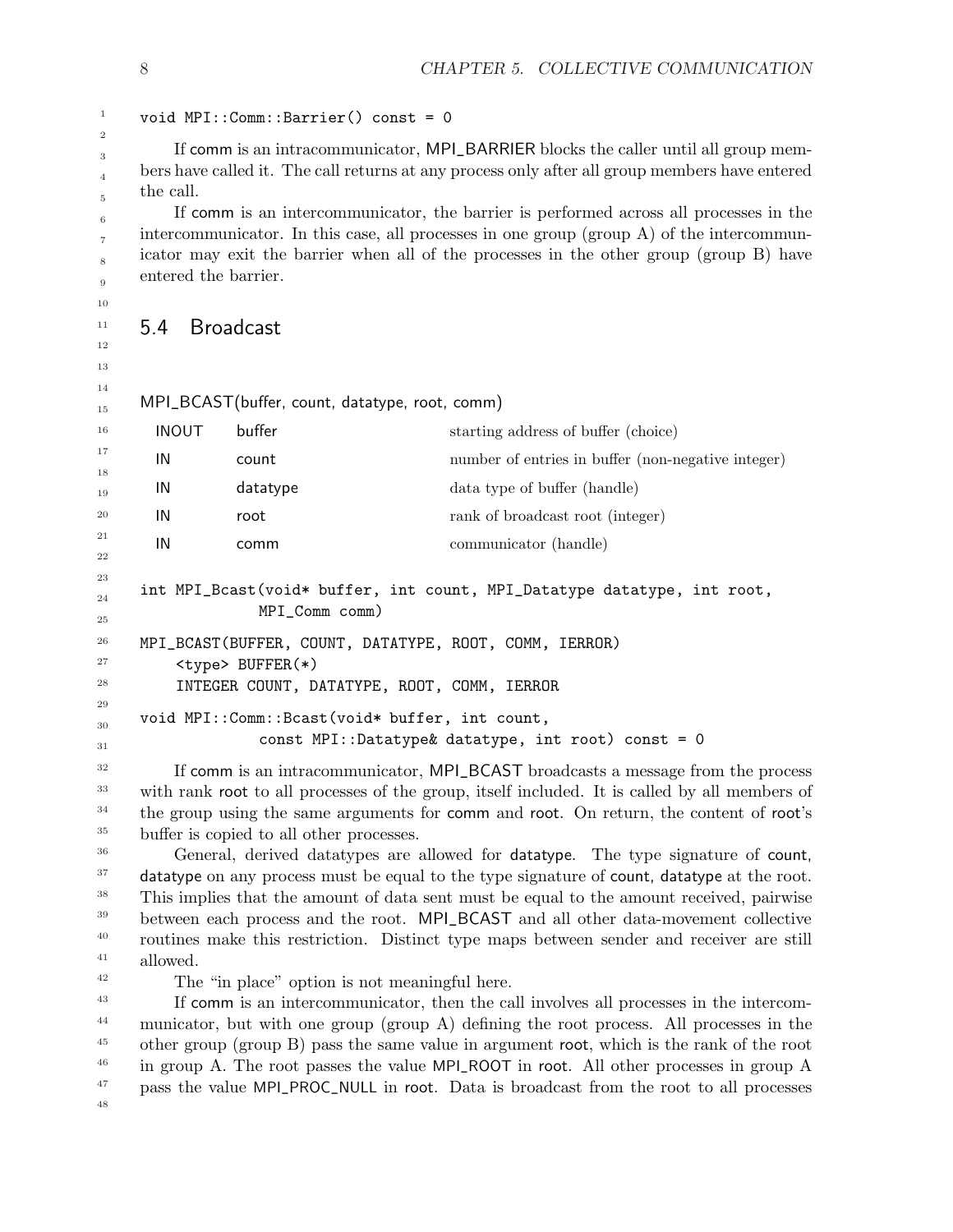in group B. The buffer arguments of the processes in group B must be consistent with the buffer argument of the root.

#### <span id="page-12-0"></span>5.4.1 Example using MPI\_BCAST

The examples in this section use intracommunicators.

Example 5.1 Broadcast 100 ints from process 0 to every process in the group.

```
MPI_Comm comm;
int array[100];
int root=0;
...
MPI_Bcast(array, 100, MPI_INT, root, comm);
```
As in many of our example code fragments, we assume that some of the variables (such as comm in the above) have been assigned appropriate values.

## <span id="page-12-1"></span>5.5 Gather

MPI\_GATHER(sendbuf, sendcount, sendtype, recvbuf, recvcount, recvtype, root, comm)

|     |           |                                                         | 24       |
|-----|-----------|---------------------------------------------------------|----------|
| IN  | sendbuf   | starting address of send buffer (choice)                | 25       |
| IN  | sendcount | number of elements in send buffer (non-negative inte-   | 26       |
|     |           | ger)                                                    | 27       |
| IN  | sendtype  | data type of send buffer elements (handle)              | 28       |
| OUT | recvbuf   | address of receive buffer (choice, significant only at  | 29       |
|     |           | root)                                                   | 30<br>31 |
| IN  | recvcount | number of elements for any single receive (non-negative | 32       |
|     |           | integer, significant only at root)                      | 33       |
| IN  | recvtype  | data type of recy buffer elements (significant only at  | 34       |
|     |           | root) (handle)                                          | 35       |
|     |           |                                                         | 36       |
| IN  | root      | rank of receiving process (integer)                     | 37       |
| IN  | comm      | communicator (handle)                                   | 38       |
|     |           |                                                         | 39       |
|     |           |                                                         |          |

int MPI\_Gather(void\* sendbuf, int sendcount, MPI\_Datatype sendtype, void\* recvbuf, int recvcount, MPI\_Datatype recvtype, int root, MPI\_Comm comm) MPI\_GATHER(SENDBUF, SENDCOUNT, SENDTYPE, RECVBUF, RECVCOUNT, RECVTYPE,

ROOT, COMM, IERROR) <type> SENDBUF(\*), RECVBUF(\*) INTEGER SENDCOUNT, SENDTYPE, RECVCOUNT, RECVTYPE, ROOT, COMM, IERROR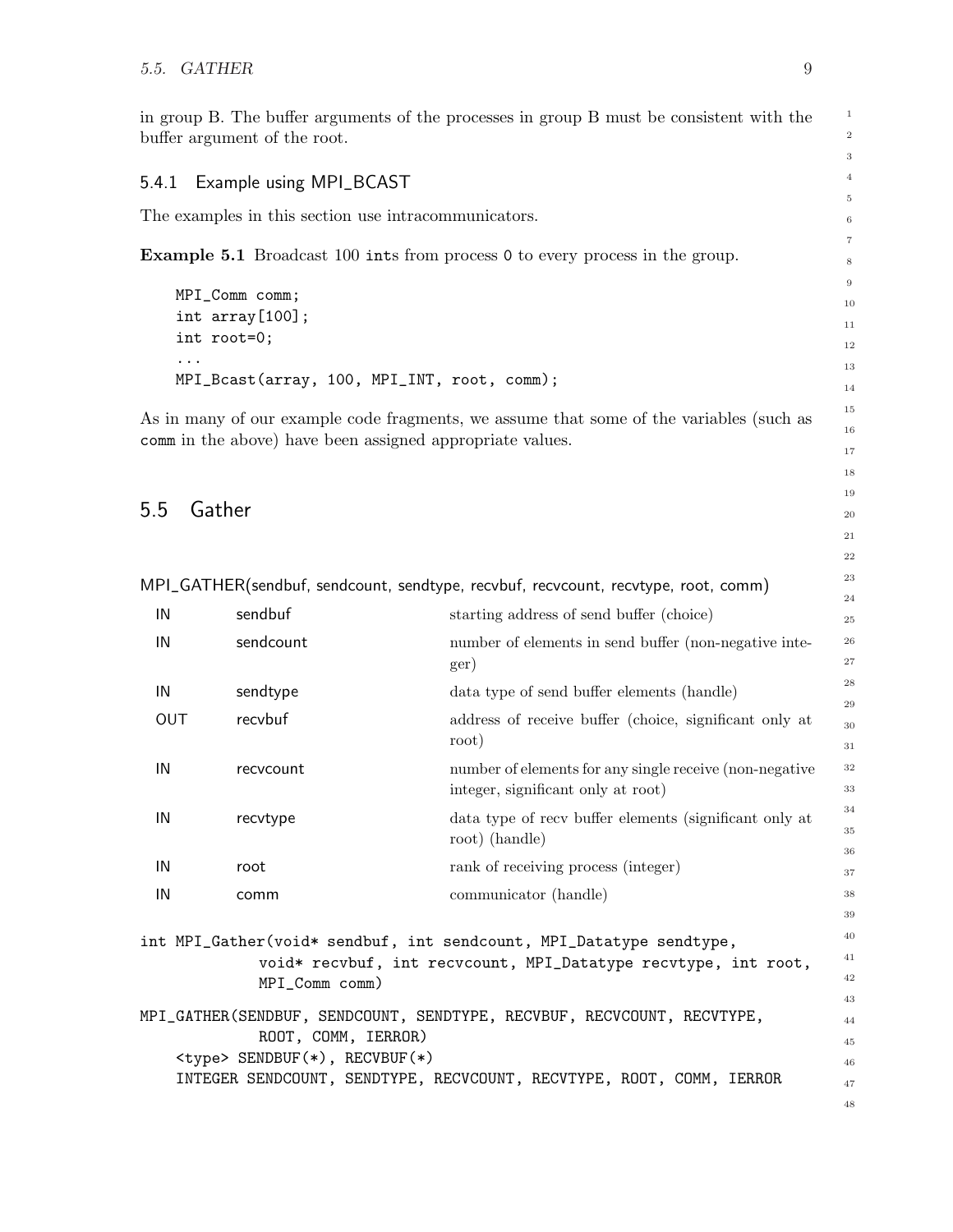| $\mathbf{1}$<br>$\,2$                                                                                                             | void MPI:: Comm:: Gather (const void* sendbuf, int sendcount, const<br>MPI::Datatype& sendtype, void* recvbuf, int recvcount,                                                                                                                                                                                                                                                                                                                                                                                                                                                                                                                                                                                                                                                                                                                                                                                                                                                                                                                                                                                                                                                                                                                                                                                                                                                                       |
|-----------------------------------------------------------------------------------------------------------------------------------|-----------------------------------------------------------------------------------------------------------------------------------------------------------------------------------------------------------------------------------------------------------------------------------------------------------------------------------------------------------------------------------------------------------------------------------------------------------------------------------------------------------------------------------------------------------------------------------------------------------------------------------------------------------------------------------------------------------------------------------------------------------------------------------------------------------------------------------------------------------------------------------------------------------------------------------------------------------------------------------------------------------------------------------------------------------------------------------------------------------------------------------------------------------------------------------------------------------------------------------------------------------------------------------------------------------------------------------------------------------------------------------------------------|
| 3                                                                                                                                 | const MPI::Datatype& recvtype, int root) const = 0                                                                                                                                                                                                                                                                                                                                                                                                                                                                                                                                                                                                                                                                                                                                                                                                                                                                                                                                                                                                                                                                                                                                                                                                                                                                                                                                                  |
| 4<br>5<br>$\,$ 6<br>$\scriptstyle{7}$<br>8                                                                                        | If comm is an intracommunicator, each process (root process included) sends the con-<br>tents of its send buffer to the root process. The root process receives the messages and stores<br>them in rank order. The outcome is as if each of the n processes in the group (including<br>the root process) had executed a call to                                                                                                                                                                                                                                                                                                                                                                                                                                                                                                                                                                                                                                                                                                                                                                                                                                                                                                                                                                                                                                                                     |
| $\overline{9}$<br>10                                                                                                              | MPI_Send(sendbuf, sendcount, sendtype, root,),                                                                                                                                                                                                                                                                                                                                                                                                                                                                                                                                                                                                                                                                                                                                                                                                                                                                                                                                                                                                                                                                                                                                                                                                                                                                                                                                                      |
| 11                                                                                                                                | and the root had executed n calls to                                                                                                                                                                                                                                                                                                                                                                                                                                                                                                                                                                                                                                                                                                                                                                                                                                                                                                                                                                                                                                                                                                                                                                                                                                                                                                                                                                |
| 12<br>13                                                                                                                          | $MPI\_Recv(recvbuf + i-recvcount \cdot extent(recvtype), recvcount,recvtype, i, ),$                                                                                                                                                                                                                                                                                                                                                                                                                                                                                                                                                                                                                                                                                                                                                                                                                                                                                                                                                                                                                                                                                                                                                                                                                                                                                                                 |
| 14<br>15<br>16<br>17<br>18<br>19<br>20<br>21<br>$\bf{^{22}}$<br>23<br>24<br>25<br>26<br>$\sqrt{27}$<br>$\bf 28$<br>29<br>30<br>31 | where extent (recvtype) is the type extent obtained from a call to MPI_Type_extent ().<br>An alternative description is that the n messages sent by the processes in the group<br>are concatenated in rank order, and the resulting message is received by the root as if by a<br>call to MPI_RECV(recvbuf, recvcount·n, recvtype, ).<br>The receive buffer is ignored for all non-root processes.<br>General, derived datatypes are allowed for both sendtype and recvtype. The type signa-<br>ture of sendcount, sendtype on each process must be equal to the type signature of recycount,<br>recvtype at the root. This implies that the amount of data sent must be equal to the amount<br>of data received, pairwise between each process and the root. Distinct type maps between<br>sender and receiver are still allowed.<br>All arguments to the function are significant on process root, while on other processes,<br>only arguments sendbuf, sendcount, sendtype, root, and comm are significant. The arguments<br>root and comm must have identical values on all processes.<br>The specification of counts and types should not cause any location on the root to be<br>written more than once. Such a call is erroneous.<br>Note that the recvocunt argument at the root indicates the number of items it receives<br>from each process, not the total number of items it receives. |
| 32<br>$33\,$<br>34<br>35<br>36<br>37<br>38<br>39<br>40<br>41<br>42<br>43                                                          | The "in place" option for intracommunicators is specified by passing MPI_IN_PLACE as<br>the value of sendbuf at the root. In such a case, sendcount and sendtype are ignored, and<br>the contribution of the root to the gathered vector is assumed to be already in the correct<br>place in the receive buffer.<br>If comm is an intercommunicator, then the call involves all processes in the intercom-<br>municator, but with one group (group A) defining the root process. All processes in the<br>other group (group B) pass the same value in argument root, which is the rank of the root<br>in group A. The root passes the value MPI_ROOT in root. All other processes in group A<br>pass the value MPI_PROC_NULL in root. Data is gathered from all processes in group B to<br>the root. The send buffer arguments of the processes in group B must be consistent with<br>the receive buffer argument of the root.                                                                                                                                                                                                                                                                                                                                                                                                                                                                      |
| 44<br>45                                                                                                                          |                                                                                                                                                                                                                                                                                                                                                                                                                                                                                                                                                                                                                                                                                                                                                                                                                                                                                                                                                                                                                                                                                                                                                                                                                                                                                                                                                                                                     |
|                                                                                                                                   |                                                                                                                                                                                                                                                                                                                                                                                                                                                                                                                                                                                                                                                                                                                                                                                                                                                                                                                                                                                                                                                                                                                                                                                                                                                                                                                                                                                                     |

10 CHAPTER 5. COLLECTIVE COMMUNICATION

- 
- 46
- 47
- 48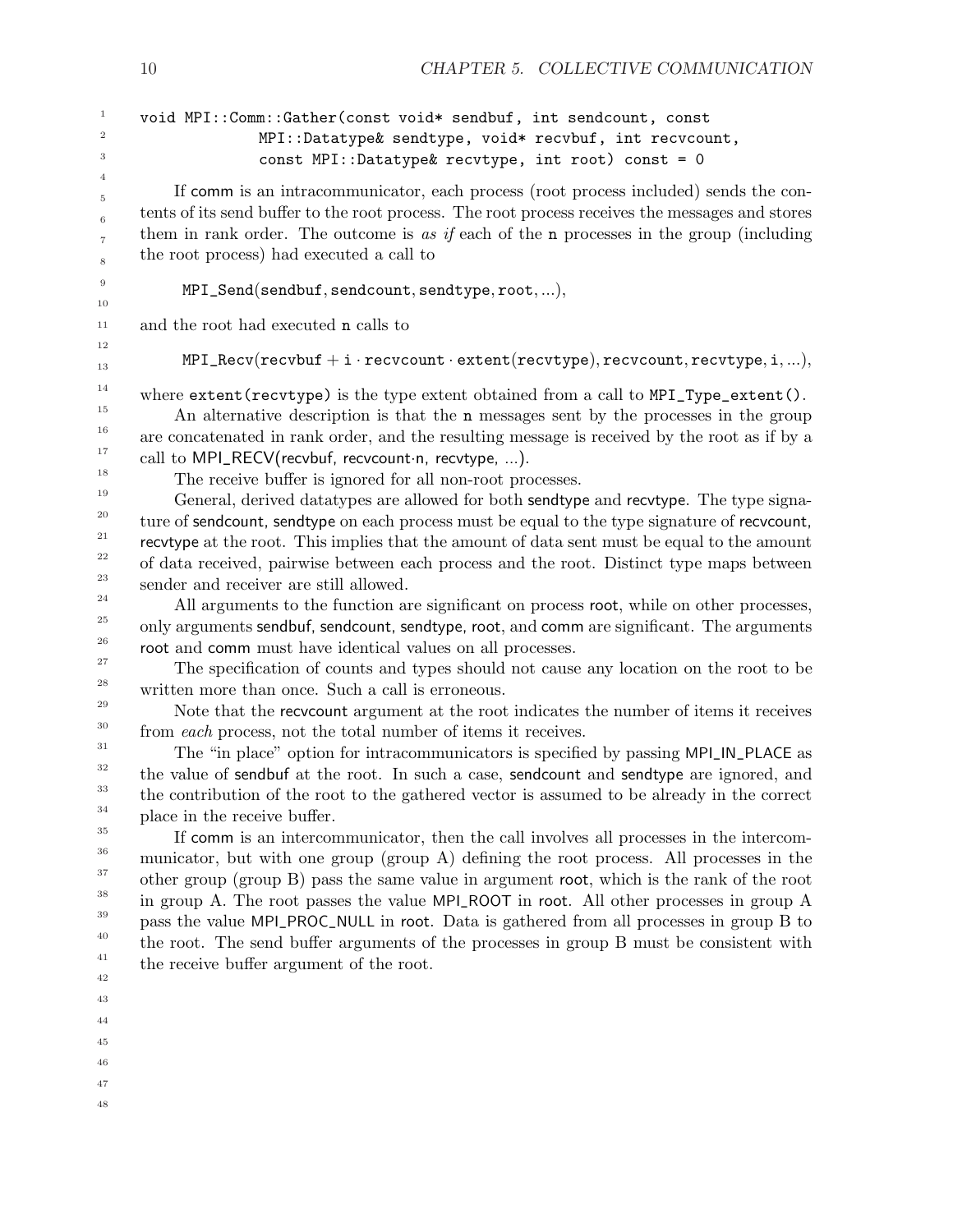| comm) |                                       | MPI_GATHERV(sendbuf, sendcount, sendtype, recvbuf, recvcounts, displs, recvtype, root,                                                                                              | $\mathbf{1}$<br>$\overline{2}$         |
|-------|---------------------------------------|-------------------------------------------------------------------------------------------------------------------------------------------------------------------------------------|----------------------------------------|
| IN    | sendbuf                               | starting address of send buffer (choice)                                                                                                                                            | 3                                      |
| IN    | sendcount                             | number of elements in send buffer (non-negative inte-<br>ger)                                                                                                                       | $\overline{4}$<br>$\,$ 5 $\,$<br>$\,6$ |
| IN    | sendtype                              | data type of send buffer elements (handle)                                                                                                                                          | $\scriptstyle{7}$                      |
| OUT   | recvbuf                               | address of receive buffer (choice, significant only at<br>root)                                                                                                                     | 8<br>9<br>$10\,$                       |
| IN    | recvcounts                            | non-negative integer array (of length group size) con-<br>taining the number of elements that are received from<br>each process (significant only at root)                          | 11<br>$12\,$<br>13                     |
| IN    | displs                                | integer array (of length group size). Entry i specifies<br>the displacement relative to recvbuf at which to place<br>the incoming data from process i (significant only at<br>root) | $14\,$<br>$15\,$<br>16<br>$17\,$       |
| IN    | recvtype                              | data type of recy buffer elements (significant only at<br>root) (handle)                                                                                                            | $18\,$<br>19<br>$20\,$                 |
| IN    | root                                  | rank of receiving process (integer)                                                                                                                                                 | 21                                     |
| IN    | comm                                  | communicator (handle)                                                                                                                                                               | $\bf{22}$                              |
|       |                                       |                                                                                                                                                                                     | $\bf 23$                               |
|       |                                       | int MPI_Gatherv(void* sendbuf, int sendcount, MPI_Datatype sendtype,                                                                                                                | 24<br>25                               |
|       |                                       | void* recvbuf, int *recvcounts, int *displs,                                                                                                                                        | ${\bf 26}$                             |
|       |                                       | MPI_Datatype recvtype, int root, MPI_Comm comm)                                                                                                                                     | $\sqrt{27}$                            |
|       |                                       | MPI_GATHERV(SENDBUF, SENDCOUNT, SENDTYPE, RECVBUF, RECVCOUNTS, DISPLS,                                                                                                              | $\bf 28$                               |
|       |                                       | RECVTYPE, ROOT, COMM, IERROR)                                                                                                                                                       | $\bf 29$                               |
|       | <type> SENDBUF(*), RECVBUF(*)</type>  |                                                                                                                                                                                     | $30\,$                                 |
|       |                                       | INTEGER SENDCOUNT, SENDTYPE, RECVCOUNTS(*), DISPLS(*), RECVTYPE, ROOT,                                                                                                              | $31\,$                                 |
|       | COMM, IERROR                          |                                                                                                                                                                                     | $32\,$                                 |
|       |                                       | void MPI::Comm::Gatherv(const void* sendbuf, int sendcount, const                                                                                                                   | 33                                     |
|       |                                       | MPI::Datatype& sendtype, void* recvbuf,                                                                                                                                             | 34                                     |
|       |                                       | const int recvcounts[], const int displs[],                                                                                                                                         | 35                                     |
|       |                                       | const MPI::Datatype& recvtype, int root) const = 0                                                                                                                                  | 36<br>$37\,$                           |
|       |                                       | MPI_GATHERV extends the functionality of MPI_GATHER by allowing a varying count                                                                                                     | 38                                     |
|       |                                       | of data from each process, since recvoounts is now an array. It also allows more flexibility                                                                                        | $39\,$                                 |
|       |                                       | as to where the data is placed on the root, by providing the new argument, displs.                                                                                                  | $40\,$                                 |
|       |                                       | If comm is an intracommunicator, the outcome is as if each process, including the root                                                                                              | 41                                     |
|       | process, sends a message to the root, |                                                                                                                                                                                     | 42                                     |

MPI\_Send(sendbuf, sendcount, sendtype, root,...), and the root executes n receives,

 $\verb+MPI\_Recv(recvbuf+displs[j]\cdot extent(recvtype), recvcounts[j], recvtype,i,...).$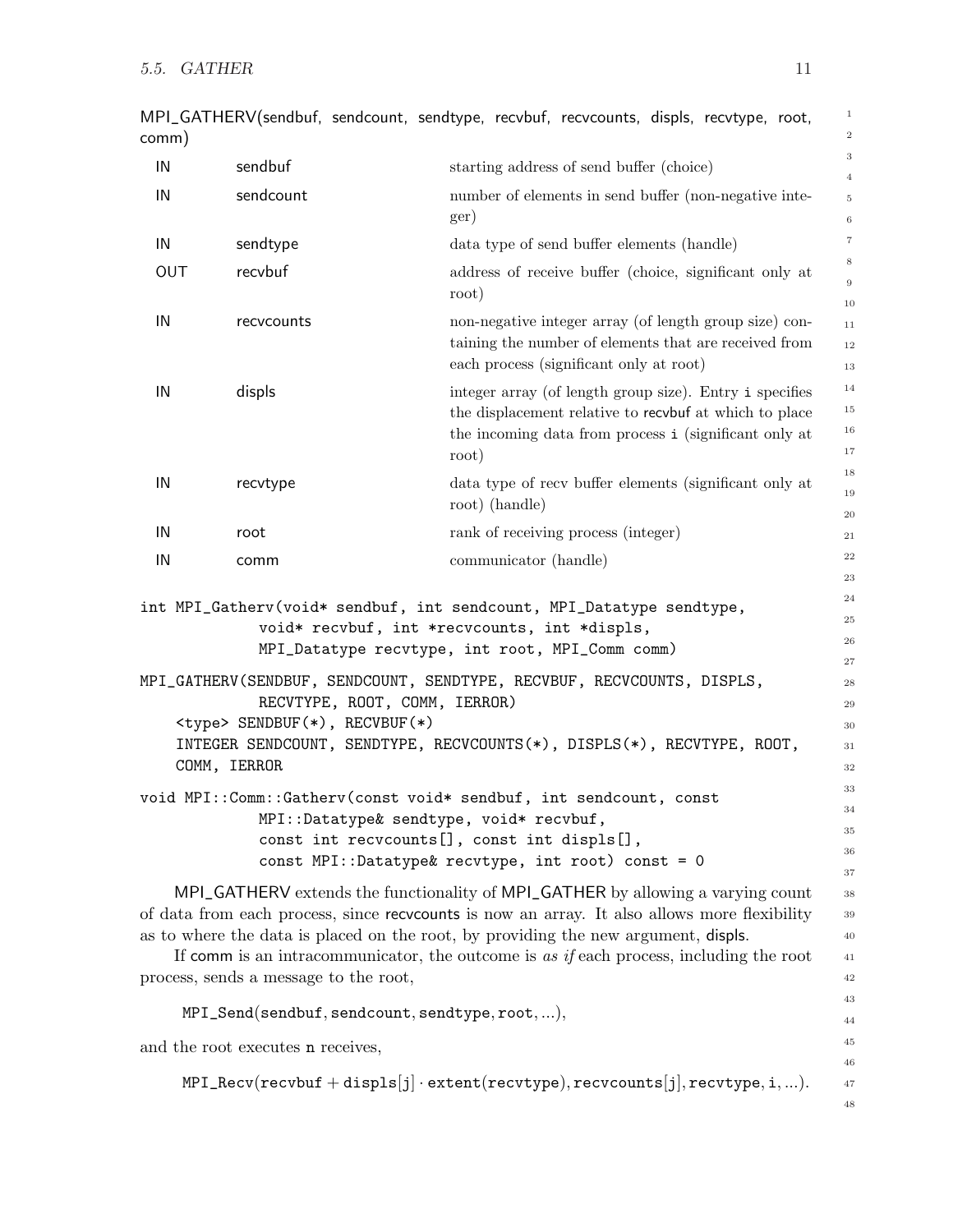The data received from process j is placed into recvbuf of the root process beginning at offset displs[j] elements (in terms of the recvtype). 2 3

The receive buffer is ignored for all non-root processes.

The type signature implied by sendcount, sendtype on process i must be equal to the type signature implied by recvcounts[i], recvtype at the root. This implies that the amount of data sent must be equal to the amount of data received, pairwise between each process and the root. Distinct type maps between sender and receiver are still allowed, as illustrated in Example [5.6.](#page-17-0) 4 5 6 7 8

All arguments to the function are significant on process root, while on other processes, only arguments sendbuf, sendcount, sendtype, root, and comm are significant. The arguments root and comm must have identical values on all processes. 9 10 11

The specification of counts, types, and displacements should not cause any location on the root to be written more than once. Such a call is erroneous. 12 13

The "in place" option for intracommunicators is specified by passing MPI\_IN\_PLACE as the value of sendbuf at the root. In such a case, sendcount and sendtype are ignored, and the contribution of the root to the gathered vector is assumed to be already in the correct place in the receive buffer 14 15 16 17

If comm is an intercommunicator, then the call involves all processes in the intercommunicator, but with one group (group A) defining the root process. All processes in the other group (group B) pass the same value in argument root, which is the rank of the root in group A. The root passes the value MPI\_ROOT in root. All other processes in group A pass the value MPI\_PROC\_NULL in root. Data is gathered from all processes in group B to the root. The send buffer arguments of the processes in group B must be consistent with the receive buffer argument of the root. 18 19 20 21 22 23 24

<span id="page-15-0"></span>25 26

27

29

#### 5.5.1 Examples using MPI\_GATHER, MPI\_GATHERV

<span id="page-15-1"></span>The examples in this section use intracommunicators. 28

**Example 5.2** Gather 100 ints from every process in group to root. See figure [5.4.](#page-16-0) 30

```
MPI_Comm comm;
         int gsize,sendarray[100];
         int root, *rbuf;
         ...
         MPI_Comm_size(comm, &gsize);
         rbuf = (int *)malloc(gsize*100*sizeof(int));
         MPI_Gather(sendarray, 100, MPI_INT, rbuf, 100, MPI_INT, root, comm);
31
32
33
34
35
36
37
38
```
**Example 5.3** Previous example modified – only the root allocates memory for the receive buffer. 39 40 41

```
MPI_Comm comm;
         int gsize,sendarray[100];
         int root, myrank, *rbuf;
         ...
         MPI_Comm_rank(comm, &myrank);
         if (myrank == root) {
             MPI_Comm_size(comm, &gsize);
42
43
44
45
46
47
48
```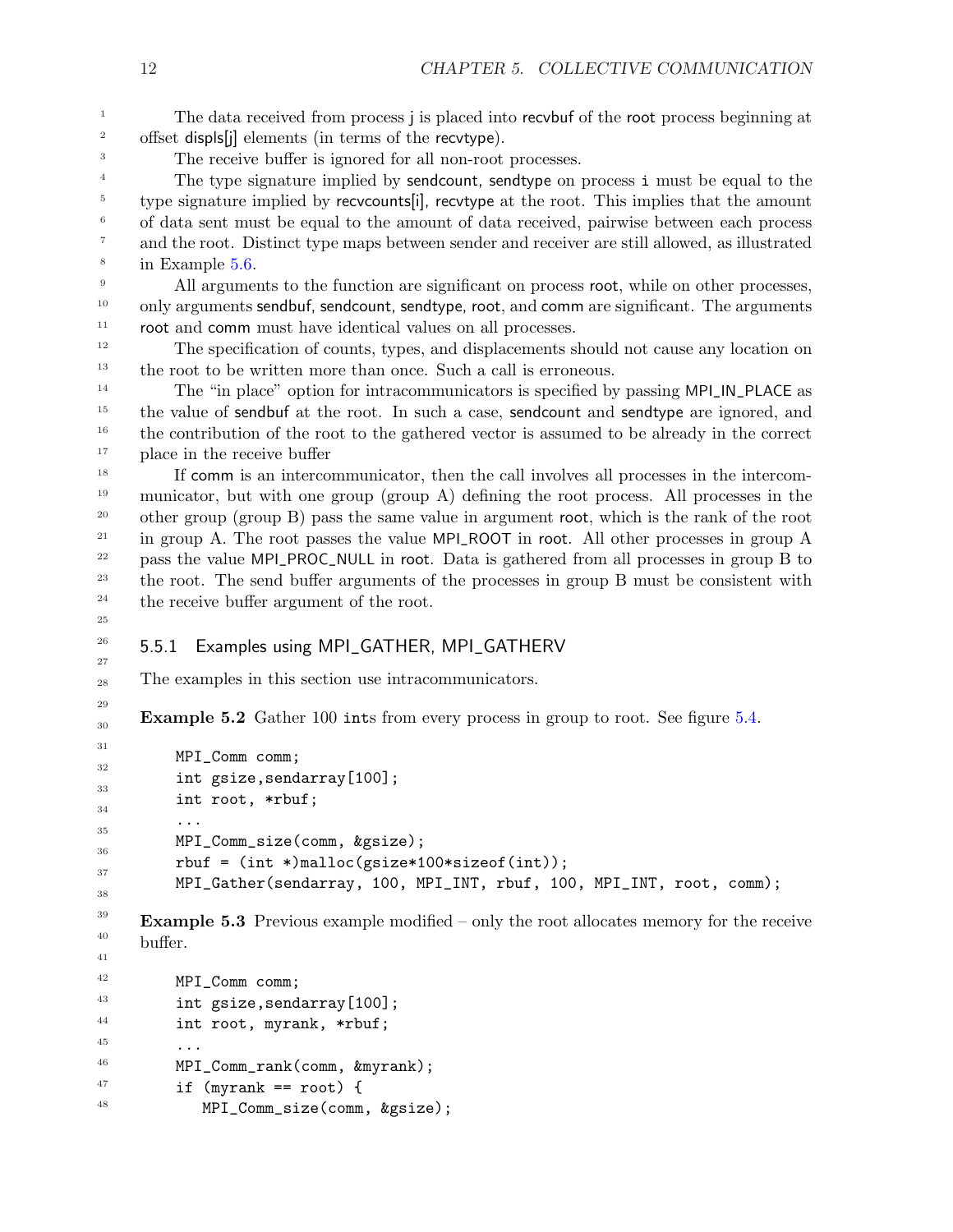

```
rbuf = (int *)malloc(gsize*100*sizeof(int));
}
MPI_Gather(sendarray, 100, MPI_INT, rbuf, 100, MPI_INT, root, comm);
```
Example 5.4 Do the same as the previous example, but use a derived datatype. Note that the type cannot be the entire set of gsize\*100 ints since type matching is defined pairwise between the root and each process in the gather.

```
MPI_Comm comm;
int gsize,sendarray[100];
int root, *rbuf;
MPI_Datatype rtype;
...
MPI_Comm_size(comm, &gsize);
MPI_Type_contiguous(100, MPI_INT, &rtype);
MPI_Type_commit(&rtype);
rbuf = (int *)malloc(gsize*100*sizeof(int));
MPI_Gather(sendarray, 100, MPI_INT, rbuf, 1, rtype, root, comm);
```
<span id="page-16-1"></span>Example 5.5 Now have each process send 100 ints to root, but place each set (of 100) stride ints apart at receiving end. Use MPI\_GATHERV and the displs argument to achieve this effect. Assume  $\text{stride} \geq 100$ . See Figure [5.5.](#page-17-1)

```
MPI_Comm comm;
int gsize,sendarray[100];
int root, *rbuf, stride;
int *displs,i,*rcounts;
...
MPI_Comm_size(comm, &gsize);
rbuf = (int *)malloc(gsize*stride*sizeof(int));
displs = (int *)malloc(gsize*sizeof(int));
rcounts = (int *)malloc(gsize*sizeof(int));
for (i=0; i<gsize; ++i) {
    displs[i] = i*stride;
    r \text{counts}[i] = 100;
                                                                                   35
                                                                                   36
                                                                                   37
                                                                                   38
                                                                                   39
                                                                                   40
                                                                                   41
                                                                                   42
                                                                                   43
                                                                                   44
                                                                                   45
                                                                                   46
                                                                                   47
                                                                                   48
```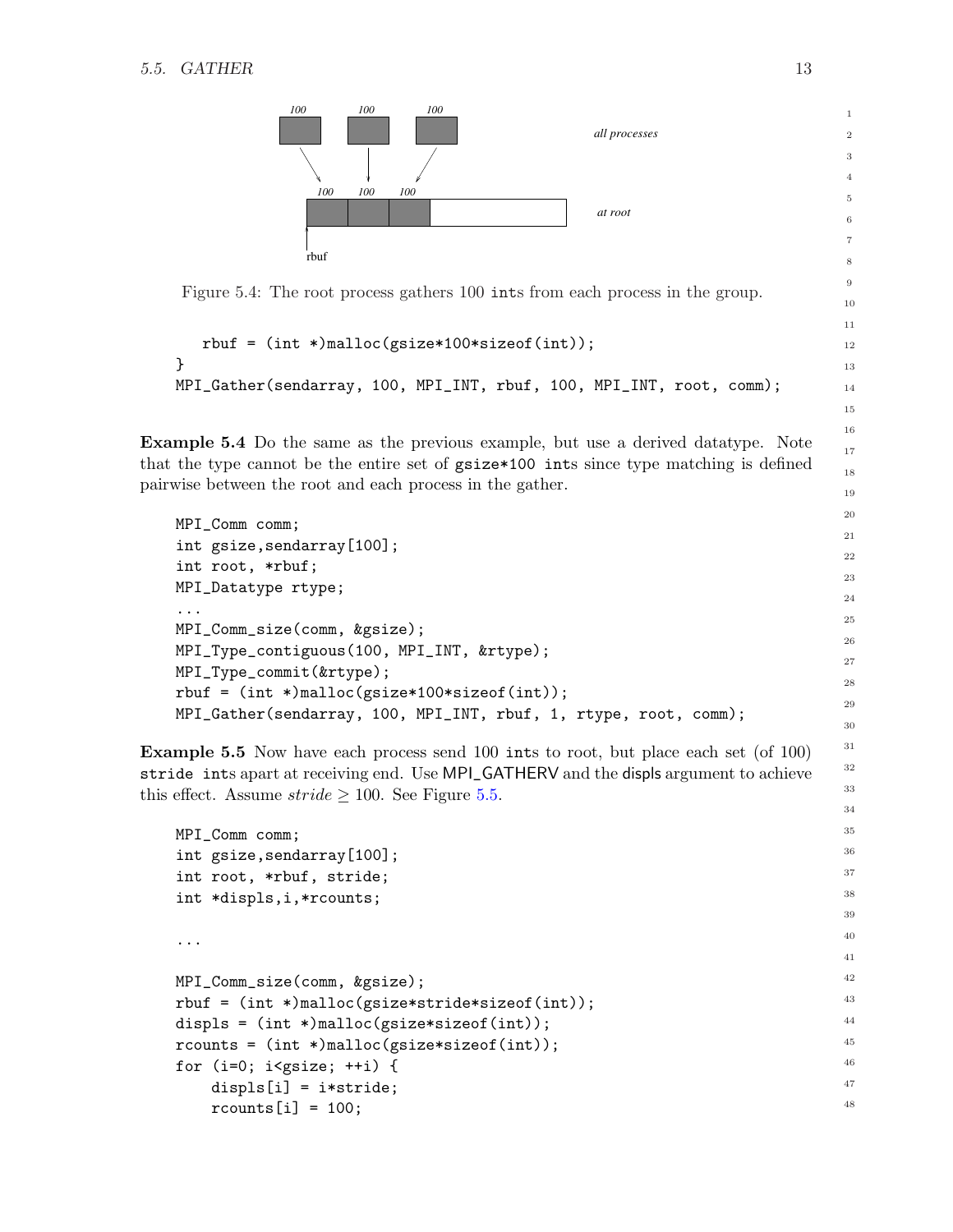<span id="page-17-2"></span><span id="page-17-1"></span><span id="page-17-0"></span>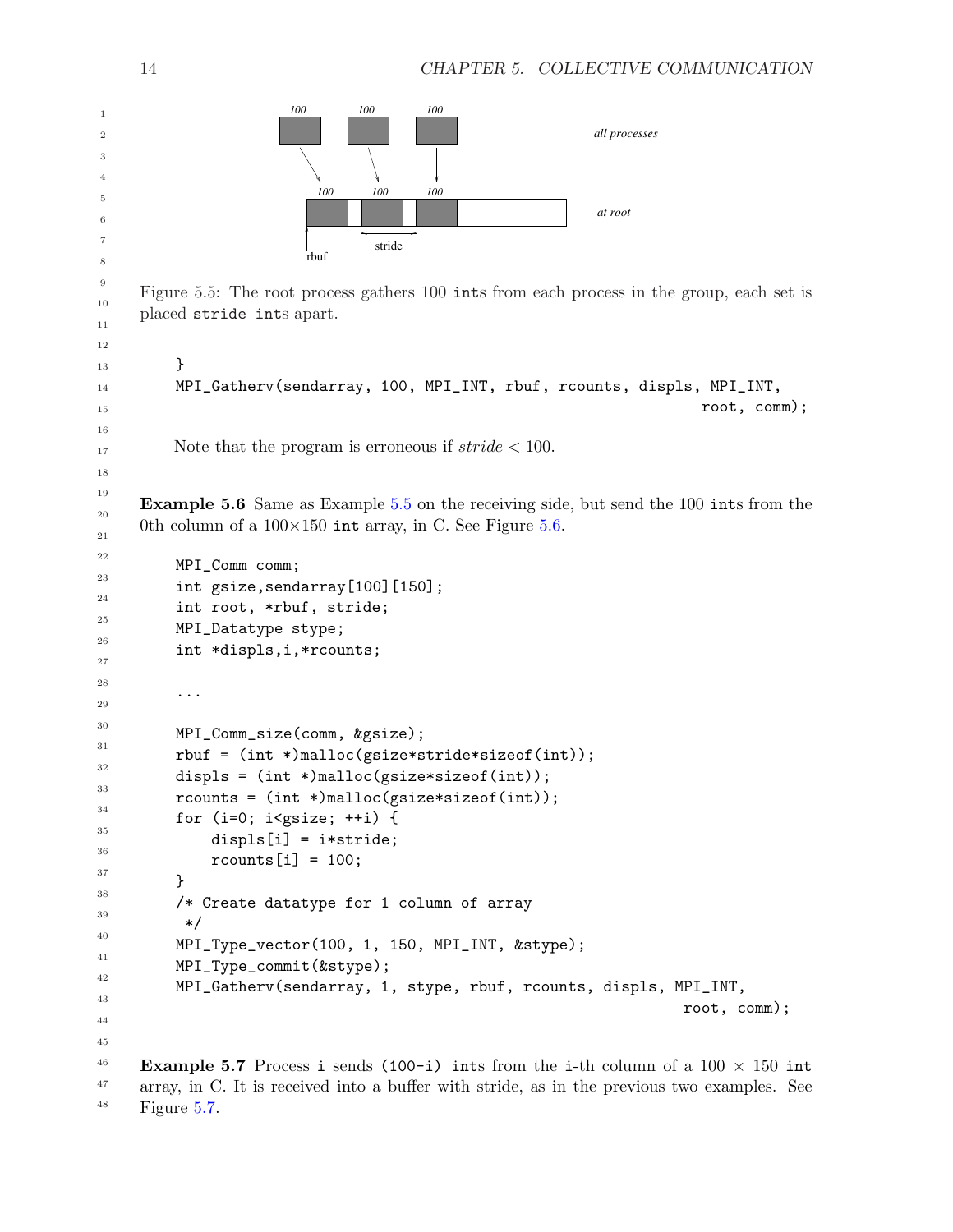

<span id="page-18-0"></span>Figure 5.6: The root process gathers column 0 of a  $100\times150$  C array, and each set is placed stride ints apart.

```
MPI_Comm comm;
int gsize, sendarray [100] [150], *sptr;
int root, *rbuf, stride, myrank;
MPI_Datatype stype;
int *displs,i,*rcounts;
...
MPI_Comm_size(comm, &gsize);
MPI_Comm_rank(comm, &myrank);
rbuf = (int *)malloc(gsize*stride*sizeof(int));
displs = (int *)malloc(gsize*sizeof(int));
rcounts = (int *)malloc(gsize*sizeof(int));
for (i=0; i<gsize; ++i) {
    displs[i] = i*stride;
    rcounts[i] = 100-i; /* note change from previous example */
}
/* Create datatype for the column we are sending
 */
MPI_Type_vector(100-myrank, 1, 150, MPI_INT, &stype);
MPI_Type_commit(&stype);
/* sptr is the address of start of "myrank" column
 */
sptr = %sendarray[0][myrank];MPI_Gatherv(sptr, 1, stype, rbuf, rcounts, displs, MPI_INT,
                                                        root, comm);
                                                                                 14
                                                                                 15
                                                                                 16
                                                                                 17
                                                                                 18
                                                                                 19
                                                                                 20
                                                                                21
                                                                                 22
                                                                                 23
                                                                                 24
                                                                                 25
                                                                                 26
                                                                                 27
                                                                                 28
                                                                                29
                                                                                30
                                                                                 31
                                                                                 32
                                                                                 33
                                                                                34
                                                                                35
                                                                                36
                                                                                37
                                                                                 38
                                                                                 39
                                                                                 40
```
Note that a different amount of data is received from each process.

Example 5.8 Same as Example [5.7,](#page-17-2) but done in a different way at the sending end. We create a datatype that causes the correct striding at the sending end so that we read a column of a C array. A similar thing was done in Example ??, Section ??.

MPI\_Comm comm; int gsize,sendarray[100][150],\*sptr;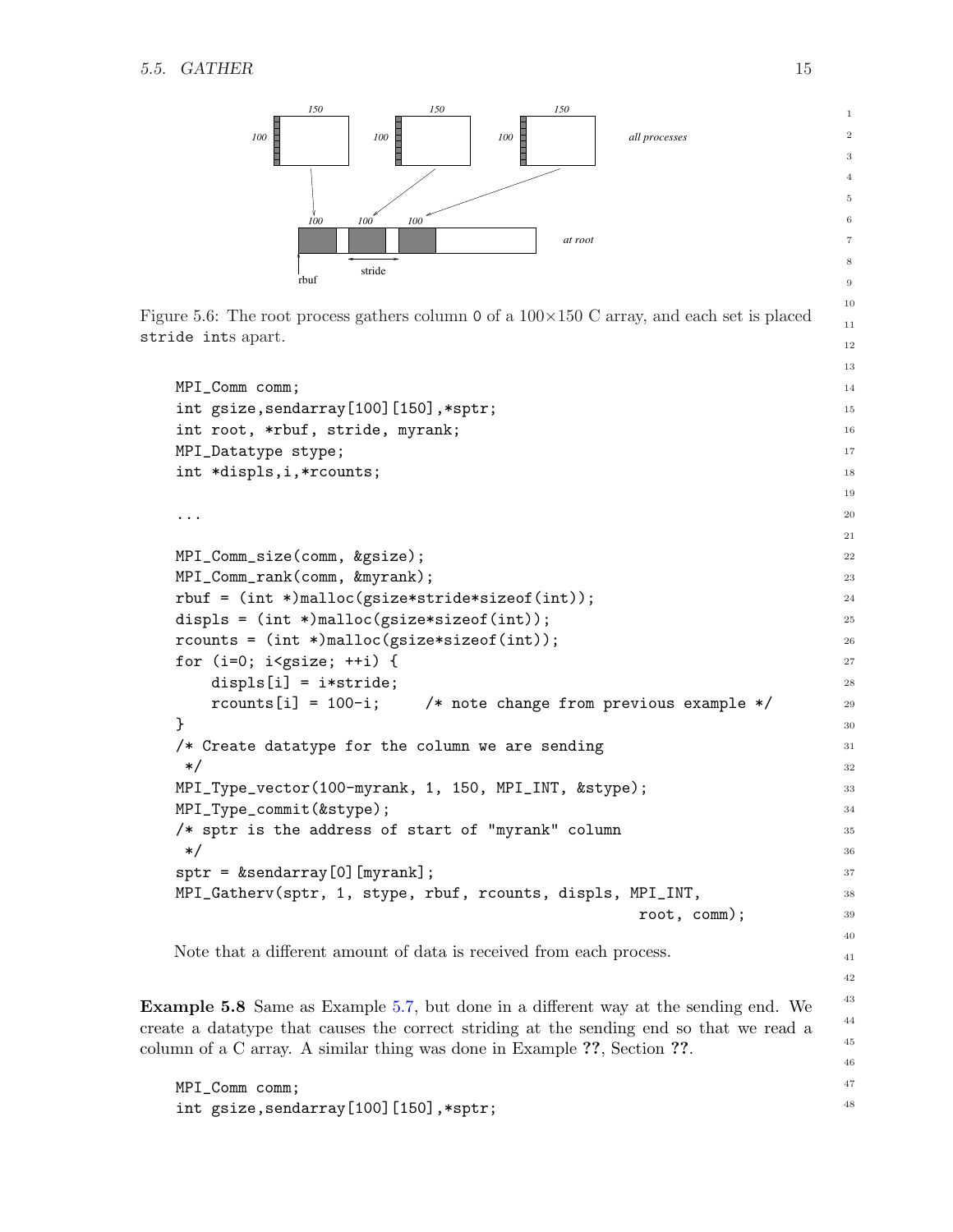

<span id="page-19-0"></span>Figure 5.7: The root process gathers  $100-i$  ints from column i of a  $100\times150$  C array, and each set is placed stride ints apart.

```
int root, *rbuf, stride, myrank, disp[2], blocklen[2];
         MPI_Datatype stype,type[2];
         int *displs,i,*rcounts;
          ...
         MPI_Comm_size(comm, &gsize);
         MPI_Comm_rank(comm, &myrank);
         rbuf = (int *)malloc(gsize*stride*sizeof(int));
         displs = (int *)malloc(gsize*sizeof(int));
         r \text{counts} = (\text{int}*)\text{malloc}(\text{gsize}* \text{size}(\text{int}));for (i=0; i<gsize; ++i) {
              displs[i] = i*stride;
              rcounts[i] = 100-i;}
         /* Create datatype for one int, with extent of entire row
           */
         disp[0] = 0; disp[1] = 150*sizeof(int);
         type[0] = MPI_INT; type[1] = MPI_UB;blocklen[0] = 1; blocklen[1] = 1;MPI_Type_struct(2, blocklen, disp, type, &stype);
         MPI_Type_commit(&stype);
         sptr = %sendarray[0][myrank];MPI_Gatherv(sptr, 100-myrank, stype, rbuf, rcounts, displs, MPI_INT,
                                                                           root, comm);
13
14
15
16
17
18
19
20
21
22
23
24
25
26
27
28
29
30
31
32
33
34
35
36
37
38
39
40
```
<span id="page-19-1"></span>Example 5.9 Same as Example [5.7](#page-17-2) at sending side, but at receiving side we make the stride between received blocks vary from block to block. See Figure [5.8.](#page-20-0)

MPI\_Comm comm; int gsize,sendarray[100][150],\*sptr; int root, \*rbuf, \*stride, myrank, bufsize; MPI\_Datatype stype; int \*displs,i,\*rcounts,offset;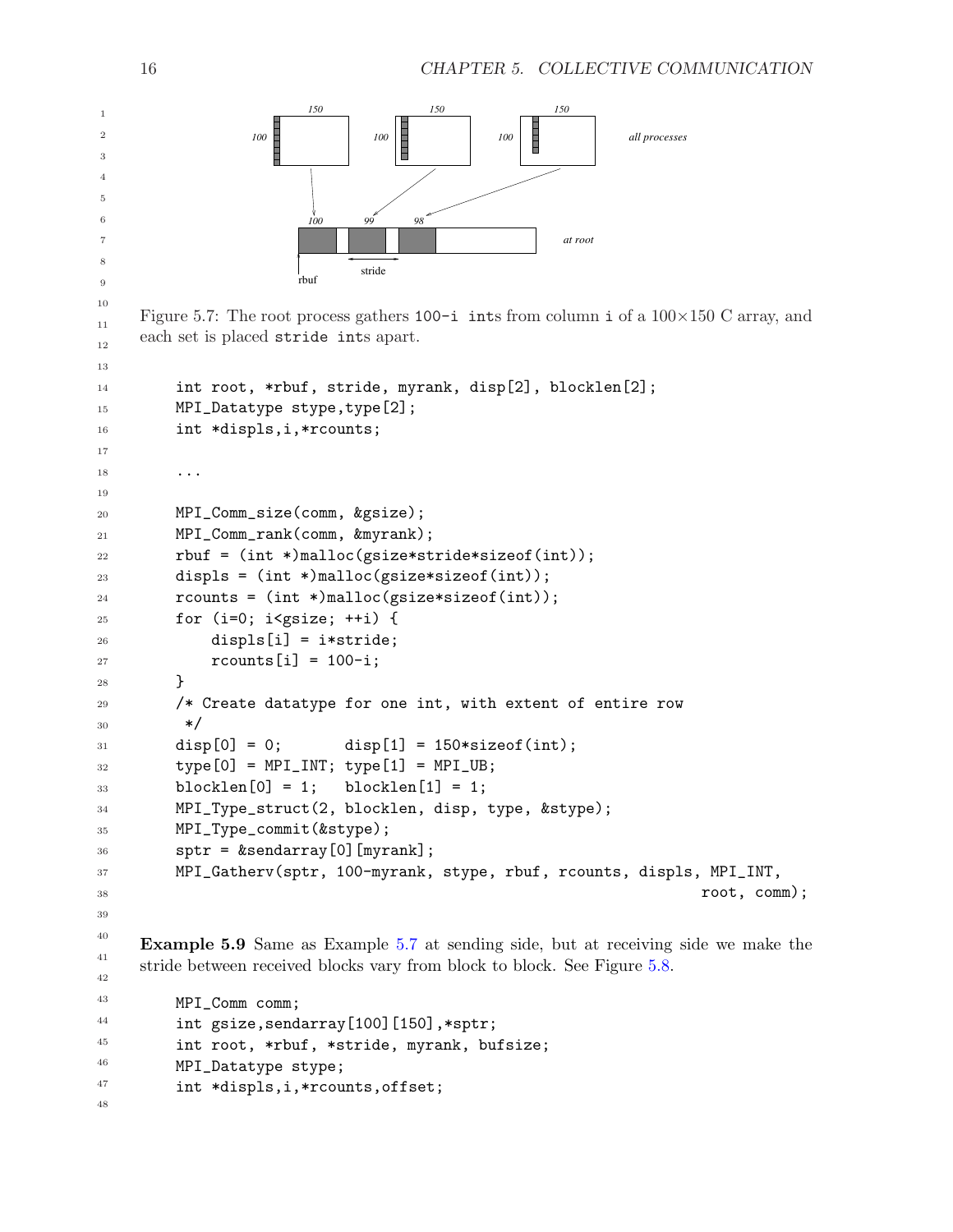

<span id="page-20-0"></span>Figure 5.8: The root process gathers  $100-i$  ints from column i of a  $100\times150$  C array, and each set is placed stride [i] ints apart (a varying stride).

```
...
MPI_Comm_size(comm, &gsize);
MPI_Comm_rank(comm, &myrank);
stride = (int *)malloc(gsize*sizeof(int));
...
/* stride[i] for i = 0 to gsize-1 is set somehow
 */
/* set up displs and rcounts vectors first
 */
displs = (int *)malloc(gsize*sizeof(int));
rcounts = (int *)malloc(gsize*sizeof(int));
offset = 0;for (i=0; i < gsize; ++i) {
    displs[i] = offset;
    offset += stride[i];
    r \text{counts}[i] = 100-i;}
/* the required buffer size for rbuf is now easily obtained
 */
bufsize = displs[gsize-1]+rcounts[gsize-1];
rbuf = (int *)malloc(bufsize*sizeof(int));
/* Create datatype for the column we are sending
 */
MPI_Type_vector(100-myrank, 1, 150, MPI_INT, &stype);
MPI_Type_commit(&stype);
sptr = %sendarray[0][myrank];MPI_Gatherv(sptr, 1, stype, rbuf, rcounts, displs, MPI_INT,
                                                        root, comm);
                                                                                  15
                                                                                  16
                                                                                  17
                                                                                  18
                                                                                  19
                                                                                  20
                                                                                  21
                                                                                  22
                                                                                  23
                                                                                  24
                                                                                  25
                                                                                  26
                                                                                  27
                                                                                  28
                                                                                  29
                                                                                  30
                                                                                  31
                                                                                  32
                                                                                  33
                                                                                  34
                                                                                  35
                                                                                  36
                                                                                  37
                                                                                  38
                                                                                  39
                                                                                  40
                                                                                  41
                                                                                  42
                                                                                  43
                                                                                  44
                                                                                  45
```
**Example 5.10** Process i sends num ints from the i-th column of a  $100 \times 150$  int array, in C. The complicating factor is that the various values of num are not known to root, so a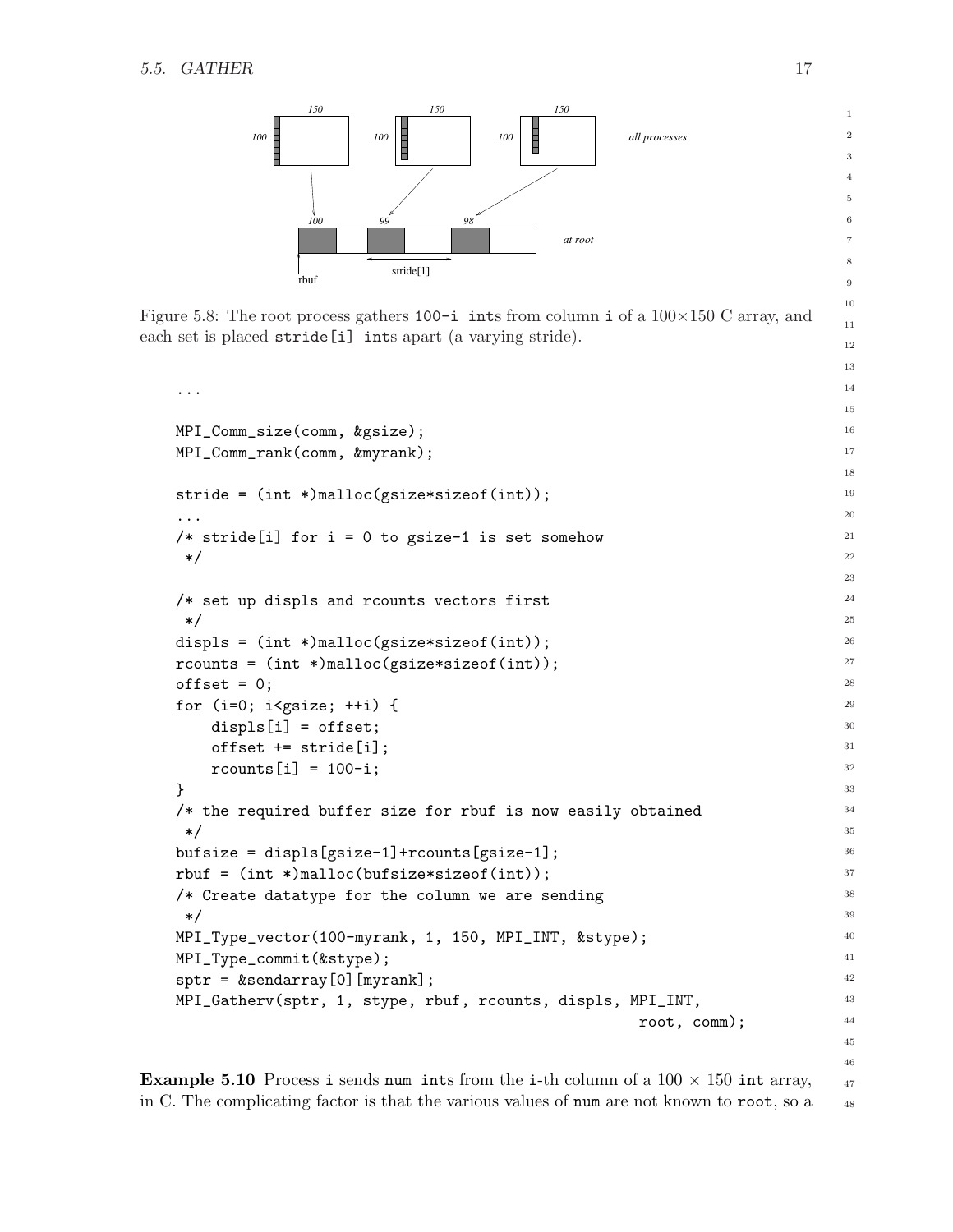```
separate gather must first be run to find these out. The data is placed contiguously at the
     receiving end.
         MPI_Comm comm;
         int gsize,sendarray[100][150],*sptr;
         int root, *rbuf, stride, myrank, disp[2], blocklen[2];
         MPI_Datatype stype,types[2];
         int *displs,i,*rcounts,num;
         ...
         MPI_Comm_size(comm, &gsize);
         MPI_Comm_rank(comm, &myrank);
         /* First, gather nums to root
          */
         rcounts = (int *)malloc(gsize*sizeof(int));
         MPI_Gather(&num, 1, MPI_INT, rcounts, 1, MPI_INT, root, comm);
         /* root now has correct rcounts, using these we set displs[] so
           * that data is placed contiguously (or concatenated) at receive end
          */
         displs = (int *)malloc(gsize*sizeof(int));
         displs[0] = 0;
         for (i=1; i < gsize; ++i) {
              displs[i] = \text{display}[i-1] + \text{r} \text{counts}[i-1];}
         /* And, create receive buffer
          */
         rbuf = (int *)malloc(gsize*(displs[gsize-1]+rcounts[gsize-1])
                                                                        *sizeof(int));
         /* Create datatype for one int, with extent of entire row
           */
         disp[0] = 0; disp[1] = 150*sizeof(int);
         type[0] = MPI_INT; type[1] = MPI_UB;blocklen[0] = 1; blocklen[1] = 1;MPI_Type_struct(2, blocklen, disp, type, &stype);
         MPI_Type_commit(&stype);
         sptr = %sendarray[0][myrank];MPI_Gatherv(sptr, num, stype, rbuf, rcounts, displs, MPI_INT,
                                                                          root, comm);
1
2
3
4
5
6
7
8
9
10
11
12
13
14
15
16
17
18
19
20
21
22
23
24
25
26
27
28
29
30
31
32
33
34
35
36
37
38
39
40
41
42
43
44
45
46
47
48
```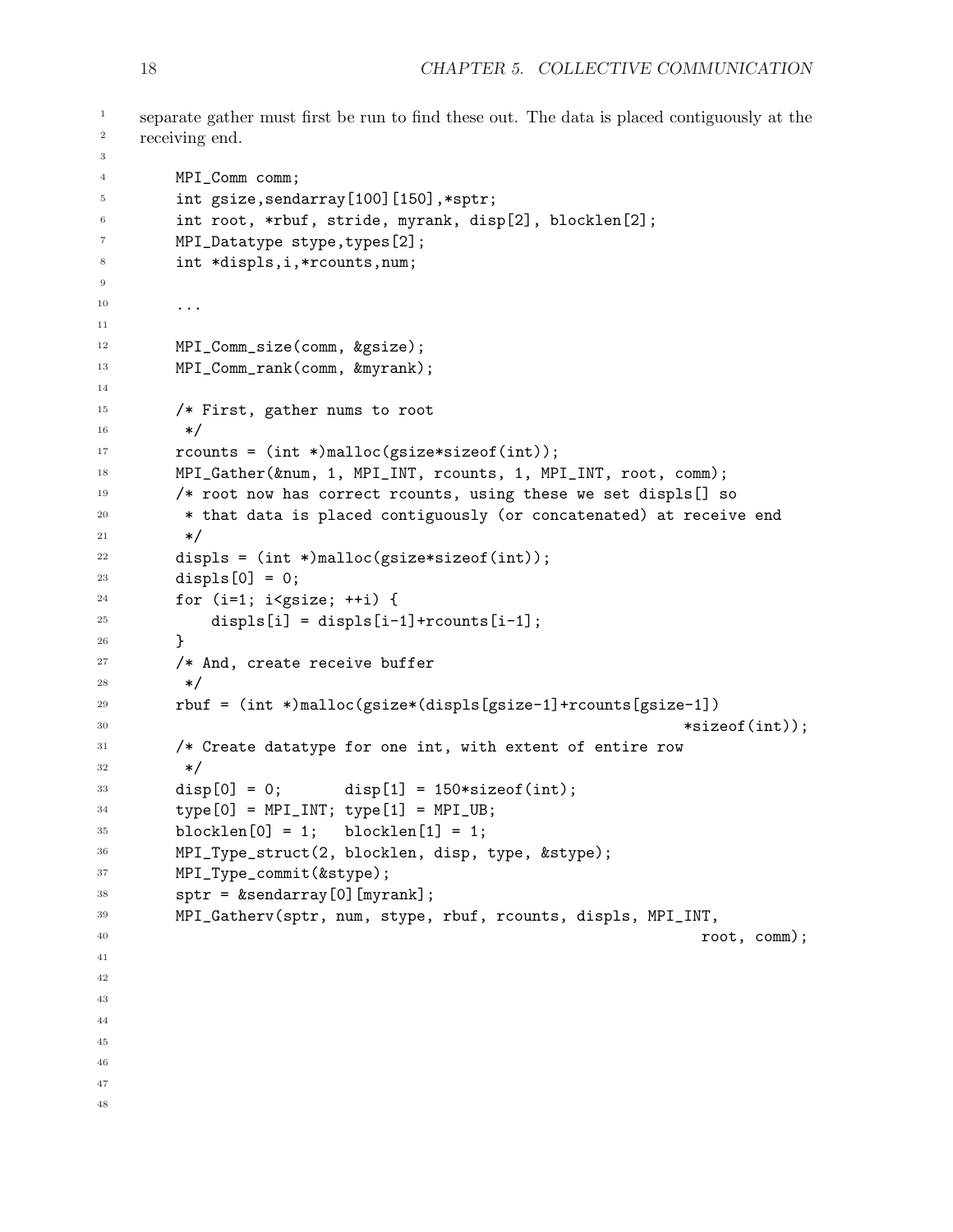## <span id="page-22-0"></span>5.6 Scatter

MPI\_SCATTER(sendbuf, sendcount, sendtype, recvbuf, recvcount, recvtype, root, comm)

| IN  | sendbuf   | address of send buffer (choice, significant only at root) | $\,6\,$        |
|-----|-----------|-----------------------------------------------------------|----------------|
| IN  | sendcount | number of elements sent to each process (non-negative     | $\overline{7}$ |
|     |           | integer, significant only at root)                        | 8              |
| IN  | sendtype  | data type of send buffer elements (significant only at    | 9              |
|     |           | root) (handle)                                            | 10             |
| OUT | recvbuf   | address of receive buffer (choice)                        | 11<br>12       |
|     |           |                                                           |                |
| IN  | recvcount | number of elements in receive buffer (non-negative in-    | 13             |
|     |           | teger)                                                    | 14             |
|     |           |                                                           | 15             |
| IN  | recvtype  | data type of receive buffer elements (handle)             | 16             |
| IN  | root      | rank of sending process (integer)                         | 17             |
| IN  | comm      | communicator (handle)                                     | 18             |
|     |           |                                                           | 1 <sub>0</sub> |

int MPI\_Scatter(void\* sendbuf, int sendcount, MPI\_Datatype sendtype, void\* recvbuf, int recvcount, MPI\_Datatype recvtype, int root, MPI\_Comm comm)

MPI\_SCATTER(SENDBUF, SENDCOUNT, SENDTYPE, RECVBUF, RECVCOUNT, RECVTYPE, ROOT, COMM, IERROR) <type> SENDBUF(\*), RECVBUF(\*) INTEGER SENDCOUNT, SENDTYPE, RECVCOUNT, RECVTYPE, ROOT, COMM, IERROR

void MPI::Comm::Scatter(const void\* sendbuf, int sendcount, const MPI::Datatype& sendtype, void\* recvbuf, int recvcount,

MPI\_SCATTER is the inverse operation to MPI\_GATHER.

If comm is an intracommunicator, the outcome is as if the root executed n send operations,

const MPI::Datatype& recvtype, int root) const = 0

```
MPI\_Send(sendbuf + i\cdot sendcount\cdot extent(sendtype), sendcount,sendtype,i,...),
```
and each process executed a receive,

MPI\_Recv(recvbuf, recvcount, recvtype, i,...).

An alternative description is that the root sends a message with MPI\_Send(sendbuf, sendcount n, sendtype, ...). This message is split into **n** equal segments, the *i*-th segment is sent to the i-th process in the group, and each process receives this message as above.

The send buffer is ignored for all non-root processes.

The type signature associated with sendcount, sendtype at the root must be equal to the type signature associated with recvcount, recvtype at all processes (however, the type maps may be different). This implies that the amount of data sent must be equal to the amount of data received, pairwise between each process and the root. Distinct type maps between sender and receiver are still allowed. 44 45 46 47 48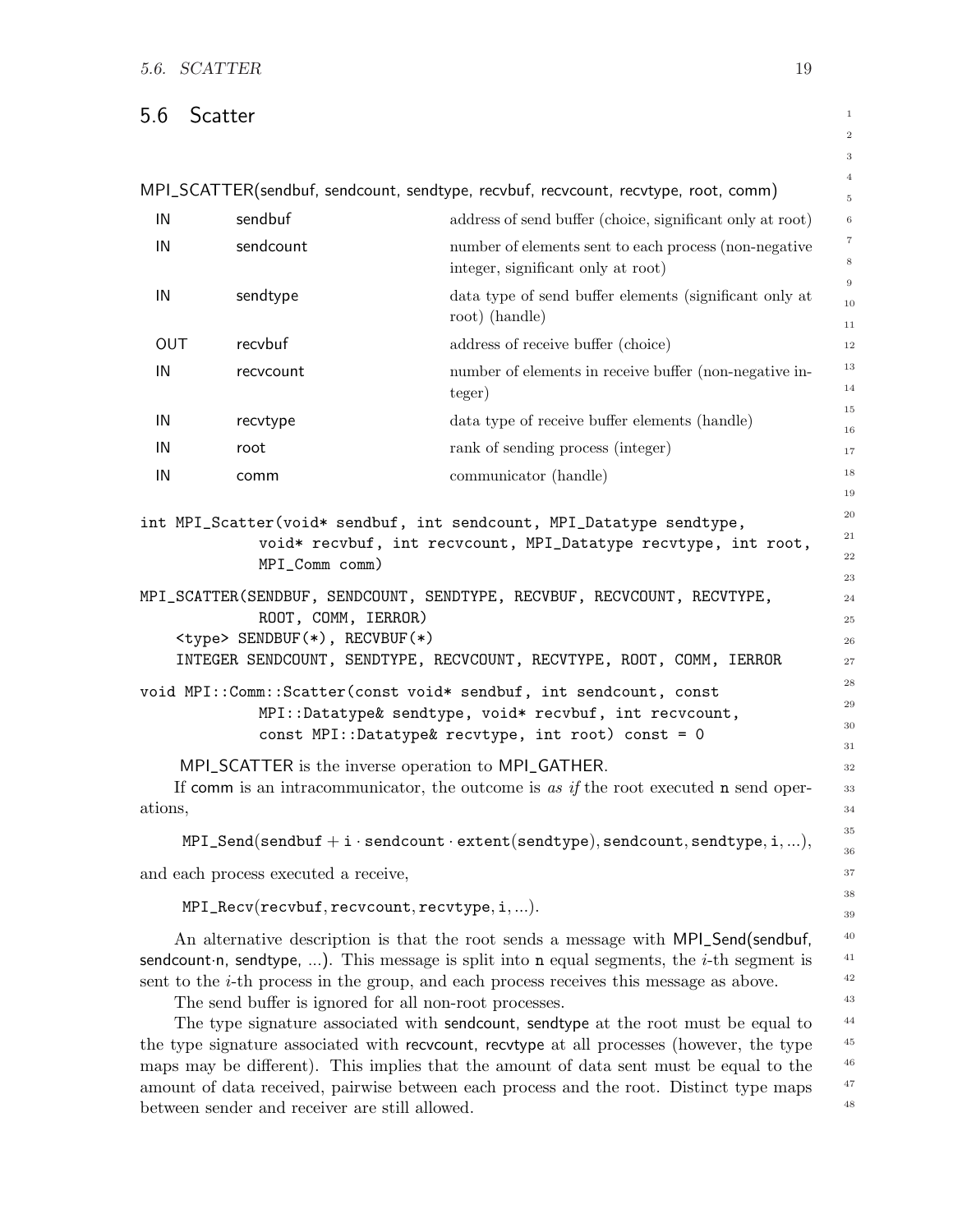All arguments to the function are significant on process root, while on other processes, only arguments recvbuf, recvcount, recvtype, root, and comm are significant. The arguments root and comm must have identical values on all processes.

The specification of counts and types should not cause any location on the root to be read more than once.

Rationale. Though not needed, the last restriction is imposed so as to achieve symmetry with MPI\_GATHER, where the corresponding restriction (a multiple-write restriction) is necessary. (End of rationale.)

The "in place" option for intracommunicators is specified by passing MPI\_IN\_PLACE as the value of recvbuf at the root. In such case, recvcount and recvtype are ignored, and root "sends" no data to itself. The scattered vector is still assumed to contain  $n$  segments, where  $n$  is the group size; the root-th segment, which root should "send to itself," is not moved.

If comm is an intercommunicator, then the call involves all processes in the intercommunicator, but with one group (group A) defining the root process. All processes in the other group (group B) pass the same value in argument root, which is the rank of the root in group A. The root passes the value MPI\_ROOT in root. All other processes in group A pass the value MPI\_PROC\_NULL in root. Data is scattered from the root to all processes in group B. The receive buffer arguments of the processes in group B must be consistent with the send buffer argument of the root. 15 16 17 18 19 20 21

22 23

24

MPI\_SCATTERV(sendbuf, sendcounts, displs, sendtype, recvbuf, recvcount, recvtype, root, comm)

| 25           | --         |                               |                                                                         |
|--------------|------------|-------------------------------|-------------------------------------------------------------------------|
| 26           | IN         | sendbuf                       | address of send buffer (choice, significant only at root)               |
| 27           | IN         | sendcounts                    | non-negative integer array (of length group size) speci-                |
| 28           |            |                               | fying the number of elements to send to each processor                  |
| 29<br>30     |            |                               |                                                                         |
| 31           | IN         | displs                        | integer array (of length group size). Entry i specifies                 |
| 32           |            |                               | the displacement (relative to sendbuf) from which to                    |
| 33           |            |                               | take the outgoing data to process i                                     |
| 34           | IN         | sendtype                      | data type of send buffer elements (handle)                              |
| 35           | <b>OUT</b> | recvbuf                       | address of receive buffer (choice)                                      |
| 36           | IN         | recvcount                     | number of elements in receive buffer (non-negative in-                  |
| 37<br>$38\,$ |            |                               | teger)                                                                  |
| 39           | IN         | recvtype                      | data type of receive buffer elements (handle)                           |
| 40           | IN         | root                          | rank of sending process (integer)                                       |
| 41           | IN         | comm                          | communicator (handle)                                                   |
| 42           |            |                               |                                                                         |
| 43<br>44     |            |                               | int MPI_Scatterv(void* sendbuf, int *sendcounts, int *displs,           |
| 45           |            |                               | MPI_Datatype sendtype, void* recvbuf, int recvcount,                    |
| 46           |            |                               | MPI_Datatype recvtype, int root, MPI_Comm comm)                         |
| 47           |            |                               | MPI_SCATTERV(SENDBUF, SENDCOUNTS, DISPLS, SENDTYPE, RECVBUF, RECVCOUNT, |
| 48           |            | RECVTYPE, ROOT, COMM, IERROR) |                                                                         |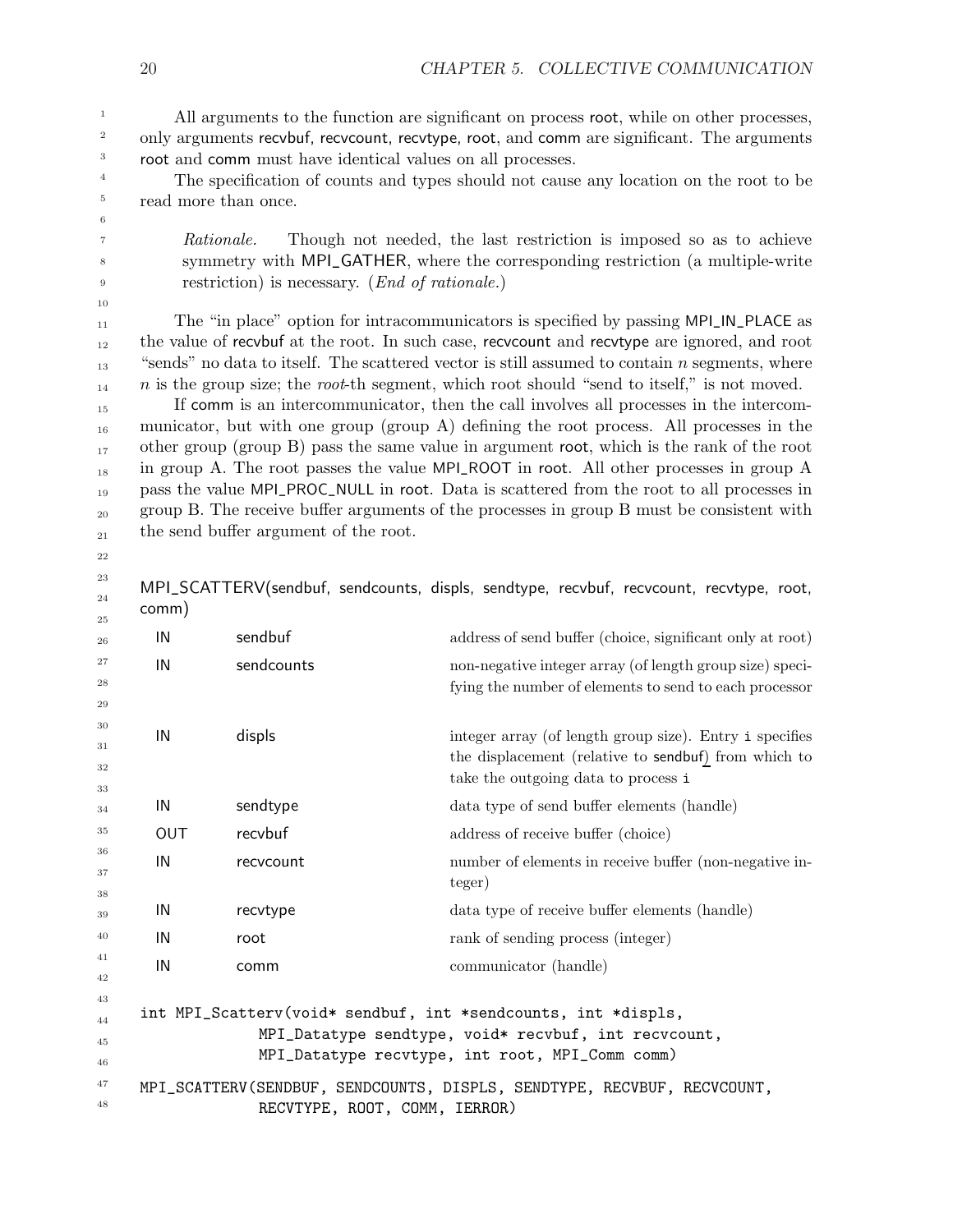```
<type> SENDBUF(*), RECVBUF(*)
   INTEGER SENDCOUNTS(*), DISPLS(*), SENDTYPE, RECVCOUNT, RECVTYPE, ROOT,
   COMM, IERROR
void MPI::Comm::Scatterv(const void* sendbuf, const int sendcounts[],
```
const int displs[], const MPI::Datatype& sendtype, void\* recvbuf, int recvcount, const MPI::Datatype& recvtype, int root) const =  $0$ 

MPI\_SCATTERV is the inverse operation to MPI\_GATHERV.

MPI\_SCATTERV extends the functionality of MPI\_SCATTER by allowing a varying count of data to be sent to each process, since sendcounts is now an array. It also allows more flexibility as to where the data is taken from on the root, by providing an additional argument, displs.

If comm is an intracommunicator, the outcome is as if the root executed n send operations,

```
MPI\_Send(sendbuf + display[spls[i] \cdot extent(sendtype), sendcounts[i], sendtype,i,...),
```
and each process executed a receive,

MPI\_Recv(recvbuf, recvcount, recvtype, i,...).

The send buffer is ignored for all non-root processes.

The type signature implied by sendcount i, send type at the root must be equal to the type signature implied by recvcount, recvtype at process i (however, the type maps may be different). This implies that the amount of data sent must be equal to the amount of data received, pairwise between each process and the root. Distinct type maps between sender and receiver are still allowed.

All arguments to the function are significant on process root, while on other processes, only arguments recvbuf, recvcount, recvtype, root, and comm are significant. The arguments root and comm must have identical values on all processes.

The specification of counts, types, and displacements should not cause any location on the root to be read more than once.

The "in place" option for intracommunicators is specified by passing MPI\_IN\_PLACE as the value of recvbuf at the root. In such case, recvcount and recvtype are ignored, and root "sends" no data to itself. The scattered vector is still assumed to contain  $n$  segments, where  $n$  is the group size; the root-th segment, which root should "send to itself," is not moved.

If comm is an intercommunicator, then the call involves all processes in the intercommunicator, but with one group (group A) defining the root process. All processes in the other group (group B) pass the same value in argument root, which is the rank of the root in group A. The root passes the value MPI\_ROOT in root. All other processes in group A pass the value MPI\_PROC\_NULL in root. Data is scattered from the root to all processes in

# <span id="page-24-0"></span>group B. The receive buffer arguments of the processes in group B must be consistent with the send buffer argument of the root. 5.6.1 Examples using MPI\_SCATTER, MPI\_SCATTERV The examples in this section use intracommunicators.

Example 5.11 The reverse of Example [5.2.](#page-15-1) Scatter sets of 100 ints from the root to each process in the group. See Figure [5.9.](#page-25-0)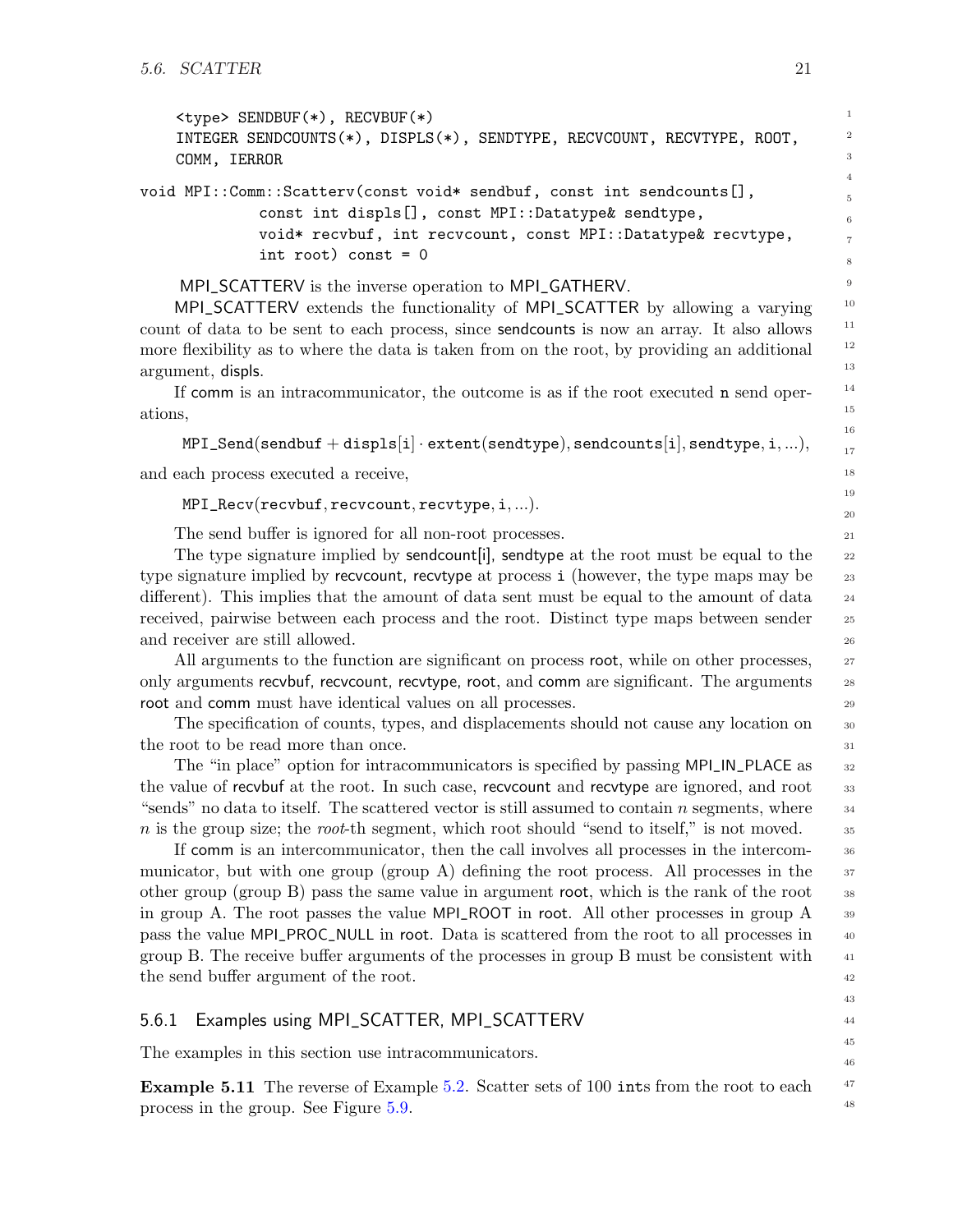```
100 100 100
                            100 100
                           sendbuf
                                       100
                                                                at root
                                                                all processes
        Figure 5.9: The root process scatters sets of 100 ints to each process in the group.
          MPI_Comm comm;
          int gsize,*sendbuf;
          int root, rbuf[100];
          ...
          MPI_Comm_size(comm, &gsize);
          sendbuf = (int *)malloc(gsize*100*sizeof(int));
          ...
          MPI_Scatter(sendbuf, 100, MPI_INT, rbuf, 100, MPI_INT, root, comm);
     Example 5.12 The reverse of Example 5.5. The root process scatters sets of 100 ints to
     the other processes, but the sets of 100 are stride ints apart in the sending buffer. Requires
     use of MPI_SCATTERV. Assume \text{stride} \geq 1005.10.
          MPI_Comm comm;
          int gsize,*sendbuf;
          int root, rbuf[100], i, *displs, *scounts;
          ...
          MPI_Comm_size(comm, &gsize);
          sendbuf = (int *)malloc(gsize*stride*sizeof(int));
          ...
          displs = (int *)malloc(gsize*sizeof(int));
          scounts = (int *)malloc(gsize*sizeof(int));
          for (i=0; i< gsize; ++i) {
              displs[i] = i*stride;
              scounts[i] = 100;}
          MPI_Scatterv(sendbuf, scounts, displs, MPI_INT, rbuf, 100, MPI_INT,
                                                                             root, comm);
     Example 5.13 The reverse of Example 5.9. We have a varying stride between blocks at
     sending (root) side, at the receiving side we receive into the i-th column of a 100\times150 C
     array. See Figure 5.11.
          MPI_Comm comm;
1
2
3
4
5
6
7
8
9
10
11
12
13
14
15
16
17
18
19
20
21
22
23
24
25
26
27
28
29
30
31
32
33
34
35
36
37
38
39
40
41
42
43
44
45
46
47
48
```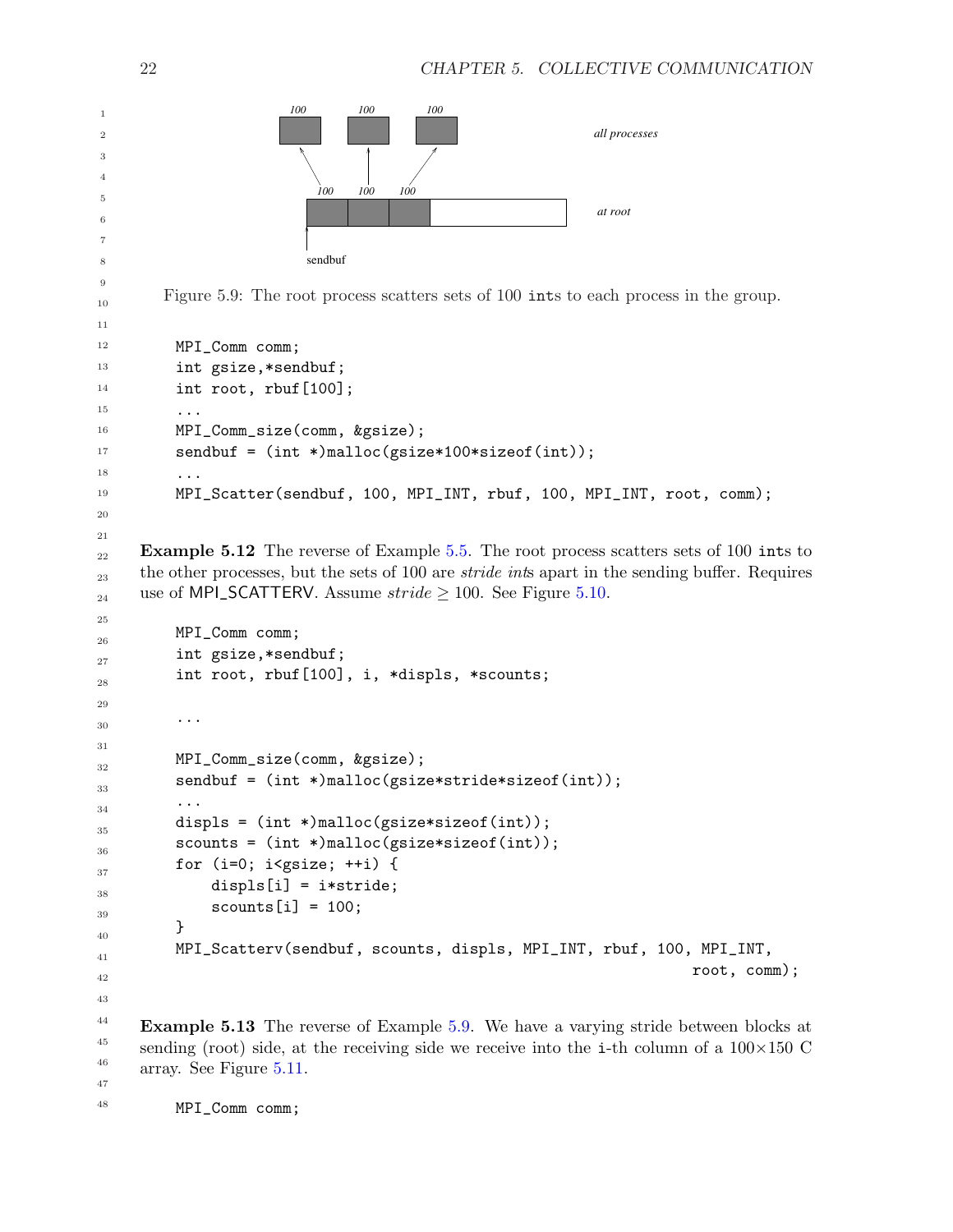

<span id="page-26-0"></span>Figure 5.10: The root process scatters sets of 100 ints, moving by stride ints from send to send in the scatter.

```
int gsize, recvarray[100][150],*rptr;
int root, *sendbuf, myrank, bufsize, *stride;
MPI_Datatype rtype;
int i, *displs, *scounts, offset;
...
MPI_Comm_size(comm, &gsize);
MPI_Comm_rank(comm, &myrank);
stride = (int *)malloc(gsize*sizeof(int));
...
/* stride[i] for i = 0 to gsize-1 is set somehow
 * sendbuf comes from elsewhere
 */
...
displs = (int *)malloc(gsize*sizeof(int));
scounts = (int *)malloc(gsize*sizeof(int));
offset = 0;
for (i=0; i< gsize; ++i) {
    displs[i] = offset;
    offset += stride[i];
    scounts[i] = 100 - i;}
/* Create datatype for the column we are receiving
 */
MPI_Type_vector(100-myrank, 1, 150, MPI_INT, &rtype);
MPI_Type_commit(&rtype);
rptr = \&recvarray[0][myrank];MPI_Scatterv(sendbuf, scounts, displs, MPI_INT, rptr, 1, rtype,
                                                         root, comm);
```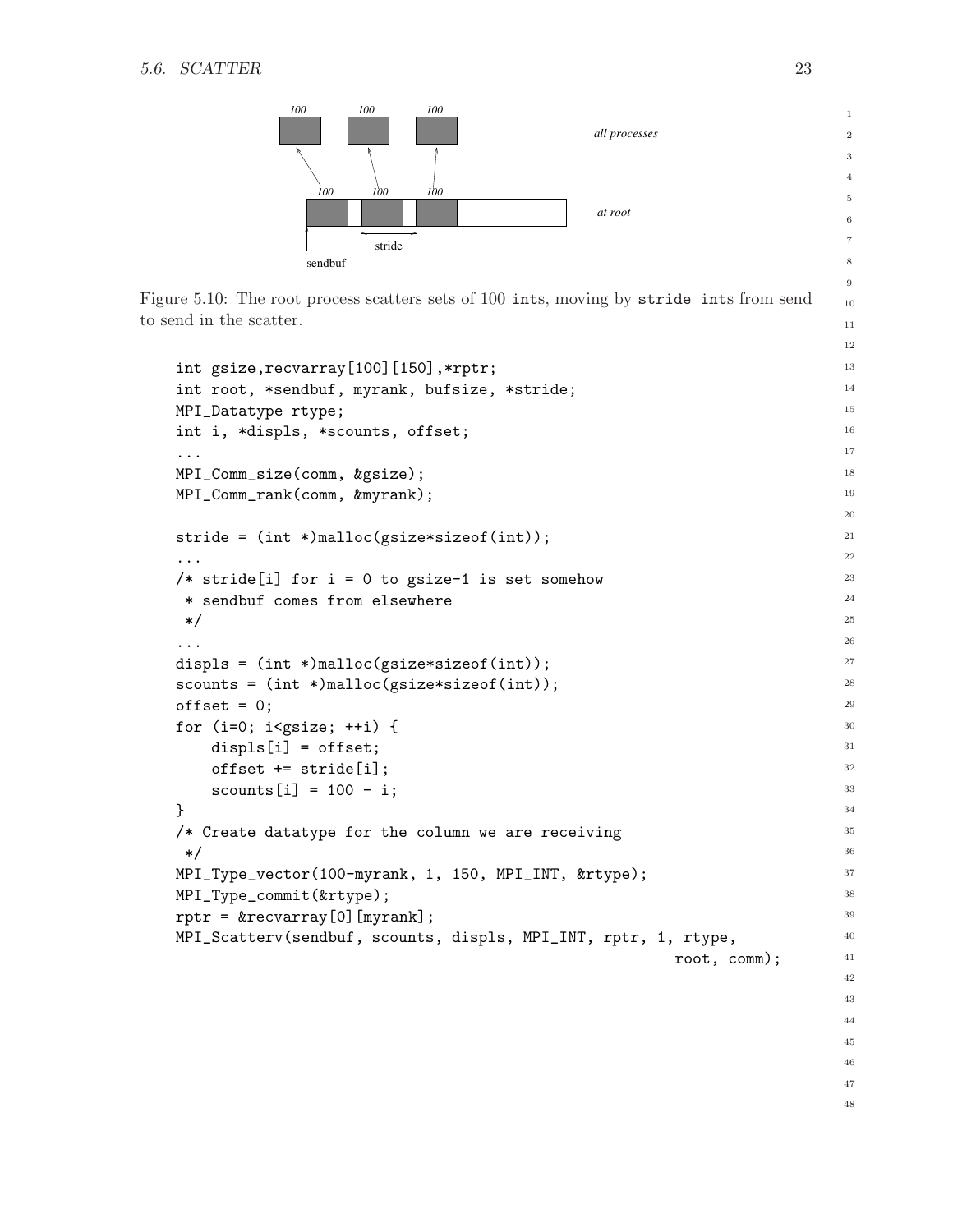

<span id="page-27-1"></span>Figure 5.11: The root scatters blocks of 100-i ints into column i of a  $100\times150$  C array. At the sending side, the blocks are stride[i] ints apart.

# <span id="page-27-0"></span>5.7 Gather-to-all

MPI\_ALLGATHER(sendbuf, sendcount, sendtype, recvbuf, recvcount, recvtype, comm)

| 19                         | IN         | sendbuf                                                              | starting address of send buffer (choice)                                                                                                                                                                                                                                                                                                                  |
|----------------------------|------------|----------------------------------------------------------------------|-----------------------------------------------------------------------------------------------------------------------------------------------------------------------------------------------------------------------------------------------------------------------------------------------------------------------------------------------------------|
| 20<br>21                   | IN         | sendcount                                                            | number of elements in send buffer (non-negative inte-<br>ger)                                                                                                                                                                                                                                                                                             |
| 22<br>23                   | IN         | sendtype                                                             | data type of send buffer elements (handle)                                                                                                                                                                                                                                                                                                                |
| 24                         | <b>OUT</b> | recvbuf                                                              | address of receive buffer (choice)                                                                                                                                                                                                                                                                                                                        |
| 25<br>26                   | IN         | recvcount                                                            | number of elements received from any process (non-<br>negative integer)                                                                                                                                                                                                                                                                                   |
| 27<br>28                   | IN         | recvtype                                                             | data type of receive buffer elements (handle)                                                                                                                                                                                                                                                                                                             |
| 29                         | IN         | comm                                                                 | communicator (handle)                                                                                                                                                                                                                                                                                                                                     |
| 31<br>32<br>33             |            | MPI_Comm comm)                                                       | int MPI_Allgather(void* sendbuf, int sendcount, MPI_Datatype sendtype,<br>void* recvbuf, int recvcount, MPI_Datatype recvtype,                                                                                                                                                                                                                            |
| 34<br>35<br>36<br>37       |            | COMM, IERROR)<br><type> SENDBUF(*), RECVBUF(*)</type>                | MPI_ALLGATHER(SENDBUF, SENDCOUNT, SENDTYPE, RECVBUF, RECVCOUNT, RECVTYPE,<br>INTEGER SENDCOUNT, SENDTYPE, RECVCOUNT, RECVTYPE, COMM, IERROR                                                                                                                                                                                                               |
| 38<br>39<br>40<br>41       |            | const MPI::Datatype& recvtype) const = 0                             | void MPI::Comm::Allgather(const void* sendbuf, int sendcount, const<br>MPI::Datatype& sendtype, void* recvbuf, int recvcount,                                                                                                                                                                                                                             |
| 42<br>43<br>44<br>45<br>46 |            | by every process and placed in the j-th block of the buffer recvbuf. | MPI_ALLGATHER can be thought of as MPI_GATHER, but where all processes receive<br>the result, instead of just the root. The block of data sent from the j-th process is received<br>The type signature associated with sendcount, sendtype, at a process must be equal to<br>the type signature associated with recvocunt, recvtype at any other process. |
| 47                         |            |                                                                      |                                                                                                                                                                                                                                                                                                                                                           |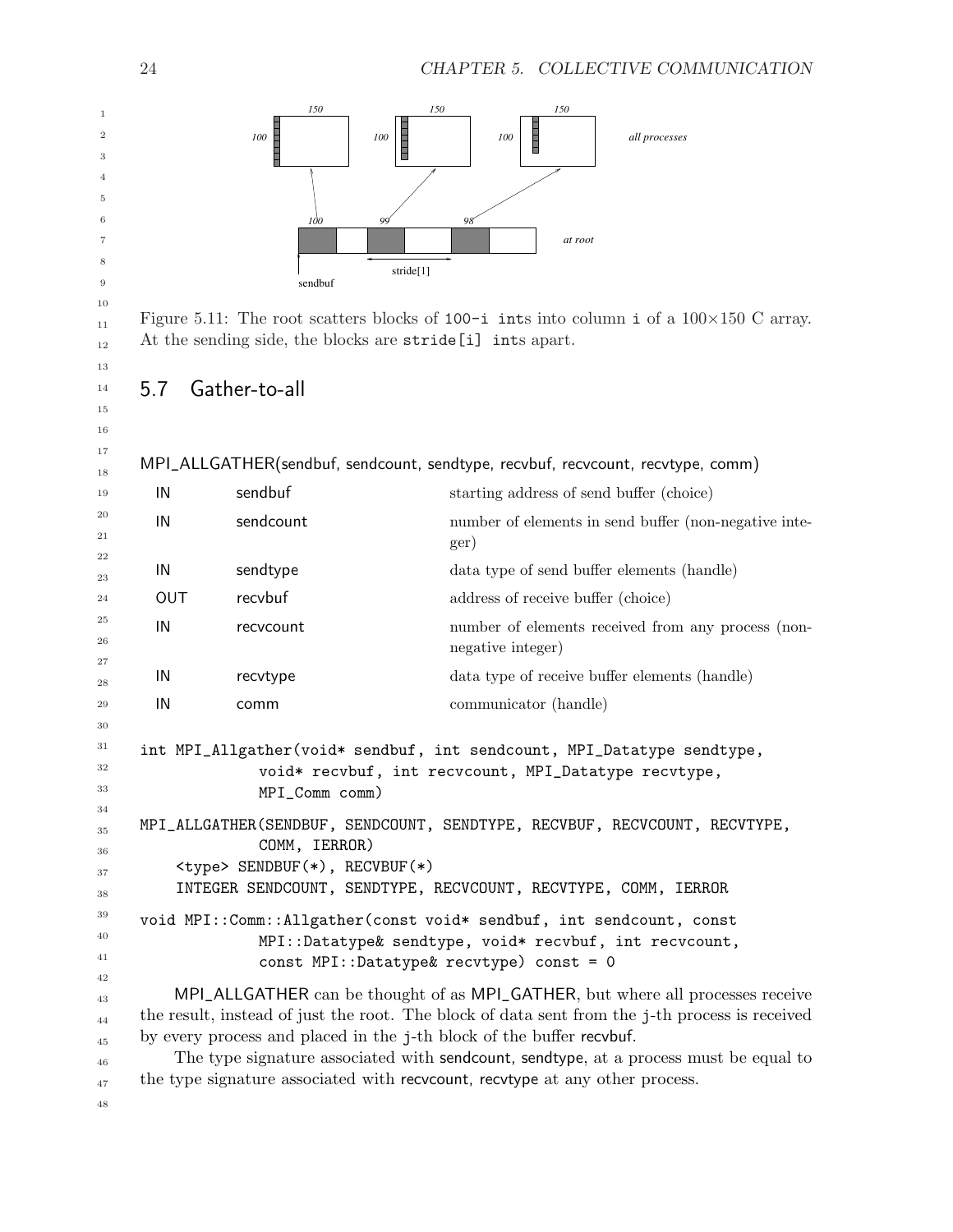If comm is an intracommunicator, the outcome of a call to MPI\_ALLGATHER(...) is as if all processes executed n calls to

```
MPI_GATHER(sendbuf,sendcount,sendtype,recvbuf,recvcount,
```

```
recvtype,root,comm),
```
for  $root = 0$ ,  $\dots$ ,  $n-1$ . The rules for correct usage of MPI\_ALLGATHER are easily found from the corresponding rules for MPI\_GATHER.

The "in place" option for intracommunicators is specified by passing the value MPI\_IN\_PLACE to the argument sendbuf at all processes. sendcount and sendtype are ignored. Then the input data of each process is assumed to be in the area where that process would receive its own contribution to the receive buffer.

If comm is an intercommunicator, then each process in group A contributes a data item; these items are concatenated and the result is stored at each process in group B. Conversely the concatenation of the contributions of the processes in group B is stored at each process in group A. The send buffer arguments in group A must be consistent with the receive buffer arguments in group B, and vice versa.

Advice to users. The communication pattern of MPI\_ALLGATHER executed on an intercommunication domain need not be symmetric. The number of items sent by processes in group A (as specified by the arguments sendcount, sendtype in group A and the arguments recvcount, recvtype in group B), need not equal the number of items sent by processes in group B (as specified by the arguments sendcount, sendtype in group B and the arguments recvcount, recvtype in group A). In particular, one can move data in only one direction by specifying sendcount  $= 0$  for the communication in the reverse direction.

(End of advice to users.)

MPI\_ALLGATHERV(sendbuf, sendcount, sendtype, recvbuf, recvcounts, displs, recvtype, comm)

| IN         | sendbuf    | starting address of send buffer (choice)                 | 31       |
|------------|------------|----------------------------------------------------------|----------|
| IN         | sendcount  | number of elements in send buffer (non-negative inte-    | 32<br>33 |
|            |            | ger)                                                     | 34       |
| IN         | sendtype   | data type of send buffer elements (handle)               | 35       |
| <b>OUT</b> | recybuf    | address of receive buffer (choice)                       | 36       |
| IN         | recycounts | non-negative integer array (of length group size) con-   | 37       |
|            |            | taining the number of elements that are received from    | 38       |
|            |            | each process                                             | 39       |
| IN         | displs     | integer array (of length group size). Entry i specifies  | 40       |
|            |            | the displacement (relative to recvbuf) at which to place | 41       |
|            |            | the incoming data from process i                         | 42       |
|            |            |                                                          | 43       |
| IN         | recvtype   | data type of receive buffer elements (handle)            | 44       |
| IN         | comm       | communicator (handle)                                    | 45       |
|            |            |                                                          | 46       |

int MPI\_Allgatherv(void\* sendbuf, int sendcount, MPI\_Datatype sendtype, void\* recvbuf, int \*recvcounts, int \*displs,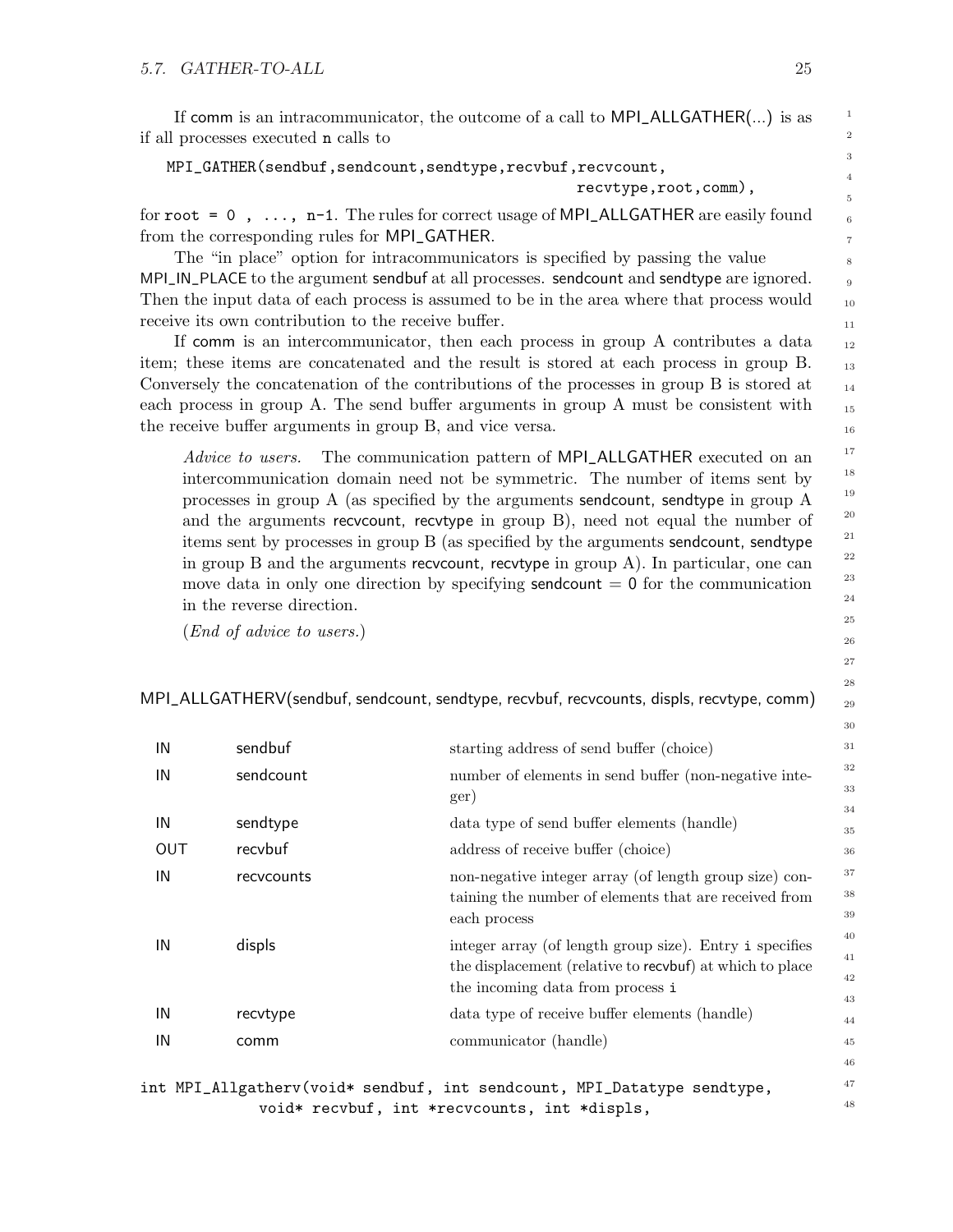```
MPI_Datatype recvtype, MPI_Comm comm)
     MPI_ALLGATHERV(SENDBUF, SENDCOUNT, SENDTYPE, RECVBUF, RECVCOUNTS, DISPLS,
                    RECVTYPE, COMM, IERROR)
          <type> SENDBUF(*), RECVBUF(*)
          INTEGER SENDCOUNT, SENDTYPE, RECVCOUNTS(*), DISPLS(*), RECVTYPE, COMM,
          IERROR
     void MPI::Comm::Allgatherv(const void* sendbuf, int sendcount, const
                    MPI::Datatype& sendtype, void* recvbuf,
                    const int recvcounts[], const int displs[],
                    const MPI::Datatype& recvtype) const = 0
          MPI_ALLGATHERV can be thought of as MPI_GATHERV, but where all processes re-
     ceive the result, instead of just the root. The block of data sent from the j-th process is
     received by every process and placed in the j-th block of the buffer recvbuf. These blocks
     need not all be the same size.
          The type signature associated with sendcount, sendtype, at process j must be equal to
     the type signature associated with recvcounts[j], recvtype at any other process.
          If comm is an intracommunicator, the outcome is as if all processes executed calls to
          MPI_GATHERV(sendbuf,sendcount,sendtype,recvbuf,recvcounts,displs,
                                                               recvtype,root,comm),
     for root = 0, \dots, n-1. The rules for correct usage of MPI_ALLGATHERV are easily
     found from the corresponding rules for MPI_GATHERV.
          The "in place" option for intracommunicators is specified by passing the value
     MPI_IN_PLACE to the argument sendbuf at all processes. sendcount and sendtype are ignored.
     Then the input data of each process is assumed to be in the area where that process would
     receive its own contribution to the receive buffer.
          If comm is an intercommunicator, then each process in group A contributes a data
     item; these items are concatenated and the result is stored at each process in group B.
     Conversely the concatenation of the contributions of the processes in group B is stored at
     each process in group A. The send buffer arguments in group A must be consistent with
     the receive buffer arguments in group B, and vice versa.
     5.7.1 Examples using MPI_ALLGATHER, MPI_ALLGATHERV
     The examples in this section use intracommunicators.
     Example 5.14 The all-gather version of Example 5.2. Using MPI_ALLGATHER, we will
     gather 100 ints from every process in the group to every process.
          MPI_Comm comm;
          int gsize,sendarray[100];
          int *rbuf;
          ...
          MPI_Comm_size(comm, &gsize);
          rbuf = (int *)malloc(gsize*100*sizeof(int));
          MPI_Allgather(sendarray, 100, MPI_INT, rbuf, 100, MPI_INT, comm);
          After the call, every process has the group-wide concatenation of the sets of data.
1
2
3
4
5
6
7
8
9
10
11
12
13
14
15
16
17
18
19
20
21
22
23
24
25
26
27
28
29
30
31
32
33
34
35
36
37
38
39
40
41
42
43
44
45
46
47
48
```
26 CHAPTER 5. COLLECTIVE COMMUNICATION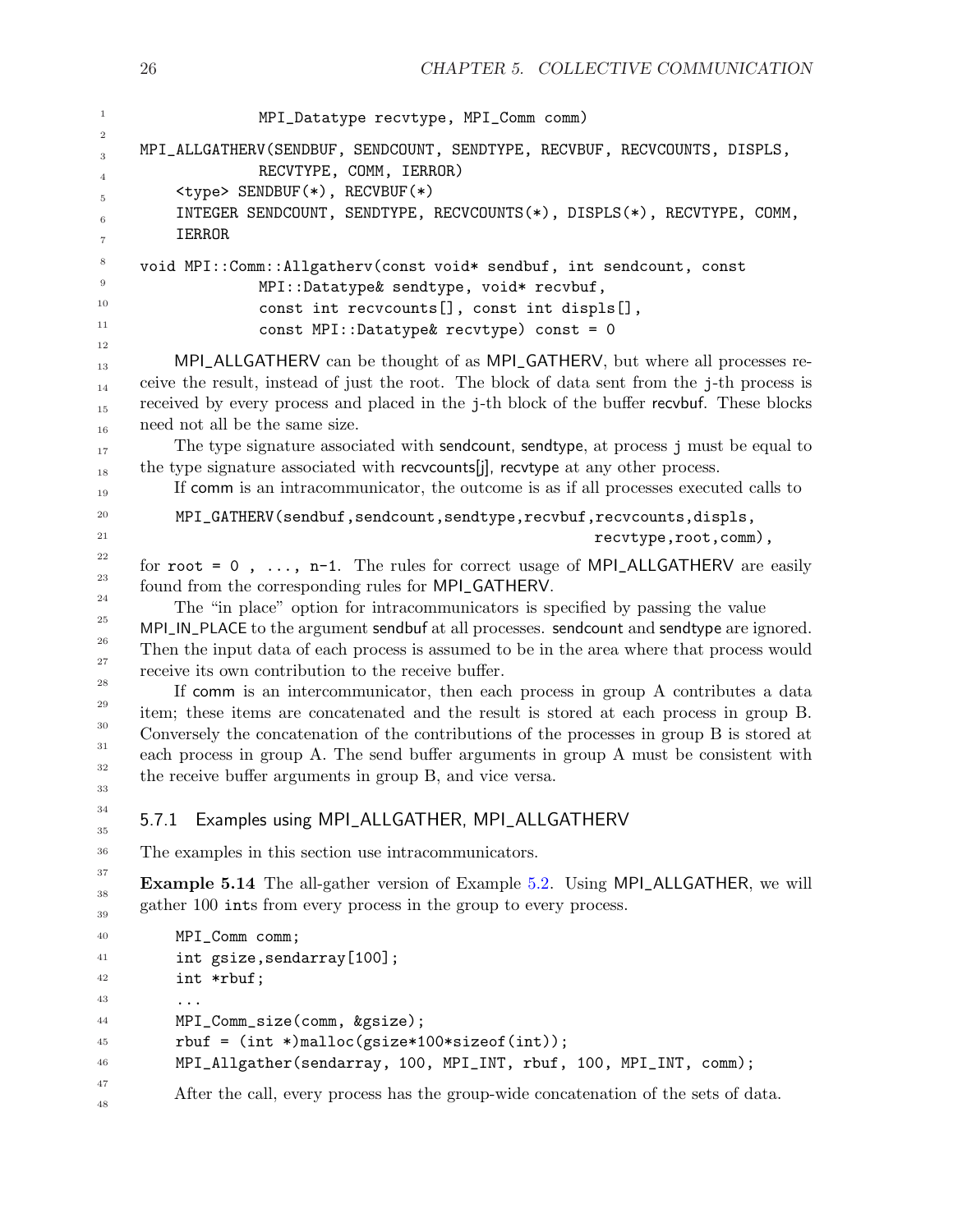# <span id="page-30-0"></span>5.8 All-to-All Scatter/Gather

|     |                                                                |                                                                                                                                                                                                                                                                                                                                                                                                                                                                                                                                                                                                                                                                                                       | $\,2$                                                    |
|-----|----------------------------------------------------------------|-------------------------------------------------------------------------------------------------------------------------------------------------------------------------------------------------------------------------------------------------------------------------------------------------------------------------------------------------------------------------------------------------------------------------------------------------------------------------------------------------------------------------------------------------------------------------------------------------------------------------------------------------------------------------------------------------------|----------------------------------------------------------|
|     |                                                                |                                                                                                                                                                                                                                                                                                                                                                                                                                                                                                                                                                                                                                                                                                       | 3                                                        |
|     |                                                                | MPI_ALLTOALL(sendbuf, sendcount, sendtype, recvbuf, recvcount, recvtype, comm)                                                                                                                                                                                                                                                                                                                                                                                                                                                                                                                                                                                                                        | $\overline{4}$<br>$\,$ 5                                 |
| IN  | sendbuf                                                        | starting address of send buffer (choice)                                                                                                                                                                                                                                                                                                                                                                                                                                                                                                                                                                                                                                                              | $\,$ 6 $\,$                                              |
| IN  | sendcount                                                      | number of elements sent to each process (non-negative<br>integer)                                                                                                                                                                                                                                                                                                                                                                                                                                                                                                                                                                                                                                     | $\,7$<br>$\,$ 8 $\,$                                     |
| IN  | sendtype                                                       | data type of send buffer elements (handle)                                                                                                                                                                                                                                                                                                                                                                                                                                                                                                                                                                                                                                                            | $\,9$<br>10                                              |
| OUT | recvbuf                                                        | address of receive buffer (choice)                                                                                                                                                                                                                                                                                                                                                                                                                                                                                                                                                                                                                                                                    | 11                                                       |
| IN  | recvcount                                                      | number of elements received from any process (non-<br>negative integer)                                                                                                                                                                                                                                                                                                                                                                                                                                                                                                                                                                                                                               | 12<br>13                                                 |
| IN  | recvtype                                                       | data type of receive buffer elements (handle)                                                                                                                                                                                                                                                                                                                                                                                                                                                                                                                                                                                                                                                         | 14<br>15                                                 |
| IN  | comm                                                           | communicator (handle)                                                                                                                                                                                                                                                                                                                                                                                                                                                                                                                                                                                                                                                                                 | 16                                                       |
|     | MPI_Comm comm)                                                 | int MPI_Alltoall(void* sendbuf, int sendcount, MPI_Datatype sendtype,<br>void* recvbuf, int recvcount, MPI_Datatype recvtype,                                                                                                                                                                                                                                                                                                                                                                                                                                                                                                                                                                         | 17<br>18<br>19<br>$20\,$<br>$\sqrt{21}$                  |
|     | COMM, IERROR)<br><type> SENDBUF(*), RECVBUF(*)</type>          | MPI_ALLTOALL(SENDBUF, SENDCOUNT, SENDTYPE, RECVBUF, RECVCOUNT, RECVTYPE,<br>INTEGER SENDCOUNT, SENDTYPE, RECVCOUNT, RECVTYPE, COMM, IERROR<br>void MPI::Comm::Alltoall(const void* sendbuf, int sendcount, const                                                                                                                                                                                                                                                                                                                                                                                                                                                                                      | 22<br>23<br>24<br>25<br>26                               |
|     |                                                                | MPI::Datatype& sendtype, void* recvbuf, int recvcount,<br>const MPI::Datatype& recvtype) const = 0                                                                                                                                                                                                                                                                                                                                                                                                                                                                                                                                                                                                    | 27<br>28                                                 |
|     | each process (itself included) with a call to,                 | MPI_ALLTOALL is an extension of MPI_ALLGATHER to the case where each process<br>sends distinct data to each of the receivers. The j-th block sent from process i is received<br>by process j and is placed in the i-th block of recvbuf.<br>The type signature associated with sendcount, sendtype, at a process must be equal to<br>the type signature associated with recvoount, recvtype at any other process. This implies<br>that the amount of data sent must be equal to the amount of data received, pairwise between<br>every pair of processes. As usual, however, the type maps may be different.<br>If comm is an intracommunicator, the outcome is as if each process executed a send to | 29<br>30<br>31<br>32<br>33<br>34<br>35<br>36<br>37<br>38 |
|     |                                                                | $MPI\_Send(sendbuf + i\cdot sendcount\cdot extent(sendtype), sendcount, sendtype, i, ),$                                                                                                                                                                                                                                                                                                                                                                                                                                                                                                                                                                                                              | 39<br>40                                                 |
|     | and a receive from every other process with a call to,         |                                                                                                                                                                                                                                                                                                                                                                                                                                                                                                                                                                                                                                                                                                       | 41                                                       |
|     |                                                                | $\verb+MPI\_Recv (recvbut + i \cdot recvcount \cdot extent (recvtype), recvcount, recvtype, i, ).$                                                                                                                                                                                                                                                                                                                                                                                                                                                                                                                                                                                                    | 42<br>43                                                 |
|     | values on all processes.<br>No "in place" option is supported. | All arguments on all processes are significant. The argument comm must have identical<br>If comm is an intercommunicator, then the outcome is as if each process in group A<br>sends a message to each process in group B, and vice versa. The j-th send buffer of process                                                                                                                                                                                                                                                                                                                                                                                                                            | 44<br>$\rm 45$<br>46<br>47<br>48                         |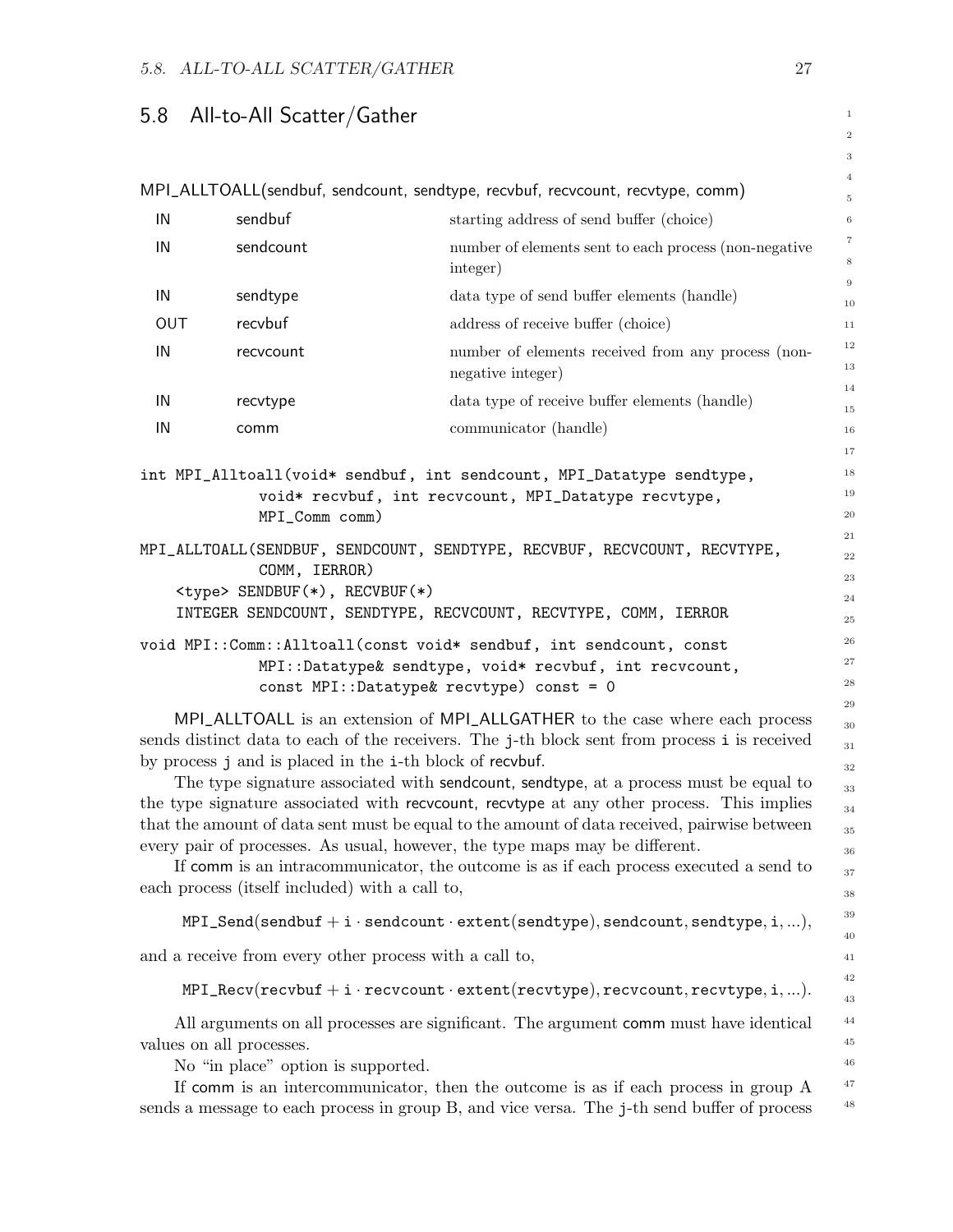|             |                                      | i in group A should be consistent with the i-th receive buffer of process j in group B, and                                                                                                                                                                                   |
|-------------|--------------------------------------|-------------------------------------------------------------------------------------------------------------------------------------------------------------------------------------------------------------------------------------------------------------------------------|
| vice versa. |                                      |                                                                                                                                                                                                                                                                               |
|             |                                      | <i>Advice to users.</i> When all-to-all is executed on an intercommunication domain, then<br>the number of data items sent from processes in group A to processes in group B need<br>not equal the number of items sent in the reverse direction. In particular, one can have |
|             |                                      | unidirectional communication by specifying sendcount $= 0$ in the reverse direction.                                                                                                                                                                                          |
|             | $(End\ of\ advice\ to\ users.)$      |                                                                                                                                                                                                                                                                               |
|             |                                      |                                                                                                                                                                                                                                                                               |
|             |                                      |                                                                                                                                                                                                                                                                               |
|             |                                      | MPI_ALLTOALLV(sendbuf, sendcounts, sdispls, sendtype, recvbuf, recvcounts, rdispls, recv-                                                                                                                                                                                     |
| type, comm) |                                      |                                                                                                                                                                                                                                                                               |
| IN          | sendbuf                              | starting address of send buffer (choice)                                                                                                                                                                                                                                      |
| IN          | sendcounts                           | non-negative integer array equal to the group size spec-<br>ifying the number of elements to send to each proces-<br>sor                                                                                                                                                      |
| IN          | sdispls                              | integer array (of length group size). Entry j specifies<br>the displacement (relative to sendbuf) from which to<br>take the outgoing data destined for process j                                                                                                              |
| IN          | sendtype                             | data type of send buffer elements (handle)                                                                                                                                                                                                                                    |
| OUT         | recvbuf                              | address of receive buffer (choice)                                                                                                                                                                                                                                            |
| IN          | recvcounts                           | non-negative integer array equal to the group size spec-<br>ifying the number of elements that can be received<br>from each processor                                                                                                                                         |
| IN          | rdispls                              | integer array (of length group size). Entry i specifies<br>the displacement (relative to recvbuf) at which to place<br>the incoming data from process i                                                                                                                       |
| IN          | recvtype                             | data type of receive buffer elements (handle)                                                                                                                                                                                                                                 |
| IN          | comm                                 | communicator (handle)                                                                                                                                                                                                                                                         |
|             |                                      | int MPI_Alltoallv(void* sendbuf, int *sendcounts, int *sdispls,<br>MPI_Datatype sendtype, void* recvbuf, int *recvcounts,<br>int *rdispls, MPI_Datatype recvtype, MPI_Comm comm)                                                                                              |
|             | <type> SENDBUF(*), RECVBUF(*)</type> | MPI_ALLTOALLV(SENDBUF, SENDCOUNTS, SDISPLS, SENDTYPE, RECVBUF, RECVCOUNTS,<br>RDISPLS, RECVTYPE, COMM, IERROR)                                                                                                                                                                |
|             |                                      |                                                                                                                                                                                                                                                                               |
|             | RECVTYPE, COMM, IERROR               | INTEGER SENDCOUNTS $(*)$ , SDISPLS $(*)$ , SENDTYPE, RECVCOUNTS $(*)$ , RDISPLS $(*)$ ,                                                                                                                                                                                       |

28 CHAPTER 5. COLLECTIVE COMMUNICATION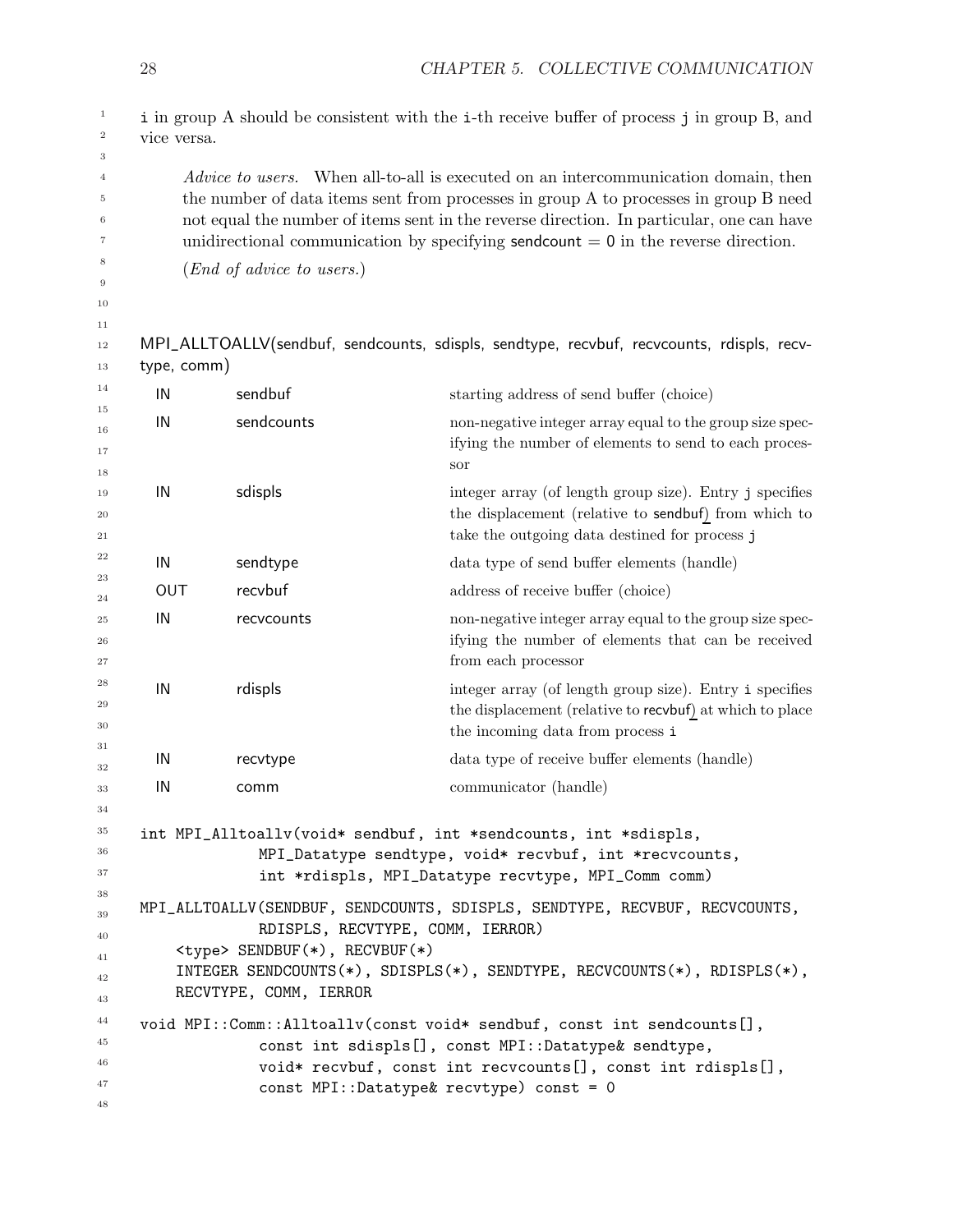MPI\_ALLTOALLV adds flexibility to MPI\_ALLTOALL in that the location of data for the send is specified by sdispls and the location of the placement of the data on the receive side is specified by rdispls.

If comm is an intracommunicator, then the j-th block sent from process i is received by process j and is placed in the i-th block of recvbuf. These blocks need not all have the same size.

The type signature associated with sendcount is send type at process i must be equal to the type signature associated with recvcount[i], recvtype at process j. This implies that the amount of data sent must be equal to the amount of data received, pairwise between every pair of processes. Distinct type maps between sender and receiver are still allowed.

The outcome is as if each process sent a message to every other process with,

```
MPI\_Send(sendbuf + display[spls[i] \cdot extent(sendtype), sendcounts[i], sendtype,i,...),
```
and received a message from every other process with a call to

 $MPI\_Recv(recvbut + display[s] \cdot extent(recvtype), recvcounts[i], recvtype, i, ...).$ 

All arguments on all processes are significant. The argument comm must have identical values on all processes.

No "in place" option is supported.

If comm is an intercommunicator, then the outcome is as if each process in group A sends a message to each process in group B, and vice versa. The j-th send buffer of process i in group A should be consistent with the i-th receive buffer of process j in group B, and vice versa.

Rationale. The definitions of MPI\_ALLTOALL and MPI\_ALLTOALLV give as much flexibility as one would achieve by specifying n independent, point-to-point communications, with two exceptions: all messages use the same datatype, and messages are scattered from (or gathered to) sequential storage. (End of rationale.)

Advice to implementors. Although the discussion of collective communication in terms of point-to-point operation implies that each message is transferred directly from sender to receiver, implementations may use a tree communication pattern. Messages can be forwarded by intermediate nodes where they are split (for scatter) or concatenated (for gather), if this is more efficient. (End of advice to implementors.)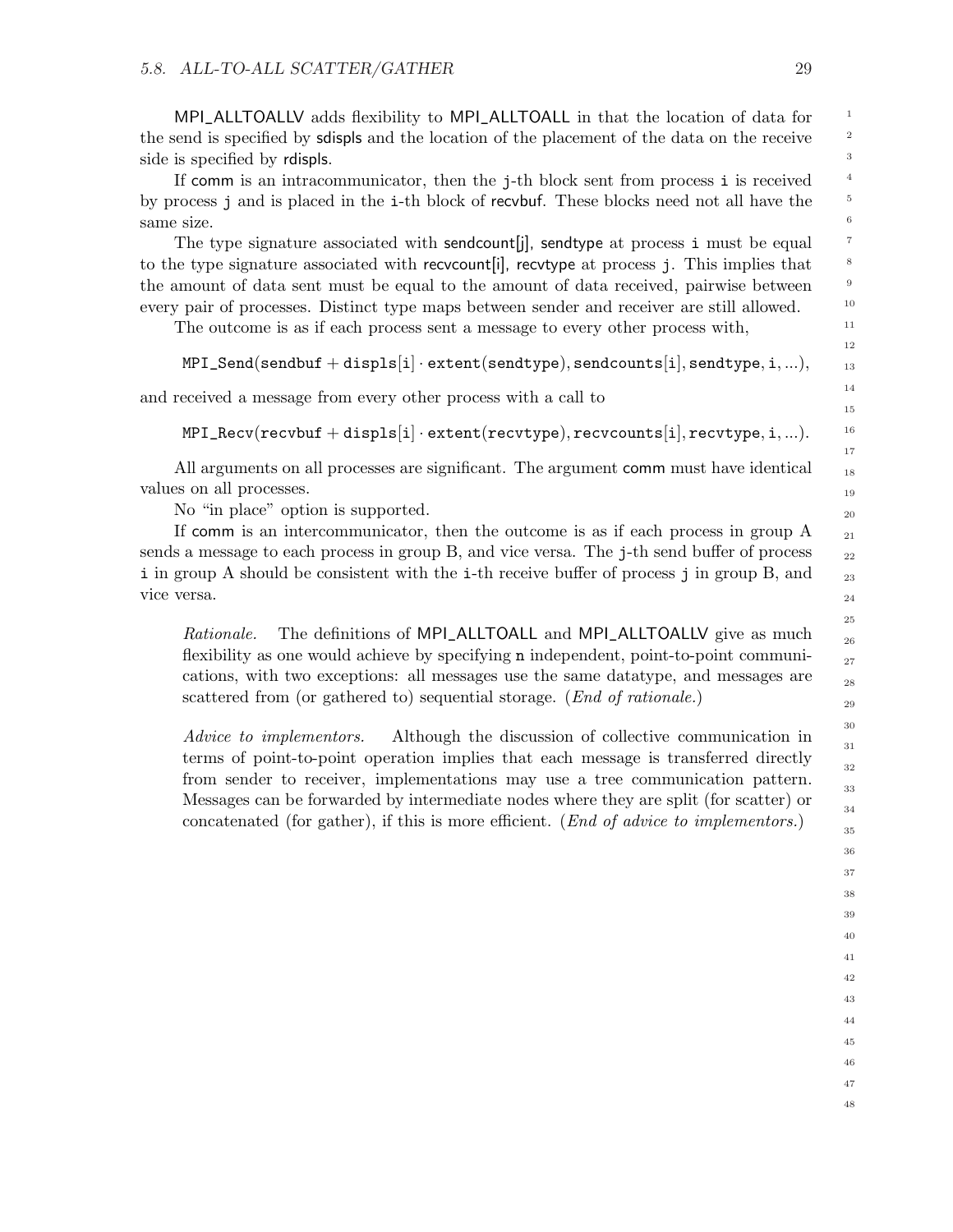| $\mathbf{1}$<br>$\,2$            | types, comm)                                                                                                                                                                                                                                                                                                                                             |            | MPI_ALLTOALLW(sendbuf, sendcounts, sdispls, sendtypes, recvbuf, recvcounts, rdispls, recv-                                                                                                       |
|----------------------------------|----------------------------------------------------------------------------------------------------------------------------------------------------------------------------------------------------------------------------------------------------------------------------------------------------------------------------------------------------------|------------|--------------------------------------------------------------------------------------------------------------------------------------------------------------------------------------------------|
| 3                                | IN                                                                                                                                                                                                                                                                                                                                                       | sendbuf    | starting address of send buffer (choice)                                                                                                                                                         |
| $\overline{4}$<br>5<br>6<br>7    | IN                                                                                                                                                                                                                                                                                                                                                       | sendcounts | integer array equal to the group size specifying the<br>number of elements to send to each processor (array<br>of non-negative integers)                                                         |
| 8<br>9<br>10<br>11               | IN                                                                                                                                                                                                                                                                                                                                                       | sdispls    | integer array (of length group size). Entry j specifies<br>the displacement in bytes (relative to sendbuf) from<br>which to take the outgoing data destined for process<br>j (array of integers) |
| 12<br>13<br>14<br>15             | IN                                                                                                                                                                                                                                                                                                                                                       | sendtypes  | array of datatypes (of length group size). Entry j<br>specifies the type of data to send to process j (array<br>of handles)                                                                      |
| 16                               | OUT                                                                                                                                                                                                                                                                                                                                                      | recvbuf    | address of receive buffer (choice)                                                                                                                                                               |
| 17<br>18<br>19                   | IN                                                                                                                                                                                                                                                                                                                                                       | recvcounts | integer array equal to the group size specifying the<br>number of elements that can be received from each<br>processor (array of non-negative integers)                                          |
| 20<br>21<br>22<br>23<br>24       | IN                                                                                                                                                                                                                                                                                                                                                       | rdispls    | integer array (of length group size). Entry i specifies<br>the displacement in bytes (relative to recvbuf) at which<br>to place the incoming data from process i (array of<br>integers)          |
| 25<br>26<br>27                   | IN                                                                                                                                                                                                                                                                                                                                                       | recvtypes  | array of datatypes (of length group size). Entry i<br>specifies the type of data received from process i (ar-<br>ray of handles)                                                                 |
| 28<br>29                         | IN                                                                                                                                                                                                                                                                                                                                                       | comm       | communicator (handle)                                                                                                                                                                            |
| 30<br>31<br>32                   |                                                                                                                                                                                                                                                                                                                                                          |            | int MPI_Alltoallw(void *sendbuf, int sendcounts[], int sdispls[],<br>MPI_Datatype sendtypes[], void *recvbuf, int recvcounts[],<br>int rdispls[], MPI_Datatype recvtypes[], MPI_Comm comm)       |
| 33<br>34<br>35<br>36<br>37<br>38 | MPI_ALLTOALLW(SENDBUF, SENDCOUNTS, SDISPLS, SENDTYPES, RECVBUF, RECVCOUNTS,<br>RDISPLS, RECVTYPES, COMM, IERROR)<br><type> SENDBUF(*), RECVBUF(*)<br/>INTEGER SENDCOUNTS<math>(*)</math>, SDISPLS<math>(*)</math>, SENDTYPES<math>(*)</math>, RECVCOUNTS<math>(*)</math>,<br/>RDISPLS(*), RECVTYPES(*), COMM, IERROR</type>                              |            |                                                                                                                                                                                                  |
| 39<br>40<br>41<br>42<br>43       | void MPI::Comm::Alltoallw(const void* sendbuf, const int sendcounts[],<br>const int sdispls[], const MPI::Datatype sendtypes[], void*<br>recvbuf, const int recvcounts[], const int rdispls[], const<br>$MPI::Datatype$ recvtypes $[]$ ) const = 0                                                                                                       |            |                                                                                                                                                                                                  |
| 44<br>45<br>46<br>47<br>48       | MPI_ALLTOALLW is the most general form of All-to-all. Like<br>MPI_TYPE_CREATE_STRUCT, the most general type constructor, MPI_ALLTOALLW al-<br>lows separate specification of count, displacement and data type. In addition, to allow max-<br>imum flexibility, the displacement of blocks within the send and receive buffers is specified<br>in bytes. |            |                                                                                                                                                                                                  |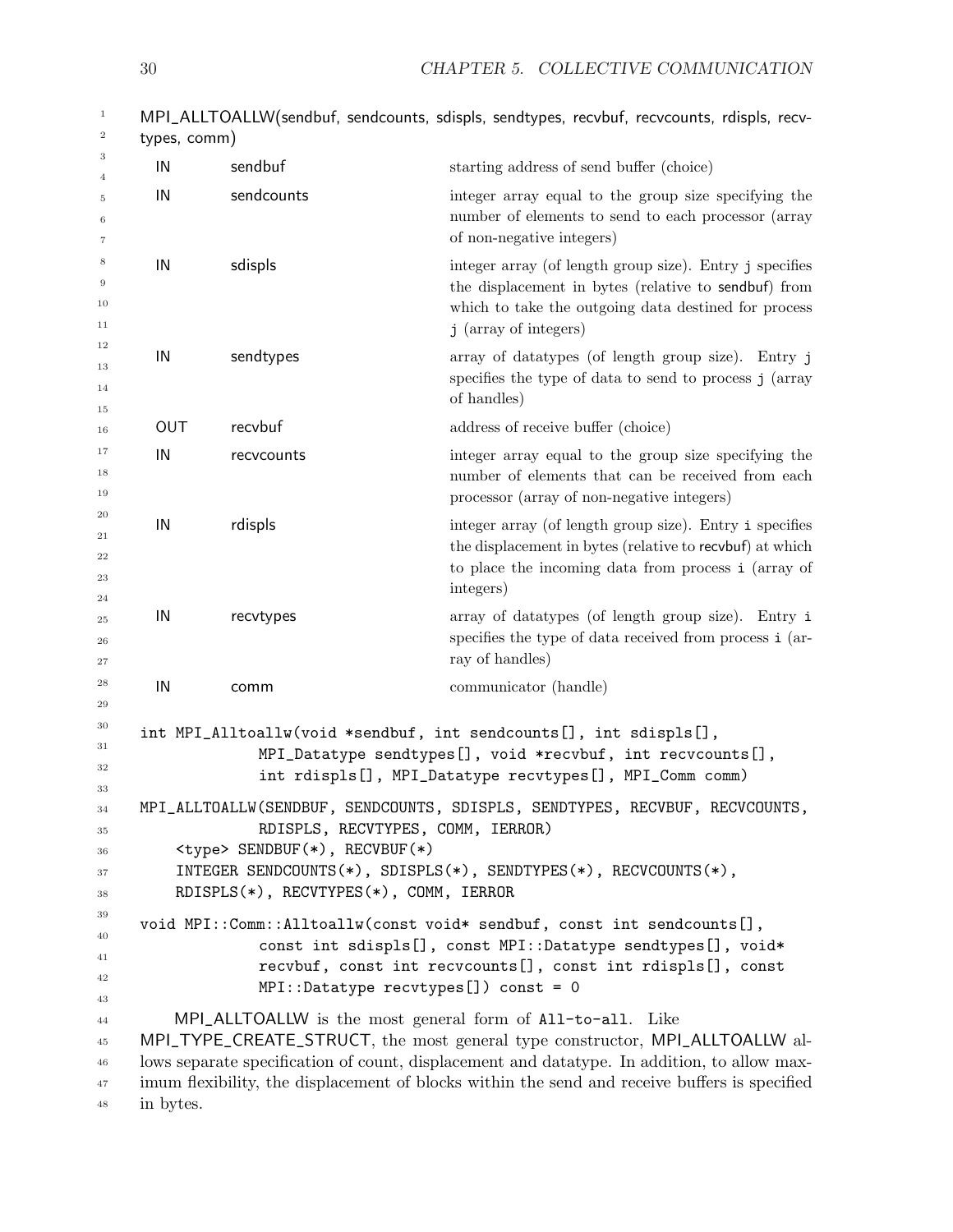If comm is an intracommunicator, then the j-th block sent from process i is received by process j and is placed in the i-th block of recvbuf. These blocks need not all have the same size.

The type signature associated with sendcounts[j], sendtypes[j] at process i must be equal to the type signature associated with recvcounts[i], recvtypes[i] at process j. This implies that the amount of data sent must be equal to the amount of data received, pairwise between every pair of processes. Distinct type maps between sender and receiver are still allowed.

The outcome is as if each process sent a message to every other process with

```
MPI\_Send(sendbuf + \text{sdispls}[i], \text{sendcounts}[i], \text{sendtypes}[i], i,...),
```
and received a message from every other process with a call to

```
MPI\_Recv(recvbuf + rdispls[i], recvcounts[i], recvtypes[i], i,...).
```
All arguments on all processes are significant. The argument comm must describe the same communicator on all processes.

No "in place" option is supported.

If comm is an intercommunicator, then the outcome is as if each process in group A sends a message to each process in group B, and vice versa. The j-th send buffer of process i in group A should be consistent with the i-th receive buffer of process j in group B, and vice versa.

Rationale. The MPI\_ALLTOALLW function generalizes several MPI functions by carefully selecting the input arguments. For example, by making all but one process have sendcounts [i] = 0, this achieves an MPI\_SCATTERW function. (*End of rationale*.)

## <span id="page-34-0"></span>5.9 Global Reduction Operations

The functions in this section perform a global reduce operation (such as sum, max, logical AND, etc.) across all members of a group. The reduction operation can be either one of a predefined list of operations, or a user-defined operation. The global reduction functions come in several flavors: a reduce that returns the result of the reduction to one member of a group, an all-reduce that returns this result to all members of a group, and two scan (parallel prefix) operations. In addition, a reduce-scatter operation combines the functionality of a reduce and of a scatter operation.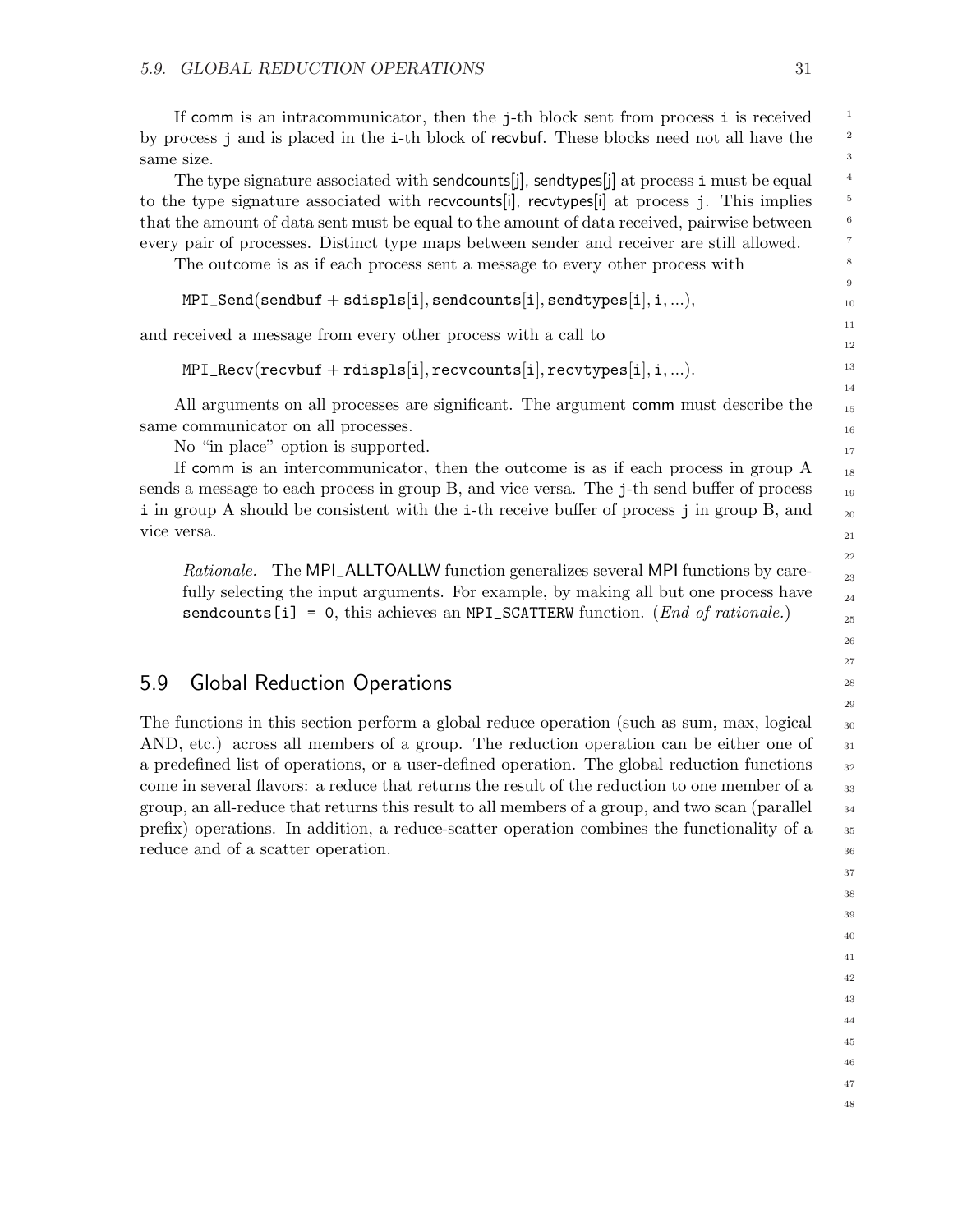```
32 CHAPTER 5. COLLECTIVE COMMUNICATION
    5.9.1 Reduce
    MPI_REDUCE(sendbuf, recvbuf, count, datatype, op, root, comm)
      IN sendbuf address of send buffer (choice)
      OUT recvbuf address of receive buffer (choice, significant only at
                                     root)
      IN count number of elements in send buffer (non-negative inte-
                                     ger)
      IN datatype data type of elements of send buffer (handle)
      IN op reduce operation (handle)
      IN root rank of root process (integer)
      IN communicator (handle)
    int MPI_Reduce(void* sendbuf, void* recvbuf, int count,
                 MPI_Datatype datatype, MPI_Op op, int root, MPI_Comm comm)
    MPI_REDUCE(SENDBUF, RECVBUF, COUNT, DATATYPE, OP, ROOT, COMM, IERROR)
        <type> SENDBUF(*), RECVBUF(*)
        INTEGER COUNT, DATATYPE, OP, ROOT, COMM, IERROR
    void MPI::Comm::Reduce(const void* sendbuf, void* recvbuf, int count,
                 const MPI::Datatype& datatype, const MPI::Op& op, int root)
                 const = 0If comm is an intracommunicator, MPI_REDUCE combines the elements provided in the
    input buffer of each process in the group, using the operation op, and returns the combined
1
2
3
4
5
6
7
8
9
10
11
12
13
14
15
16
17
18
19
20
21
22
23
24
25
26
27
28
29
```
value in the output buffer of the process with rank root. The input buffer is defined by the arguments sendbuf, count and datatype; the output buffer is defined by the arguments recvbuf, count and datatype; both have the same number of elements, with the same type. The routine is called by all group members using the same arguments for count, datatype, op, root and comm. Thus, all processes provide input buffers and output buffers of the same length, with elements of the same type. Each process can provide one element, or a sequence of elements, in which case the combine operation is executed element-wise on each entry of the sequence. For example, if the operation is MPI\_MAX and the send buffer contains two elements that are floating point numbers (count  $= 2$  and datatype  $= MPI$  FLOAT), then recvbuf(1) = global max(sendbuf(1)) and recvbuf(2) = global max(sendbuf(2)). 30 31 32 33 34 35 36 37 38 39

Section [5.9.2,](#page-36-0) lists the set of predefined operations provided by MPI. That section also enumerates the datatypes each operation can be applied to. In addition, users may define their own operations that can be overloaded to operate on several datatypes, either basic or derived. This is further explained in Section [5.9.5.](#page-43-0) 40 41 42 43

The operation op is always assumed to be associative. All predefined operations are also assumed to be commutative. Users may define operations that are assumed to be associative, but not commutative. The "canonical" evaluation order of a reduction is determined by the ranks of the processes in the group. However, the implementation can take advantage of associativity, or associativity and commutativity in order to change the order of evaluation. 44 45 46 47 48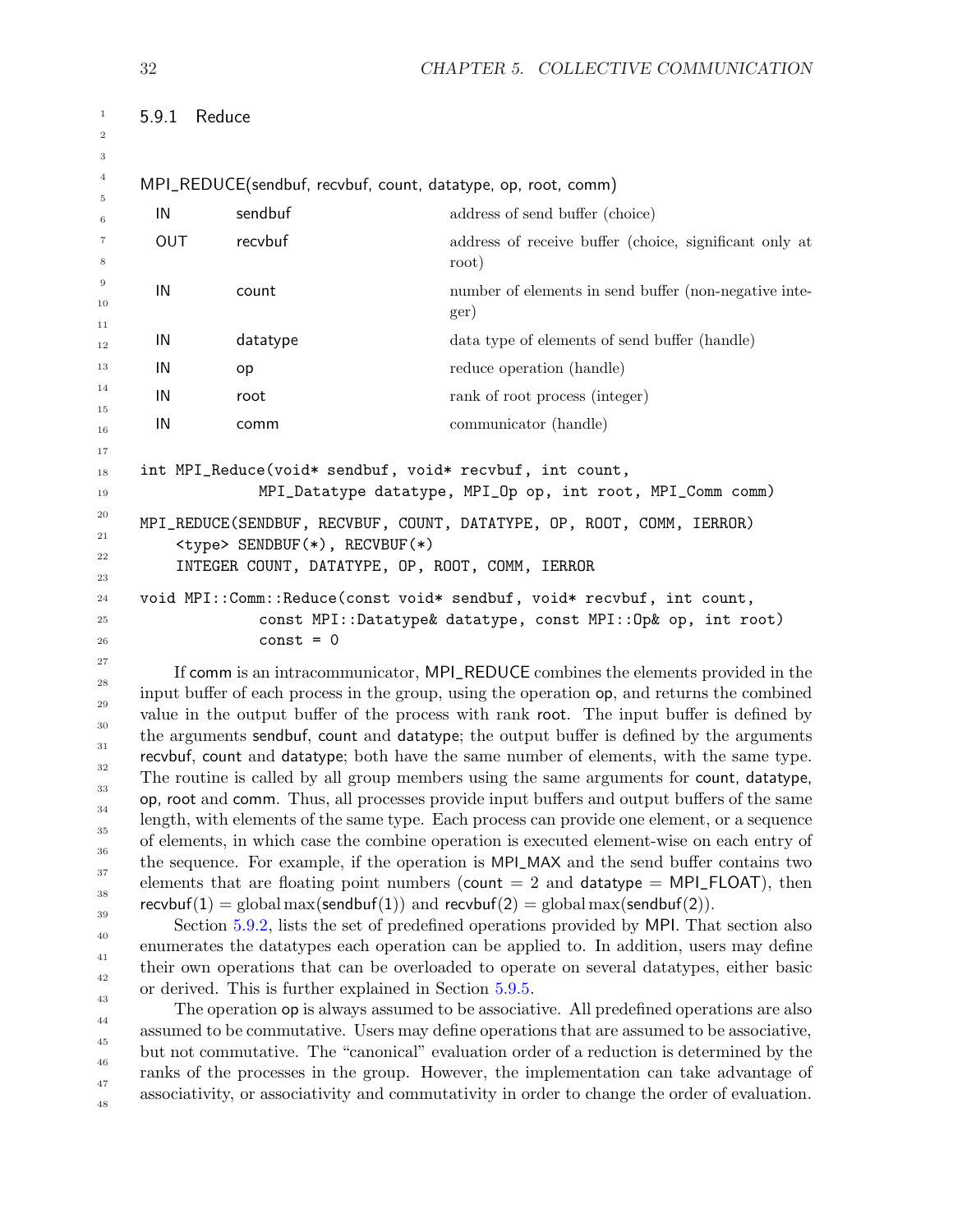This may change the result of the reduction for operations that are not strictly associative and commutative, such as floating point addition.

Advice to implementors. It is strongly recommended that MPI\_REDUCE be implemented so that the same result be obtained whenever the function is applied on the same arguments, appearing in the same order. Note that this may prevent optimizations that take advantage of the physical location of processors. (End of advice to implementors.)

The datatype argument of MPI\_REDUCE must be compatible with op. Predefined operators work only with the MPI types listed in Section [5.9.2](#page-36-0) and Section [5.9.4.](#page-39-0) Furthermore, the datatype and op given for predefined operators must be the same on all processes.

Note that it is possible for users to supply different user-defined operations to MPI\_REDUCE in each process. MPI does not define which operations are used on which operands in this case. User-defined operators may operate on general, derived datatypes. In this case, each argument that the reduce operation is applied to is one element described by such a datatype, which may contain several basic values. This is further explained in Section [5.9.5.](#page-43-0)

Advice to users. Users should make no assumptions about how MPI\_REDUCE is implemented. Safest is to ensure that the same function is passed to MPI\_REDUCE by each process. (End of advice to users.)

Overlapping datatypes are permitted in "send" buffers. Overlapping datatypes in "receive" buffers are erroneous and may give unpredictable results.

The "in place" option for intracommunicators is specified by passing the value MPI\_IN\_PLACE to the argument sendbuf at the root. In such case, the input data is taken at the root from the receive buffer, where it will be replaced by the output data.

If comm is an intercommunicator, then the call involves all processes in the intercommunicator, but with one group  $(\text{group A})$  defining the root process. All processes in the other group (group B) pass the same value in argument root, which is the rank of the root in group A. The root passes the value MPI\_ROOT in root. All other processes in group A pass the value MPI\_PROC\_NULL in root. Only send buffer arguments are significant in group B and only receive buffer arguments are significant at the root.

#### <span id="page-36-0"></span>5.9.2 Predefined Reduction Operations

The following predefined operations are supplied for MPI\_REDUCE and related functions MPI\_ALLREDUCE, MPI\_REDUCE\_SCATTER, MPI\_SCAN, and MPI\_EXSCAN. These operations are invoked by placing the following in op.

| Name     | Meaning      |
|----------|--------------|
| MPI_MAX  | maximum      |
| MPI_MIN  | minimum      |
| MPI_SUM  | sum          |
| MPI_PROD | product      |
| MPI_LAND | logical and  |
| MPI_BAND | bit-wise and |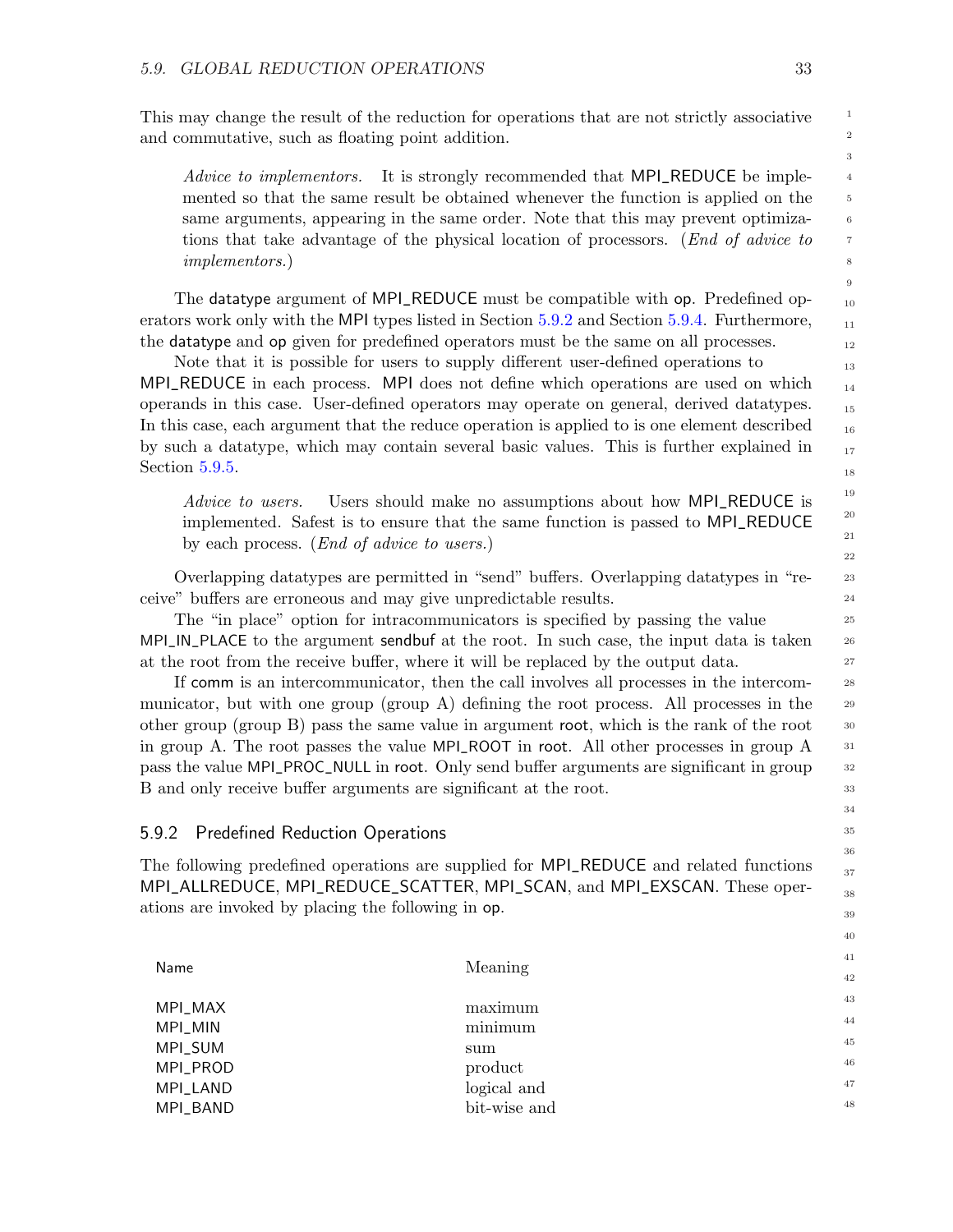| $\mathbf{1}$ | MPI_LOR                                                          | logical or                                                                                      |
|--------------|------------------------------------------------------------------|-------------------------------------------------------------------------------------------------|
| 2            | MPI_BOR                                                          | bit-wise or                                                                                     |
| 3            | MPI_LXOR                                                         | logical exclusive or (xor)                                                                      |
| 4            | MPI_BXOR                                                         | bit-wise exclusive or (xor)                                                                     |
| 5            | MPI_MAXLOC                                                       | max value and location                                                                          |
| 6            | MPI_MINLOC                                                       | min value and location                                                                          |
| 7            |                                                                  | The two operations MPI_MINLOC and MPI_MAXLOC are discussed separately in Sec-                   |
| 8            |                                                                  | tion 5.9.4. For the other predefined operations, we enumerate below the allowed combi-          |
| $9\,$        |                                                                  | nations of op and datatype arguments. First, define groups of MPI basic datatypes in the        |
| 10           | following way.                                                   |                                                                                                 |
| 11           |                                                                  |                                                                                                 |
| 12           |                                                                  |                                                                                                 |
| 13           | C integer:                                                       | MPI_INT, MPI_LONG, MPI_SHORT,                                                                   |
| 14           |                                                                  | MPI_UNSIGNED_SHORT, MPI_UNSIGNED,                                                               |
| 15           |                                                                  | MPI_UNSIGNED_LONG,                                                                              |
| 16           |                                                                  | MPI_LONG_LONG_INT,                                                                              |
| 17           |                                                                  | MPI_LONG_LONG (as synonym),                                                                     |
| 18           |                                                                  | MPI_UNSIGNED_LONG_LONG,                                                                         |
| 19           |                                                                  | MPI_SIGNED_CHAR, MPI_UNSIGNED_CHAR                                                              |
| 20           | Fortran integer:                                                 | MPI_INTEGER                                                                                     |
| 21           | Floating point:                                                  | MPI_FLOAT, MPI_DOUBLE, MPI_REAL,                                                                |
| 22           |                                                                  | MPI_DOUBLE_PRECISION                                                                            |
| 23           |                                                                  | MPI_LONG_DOUBLE                                                                                 |
| 24           | Logical:                                                         | MPI_LOGICAL                                                                                     |
| 25           | Complex:                                                         | MPI_COMPLEX                                                                                     |
| 26           | Byte:                                                            | MPI_BYTE                                                                                        |
| 27           | Now, the valid data types for each option is specified below.    |                                                                                                 |
| 28           |                                                                  |                                                                                                 |
| 29           |                                                                  |                                                                                                 |
| 30           | Op                                                               | Allowed Types                                                                                   |
| 31           |                                                                  |                                                                                                 |
| 32           | MPI_MAX, MPI_MIN                                                 | C integer, Fortran integer, Floating point                                                      |
| 33           | MPI_SUM, MPI_PROD                                                | C integer, Fortran integer, Floating point, Complex                                             |
| 34           | MPI_LAND, MPI_LOR, MPI_LXOR                                      | C integer, Logical                                                                              |
| 35           | MPI_BAND, MPI_BOR, MPI_BXOR                                      | C integer, Fortran integer, Byte                                                                |
| 36           | The following examples use intracommunicators.                   |                                                                                                 |
| 37           |                                                                  |                                                                                                 |
| 38           |                                                                  | <b>Example 5.15</b> A routine that computes the dot product of two vectors that are distributed |
| 39           | across a group of processes and returns the answer at node zero. |                                                                                                 |
| 40           |                                                                  |                                                                                                 |
| 41           | SUBROUTINE PAR_BLAS1(m, a, b, c, comm)                           |                                                                                                 |
| 42           | REAL $a(m)$ , $b(m)$ ! local slice of array                      |                                                                                                 |
| 43           | ! result (at node zero)<br>REAL c                                |                                                                                                 |
| 44           | REAL sum                                                         |                                                                                                 |
| 45           | INTEGER m, comm, i, ierr                                         |                                                                                                 |
| 46           |                                                                  |                                                                                                 |
| 47           | ! local sum                                                      |                                                                                                 |
| 48           | $sum = 0.0$                                                      |                                                                                                 |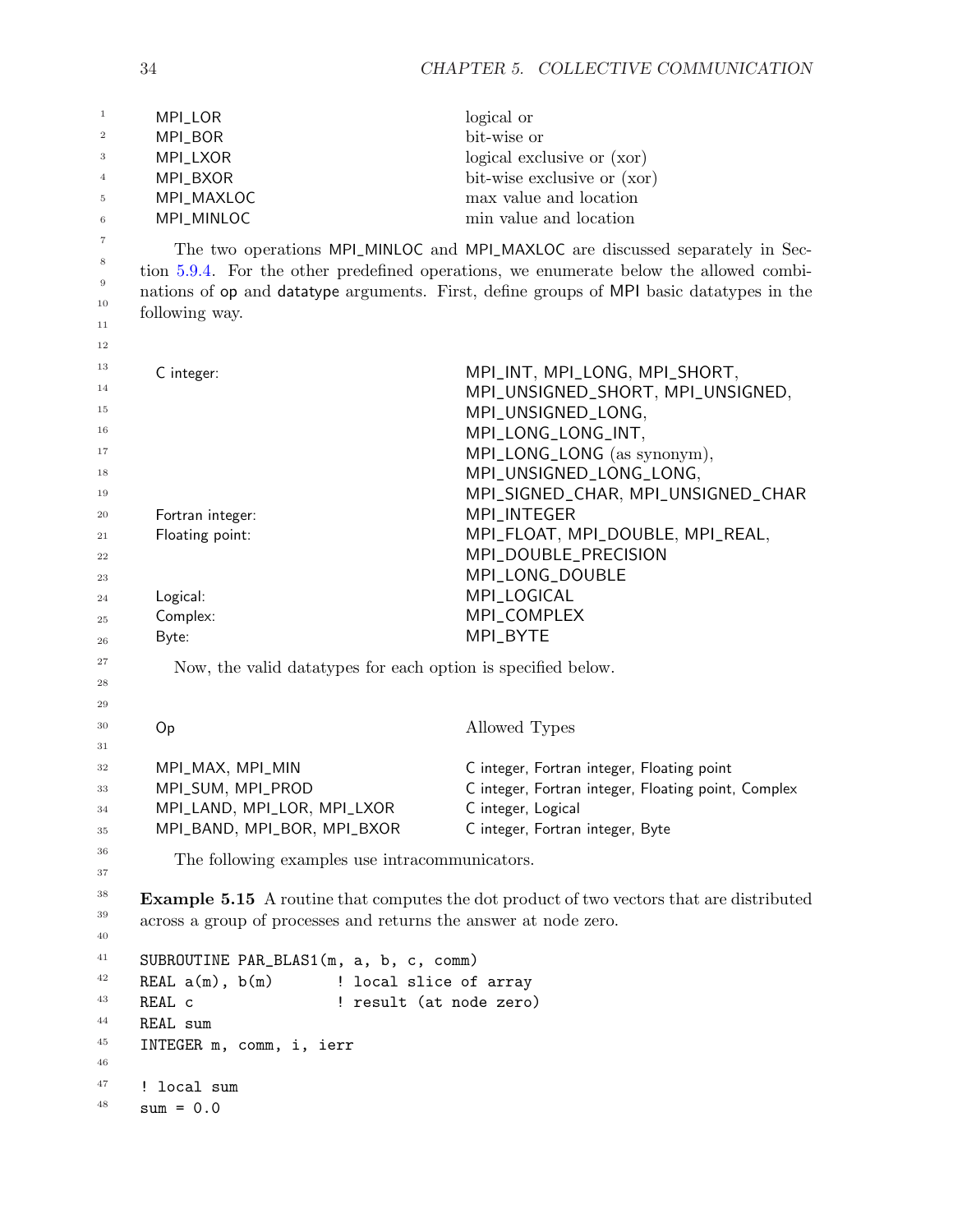```
DO i = 1, m
   sum = sum + a(i)*b(i)END DO
! global sum
CALL MPI_REDUCE(sum, c, 1, MPI_REAL, MPI_SUM, 0, comm, ierr)
RETURN
```
<span id="page-38-0"></span>Example 5.16 A routine that computes the product of a vector and an array that are distributed across a group of processes and returns the answer at node zero.

```
SUBROUTINE PAR_BLAS2(m, n, a, b, c, comm)
REAL a(m), b(m,n) ! local slice of array
REAL c(n) ! result
REAL sum(n)
INTEGER n, comm, i, j, ierr
! local sum
DO i = 1, nsum(j) = 0.0DO i = 1, msum(j) = sum(j) + a(i)*b(i,j)END DO
END DO
! global sum
CALL MPI_REDUCE(sum, c, n, MPI_REAL, MPI_SUM, 0, comm, ierr)
! return result at node zero (and garbage at the other nodes)
```
### 5.9.3 Signed Characters and Reductions

RETURN

The types MPI\_SIGNED\_CHAR and MPI\_UNSIGNED\_CHAR can be used in reduction operations. MPI\_CHAR (which represents printable characters) cannot be used in reduction operations. In a heterogeneous environment, MPI\_CHAR and MPI\_WCHAR will be translated so as to preserve the printable character, whereas MPI\_SIGNED\_CHAR and MPI\_UNSIGNED\_CHAR will be translated so as to preserve the integer value.

Advice to users. The types MPI\_CHAR and MPI\_CHARACTER are intended for characters, and so will be translated to preserve the printable representation, rather than the integer value, if sent between machines with different character codes. The types MPI\_SIGNED\_CHAR and MPI\_UNSIGNED\_CHAR should be used in C if the integer value should be preserved. (End of advice to users.)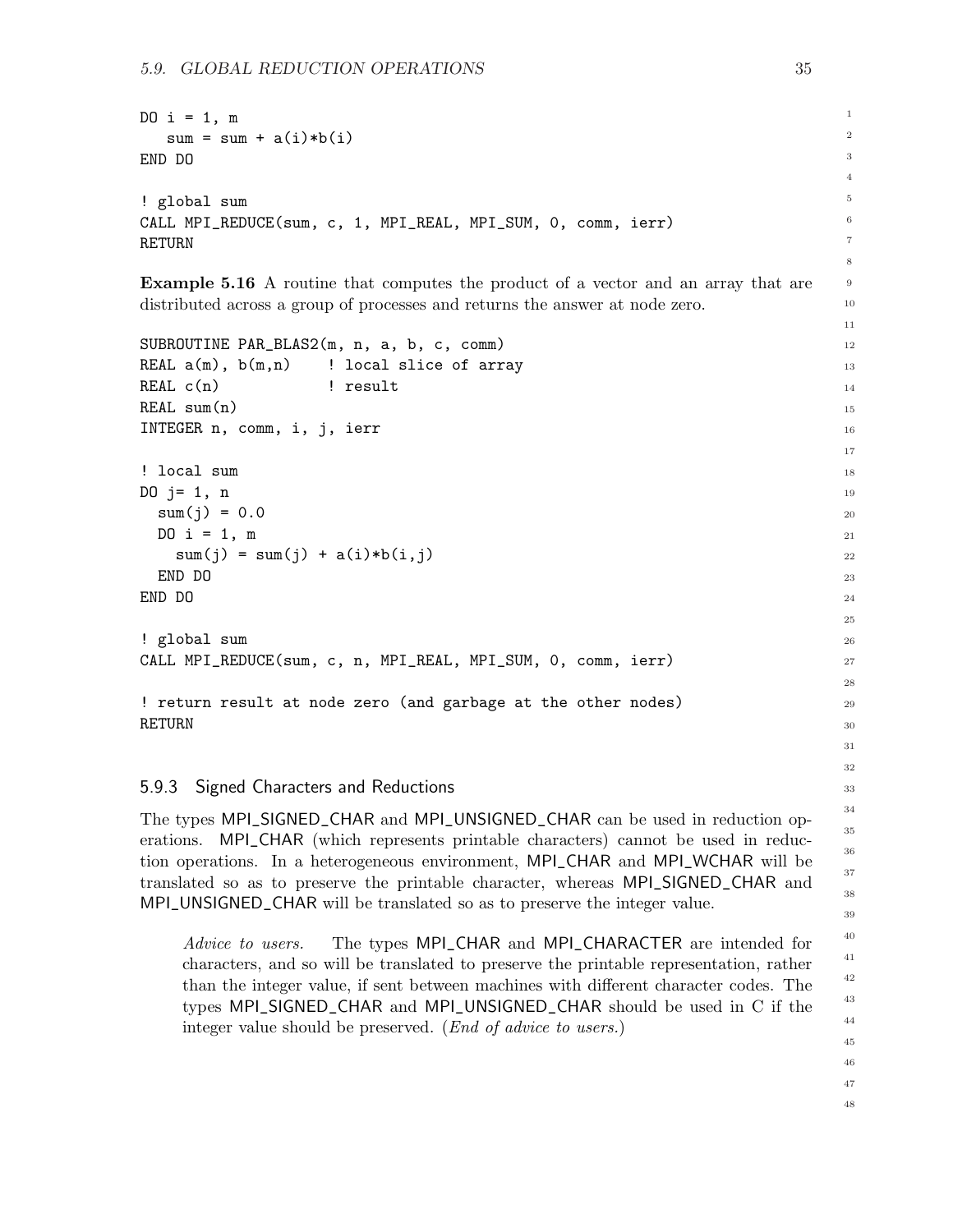### <span id="page-39-0"></span>1 2

## 5.9.4 MINLOC and MAXLOC

The operator MPI\_MINLOC is used to compute a global minimum and also an index attached to the minimum value. MPI\_MAXLOC similarly computes a global maximum and index. One application of these is to compute a global minimum (maximum) and the rank of the process containing this value.

7 8

> 9 10

The operation that defines MPI\_MAXLOC is:

$$
\left(\begin{array}{c} u \\ i \end{array}\right) \circ \left(\begin{array}{c} v \\ j \end{array}\right) = \left(\begin{array}{c} w \\ k \end{array}\right)
$$

where 11 12

 $w = \max(u, v)$ 

and

$$
k = \begin{cases} i & \text{if } u > v \\ \min(i, j) & \text{if } u = v \\ j & \text{if } u < v \end{cases}
$$

MPI\_MINLOC is defined similarly:

$$
\left(\begin{array}{c} u \\ i \end{array}\right) \circ \left(\begin{array}{c} v \\ j \end{array}\right) = \left(\begin{array}{c} w \\ k \end{array}\right)
$$

where

$$
w=\min(u,v)
$$

and

$$
k = \begin{cases} i & \text{if } u < v \\ \min(i, j) & \text{if } u = v \\ j & \text{if } u > v \end{cases}
$$

Both operations are associative and commutative. Note that if MPI\_MAXLOC is applied to reduce a sequence of pairs  $(u_0, 0), (u_1, 1), \ldots, (u_{n-1}, n-1)$ , then the value returned is  $(u, r)$ , where  $u = \max_i u_i$  and r is the index of the first global maximum in the sequence. Thus, if each process supplies a value and its rank within the group, then a reduce operation with  $op = MPI_MAXLOC$  will return the maximum value and the rank of the first process with that value. Similarly, MPI\_MINLOC can be used to return a minimum and its index. More generally, MPI\_MINLOC computes a lexicographic minimum, where elements are ordered according to the first component of each pair, and ties are resolved according to the second component. 32 33 34 35 36 37 38 39 40

The reduce operation is defined to operate on arguments that consist of a pair: value and index. For both Fortran and C, types are provided to describe the pair. The potentially mixed-type nature of such arguments is a problem in Fortran. The problem is circumvented, for Fortran, by having the MPI-provided type consist of a pair of the same type as value, and coercing the index to this type also. In C, the MPI-provided pair type has distinct types and the index is an int. 41 42 43 44 45 46

In order to use MPI\_MINLOC and MPI\_MAXLOC in a reduce operation, one must provide a datatype argument that represents a pair (value and index). MPI provides nine such 47 48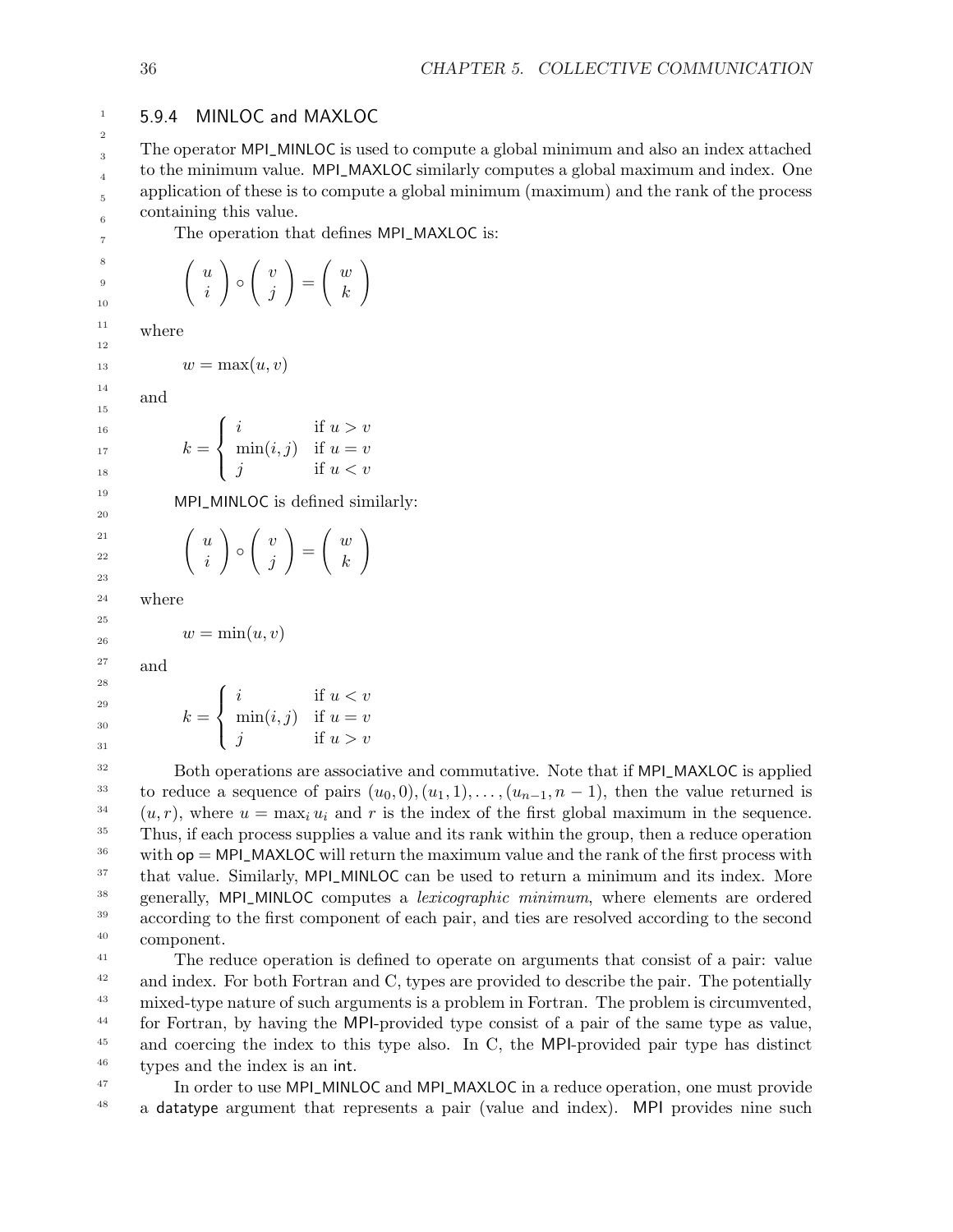predefined datatypes. The operations MPI\_MAXLOC and MPI\_MINLOC can be used with each of the following datatypes.

| Fortran:                                                                |                                                                                                   | $\overline{4}$ |  |  |
|-------------------------------------------------------------------------|---------------------------------------------------------------------------------------------------|----------------|--|--|
| Name                                                                    | Description                                                                                       | 5              |  |  |
| MPI_2REAL                                                               | pair of REALs                                                                                     | $\,6\,$        |  |  |
| MPI_2DOUBLE_PRECISION                                                   | pair of DOUBLE PRECISION variables                                                                | $\,7$          |  |  |
| MPI_2INTEGER                                                            | pair of INTEGERs                                                                                  | 8              |  |  |
|                                                                         |                                                                                                   | $\,9$          |  |  |
|                                                                         |                                                                                                   | 10             |  |  |
| C:                                                                      |                                                                                                   | 11             |  |  |
| Name                                                                    | Description                                                                                       | 12             |  |  |
| MPI_FLOAT_INT                                                           | float and int                                                                                     | 13             |  |  |
| MPI_DOUBLE_INT                                                          | double and int                                                                                    | 14             |  |  |
| MPI_LONG_INT                                                            | long and int                                                                                      | 15             |  |  |
| MPI_2INT                                                                | pair of int                                                                                       | 16             |  |  |
| MPI_SHORT_INT                                                           | short and int                                                                                     | $17\,$         |  |  |
| MPI_LONG_DOUBLE_INT                                                     | long double and int                                                                               | 18             |  |  |
|                                                                         | The data type MPI_2REAL is as if defined by the following (see Section ??).                       | 19             |  |  |
|                                                                         |                                                                                                   | $\rm 20$       |  |  |
|                                                                         | 21<br>MPI_TYPE_CONTIGUOUS(2, MPI_REAL, MPI_2REAL)                                                 |                |  |  |
|                                                                         |                                                                                                   | $\bf{^{22}}$   |  |  |
|                                                                         | Similar statements apply for MPI_2INTEGER, MPI_2DOUBLE_PRECISION, and MPI_2INT.                   | $\bf 23$       |  |  |
|                                                                         | The data type $MPI$ - $FLOAT$ - $INT$ is as if defined by the following sequence of instructions. | $\bf{^{24}}$   |  |  |
| $type[0] = MPI_FLOAT$                                                   |                                                                                                   | $\bf 25$       |  |  |
| $type[1] = MPI_INT$                                                     |                                                                                                   | $\sqrt{26}$    |  |  |
| $disp[0] = 0$                                                           |                                                                                                   | 27             |  |  |
| $disp[1] = sizeof(float)$                                               |                                                                                                   | 28             |  |  |
| $block[0] = 1$                                                          |                                                                                                   | $\bf 29$       |  |  |
| $block[1] = 1$                                                          |                                                                                                   | 30             |  |  |
| MPI_TYPE_STRUCT(2, block, disp, type, MPI_FLOAT_INT)                    |                                                                                                   | 31<br>$32\,$   |  |  |
|                                                                         |                                                                                                   | 33             |  |  |
| Similar statements apply for MPI_LONG_INT and MPI_DOUBLE_INT.           |                                                                                                   | 34             |  |  |
| The following examples use intracommunicators.                          |                                                                                                   | 35             |  |  |
|                                                                         |                                                                                                   | 36             |  |  |
|                                                                         | <b>Example 5.17</b> Each process has an array of 30 doubles, in C. For each of the 30 locations,  | 37             |  |  |
| compute the value and rank of the process containing the largest value. |                                                                                                   | 38             |  |  |
|                                                                         |                                                                                                   | 39             |  |  |
|                                                                         |                                                                                                   | 40             |  |  |
| /* each process has an array of 30 double: ain[30]                      |                                                                                                   | 41             |  |  |
| $\ast/$<br>double ain[30], aout[30];                                    |                                                                                                   | 42             |  |  |
| $ind[30]$ ;<br>int                                                      |                                                                                                   | 43             |  |  |
| struct {                                                                |                                                                                                   | 44             |  |  |
| double val;                                                             |                                                                                                   | 45             |  |  |
| int<br>rank;                                                            |                                                                                                   | 46             |  |  |
| $\}$ in[30], out[30];                                                   |                                                                                                   | 47             |  |  |
| int i, myrank, root;                                                    |                                                                                                   | 48             |  |  |
|                                                                         |                                                                                                   |                |  |  |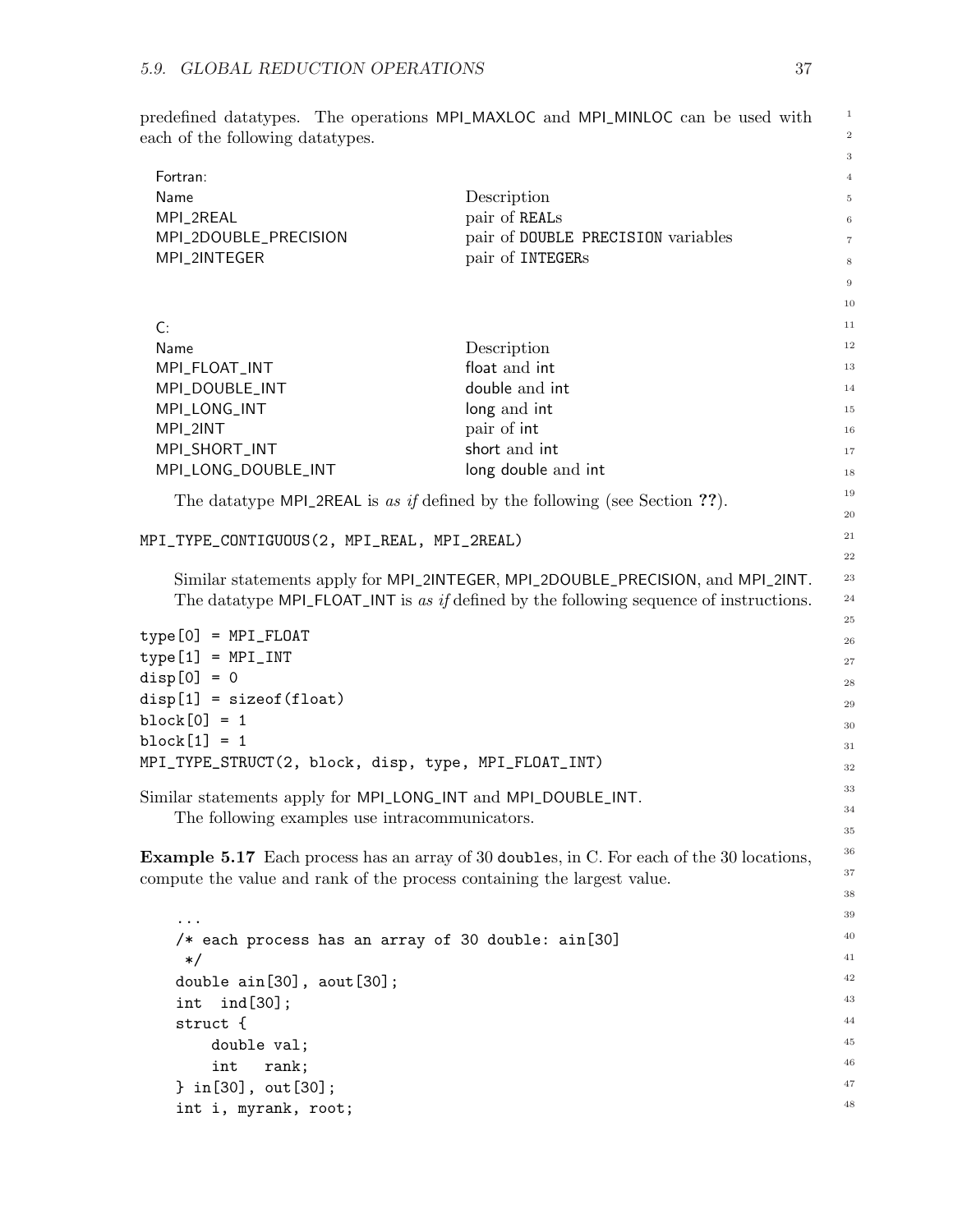```
MPI_Comm_rank(comm, &myrank);
         for (i=0; i<30; ++i) {
             in[i].val = ain[i];in[i].rank = myrank;}
         MPI_Reduce(in, out, 30, MPI_DOUBLE_INT, MPI_MAXLOC, root, comm);
         /* At this point, the answer resides on process root
          */
         if (myrank == root) {
             /* read ranks out
               */
             for (i=0; i<30; ++i) {
                  aout[i] = out[i].val;ind[i] = out[i].rank;}
         }
     Example 5.18 Same example, in Fortran.
         ...
         ! each process has an array of 30 double: ain(30)
         DOUBLE PRECISION ain(30), aout(30)
         INTEGER ind(30)
         DOUBLE PRECISION in(2,30), out(2,30)
         INTEGER i, myrank, root, ierr
         CALL MPI_COMM_RANK(comm, myrank, ierr)
         DO I=1, 30
             in(1,i) = ain(i)in(2,i) = myrank ! myrank is coerced to a double
         END DO
         CALL MPI_REDUCE(in, out, 30, MPI_2DOUBLE_PRECISION, MPI_MAXLOC, root,
                                                                         comm, ierr)
         ! At this point, the answer resides on process root
         IF (myrank .EQ. root) THEN
              ! read ranks out
             DO I= 1, 30
                  aout(i) = out(1,i)ind(i) = out(2,i) ! rank is coerced back to an integer
             END DO
         END IF
1
2
3
4
5
6
7
8
9
10
11
12
13
14
15
16
17
18
19
20
21
22
23
24
25
26
27
28
29
30
31
32
33
34
35
36
37
38
39
40
41
42
43
44
45
46
```
Example 5.19 Each process has a non-empty array of values. Find the minimum global value, the rank of the process that holds it and its index on this process. 47 48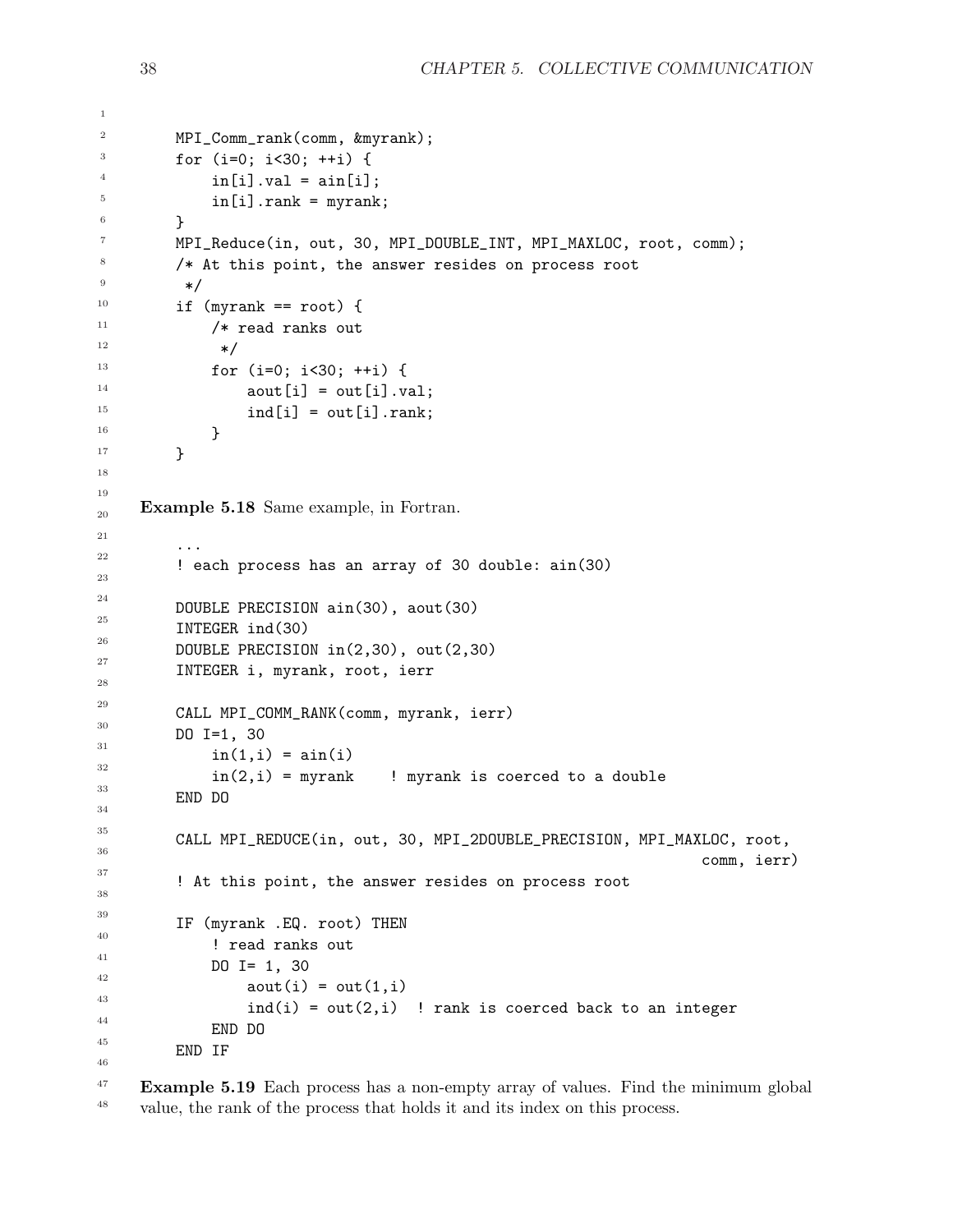```
#define LEN 1000
float val[LEN]; /* local array of values */
int count; /* local number of values */
int myrank, minrank, minindex;
float minval;
struct {
   float value;
   int index;
} in, out;
   /* local minloc */
in.value = val[0];
in.index = 0;for (i=1; i < count; i++)if (in.value > val[i]) {
        in.value = val[i];in.index = i;
   }
   /* global minloc */
MPI_Comm_rank(comm, &myrank);
in.index = myrank*LEN + in.index;
MPI_Reduce(in, out, 1, MPI_FLOAT_INT, MPI_MINLOC, root, comm);
   /* At this point, the answer resides on process root
     */
if (myrank == root) {
   /* read answer out
    */
   minval = out.value;
   minrank = out.index / LEN;
   minindex = out.index % LEN;
}
```
Rationale. The definition of MPI\_MINLOC and MPI\_MAXLOC given here has the advantage that it does not require any special-case handling of these two operations: they are handled like any other reduce operation. A programmer can provide his or her own definition of MPI\_MAXLOC and MPI\_MINLOC, if so desired. The disadvantage is that values and indices have to be first interleaved, and that indices and values have to be coerced to the same type, in Fortran. (End of rationale.)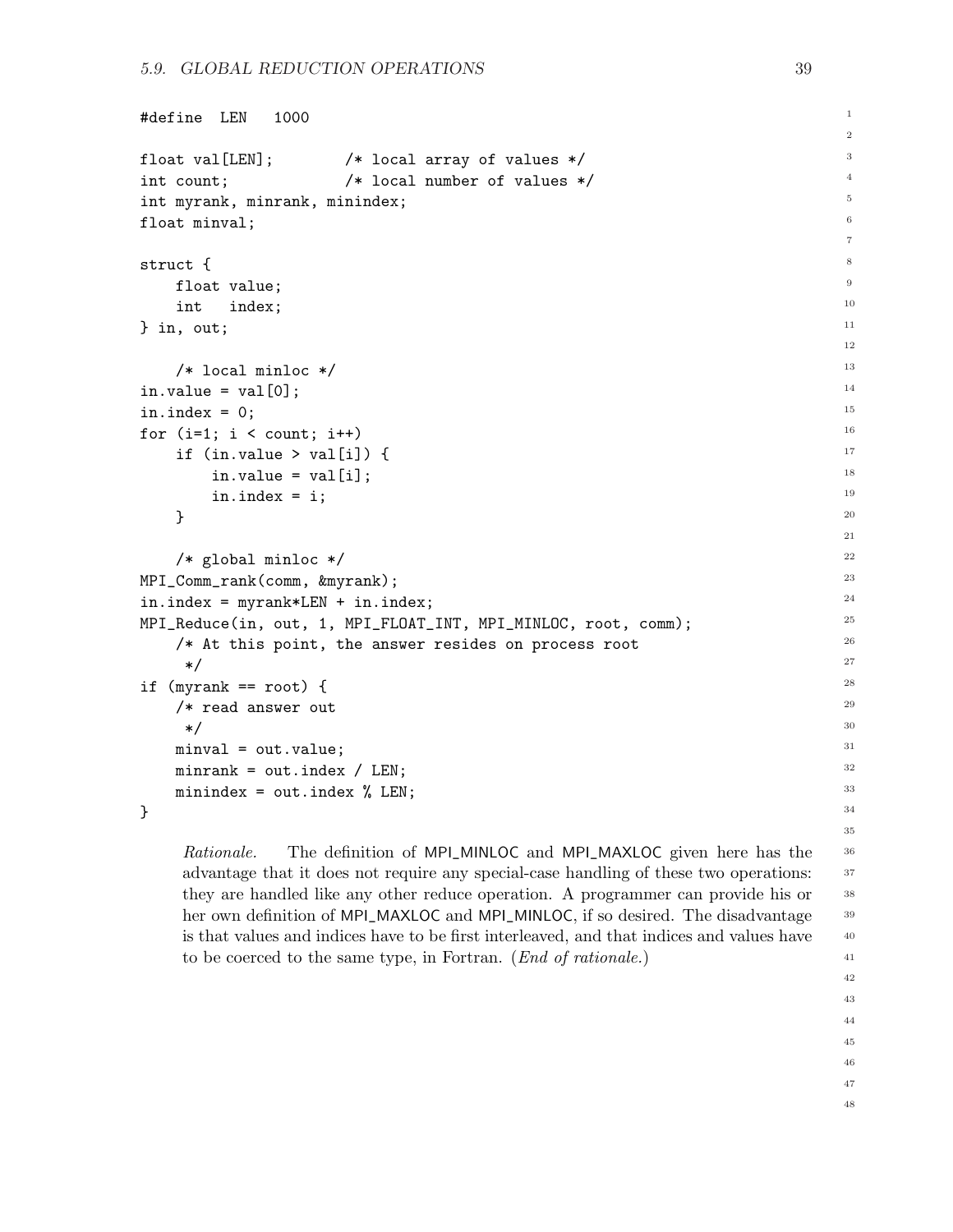<span id="page-43-0"></span>

| $\mathbf{1}$                                                                                                 |            | 5.9.5 User-Defined Reduction Operations                                                                                                                                                                                                           |                                                                                                                                                                                                                                                                                                                                                                                                                                                                                                                                                                                                                                                                                                                                                                                                                                                                                                                                                                |
|--------------------------------------------------------------------------------------------------------------|------------|---------------------------------------------------------------------------------------------------------------------------------------------------------------------------------------------------------------------------------------------------|----------------------------------------------------------------------------------------------------------------------------------------------------------------------------------------------------------------------------------------------------------------------------------------------------------------------------------------------------------------------------------------------------------------------------------------------------------------------------------------------------------------------------------------------------------------------------------------------------------------------------------------------------------------------------------------------------------------------------------------------------------------------------------------------------------------------------------------------------------------------------------------------------------------------------------------------------------------|
| $\overline{2}$<br>3                                                                                          |            |                                                                                                                                                                                                                                                   |                                                                                                                                                                                                                                                                                                                                                                                                                                                                                                                                                                                                                                                                                                                                                                                                                                                                                                                                                                |
| $\overline{4}$                                                                                               |            | MPI_OP_CREATE(function, commute, op)                                                                                                                                                                                                              |                                                                                                                                                                                                                                                                                                                                                                                                                                                                                                                                                                                                                                                                                                                                                                                                                                                                                                                                                                |
| 5<br>$\,6$                                                                                                   | IN         | function                                                                                                                                                                                                                                          | user defined function (function)                                                                                                                                                                                                                                                                                                                                                                                                                                                                                                                                                                                                                                                                                                                                                                                                                                                                                                                               |
| 7                                                                                                            | IN         | commute                                                                                                                                                                                                                                           | true if commutative; false otherwise.                                                                                                                                                                                                                                                                                                                                                                                                                                                                                                                                                                                                                                                                                                                                                                                                                                                                                                                          |
| 8                                                                                                            | <b>OUT</b> | op                                                                                                                                                                                                                                                | operation (handle)                                                                                                                                                                                                                                                                                                                                                                                                                                                                                                                                                                                                                                                                                                                                                                                                                                                                                                                                             |
| 9                                                                                                            |            |                                                                                                                                                                                                                                                   |                                                                                                                                                                                                                                                                                                                                                                                                                                                                                                                                                                                                                                                                                                                                                                                                                                                                                                                                                                |
| 10<br>11                                                                                                     |            |                                                                                                                                                                                                                                                   | int MPI_Op_create(MPI_User_function *function, int commute, MPI_Op *op)                                                                                                                                                                                                                                                                                                                                                                                                                                                                                                                                                                                                                                                                                                                                                                                                                                                                                        |
| 12<br>13<br>14                                                                                               |            | MPI_OP_CREATE(FUNCTION, COMMUTE, OP, IERROR)<br>EXTERNAL FUNCTION<br>LOGICAL COMMUTE                                                                                                                                                              |                                                                                                                                                                                                                                                                                                                                                                                                                                                                                                                                                                                                                                                                                                                                                                                                                                                                                                                                                                |
| 15<br>16                                                                                                     |            | INTEGER OP, IERROR                                                                                                                                                                                                                                |                                                                                                                                                                                                                                                                                                                                                                                                                                                                                                                                                                                                                                                                                                                                                                                                                                                                                                                                                                |
| 17                                                                                                           |            |                                                                                                                                                                                                                                                   | void MPI:: Op:: Init(MPI:: User_function* function, bool commute)                                                                                                                                                                                                                                                                                                                                                                                                                                                                                                                                                                                                                                                                                                                                                                                                                                                                                              |
| 18<br>19<br>20<br>21<br>22<br>23<br>24<br>25<br>26<br>27<br>28<br>29<br>$30\,$<br>31<br>32<br>33<br>34<br>35 |            | invec, inoutvec, len and datatype.<br>The ISO C prototype for the function is the following.<br>MPI_Datatype *datatype);<br>SUBROUTINE USER_FUNCTION(INVEC, INOUTVEC, LEN, TYPE)<br><type> INVEC(LEN), INOUTVEC(LEN)<br/>INTEGER LEN, TYPE</type> | MPI_OP_CREATE binds a user-defined global operation to an op handle that can sub-<br>sequently be used in MPI_REDUCE, MPI_ALLREDUCE, MPI_REDUCE_SCATTER,<br>MPI_SCAN, and MPI_EXSCAN. The user-defined operation is assumed to be associative.<br>If commute $=$ true, then the operation should be both commutative and associative. If<br>commute $=$ false, then the order of operands is fixed and is defined to be in ascending,<br>process rank order, beginning with process zero. The order of evaluation can be changed,<br>talking advantage of the associativity of the operation. If commute $=$ true then the order<br>of evaluation can be changed, taking advantage of commutativity and associativity.<br>function is the user-defined function, which must have the following four arguments:<br>typedef void MPI_User_function(void *invec, void *inoutvec, int *len,<br>The Fortran declaration of the user-defined function appears below. |
| 36<br>37<br>38                                                                                               |            | The $C++$ declaration of the user-defined function appears below.<br>const Datatype& datatype);                                                                                                                                                   | typedef void MPI:: User_function(const void* invec, void *inoutvec, int len,                                                                                                                                                                                                                                                                                                                                                                                                                                                                                                                                                                                                                                                                                                                                                                                                                                                                                   |
| 39<br>40<br>41<br>42<br>43<br>44<br>45<br>46<br>47<br>48                                                     | computes.  |                                                                                                                                                                                                                                                   | The data type argument is a handle to the data type that was passed into the call to<br>MPI_REDUCE. The user reduce function should be written such that the following holds:<br>Let $u[0], \ldots$ , $u[len-1]$ be the len elements in the communication buffer described by the<br>arguments invec, len and datatype when the function is invoked; let v[0], , v[len-1] be len<br>elements in the communication buffer described by the arguments inoutvec, len and datatype<br>when the function is invoked; let $w[0]$ , , $w[len-1]$ be len elements in the communication<br>buffer described by the arguments inoutvec, len and datatype when the function returns;<br>then $w[i] = u[i] \circ v[i]$ , for $i=0$ , , len-1, where $\circ$ is the reduce operation that the function                                                                                                                                                                      |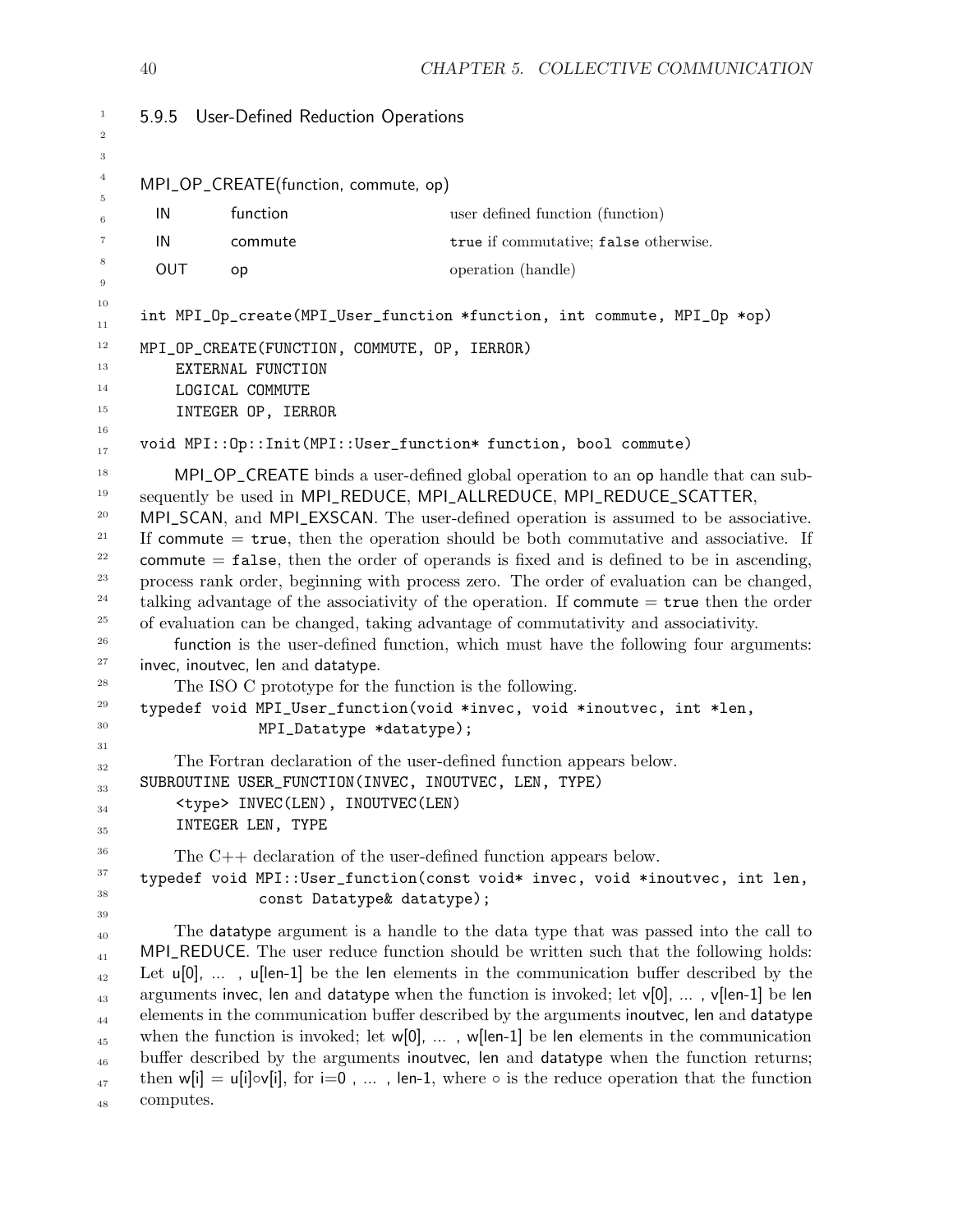Informally, we can think of invec and inoutvec as arrays of len elements that function is combining. The result of the reduction over-writes values in inoutvec, hence the name. Each invocation of the function results in the pointwise evaluation of the reduce operator on len elements: I.e, the function returns in inoutvec[i] the value invec[i]  $\circ$  inoutvec[i], for  $i = 0, \ldots$ , count  $-1$ , where  $\circ$  is the combining operation computed by the function.

Rationale. The len argument allows MPI\_REDUCE to avoid calling the function for each element in the input buffer. Rather, the system can choose to apply the function to chunks of input. In C, it is passed in as a reference for reasons of compatibility with Fortran.

By internally comparing the value of the datatype argument to known, global handles, it is possible to overload the use of a single user-defined function for several, different data types. (End of rationale.)

General datatypes may be passed to the user function. However, use of datatypes that are not contiguous is likely to lead to inefficiencies.

No MPI communication function may be called inside the user function. MPI\_ABORT may be called inside the function in case of an error.

Advice to users. Suppose one defines a library of user-defined reduce functions that are overloaded: the datatype argument is used to select the right execution path at each invocation, according to the types of the operands. The user-defined reduce function cannot "decode" the datatype argument that it is passed, and cannot identify, by itself, the correspondence between the datatype handles and the datatype they represent. This correspondence was established when the datatypes were created. Before the library is used, a library initialization preamble must be executed. This preamble code will define the datatypes that are used by the library, and store handles to these datatypes in global, static variables that are shared by the user code and the library code.

The Fortran version of MPI\_REDUCE will invoke a user-defined reduce function using the Fortran calling conventions and will pass a Fortran-type datatype argument; the C version will use C calling convention and the C representation of a datatype handle. Users who plan to mix languages should define their reduction functions accordingly. (End of advice to users.)

Advice to implementors. We outline below a naive and inefficient implementation of MPI\_REDUCE not supporting the "in place" option.

```
MPI_Comm_size(comm, &groupsize);
MPI_Comm_rank(comm, &rank);
if (rank > 0) {
    MPI_Recv(tempbuf, count, datatype, rank-1,...);
    User_reduce(tempbuf, sendbuf, count, datatype);
}
if (rank < groupsize-1) {
    MPI_Send(sendbuf, count, datatype, rank+1, ...);
}
/* answer now resides in process groupsize-1 ... now send to root ^{48}39
                                                                       40
                                                                       41
                                                                       42
                                                                       43
                                                                       44
                                                                       45
                                                                       46
                                                                       47
```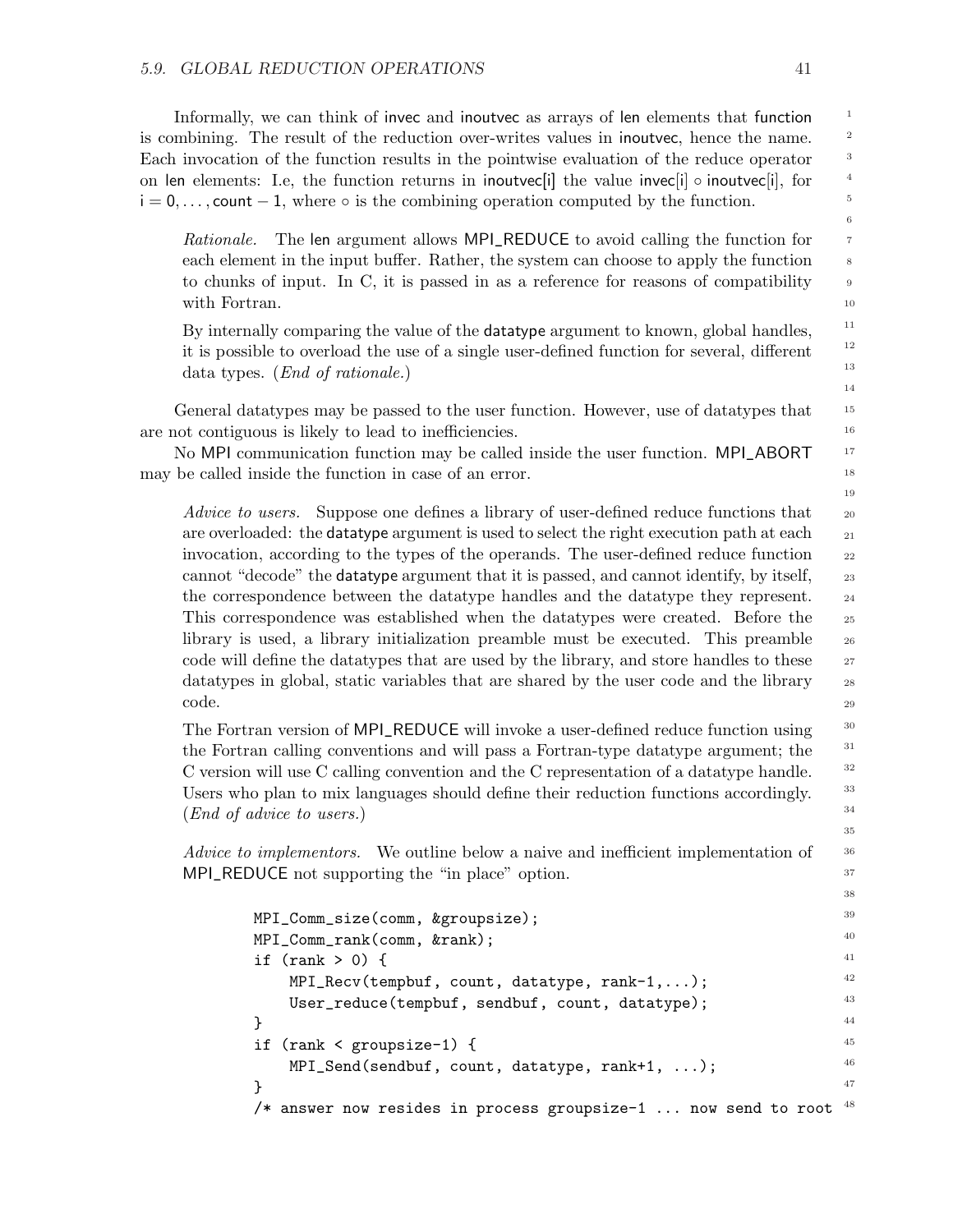```
*/
                    if (rank == root) {
                        MPI_Irecv(recvbuf, count, datatype, groupsize-1,..., &req);
                    }
                    if (rank == groupsize-1) {
                        MPI_Send(sendbuf, count, datatype, root, ...);
                    }
                    if (rank == root) {
                        MPI_Wait(&req, &status);
                    }
           The reduction computation proceeds, sequentially, from process 0 to process
           groupsize-1. This order is chosen so as to respect the order of a possibly non-
           commutative operator defined by the function User_reduce(). A more efficient im-
           plementation is achieved by taking advantage of associativity and using a logarithmic
           tree reduction. Commutativity can be used to advantage, for those cases in which
           the commute argument to MPI_OP_CREATE is true. Also, the amount of temporary
           buffer required can be reduced, and communication can be pipelined with computa-
           tion, by transferring and reducing the elements in chunks of size len <count.
           The predefined reduce operations can be implemented as a library of user-defined
           operations. However, better performance might be achieved if MPI_REDUCE handles
           these functions as a special case. (End of advice to implementors.)
     MPI_OP_FREE(op)
       INOUT op operation (handle)
     int MPI_op_free(MPI_Op *op)
     MPI_OP_FREE(OP, IERROR)
          INTEGER OP, IERROR
     void MPI::Op::Free()
          Marks a user-defined reduction operation for deallocation and sets op to MPI_OP_NULL.
     Example of User-defined Reduce
     It is time for an example of user-defined reduction. The example in this section uses an
     intracommunicator.
     Example 5.20 Compute the product of an array of complex numbers, in C.
     typedef struct {
          double real,imag;
     } Complex;
     /* the user-defined function
1
2
3
4
5
6
7
8
9
10
11
12
13
14
15
16
17
18
19
20
21
22
23
24
25
26
27
28
29
30
31
32
33
34
35
36
37
38
39
40
41
42
43
44
45
46
47
48
```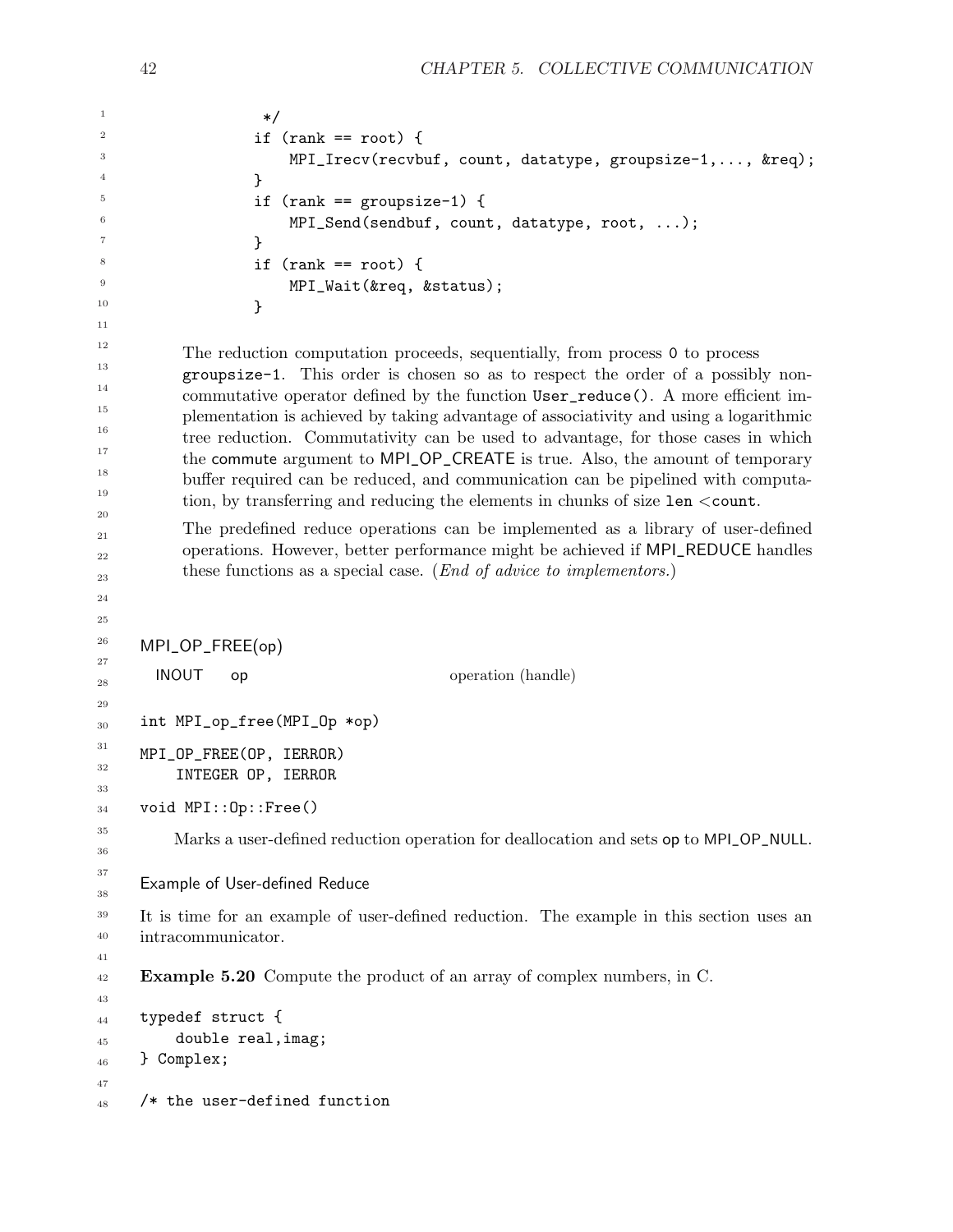```
*/
void myProd(Complex *in, Complex *inout, int *len, MPI_Datatype *dptr)
{
    int i;
    Complex c;
    for (i=0; i< *len; ++i) {
        c.real = inout->real*in->real -
                    inout->imag*in->imag;
        c.imag = inout->real*in->imag +
                    inout->imag*in->real;
        *inout = c;in++; inout++;
    }
}
/* and, to call it...
 */
...
    /* each process has an array of 100 Complexes
     */
    Complex a[100], answer[100];
    MPI_Op myOp;
    MPI_Datatype ctype;
    /* explain to MPI how type Complex is defined
     */
    MPI_Type_contiguous(2, MPI_DOUBLE, &ctype);
    MPI_Type_commit(&ctype);
    /* create the complex-product user-op
     */
    MPI_Op_create(myProd, True, &myOp);
    MPI_Reduce(a, answer, 100, ctype, myOp, root, comm);
    /* At this point, the answer, which consists of 100 Complexes,
     * resides on process root
     */
5.9.6 All-Reduce
                                                                                       1
                                                                                       2
                                                                                       3
                                                                                       4
                                                                                       5
                                                                                       6
                                                                                       7
                                                                                       8
                                                                                       9
                                                                                       10
                                                                                       11
                                                                                       12
                                                                                       13
                                                                                       14
                                                                                       15
                                                                                       16
                                                                                       17
                                                                                       18
                                                                                       19
                                                                                       20
                                                                                      21
                                                                                      22
                                                                                      23
                                                                                       24
                                                                                       25
                                                                                       26
                                                                                       27
                                                                                       28
                                                                                       29
                                                                                      30
                                                                                       31
                                                                                      32
                                                                                      33
                                                                                      34
                                                                                      35
                                                                                      36
                                                                                      37
                                                                                      38
                                                                                       39
                                                                                       40
                                                                                       41
                                                                                       42
                                                                                      43
```
<span id="page-46-0"></span>MPI includes a variant of the reduce operations where the result is returned to all processes in a group. MPI requires that all processes from the same group participating in these operations receive identical results.

47 48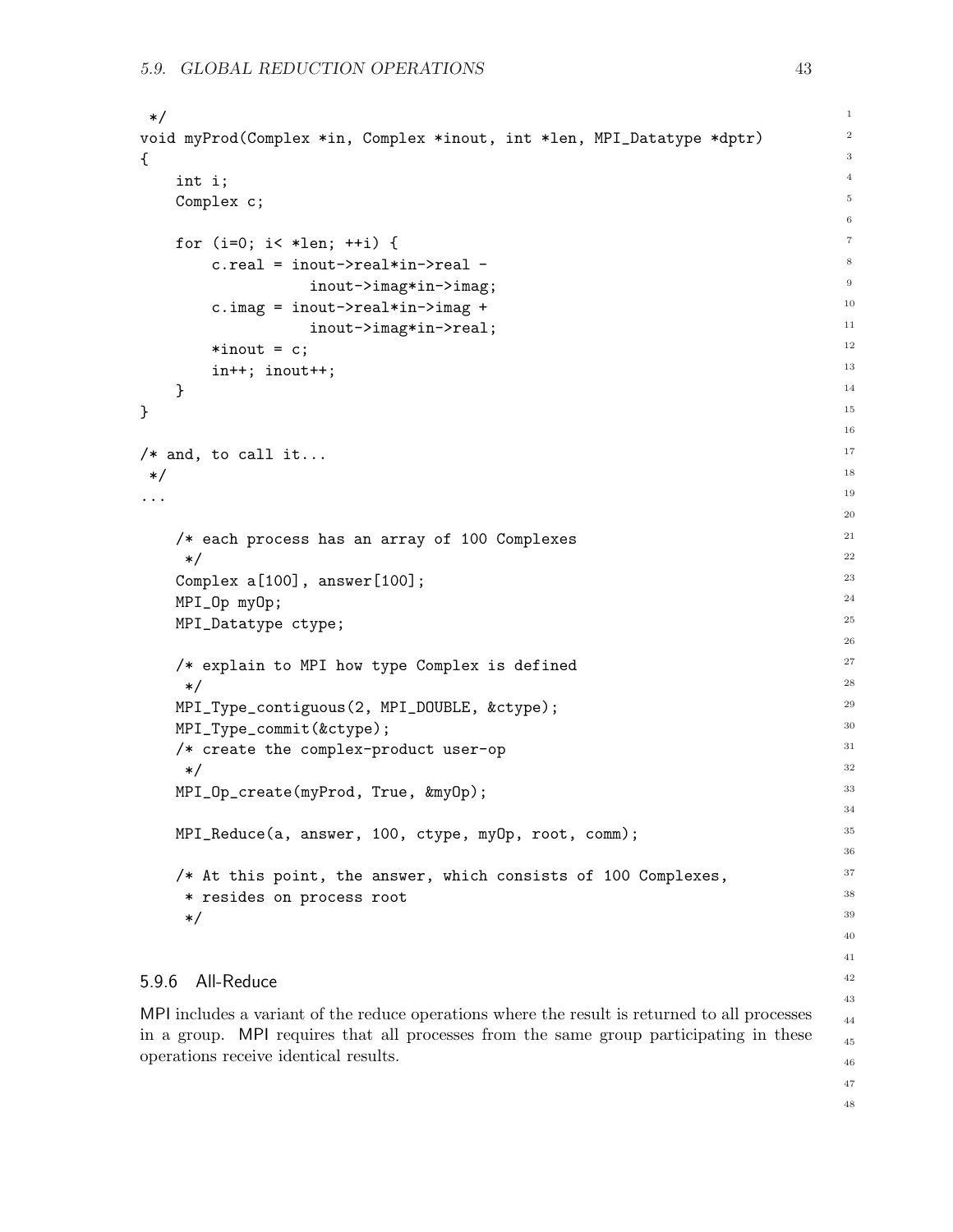MPI\_ALLREDUCE(sendbuf, recvbuf, count, datatype, op, comm) IN sendbuf starting address of send buffer (choice) OUT recvbuf starting address of receive buffer (choice) IN count number of elements in send buffer (non-negative integer) IN datatype data type of elements of send buffer (handle) IN op operation (handle) IN communicator (handle) int MPI\_Allreduce(void\* sendbuf, void\* recvbuf, int count, MPI\_Datatype datatype, MPI\_Op op, MPI\_Comm comm) MPI\_ALLREDUCE(SENDBUF, RECVBUF, COUNT, DATATYPE, OP, COMM, IERROR) <type> SENDBUF(\*), RECVBUF(\*) INTEGER COUNT, DATATYPE, OP, COMM, IERROR void MPI::Comm::Allreduce(const void\* sendbuf, void\* recvbuf, int count, const MPI::Datatype& datatype, const MPI::Op& op) const = 0 If comm is an intracommunicator, MPI\_ALLREDUCE behaves the same as MPI\_REDUCE except that the result appears in the receive buffer of all the group members. Advice to implementors. The all-reduce operations can be implemented as a reduce, followed by a broadcast. However, a direct implementation can lead to better performance. (End of advice to implementors.) The "in place" option for intracommunicators is specified by passing the value MPI\_IN\_PLACE to the argument sendbuf at all processes. In this case, the input data is taken at each process from the receive buffer, where it will be replaced by the output data. If comm is an intercommunicator, then the result of the reduction of the data provided by processes in group A is stored at each process in group B, and vice versa. Both groups should provide count and datatype arguments that specify the same type signature. The following example uses an intracommunicator. Example 5.21 A routine that computes the product of a vector and an array that are distributed across a group of processes and returns the answer at all nodes (see also Example [5.16\)](#page-38-0). SUBROUTINE PAR\_BLAS2(m, n, a, b, c, comm) REAL  $a(m)$ ,  $b(m,n)$  ! local slice of array REAL c(n)  $!$  result REAL sum(n) INTEGER n, comm, i, j, ierr ! local sum DO  $j = 1, n$  $sum(j) = 0.0$ DO  $i = 1, m$ 1 2 3 4 5 6 7 8 9 10 11 12 13 14 15 16 17 18 19 20 21 22 23 24 25 26 27 28 29 30 31 32 33 34 35 36 37 38 39 40 41 42 43 44 45 46 47 48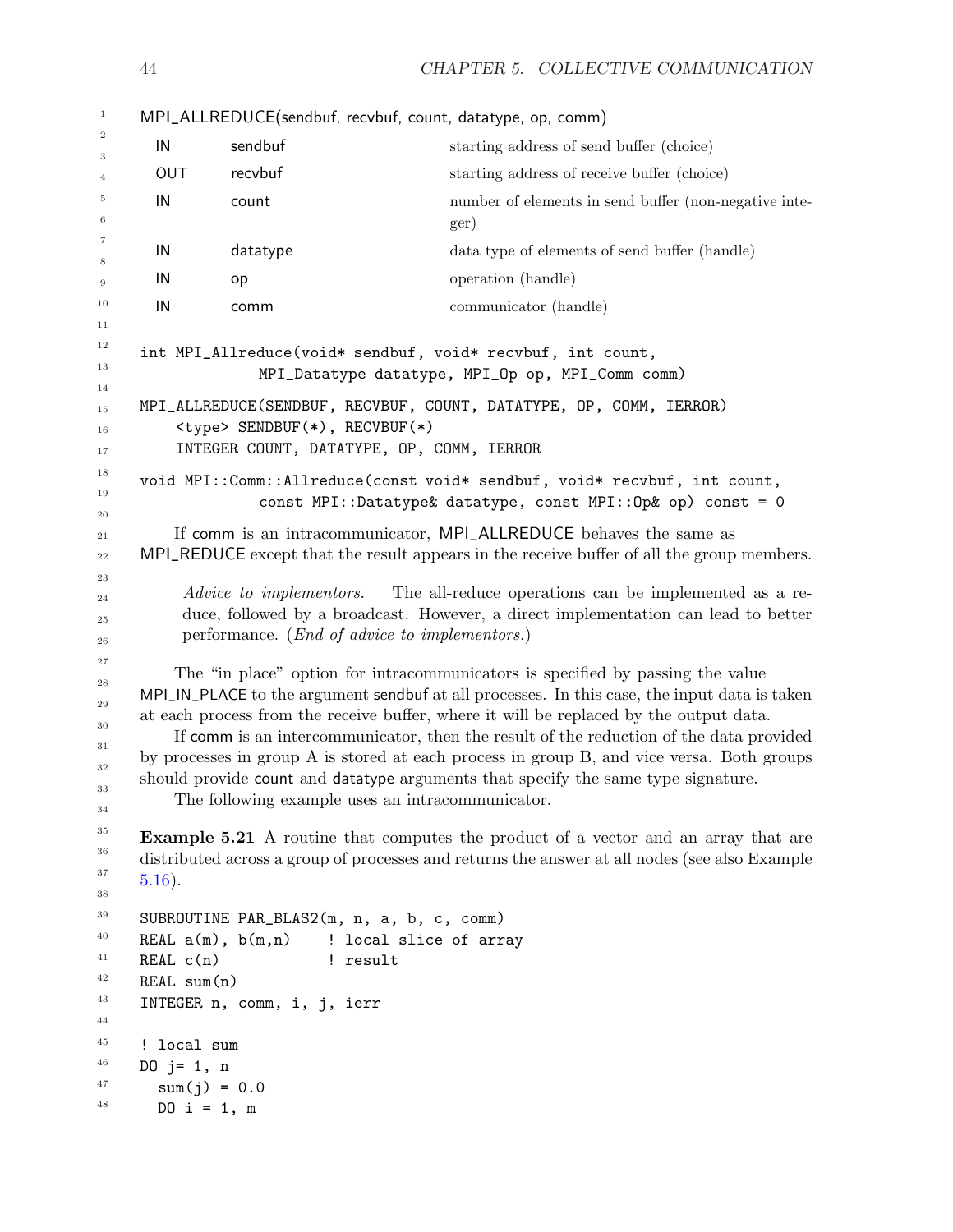```
sum(j) = sum(j) + a(i)*b(i,j)END DO
END DO
! global sum
CALL MPI_ALLREDUCE(sum, c, n, MPI_REAL, MPI_SUM, comm, ierr)
! return result at all nodes
RETURN
5.10 Reduce-Scatter
MPI includes a variant of the reduce operations where the result is scattered to all processes
in a group on return.
MPI_REDUCE_SCATTER(sendbuf, recvbuf, recvcounts, datatype, op, comm)
 IN sendbuf starting address of send buffer (choice)
 OUT recvbuf recview starting address of receive buffer (choice)
 IN recvcounts non-negative integer array specifying the number of
                                    elements in result distributed to each process. Array
                                    must be identical on all calling processes.
 IN datatype data type of elements of input buffer (handle)
 IN op operation (handle)
 IN communicator (handle)
int MPI_Reduce_scatter(void* sendbuf, void* recvbuf, int *recvcounts,
             MPI_Datatype datatype, MPI_Op op, MPI_Comm comm)
MPI_REDUCE_SCATTER(SENDBUF, RECVBUF, RECVCOUNTS, DATATYPE, OP, COMM,
             IERROR)
    <type> SENDBUF(*), RECVBUF(*)
    INTEGER RECVCOUNTS(*), DATATYPE, OP, COMM, IERROR
void MPI::Comm::Reduce_scatter(const void* sendbuf, void* recvbuf,
              int recvcounts[], const MPI::Datatype& datatype,
             const MPI::Op& op) const = 0
    If comm is an intracommunicator, MPI_REDUCE_SCATTER first does an element-wise
                                                                                  1
                                                                                  2
                                                                                  3
                                                                                  4
                                                                                  5
                                                                                  6
                                                                                  7
                                                                                  8
                                                                                  9
                                                                                  10
                                                                                  11
                                                                                  12
                                                                                  13
                                                                                  14
                                                                                  15
                                                                                  16
                                                                                  17
                                                                                  18
                                                                                  19
                                                                                  20
                                                                                  21
                                                                                  22
                                                                                  23
                                                                                  24
                                                                                  25
                                                                                  26
                                                                                  27
                                                                                  28
                                                                                  29
                                                                                  30
                                                                                  31
                                                                                  32
                                                                                  33
                                                                                  34
                                                                                  35
                                                                                  36
                                                                                  37
                                                                                  38
                                                                                  39
                                                                                  40
                                                                                  41
```
reduction on vector of count  $= \sum_i$  recvcounts in the send buffer defined by sendbuf, count and datatype. Next, the resulting vector of results is split into n disjoint segments, where **n** is the number of members in the group. Segment **i** contains recvounts[i] elements. The i-th segment is sent to process i and stored in the receive buffer defined by recvbuf, recvcounts[i] and datatype.

Advice to implementors. The MPI\_REDUCE\_SCATTER routine is functionally equivalent to: an MPI\_REDUCE collective operation with count equal to the sum of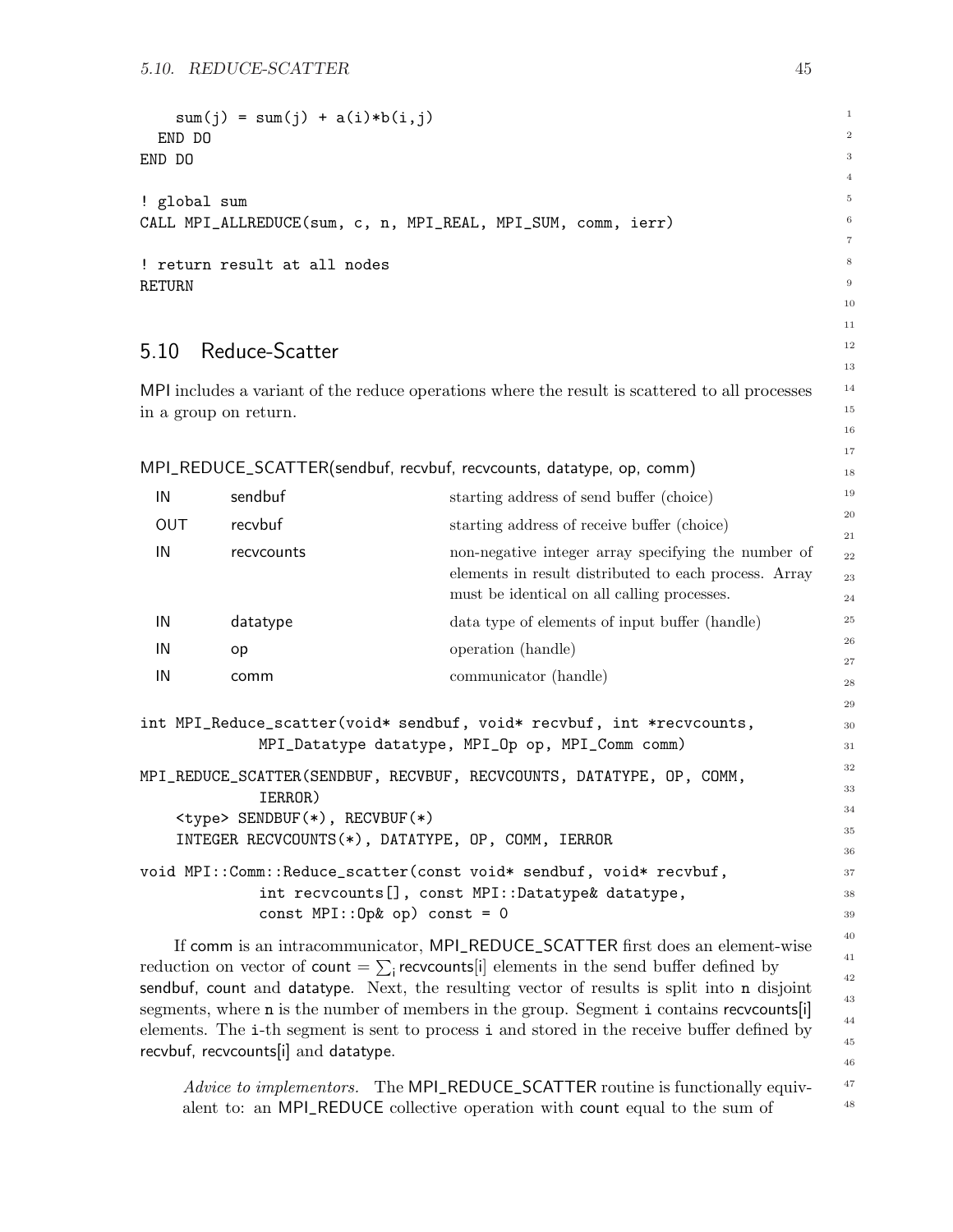<span id="page-49-0"></span>

|                                        | 46                                                                                                                                                                                                                                                                                                                                   |                       | CHAPTER 5. COLLECTIVE COMMUNICATION                                                                                                                                                                                                                                                                                                                                                                                                                                                                                                                                                                                         |  |  |  |  |
|----------------------------------------|--------------------------------------------------------------------------------------------------------------------------------------------------------------------------------------------------------------------------------------------------------------------------------------------------------------------------------------|-----------------------|-----------------------------------------------------------------------------------------------------------------------------------------------------------------------------------------------------------------------------------------------------------------------------------------------------------------------------------------------------------------------------------------------------------------------------------------------------------------------------------------------------------------------------------------------------------------------------------------------------------------------------|--|--|--|--|
| $\mathbf{1}$<br>$\boldsymbol{2}$<br>3  | recvcounts[i] followed by MPI_SCATTERV with sendcounts equal to recvcounts. How-<br>ever, a direct implementation may run faster. (End of advice to implementors.)                                                                                                                                                                   |                       |                                                                                                                                                                                                                                                                                                                                                                                                                                                                                                                                                                                                                             |  |  |  |  |
| $\overline{4}$<br>5<br>$\,6$           | The "in place" option for intracommunicators is specified by passing MPI_IN_PLACE<br>in the sendbuf argument. In this case, the input data is taken from the top of the receive<br>buffer.                                                                                                                                           |                       |                                                                                                                                                                                                                                                                                                                                                                                                                                                                                                                                                                                                                             |  |  |  |  |
| $\overline{7}$<br>8<br>9<br>10         | If comm is an intercommunicator, then the result of the reduction of the data provided<br>by processes in group A is scattered among processes in group B, and vice versa. Within each<br>group, all processes provide the same recvcounts argument, and the sum of the recvcounts<br>entries should be the same for the two groups. |                       |                                                                                                                                                                                                                                                                                                                                                                                                                                                                                                                                                                                                                             |  |  |  |  |
| 11<br>12<br>13<br>14<br>15             |                                                                                                                                                                                                                                                                                                                                      | <i>Rationale.</i>     | The last restriction is needed so that the length of the send buffer can be<br>determined by the sum of the local recvcounts entries. Otherwise, a communication<br>is needed to figure out how many elements are reduced. ( <i>End of rationale</i> .)                                                                                                                                                                                                                                                                                                                                                                     |  |  |  |  |
| 16<br>17                               | 5.11                                                                                                                                                                                                                                                                                                                                 | Scan                  |                                                                                                                                                                                                                                                                                                                                                                                                                                                                                                                                                                                                                             |  |  |  |  |
| 18<br>19<br>20                         | 5.11.1                                                                                                                                                                                                                                                                                                                               | <b>Inclusive Scan</b> |                                                                                                                                                                                                                                                                                                                                                                                                                                                                                                                                                                                                                             |  |  |  |  |
| 21<br>22                               |                                                                                                                                                                                                                                                                                                                                      |                       | MPI_SCAN(sendbuf, recvbuf, count, datatype, op, comm)                                                                                                                                                                                                                                                                                                                                                                                                                                                                                                                                                                       |  |  |  |  |
| 23                                     | IN                                                                                                                                                                                                                                                                                                                                   | sendbuf               | starting address of send buffer (choice)                                                                                                                                                                                                                                                                                                                                                                                                                                                                                                                                                                                    |  |  |  |  |
| 24                                     | <b>OUT</b>                                                                                                                                                                                                                                                                                                                           | recvbuf               | starting address of receive buffer (choice)                                                                                                                                                                                                                                                                                                                                                                                                                                                                                                                                                                                 |  |  |  |  |
| 25<br>26<br>27                         | IN                                                                                                                                                                                                                                                                                                                                   | count                 | number of elements in input buffer (non-negative in-<br>teger)                                                                                                                                                                                                                                                                                                                                                                                                                                                                                                                                                              |  |  |  |  |
| 28                                     | IN                                                                                                                                                                                                                                                                                                                                   | datatype              | data type of elements of input buffer (handle)                                                                                                                                                                                                                                                                                                                                                                                                                                                                                                                                                                              |  |  |  |  |
| 29                                     | IN                                                                                                                                                                                                                                                                                                                                   | op                    | operation (handle)                                                                                                                                                                                                                                                                                                                                                                                                                                                                                                                                                                                                          |  |  |  |  |
| 30<br>31                               | IN                                                                                                                                                                                                                                                                                                                                   | comm                  | communicator (handle)                                                                                                                                                                                                                                                                                                                                                                                                                                                                                                                                                                                                       |  |  |  |  |
| 32<br>33<br>34                         | int MPI_Scan(void* sendbuf, void* recvbuf, int count,<br>MPI_Datatype datatype, MPI_Op op, MPI_Comm comm)                                                                                                                                                                                                                            |                       |                                                                                                                                                                                                                                                                                                                                                                                                                                                                                                                                                                                                                             |  |  |  |  |
| 35<br>36<br>37                         | MPI_SCAN(SENDBUF, RECVBUF, COUNT, DATATYPE, OP, COMM, IERROR)<br><type> SENDBUF(*), RECVBUF(*)<br/>INTEGER COUNT, DATATYPE, OP, COMM, IERROR</type>                                                                                                                                                                                  |                       |                                                                                                                                                                                                                                                                                                                                                                                                                                                                                                                                                                                                                             |  |  |  |  |
| 38<br>39<br>40                         | void MPI::Intracomm::Scan(const void* sendbuf, void* recvbuf, int count,<br>const MPI::Datatype& datatype, const MPI::Op& op) const                                                                                                                                                                                                  |                       |                                                                                                                                                                                                                                                                                                                                                                                                                                                                                                                                                                                                                             |  |  |  |  |
| 41<br>42<br>43<br>44<br>45<br>46<br>47 |                                                                                                                                                                                                                                                                                                                                      |                       | If comm is an intracommunicator, MPLSCAN is used to perform a prefix reduction<br>on data distributed across the group. The operation returns, in the receive buffer of the<br>process with rank i, the reduction of the values in the send buffers of processes with ranks<br>$0, \ldots, i$ (inclusive). The type of operations supported, their semantics, and the constraints<br>on send and receive buffers are as for MPI_REDUCE.<br>The "in place" option for intracommunicators is specified by passing MPI_IN_PLACE in<br>the sendbuf argument. In this case, the input data is taken from the receive buffer, and |  |  |  |  |

replaced by the output data.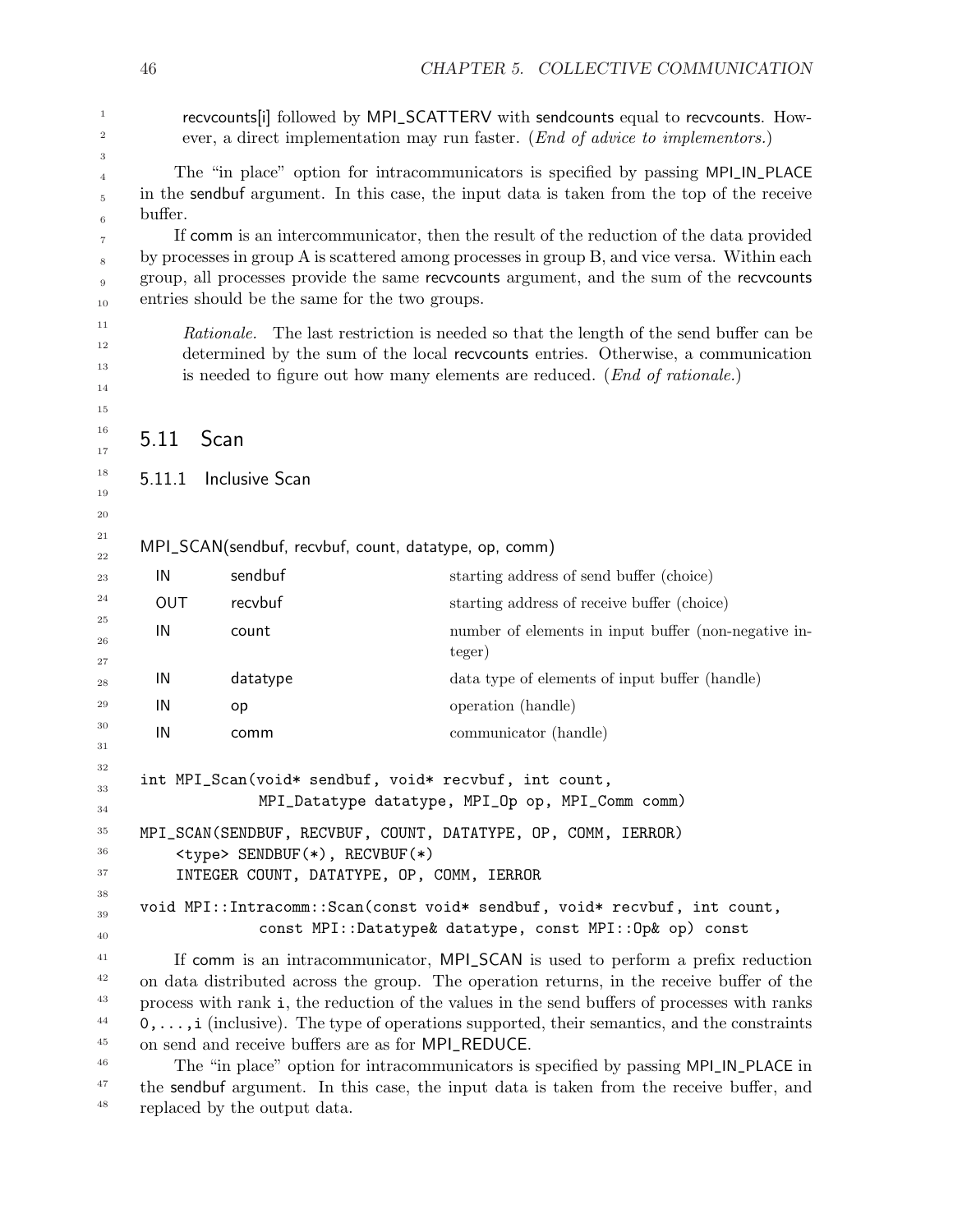<span id="page-50-0"></span>

|     | This operation is invalid for intercommunicators.                     |                                                                                                                                                                                         | $\mathbf{1}$           |
|-----|-----------------------------------------------------------------------|-----------------------------------------------------------------------------------------------------------------------------------------------------------------------------------------|------------------------|
|     | 5.11.2 Exclusive Scan                                                 |                                                                                                                                                                                         | $\boldsymbol{2}$<br>3  |
|     |                                                                       |                                                                                                                                                                                         | $\overline{4}$         |
|     |                                                                       |                                                                                                                                                                                         | 5                      |
|     |                                                                       | MPI_EXSCAN(sendbuf, recvbuf, count, datatype, op, comm)                                                                                                                                 | 6                      |
| IN  | sendbuf                                                               | starting address of send buffer (choice)                                                                                                                                                | $\scriptstyle{7}$<br>8 |
| OUT | recvbuf                                                               | starting address of receive buffer (choice)                                                                                                                                             | $9\,$                  |
| IN  | count                                                                 | number of elements in input buffer (non-negative in-<br>teger)                                                                                                                          | 10<br>11               |
| IN  | datatype                                                              | data type of elements of input buffer (handle)                                                                                                                                          | 12                     |
| IN  | op                                                                    | operation (handle)                                                                                                                                                                      | 13<br>14               |
| IN  | comm                                                                  | intracommunicator (handle)                                                                                                                                                              | 15                     |
|     |                                                                       |                                                                                                                                                                                         | 16                     |
|     |                                                                       | int MPI_Exscan(void *sendbuf, void *recvbuf, int count,                                                                                                                                 | 17                     |
|     |                                                                       | MPI_Datatype datatype, MPI_Op op, MPI_Comm comm)                                                                                                                                        | 18<br>19               |
|     |                                                                       | MPI_EXSCAN(SENDBUF, RECVBUF, COUNT, DATATYPE, OP, COMM, IERROR)                                                                                                                         | 20                     |
|     | <type> SENDBUF(*), RECVBUF(*)</type>                                  |                                                                                                                                                                                         | 21                     |
|     | INTEGER COUNT, DATATYPE, OP, COMM, IERROR                             |                                                                                                                                                                                         | 22                     |
|     |                                                                       | void MPI:: Intracomm:: Exscan (const void* sendbuf, void* recvbuf, int count,                                                                                                           | 23<br>24               |
|     |                                                                       | const MPI::Datatype& datatype, const MPI::Op& op) const                                                                                                                                 | 25                     |
|     |                                                                       | If comm is an intracommunicator, MPI_EXSCAN is used to perform a prefix reduction                                                                                                       | 26                     |
|     |                                                                       | on data distributed across the group. The value in recvbuf on the process with rank 0 is                                                                                                | $27\,$                 |
|     |                                                                       | undefined, and recybut is not significant on process 0. The value in recybut on the process<br>with rank 1 is defined as the value in sendbuf on the process with rank 0. For processes | 28<br>29               |
|     |                                                                       | with rank $i > 1$ , the operation returns, in the receive buffer of the process with rank i, the                                                                                        | 30                     |
|     |                                                                       | reduction of the values in the send buffers of processes with ranks $0, \ldots, i-1$ (inclusive).                                                                                       | 31                     |
|     |                                                                       | The type of operations supported, their semantics, and the constraints on send and receive                                                                                              | $32\,$                 |
|     | buffers, are as for MPI_REDUCE.<br>No "in place" option is supported. |                                                                                                                                                                                         | 33                     |
|     | This operation is invalid for intercommunicators.                     |                                                                                                                                                                                         | 34<br>35               |
|     | <i>Advice to users.</i>                                               |                                                                                                                                                                                         | 36                     |
|     |                                                                       | As for MPI_SCAN, MPI does not specify which processes may call<br>the operation, only that the result be correctly computed. In particular, note that                                   | 37                     |
|     |                                                                       | the process with rank 1 need not call the MPI_0p, since all it needs to do is to receive                                                                                                | 38                     |
|     |                                                                       | the value from the process with rank 0. However, all processes, even the processes                                                                                                      | 39                     |
|     |                                                                       | with ranks zero and one, must provide the same op. (End of advice to users.)                                                                                                            | 40<br>41               |
|     | Rationale.                                                            | The exclusive scan is more general than the inclusive scan. Any inclusive                                                                                                               | 42                     |
|     |                                                                       | scan operation can be achieved by using the exclusive scan and then locally combining                                                                                                   | 43                     |
|     |                                                                       | the local contribution. Note that for non-invertable operations such as MPI_MAX, the                                                                                                    | 44                     |
|     |                                                                       | exclusive scan cannot be computed with the inclusive scan.                                                                                                                              | 45                     |
|     |                                                                       | No in-place version is specified for MPI_EXSCAN because it is not clear what this                                                                                                       | 46<br>47               |
|     |                                                                       | means for the process with rank zero. ( <i>End of rationale.</i> )                                                                                                                      | 48                     |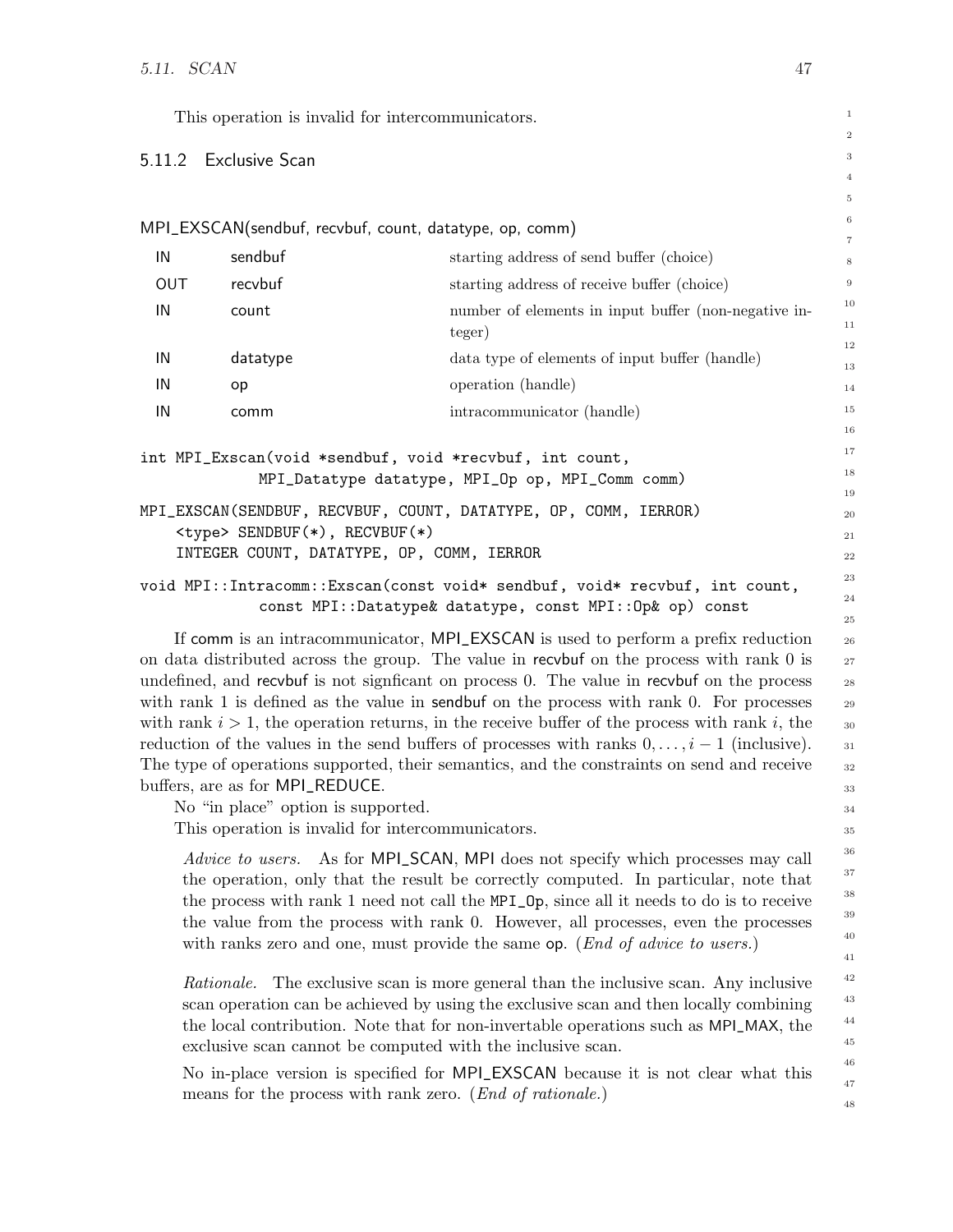5.11.3 Example using MPI\_SCAN The example in this section uses an intracommunicator. **Example 5.22** This example uses a user-defined operation to produce a *seqmented scan*. A segmented scan takes, as input, a set of values and a set of logicals, and the logicals delineate the various segments of the scan. For example:  $values \t v_1 \t v_2 \t v_3 \t v_4 \t v_5 \t v_6 \t v_7 \t v_8$  $logicals \quad 0 \quad 0 \quad 1 \quad 1 \quad 1 \quad 0 \quad 0 \quad 1$ *logicals* 0 0 1 1 1 0 0 1<br>
result  $v_1$   $v_1 + v_2$   $v_3$   $v_3 + v_4$   $v_3 + v_4 + v_5$   $v_6$   $v_6 + v_7$   $v_8$ The operator that produces this effect is,  $\int u$ i  $\setminus$  $^{\circ}$  $\int v$ j  $\setminus$ =  $\int w$ j  $\setminus$ , where,  $w =$  $\int u + v$  if  $i = j$  $\begin{array}{ll} u & v & \text{if } i - j \\ v & \text{if } i \neq j \end{array}$ Note that this is a non-commutative operator. C code that implements it is given below. typedef struct { double val; int log; } SegScanPair; /\* the user-defined function \*/ void segScan(SegScanPair \*in, SegScanPair \*inout, int \*len, MPI\_Datatype \*dptr) { int i; SegScanPair c; for  $(i=0; i < *1en; ++i)$  { if  $(in-)log == inout-)log)$  $c.val = in->val + inout->val;$ else  $c.val = inout->val;$  $c.log = inout->log;$  $*inout = c;$ in++; inout++; } } Note that the inout argument to the user-defined function corresponds to the right-1 2 3 4 5 6 7 8 9 10 11 12 13 14 15 16 17 18 19 20 21 22 23 24 25 26 27 28 29 30 31 32 33 34 35 36 37 38 39 40 41 42 43 44 45 46

hand operand of the operator. When using this operator, we must be careful to specify that it is non-commutative, as in the following. 47 48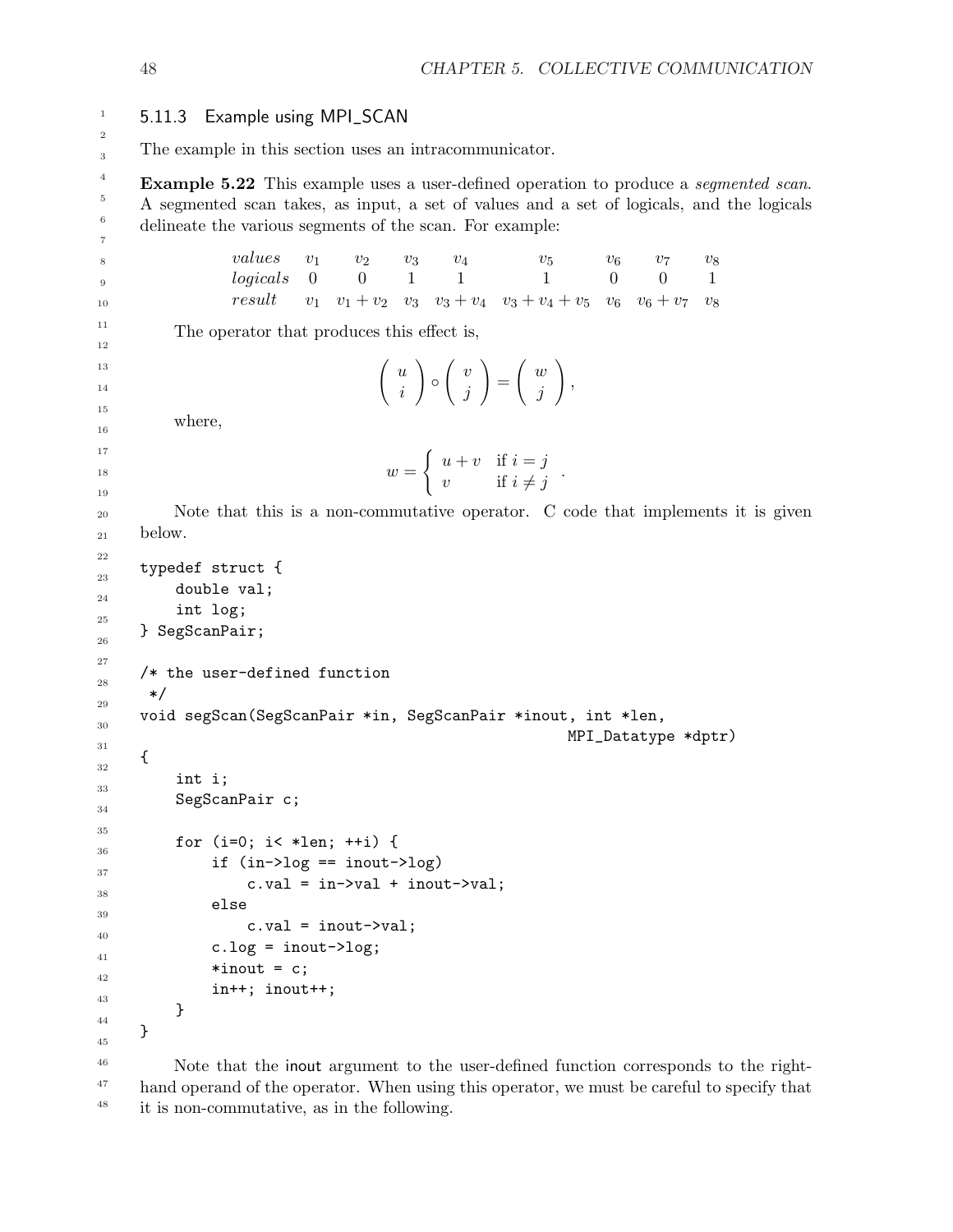```
int i,base;
SeqScanPair a, answer;
MPI_Op myOp;
MPI_Datatype type[2] = {MPI_DOUBLE, MPI_INT};
MPI_Aint disp[2];
int blocklen[2] = \{ 1, 1 \};MPI_Datatype sspair;
/* explain to MPI how type SegScanPair is defined
 */
MPI_Address(a, disp);
MPI_Address(a.log, disp+1);
base = disp[0];for (i=0; i<2; ++i) disp[i] -= base;
MPI_Type_struct(2, blocklen, disp, type, &sspair);
MPI_Type_commit(&sspair);
/* create the segmented-scan user-op
 */
MPI_Op_create(segScan, 0, &myOp);
...
MPI_Scan(a, answer, 1, sspair, myOp, comm);
```
## 5.12 Nonblocking Collective Operations

As described in Section ?? (Section 3.7), performance of many applications can be improved by overlapping communication and computation, and many systems enable this. Nonblocking collective operations combine the potential benefits of nonblocking point-to-point operations, to exploit overlap and to avoid synchronization, with the optimized implementation and message scheduling provided by collective operations  $[1, 4]$  $[1, 4]$ . One way of doing this would be to perform a blocking collective operation in a separate thread. An alternative mechanism that often leads to better performance (e.g., avoids context switching, scheduler overheads, and thread management) is to use nonblocking collective communication [\[2\]](#page-75-2).

The nonblocking collective communication model is similar to the model used for nonblocking point-to-point communication. A nonblocking call initiates a collective operation, which must be completed in a separate completion call. Once initiated, the operation may progress independently of any computation or other communication at participating processes. In this manner, nonblocking collective operations can mitigate possible synchronizing effects of collective operations by running them in the "background." In addition to enabling communication-computation overlap, nonblocking collective operations can perform collective operations on overlapping communicators, which would lead to deadlocks with blocking operations. Their semantic advantages can also be useful in combination with point-to-point communication.

As in the nonblocking point-to-point case, all calls are local and return immediately, irrespective of the status of other processes. The call initiates the operation, which indicates that the system may start to copy data out of the send buffer and into the receive buffer. Once intiated, all associated send buffers should not be modified and all associated receive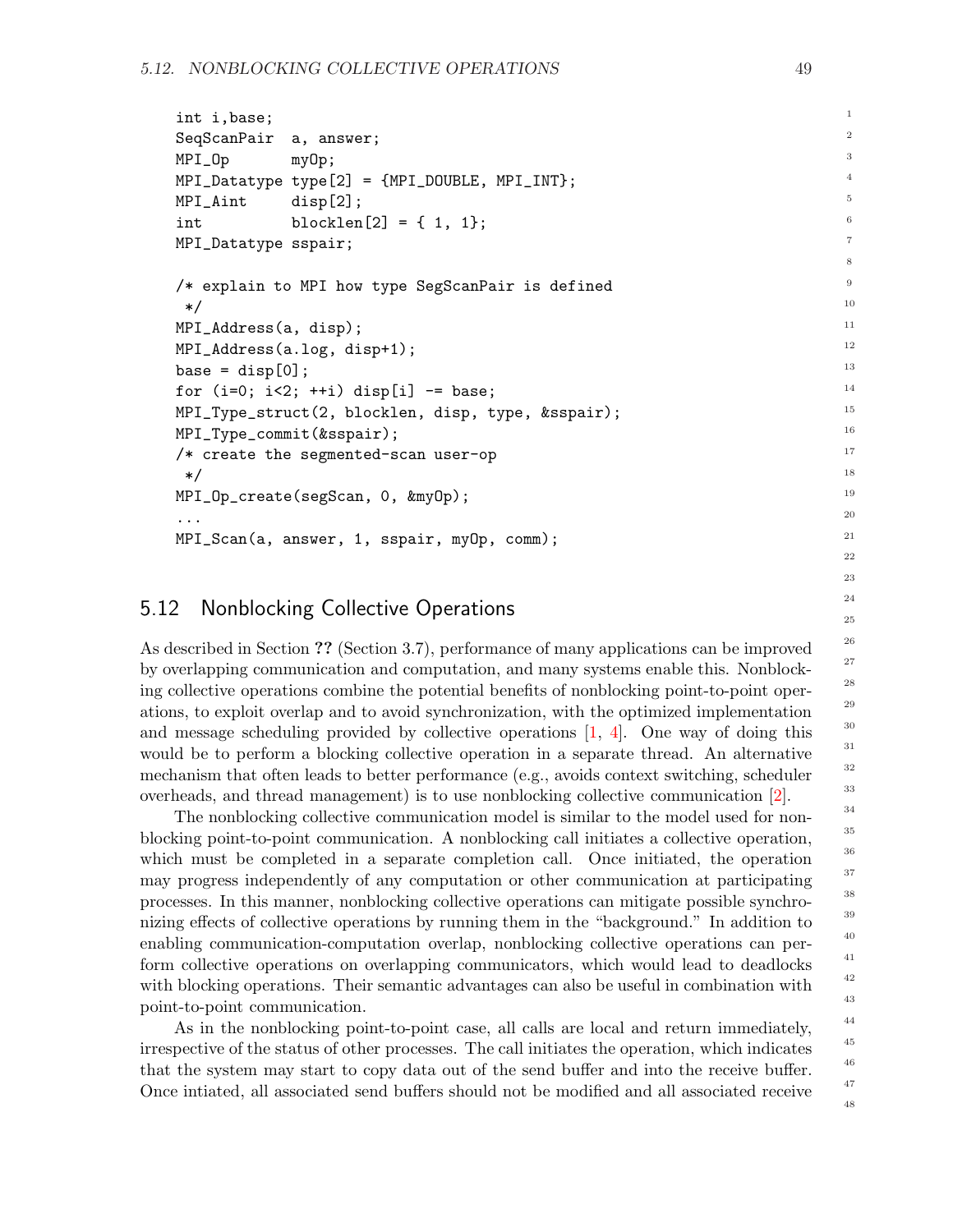buffers should not be accessed until the collective operation completes. The call returns a request handle, which must be passed to a completion call. 1 2

All completion calls (e.g., MPL WAIT) described in Section ?? (Section 3.7.3) are supported for nonblocking collective operations. Similarly to the blocking case, nonblocking collective operations are considered to be complete when the local part of the operation is finished, i.e., for the caller, the semantics of the operation are guaranteed and all buffers can be safely accessed and modified. Completion does not indicate that other processes have completed or even started the operation (unless otherwise implied by the description of the operation). Completion of a particular nonblocking collective operation also does not indicate completion of any other posted nonblocking collective (or send-receive) operations, whether they are posted before or after the completed operation. 3 4 5 6 7 8 9 10 11

12 13

14 15

Advice to users. Users should be aware that implementations are allowed, but not required (with exception of MPI\_BARRIER), to synchronize processes during the completion of a nonblocking collective operation. (End of advice to users.)

Upon returning from a completion call in which a nonblocking collective operation completes, the MPI\_ERROR field in the associated status object is set appropriately. The values of the MPI\_SOURCE and MPI\_TAG fields are undefined. It is valid to mix different request types (i.e., any combination of collective requests, I/O requests, generalized requests, or point-to-point requests) in functions that enable multiple completions (e.g., 16 17 18 19 20

MPI\_WAITALL). It is erroneous to call MPI\_REQUEST\_FREE or MPI\_CANCEL for a request associated with a nonblocking collective operation. Nonblocking collective requests are not persistent. 21 22 23 24

Rationale. Freeing an active nonblocking collective request could cause similar problems as discussed for point-to-point requests (see Section ?? (3.7.3)). Cancelling a request is not supported because the semantics of this operation are not well-defined. (End of rationale.)

Multiple nonblocking collective operations can be outstanding on a single communicator. If the nonblocking call causes some system resource to be exhausted, then it will fail and generate an MPI exception. Quality implementations of MPI should ensure that this happens only in pathological cases. That is, an MPI implementation should be able to support a large number of pending nonblocking operations. 29 30 31 32 33

Unlike point-to-point operations, nonblocking collective operations do not match with blocking collective operations, and collective operations do not have a tag argument. All processes must call collective operations (blocking and nonblocking) in the same order per communicator. In particular, once a process calls a collective operation, all other processes in the communicator must eventually call the same collective operation, and no other collective operation with the same communicator in between. This is consistent with the ordering rules for blocking collective operations in threaded environments. 34 35 36 37 38 39 40 41

Rationale. Matching blocking and nonblocking collective operations is not allowed because the implementation might use different communication algorithms for the two cases. Blocking collective operations may be optimized for minimal time to completion, while nonblocking collective operations may balance time to completion with CPU overhead and asynchronous progression. 42 43 44 45 46

The use of tags for collective operations can prevent certain hardware optimizations. (End of rationale.) 47 48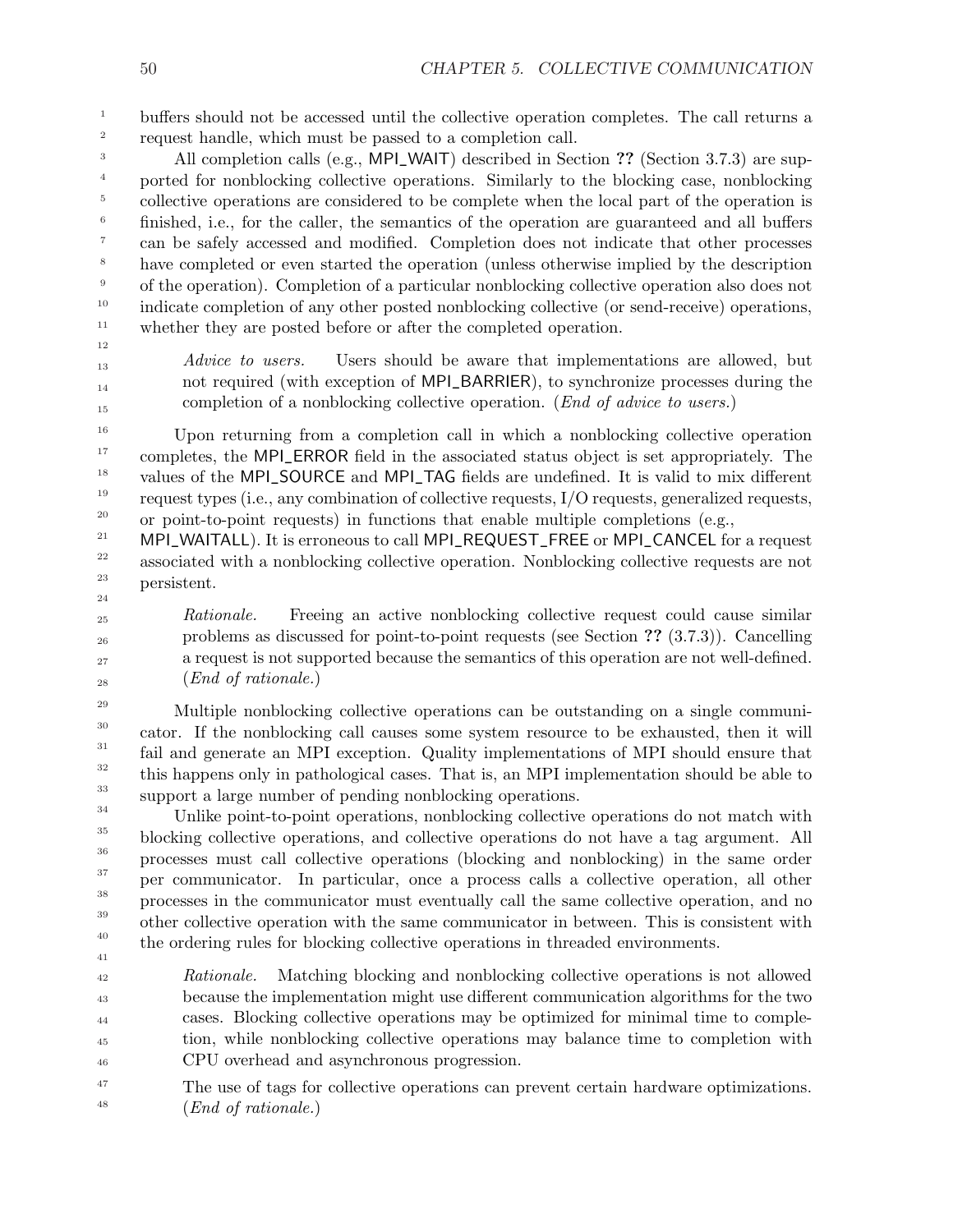Advice to users. If program semantics require matching blocking and nonblocking collective operations, then a nonblocking collective operation can be initiated and immediately completed with a blocking wait to emulate blocking behavior. (End of advice to users.)

In terms of data movements, each nonblocking collective operation has the same effect as its blocking counterpart for intracommunicators and intercommunicators after completion. Likewise, upon completion, nonblocking collective reduction operations have the same effect as their blocking counterparts, and the same restrictions and recommendations on reduction orders apply.

The use of the "in place" option is allowed exactly as described for the corresponding blocking collective operations. When using the "in place" option, message buffers function as both send and receive buffers. Such buffers should not be modified or accessed until the operation completes.

Progression rules for nonblocking collective operations are similar to progression of nonblocking point-to-point operations, refer to Section ?? (Section 3.7.4).

Advice to implementors. Nonblocking collective operations can be implemented with local execution schedules [\[3\]](#page-75-3) using nonblocking point-to-point communication and a reserved tag-space. (End of advice to implementors.)

### 5.12.1 Nonblocking Barrier Synchronization

```
MPI_IBARRIER(comm , request)
```

| IN  | comm    | communicator (handle)                                 |
|-----|---------|-------------------------------------------------------|
| OUT | request | communication request (handle)                        |
|     |         | int MPI_Ibarrier(MPI_Comm comm, MPI_Request *request) |

MPI\_IBARRIER(COMM, REQUEST, IERROR)

INTEGER COMM, REQUEST, IERROR

```
MPI::Request MPI::Comm::Ibarrier() const = 0
```
MPI\_IBARRIER is a nonblocking version of MPI\_BARRIER. By calling MPI\_IBARRIER, a process notifies that it has reached the barrier. The call returns immediately, independent of whether other processes have called MPI\_IBARRIER. The usual barrier semantics are enforced at the corresponding completion operation (test or wait), which in the intracommunicator case will complete only after all other processes in the communicator have called MPI\_IBARRIER. In the intercommunicator case, it will complete when all processes in the remote group have called MPI\_IBARRIER.

Advice to users. A nonblocking barrier can be used to hide latency. Moving independent computations between the MPI\_IBARRIER and the subsequent completion call can overlap the barrier latency and therefore shorten possible waiting times. The semantic properties are also useful when mixing collective operations and point-to-point messages. (End of advice to users.)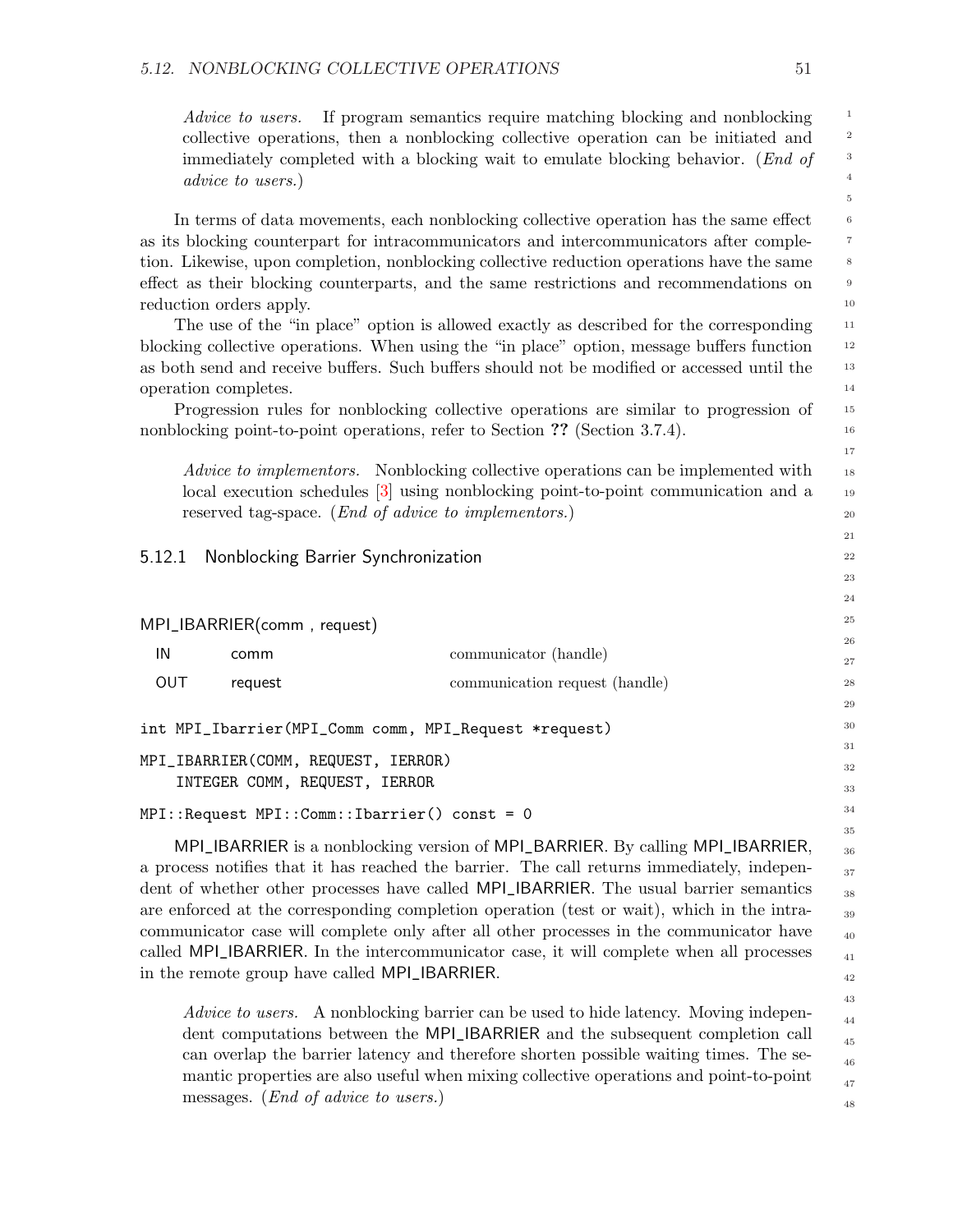```
5.12.2 Nonblocking Broadcast
     MPI_IBCAST(buffer, count, datatype, root, comm, request)
      INOUT buffer starting address of buffer (choice)
      IN count number of entries in buffer (non-negative integer)
      IN datatype data type of buffer (handle)
      IN root rank of broadcast root (integer)
      IN communicator (handle)
      OUT request communication request (handle)
     int MPI_Ibcast(void* buffer, int count, MPI_Datatype datatype, int root,
                  MPI_Comm comm, MPI_Request *request)
     MPI_IBCAST(BUFFER, COUNT, DATATYPE, ROOT, COMM, REQUEST, IERROR)
         <type> BUFFER(*)
         INTEGER COUNT, DATATYPE, ROOT, COMM, REQUEST, IERROR
     MPI::Request MPI::Comm::Ibcast(void* buffer, int count,
                  const MPI::Datatype& datatype, int root) const = 0
         This call starts a nonblocking variant of MPI_BCAST (see Section 5.4).
     Example using MPI_IBCAST
     The example in this section uses intracommunicators.
     Example 5.23 Start a broadcast of 100 ints from process 0 to every process in the group,
     perform some computation on independent data, and then complete the outstanding broad-
     cast operation.
         MPI_Comm comm;
         int array1[100], array2[100];
         int root=0;
         MPI_Request req;
         ...
         MPI_Ibcast(array1, 100, MPI_INT, root, comm, &req);
         compute(array2, 100);
         MPI_Wait(&req, MPI_STATUS_IGNORE);
1
2
3
4
5
6
7
8
9
10
11
12
13
14
15
16
17
18
19
20
21
22
23
24
25
26
27
28
29
30
31
32
33
34
35
36
37
38
39
40
41
42
43
44
45
46
47
48
```
CHAPTER 5. COLLECTIVE COMMUNICATION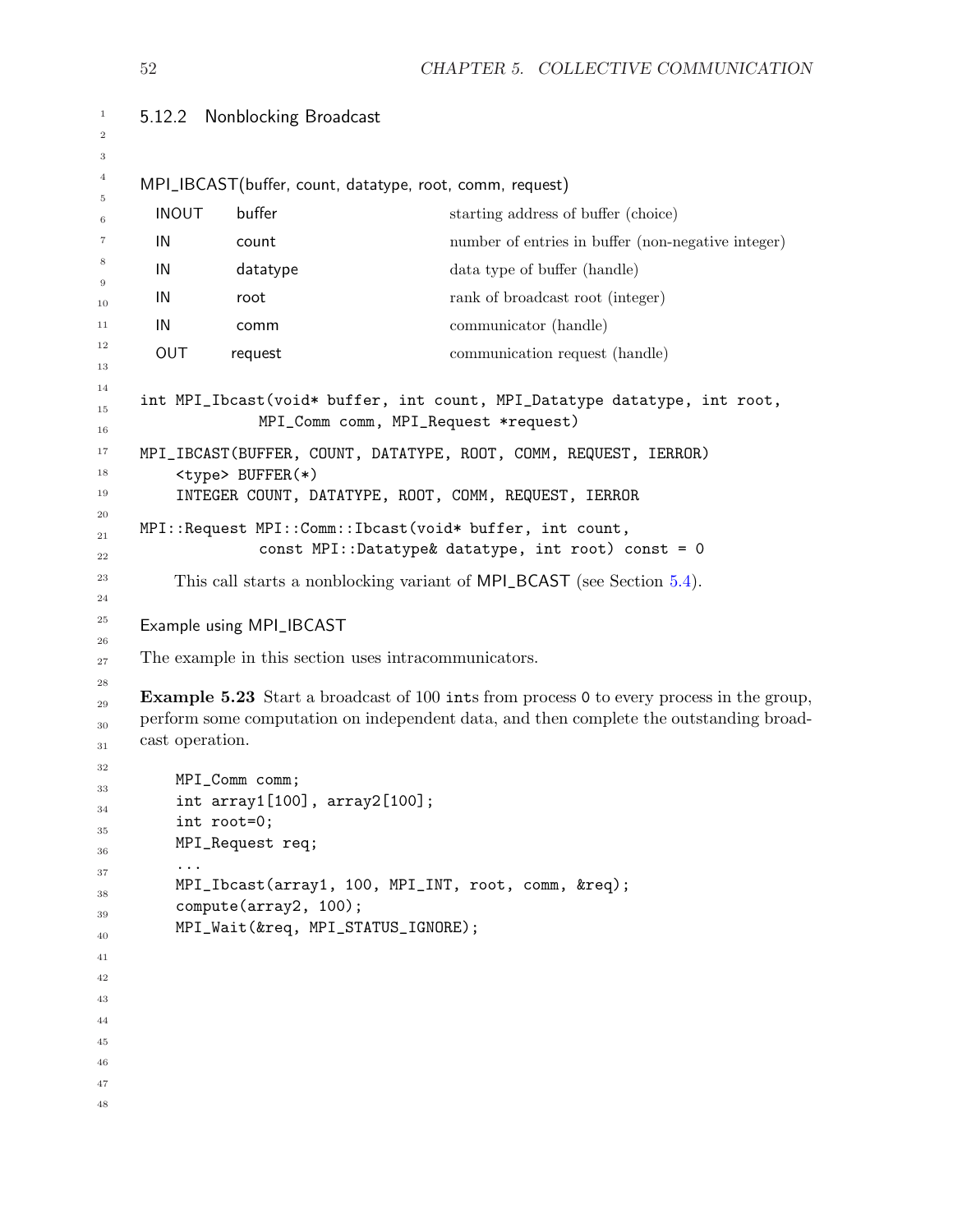# 5.12.3 Nonblocking Gather

|                |                                      |                                                                                                         | $\,2$                      |
|----------------|--------------------------------------|---------------------------------------------------------------------------------------------------------|----------------------------|
|                |                                      | MPI_IGATHER(sendbuf, sendcount, sendtype, recvbuf, recvcount, recvtype, root, comm, re-                 | $\,3$<br>$\overline{4}$    |
| quest)         |                                      |                                                                                                         | $\,$ 5                     |
| IN             | sendbuf                              | starting address of send buffer (choice)                                                                | $\,6$<br>$\scriptstyle{7}$ |
| IN             | sendcount                            | number of elements in send buffer (non-negative inte-                                                   | $\,8\,$                    |
|                |                                      | ger)                                                                                                    | $\,9$                      |
| IN             | sendtype                             | data type of send buffer elements (handle)                                                              | 10<br>$1\,1$               |
| <b>OUT</b>     | recvbuf                              | address of receive buffer (choice, significant only at<br>root)                                         | 12<br>13                   |
| IN             | recvcount                            | number of elements for any single receive (non-negative<br>integer, significant only at root)           | 14<br>$15\,$               |
| IN             | recvtype                             | data type of recy buffer elements (significant only at<br>root) (handle)                                | 16<br>$17\,$               |
| IN             | root                                 | rank of receiving process (integer)                                                                     | 18<br>19                   |
| IN             | comm                                 | communicator (handle)                                                                                   | $\rm 20$                   |
| OUT            | request                              | communication request (handle)                                                                          | $\bf{21}$                  |
|                |                                      |                                                                                                         | $\bf{^{22}}$               |
|                |                                      | int MPI_Igather(void* sendbuf, int sendcount, MPI_Datatype sendtype,                                    | $\bf 23$                   |
|                |                                      | void* recvbuf, int recvcount, MPI_Datatype recvtype, int root,<br>MPI_Comm comm, MPI_Request *request)  | 24<br>$\bf 25$             |
|                |                                      |                                                                                                         | 26<br>$\sqrt{27}$          |
|                |                                      | MPI_IGATHER(SENDBUF, SENDCOUNT, SENDTYPE, RECVBUF, RECVCOUNT, RECVTYPE,<br>ROOT, COMM, REQUEST, IERROR) | 28                         |
|                | <type> SENDBUF(*), RECVBUF(*)</type> |                                                                                                         | 29                         |
| IERROR         |                                      | INTEGER SENDCOUNT, SENDTYPE, RECVCOUNT, RECVTYPE, ROOT, COMM, REQUEST,                                  | 30<br>31                   |
|                |                                      | MPI::Request MPI::Comm::Igather(const void* sendbuf, int sendcount, const                               | 32                         |
|                |                                      | MPI::Datatype& sendtype, void* recvbuf, int recvcount,                                                  | 33<br>34                   |
|                |                                      | const MPI::Datatype& recvtype, int root) const = 0                                                      | 35                         |
|                |                                      | This call starts a nonblocking variant of MPI_GATHER (see Section 5.5).                                 | 36                         |
|                |                                      |                                                                                                         | 37                         |
| comm, request) |                                      | MPI_IGATHERV(sendbuf, sendcount, sendtype, recvbuf, recvcounts, displs, recvtype, root,                 | 38<br>39<br>40             |
| IN             | sendbuf                              | starting address of send buffer (choice)                                                                | 41                         |
|                |                                      |                                                                                                         | 42                         |
| IN             | sendcount                            | number of elements in send buffer (non-negative inte-<br>ger)                                           | 43<br>44                   |
| IN             | sendtype                             | data type of send buffer elements (handle)                                                              | 45                         |
| OUT            | recvbuf                              | address of receive buffer (choice, significant only at                                                  | 46                         |
|                |                                      | root)                                                                                                   | 47                         |
|                |                                      |                                                                                                         | 48                         |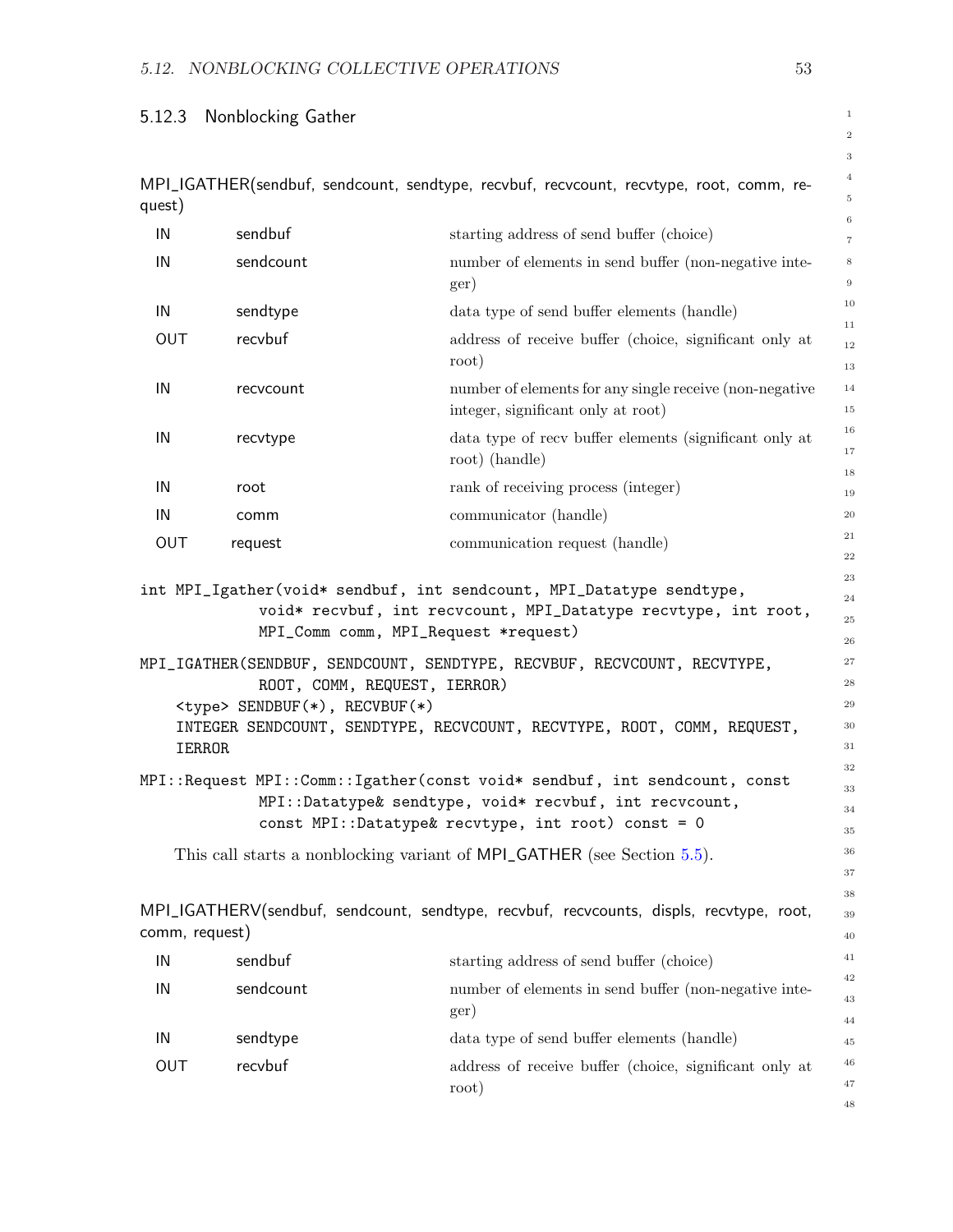```
54 CHAPTER 5. COLLECTIVE COMMUNICATION
 IN recvcounts non-negative integer array (of length group size) con-
                                 taining the number of elements that are received from
                                 each process (significant only at root)
 IN displs integer array (of length group size). Entry i specifies
                                 the displacement relative to recvbuf at which to place
                                 the incoming data from process i (significant only at
                                 root)
 IN recvtype data type of recv buffer elements (significant only at
                                 root) (handle)
 IN root rank of receiving process (integer)
 IN communicator (handle)
 OUT request communication request (handle)
int MPI_Igatherv(void* sendbuf, int sendcount, MPI_Datatype sendtype,
            void* recvbuf, int *recvcounts, int *displs,
            MPI_Datatype recvtype, int root, MPI_Comm comm,
            MPI_Request *request)
MPI_IGATHERV(SENDBUF, SENDCOUNT, SENDTYPE, RECVBUF, RECVCOUNTS, DISPLS,
            RECVTYPE, ROOT, COMM, REQUEST, IERROR)
   <type> SENDBUF(*), RECVBUF(*)
   INTEGER SENDCOUNT, SENDTYPE, RECVCOUNTS(*), DISPLS(*), RECVTYPE, ROOT,
   COMM, REQUEST, IERROR
MPI::Request MPI::Comm::Igatherv(const void* sendbuf, int sendcount, const
            MPI::Datatype& sendtype, void* recvbuf,
            const int recvcounts[], const int displs[],
            const MPI::Datatype& recvtype, int root) const = 0
   This call starts a nonblocking variant of MPI_GATHERV (see Section 5.5).
```
- 
-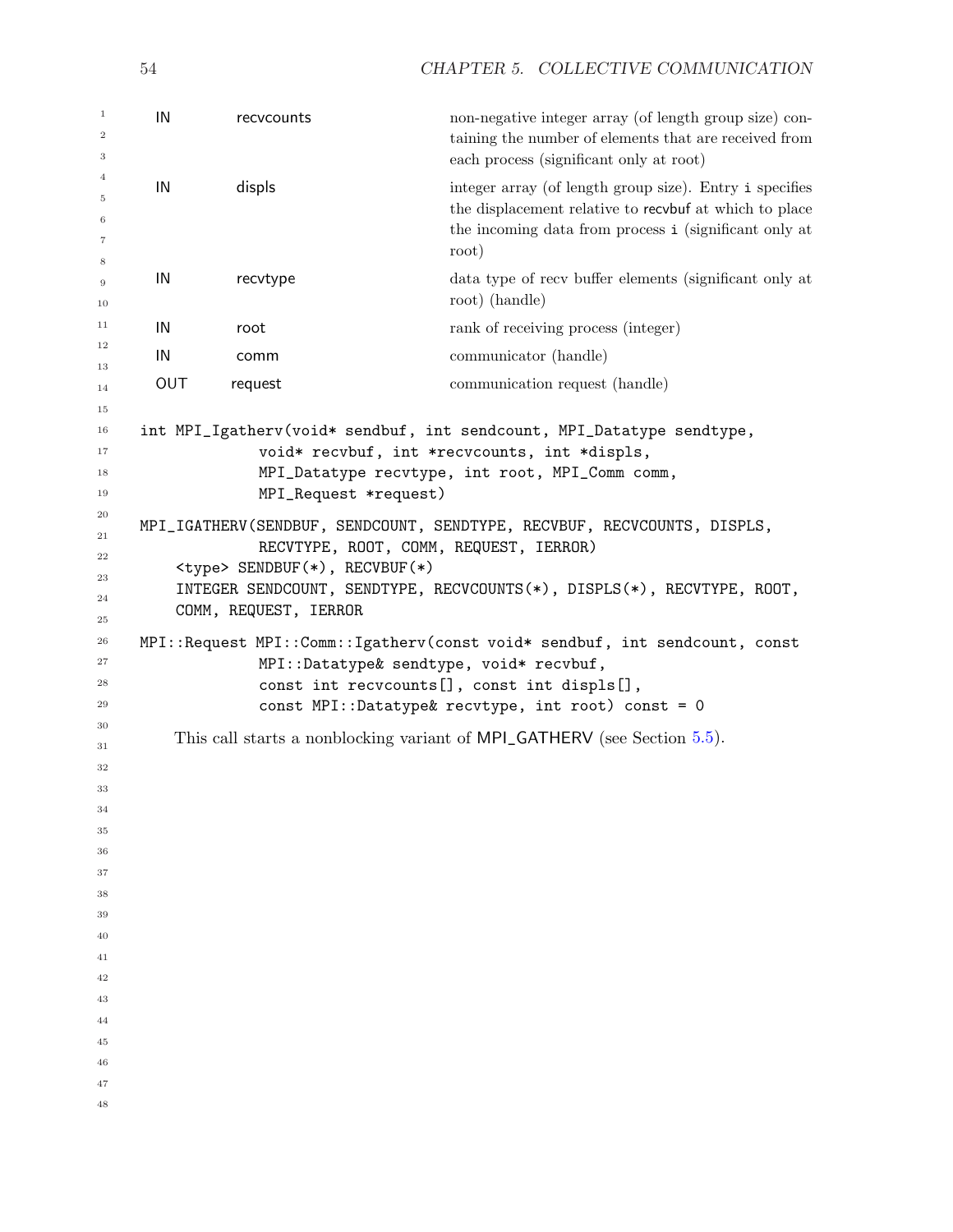## 5.12.4 Nonblocking Scatter

IERROR

|        | MPI_ISCATTER(sendbuf, sendcount, sendtype, recvbuf, recvcount, recvtype, root, comm, re- |  |  |  |  |
|--------|------------------------------------------------------------------------------------------|--|--|--|--|
| quest) |                                                                                          |  |  |  |  |

|     |           |                                                                       | 6              |
|-----|-----------|-----------------------------------------------------------------------|----------------|
| IN  | sendbuf   | address of send buffer (choice, significant only at root)             | $\overline{7}$ |
| IN  | sendcount | number of elements sent to each process (non-negative                 | $\,$ 8 $\,$    |
|     |           | integer, significant only at root)                                    | $\overline{9}$ |
| IN  | sendtype  | data type of send buffer elements (significant only at                | 10             |
|     |           | root) (handle)                                                        | 11             |
|     | recvbuf   |                                                                       | 12             |
| OUT |           | address of receive buffer (choice)                                    | 13             |
| IN  | recvcount | number of elements in receive buffer (non-negative in-                | 14             |
|     |           | teger)                                                                | $15\,$         |
| IN  | recvtype  | data type of receive buffer elements (handle)                         | 16             |
| IN  | root      | rank of sending process (integer)                                     | 17             |
|     |           |                                                                       | 18             |
| IN  | comm      | communicator (handle)                                                 | 19             |
| OUT | request   | communication request (handle)                                        | $20\,$         |
|     |           |                                                                       | $\sqrt{21}$    |
|     |           | int MPI_Iscatter(void* sendbuf, int sendcount, MPI_Datatype sendtype, | 22             |
|     |           |                                                                       | 23             |

void\* recvbuf, int recvcount, MPI\_Datatype recvtype, int root, MPI\_Comm comm, MPI\_Request \*request)

MPI\_ISCATTER(SENDBUF, SENDCOUNT, SENDTYPE, RECVBUF, RECVCOUNT, RECVTYPE, ROOT, COMM, REQUEST, IERROR) <type> SENDBUF(\*), RECVBUF(\*) INTEGER SENDCOUNT, SENDTYPE, RECVCOUNT, RECVTYPE, ROOT, COMM, REQUEST,

MPI::Request MPI::Comm::Iscatter(const void\* sendbuf, int sendcount, const MPI::Datatype& sendtype, void\* recvbuf, int recvcount, const MPI::Datatype& recvtype, int root) const = 0

This call starts a nonblocking variant of MPI\_SCATTER (see Section [5.6\)](#page-22-0).

MPI\_ISCATTERV(sendbuf, sendcounts, displs, sendtype, recvbuf, recvcount, recvtype, root, comm, request)

| - IN | sendbuf | address of send buffer (choice, significant only at root) |
|------|---------|-----------------------------------------------------------|
|------|---------|-----------------------------------------------------------|

 

>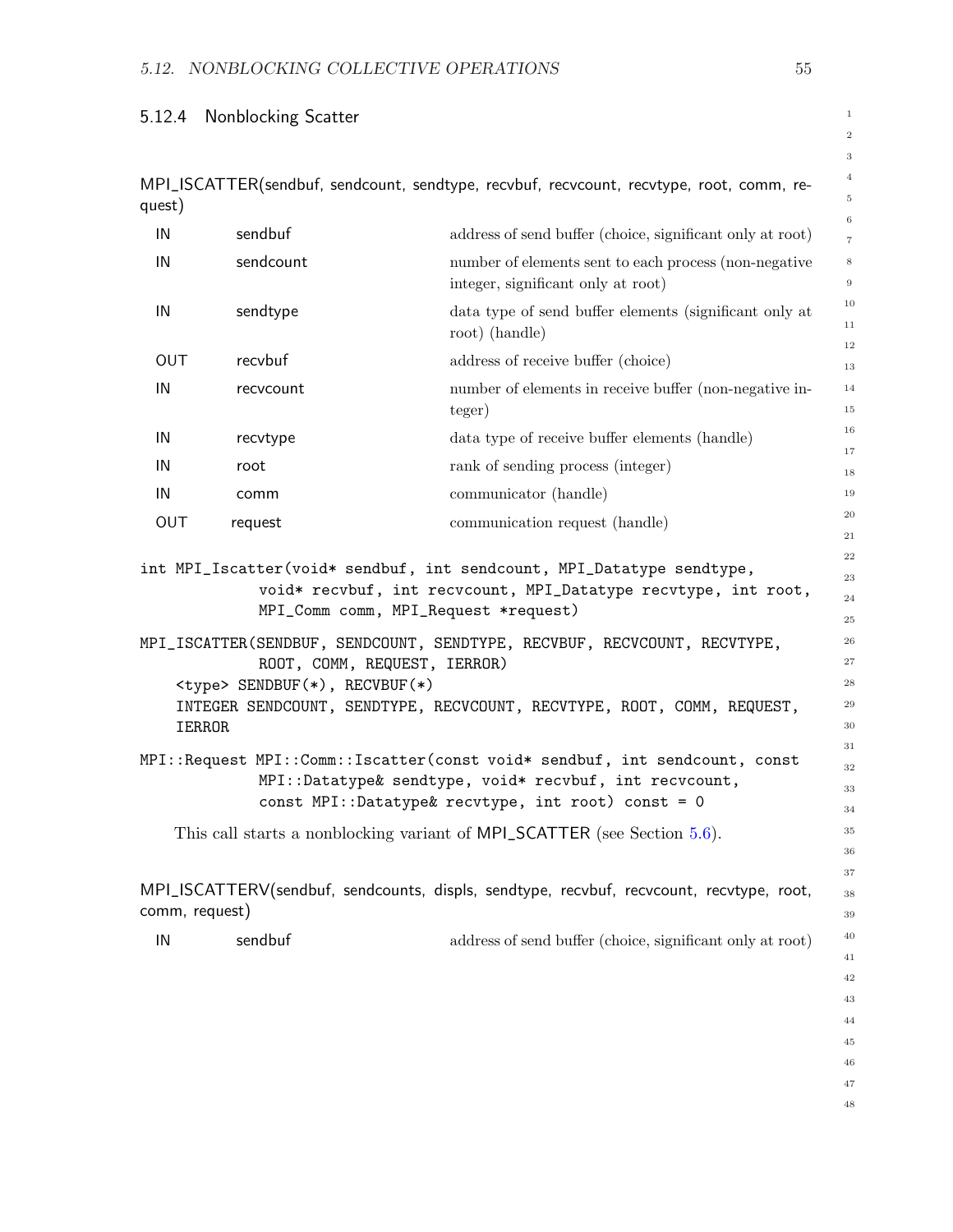IN sendcounts non-negative integer array (of length group size) specifying the number of elements to send to each processor IN displs integer array (of length group size). Entry i specifies the displacement (relative to sendbuf) from which to take the outgoing data to process i IN sendtype data type of send buffer elements (handle) OUT recvbuf recview address of receive buffer (choice) IN recvcount number of elements in receive buffer (non-negative integer) IN recvtype data type of receive buffer elements (handle) IN root rank of sending process (integer) IN communicator (handle) OUT request communication request (handle) int MPI\_Iscatterv(void\* sendbuf, int \*sendcounts, int \*displs, MPI\_Datatype sendtype, void\* recvbuf, int recvcount, MPI\_Datatype recvtype, int root, MPI\_Comm comm, MPI\_Request \*request) MPI\_ISCATTERV(SENDBUF, SENDCOUNTS, DISPLS, SENDTYPE, RECVBUF, RECVCOUNT, RECVTYPE, ROOT, COMM, REQUEST, IERROR) <type> SENDBUF(\*), RECVBUF(\*) INTEGER SENDCOUNTS(\*), DISPLS(\*), SENDTYPE, RECVCOUNT, RECVTYPE, ROOT, COMM, REQUEST, IERROR MPI::Request MPI::Comm::Iscatterv(const void\* sendbuf, const int sendcounts[], const int displs[], const MPI::Datatype& sendtype, void\* recvbuf, int recvcount, const MPI::Datatype& recvtype, int root) const = 0 This call starts a nonblocking variant of MPI\_SCATTERV (see Section [5.6\)](#page-22-0).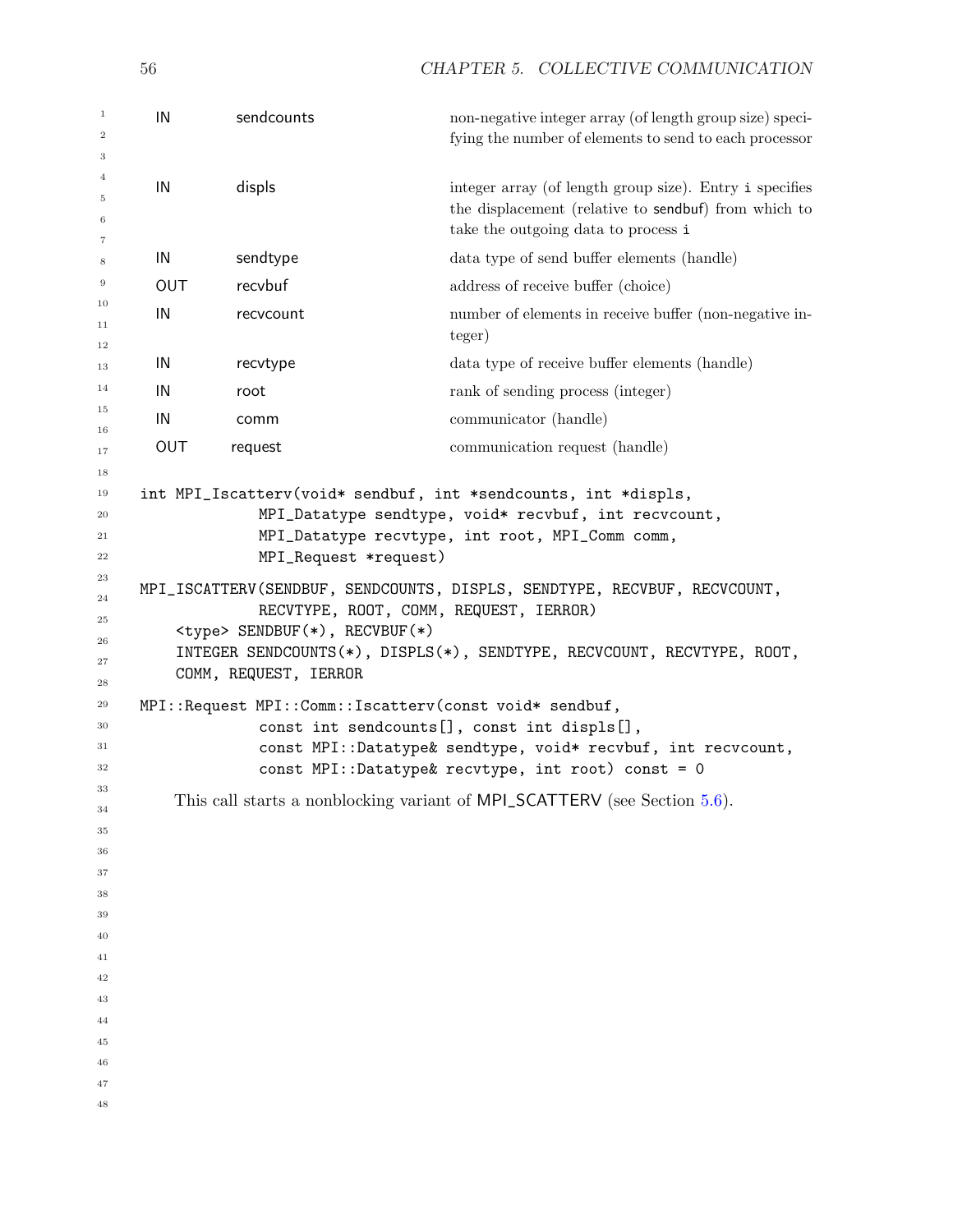# 5.12.5 Nonblocking Gather-to-all

|            |                                                                |                                                                                                                                                                                                                                                                                                                                                                                                                                                                                                                           | $\,2$<br>$\,3$                                                       |
|------------|----------------------------------------------------------------|---------------------------------------------------------------------------------------------------------------------------------------------------------------------------------------------------------------------------------------------------------------------------------------------------------------------------------------------------------------------------------------------------------------------------------------------------------------------------------------------------------------------------|----------------------------------------------------------------------|
| quest)     |                                                                | MPI_IALLGATHER(sendbuf, sendcount, sendtype, recvbuf, recvcount, recvtype, comm, re-                                                                                                                                                                                                                                                                                                                                                                                                                                      | $\,4$<br>$\,$ 5                                                      |
| IN         | sendbuf                                                        | starting address of send buffer (choice)                                                                                                                                                                                                                                                                                                                                                                                                                                                                                  | $\,6$                                                                |
| IN         | sendcount                                                      | number of elements in send buffer (non-negative inte-<br>ger)                                                                                                                                                                                                                                                                                                                                                                                                                                                             | $\scriptstyle{7}$<br>8<br>$9\,$                                      |
| IN         | sendtype                                                       | data type of send buffer elements (handle)                                                                                                                                                                                                                                                                                                                                                                                                                                                                                | 10                                                                   |
| <b>OUT</b> | recvbuf                                                        | address of receive buffer (choice)                                                                                                                                                                                                                                                                                                                                                                                                                                                                                        | 11<br>$12\,$                                                         |
| IN         | recvcount                                                      | number of elements received from any process (non-<br>negative integer)                                                                                                                                                                                                                                                                                                                                                                                                                                                   | 13<br>14                                                             |
| IN         | recvtype                                                       | data type of receive buffer elements (handle)                                                                                                                                                                                                                                                                                                                                                                                                                                                                             | 15                                                                   |
| IN         | comm                                                           | communicator (handle)                                                                                                                                                                                                                                                                                                                                                                                                                                                                                                     | 16<br>17                                                             |
| OUT        | request                                                        | communication request (handle)                                                                                                                                                                                                                                                                                                                                                                                                                                                                                            | 18                                                                   |
|            | COMM, REQUEST, IERROR)<br><type> SENDBUF(*), RECVBUF(*)</type> | void* recvbuf, int recvcount, MPI_Datatype recvtype,<br>MPI_Comm comm, MPI_Request *request)<br>MPI_IALLGATHER(SENDBUF, SENDCOUNT, SENDTYPE, RECVBUF, RECVCOUNT, RECVTYPE,<br>INTEGER SENDCOUNT, SENDTYPE, RECVCOUNT, RECVTYPE, COMM, REQUEST, IERROR<br>MPI::Request MPI::Comm::Iallgather(const void* sendbuf, int sendcount,<br>const MPI::Datatype& sendtype, void* recvbuf, int recvcount,<br>const MPI::Datatype& recvtype) const = 0<br>This call starts a nonblocking variant of MPI_ALLGATHER (see Section 5.7). | 22<br>23<br>24<br>25<br>26<br>27<br>$\bf 28$<br>29<br>30<br>31<br>32 |
|            |                                                                |                                                                                                                                                                                                                                                                                                                                                                                                                                                                                                                           | 33                                                                   |
| request)   |                                                                | MPI_IALLGATHERV(sendbuf, sendcount, sendtype, recvbuf, recvcounts, displs, recvtype, comm,                                                                                                                                                                                                                                                                                                                                                                                                                                | 34<br>35<br>36                                                       |
| IN         | sendbuf                                                        | starting address of send buffer (choice)                                                                                                                                                                                                                                                                                                                                                                                                                                                                                  | 37                                                                   |
| IN         | sendcount                                                      | number of elements in send buffer (non-negative inte-<br>ger)                                                                                                                                                                                                                                                                                                                                                                                                                                                             | 38<br>39                                                             |
| IN         | sendtype                                                       | data type of send buffer elements (handle)                                                                                                                                                                                                                                                                                                                                                                                                                                                                                | 40                                                                   |
| OUT        | recvbuf                                                        | address of receive buffer (choice)                                                                                                                                                                                                                                                                                                                                                                                                                                                                                        | 41<br>42                                                             |
|            |                                                                |                                                                                                                                                                                                                                                                                                                                                                                                                                                                                                                           | 43                                                                   |
|            |                                                                |                                                                                                                                                                                                                                                                                                                                                                                                                                                                                                                           | 44                                                                   |
|            |                                                                |                                                                                                                                                                                                                                                                                                                                                                                                                                                                                                                           | 45                                                                   |
|            |                                                                |                                                                                                                                                                                                                                                                                                                                                                                                                                                                                                                           | 46                                                                   |
|            |                                                                |                                                                                                                                                                                                                                                                                                                                                                                                                                                                                                                           | 47                                                                   |

1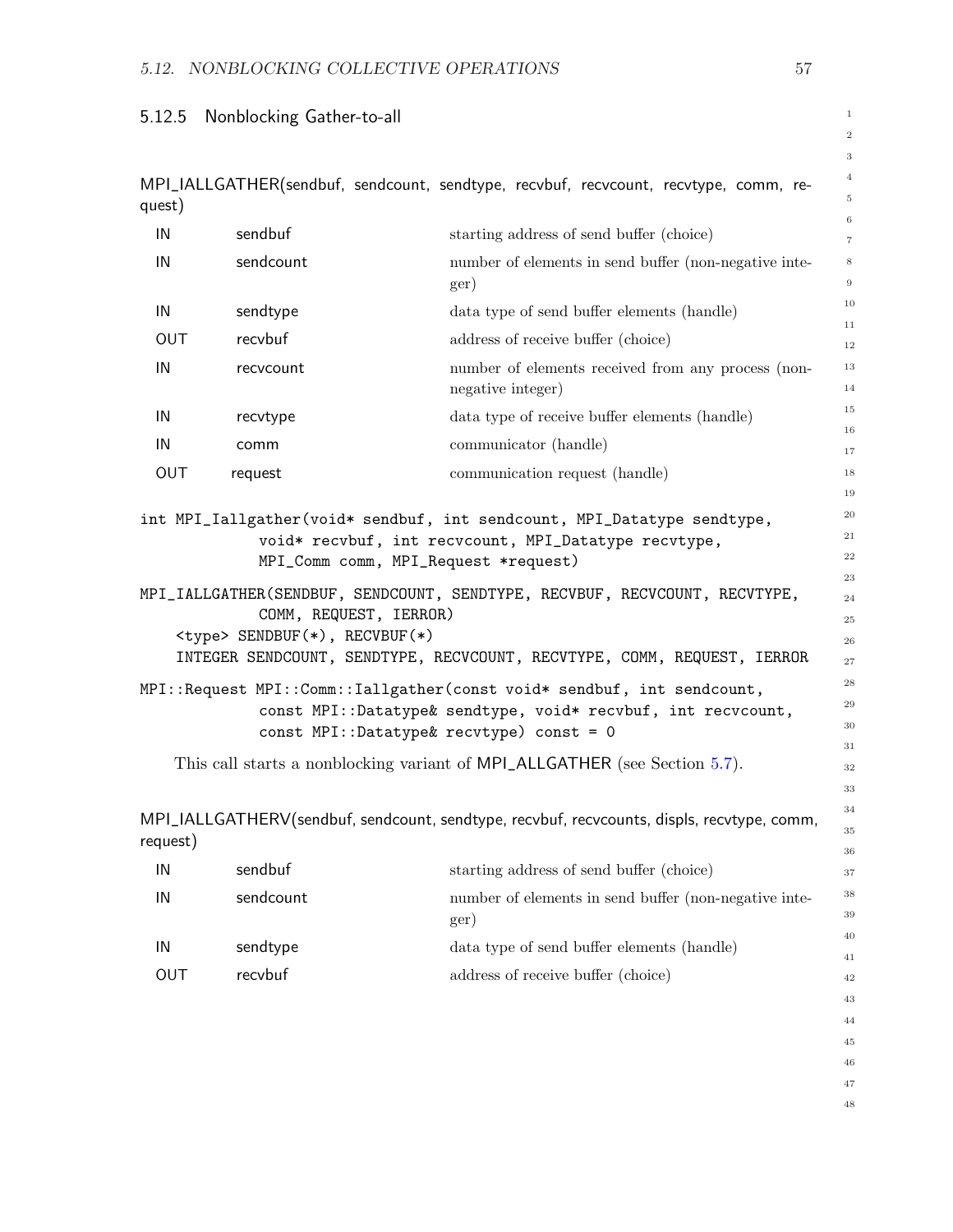| $\mathbf{1}$<br>$\boldsymbol{2}$<br>3 | IN         | recvcounts                                               | non-negative integer array (of length group size) con-<br>taining the number of elements that are received from<br>each process                                                                                     |
|---------------------------------------|------------|----------------------------------------------------------|---------------------------------------------------------------------------------------------------------------------------------------------------------------------------------------------------------------------|
| $\overline{4}$<br>5<br>6<br>7         | IN         | displs                                                   | integer array (of length group size). Entry i specifies<br>the displacement (relative to recvbuf) at which to place<br>the incoming data from process i                                                             |
| 8                                     | IN         | recvtype                                                 | data type of receive buffer elements (handle)                                                                                                                                                                       |
| 9                                     | IN         | comm                                                     | communicator (handle)                                                                                                                                                                                               |
| 10<br>11                              | <b>OUT</b> | request                                                  | communication request (handle)                                                                                                                                                                                      |
| 12<br>13<br>14<br>15                  |            |                                                          | int MPI_Iallgatherv(void* sendbuf, int sendcount, MPI_Datatype sendtype,<br>void* recvbuf, int *recvcounts, int *displs,<br>MPI_Datatype recvtype, MPI_Comm comm, MPI_Request)                                      |
| 16<br>17<br>18<br>19<br>20            |            | <type> SENDBUF(*), RECVBUF(*)<br/>REQUEST, IERROR</type> | MPI_IALLGATHERV(SENDBUF, SENDCOUNT, SENDTYPE, RECVBUF, RECVCOUNTS, DISPLS,<br>RECVTYPE, COMM, REQUEST, IERROR)<br>INTEGER SENDCOUNT, SENDTYPE, RECVCOUNTS(*), DISPLS(*), RECVTYPE, COMM,                            |
| 21<br>22<br>23<br>24<br>25            |            |                                                          | MPI::Request MPI::Comm::Iallgatherv(const void* sendbuf, int sendcount,<br>const MPI::Datatype& sendtype, void* recvbuf,<br>const int recvcounts[], const int displs[],<br>const MPI::Datatype& recvtype) const = 0 |
| 26<br>27<br>28<br>29<br>30            | 5.12.6     | Nonblocking All-to-All Scatter/Gather                    | This call starts a nonblocking variant of MPI_ALLGATHERV (see Section 5.7).                                                                                                                                         |
| 31<br>32                              |            |                                                          | MPI_IALLTOALL(sendbuf, sendcount, sendtype, recvbuf, recvcount, recvtype, comm, request)                                                                                                                            |
| 33<br>34                              | IN         | sendbuf                                                  | starting address of send buffer (choice)                                                                                                                                                                            |
| 35<br>36                              | IN         | sendcount                                                | number of elements sent to each process (non-negative<br>integer)                                                                                                                                                   |
| 37                                    | IN         | sendtype                                                 | data type of send buffer elements (handle)                                                                                                                                                                          |
| 38<br>39                              | <b>OUT</b> | recvbuf                                                  | address of receive buffer (choice)                                                                                                                                                                                  |
| 40<br>41                              | IN         | recvcount                                                | number of elements received from any process (non-<br>negative integer)                                                                                                                                             |
| 42                                    | IN         | recvtype                                                 | data type of receive buffer elements (handle)                                                                                                                                                                       |
| 43<br>44                              | IN         | comm                                                     | communicator (handle)                                                                                                                                                                                               |
| 45<br>46                              | <b>OUT</b> | request                                                  | communication request (handle)                                                                                                                                                                                      |
| 47<br>48                              |            |                                                          | int MPI_Ialltoall(void* sendbuf, int sendcount, MPI_Datatype sendtype,<br>void* recvbuf, int recvcount, MPI_Datatype recvtype,                                                                                      |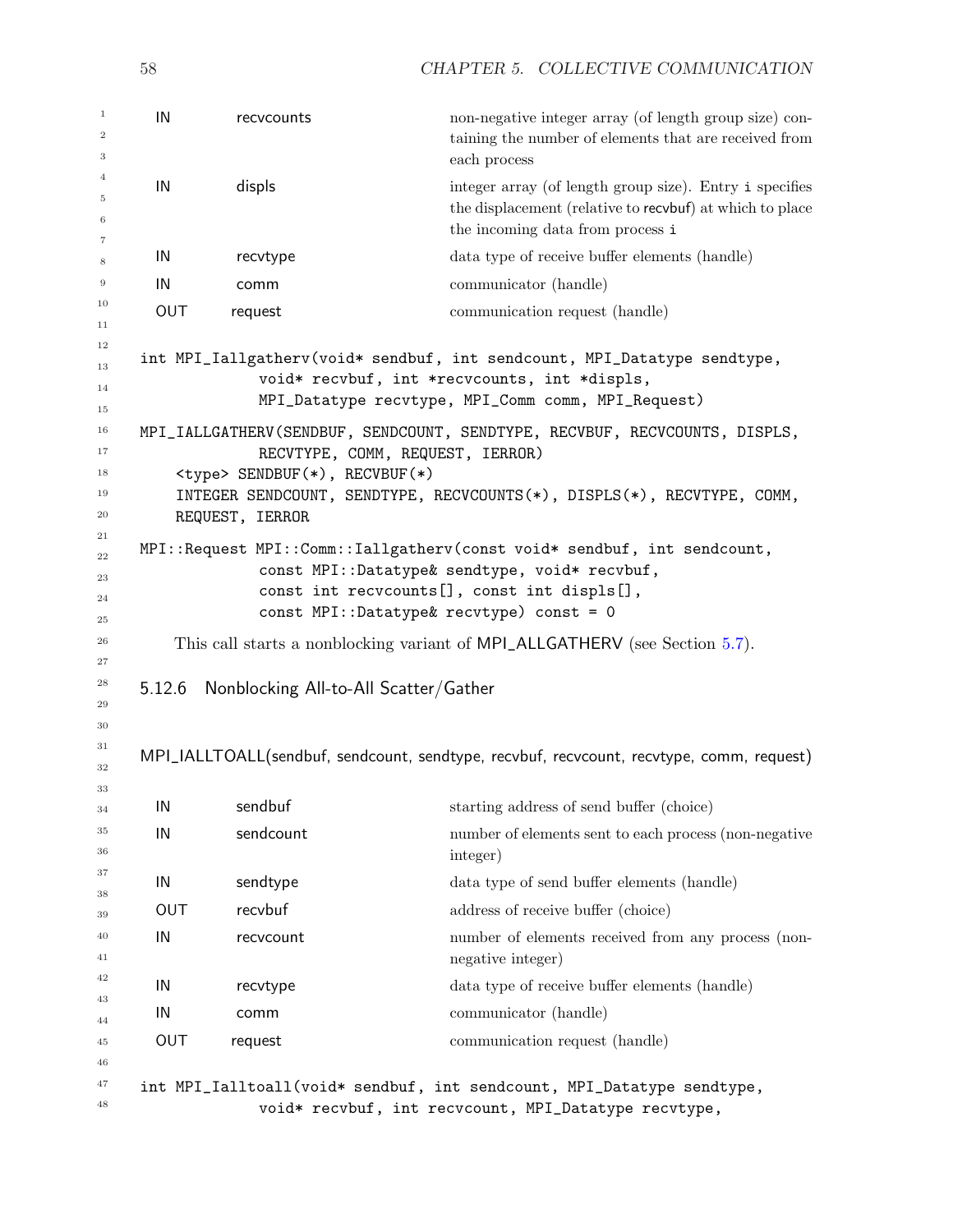|     |                                      | MPI_Comm comm, MPI_Request *request)                                                                                     | $1\,$               |
|-----|--------------------------------------|--------------------------------------------------------------------------------------------------------------------------|---------------------|
|     |                                      | MPI_IALLTOALL(SENDBUF, SENDCOUNT, SENDTYPE, RECVBUF, RECVCOUNT, RECVTYPE,                                                | $\,2$               |
|     | COMM, REQUEST, IERROR)               |                                                                                                                          | 3<br>$\,4\,$        |
|     | <type> SENDBUF(*), RECVBUF(*)</type> |                                                                                                                          | 5                   |
|     |                                      | INTEGER SENDCOUNT, SENDTYPE, RECVCOUNT, RECVTYPE, COMM, REQUEST, IERROR                                                  | $\,6$               |
|     |                                      | MPI::Request MPI::Comm::Ialltoall(const void* sendbuf, int sendcount, const                                              | $\scriptstyle{7}$   |
|     |                                      | MPI::Datatype& sendtype, void* recvbuf, int recvcount,                                                                   | 8                   |
|     |                                      | const MPI::Datatype& recvtype) const = 0                                                                                 | 9                   |
|     |                                      | This call starts a nonblocking variant of MPI_ALLTOALL (see Section 5.8).                                                | 10                  |
|     |                                      |                                                                                                                          | 11<br>$12\,$        |
|     |                                      |                                                                                                                          | 13                  |
|     |                                      | MPI_IALLTOALLV(sendbuf, sendcounts, sdispls, sendtype, recvbuf, recvcounts, rdispls, recv-                               | 14                  |
|     | type, comm, request)                 |                                                                                                                          | $15\,$              |
| IN  | sendbuf                              | starting address of send buffer (choice)                                                                                 | 16                  |
| IN  | sendcounts                           | non-negative integer array (of length group size) speci-                                                                 | $1\,7$              |
|     |                                      | fying the number of elements to send to each processor                                                                   | $18\,$              |
| IN  | sdispls                              | integer array (of length group size). Entry j specifies                                                                  | 19                  |
|     |                                      | the displacement (relative to sendbuf) from which to                                                                     | $20\,$<br>$\bf{21}$ |
|     |                                      | take the outgoing data destined for process j                                                                            | $\bf{^{22}}$        |
| IN  | sendtype                             | data type of send buffer elements (handle)                                                                               | 23                  |
| OUT | recvbuf                              | address of receive buffer (choice)                                                                                       | 24                  |
| IN  | recvcounts                           | non-negative integer array (of length group size) spec-                                                                  | $\bf 25$            |
|     |                                      | ifying the number of elements that can be received                                                                       | $\bf 26$            |
|     |                                      | from each processor                                                                                                      | 27<br>$\sqrt{28}$   |
| IN  | rdispls                              | integer array (of length group size). Entry i specifies                                                                  | $\sqrt{29}$         |
|     |                                      | the displacement (relative to recvbuf) at which to place                                                                 | $30\,$              |
|     |                                      | the incoming data from process i                                                                                         | 31                  |
| IN  | recvtype                             | data type of receive buffer elements (handle)                                                                            | 32                  |
| IN  | comm                                 | communicator (handle)                                                                                                    | 33                  |
| OUT | request                              | communication request (handle)                                                                                           | 34                  |
|     |                                      |                                                                                                                          | 35                  |
|     |                                      | int MPI_Ialltoallv(void* sendbuf, int *sendcounts, int *sdispls,                                                         | 36<br>37            |
|     |                                      | MPI_Datatype sendtype, void* recvbuf, int *recvcounts,                                                                   | 38                  |
|     |                                      | int *rdispls, MPI_Datatype recvtype, MPI_Comm comm,                                                                      | $39\,$              |
|     | MPI_Request *request)                |                                                                                                                          | 40                  |
|     |                                      |                                                                                                                          | 41                  |
|     |                                      | MPI_IALLTOALLV(SENDBUF, SENDCOUNTS, SDISPLS, SENDTYPE, RECVBUF, RECVCOUNTS,<br>RDISPLS, RECVTYPE, COMM, REQUEST, IERROR) | 42                  |
|     | <type> SENDBUF(*), RECVBUF(*)</type> |                                                                                                                          | 43                  |
|     |                                      |                                                                                                                          | 44                  |

INTEGER SENDCOUNTS(\*), SDISPLS(\*), SENDTYPE, RECVCOUNTS(\*), RDISPLS(\*), RECVTYPE, COMM, REQUEST, IERROR

MPI::Request MPI::Comm::Ialltoallv(const void\* sendbuf, const int sendcounts[], const int sdispls[],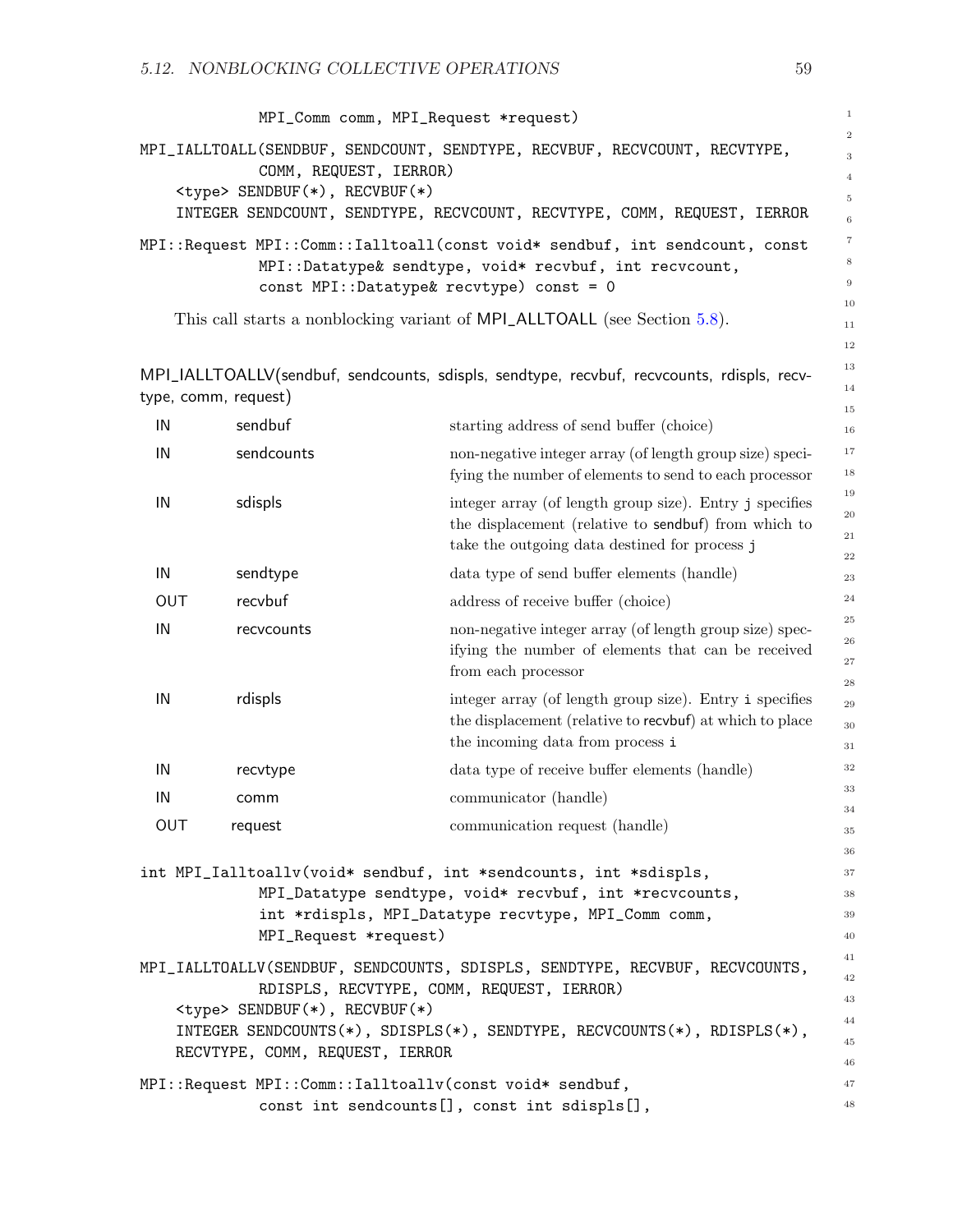|                                        | 60         |                                                                                          | CHAPTER 5. COLLECTIVE COMMUNICATION                                                                                                                                                              |
|----------------------------------------|------------|------------------------------------------------------------------------------------------|--------------------------------------------------------------------------------------------------------------------------------------------------------------------------------------------------|
| $\mathbf{1}$<br>$\boldsymbol{2}$<br>3  |            |                                                                                          | const MPI::Datatype& sendtype, void* recvbuf,<br>const int recvcounts[], const int rdispls[],<br>const MPI::Datatype& recvtype) const = 0                                                        |
| 4<br>5<br>6                            |            |                                                                                          | This call starts a nonblocking variant of MPI_ALLTOALLV (see Section 5.8).                                                                                                                       |
| 7<br>8                                 |            | types, comm, request)                                                                    | MPI_IALLTOALLW(sendbuf, sendcounts, sdispls, sendtypes, recvbuf, recvcounts, rdispls, recv-                                                                                                      |
| $\overline{9}$<br>10                   | IN         | sendbuf                                                                                  | starting address of send buffer (choice)                                                                                                                                                         |
| 11<br>12<br>13                         | IN         | sendcounts                                                                               | integer array (of length group size) specifying the num-<br>ber of elements to send to each processor (array of<br>non-negative integers)                                                        |
| 14<br>15<br>16<br>17                   | IN         | sdispls                                                                                  | integer array (of length group size). Entry j specifies<br>the displacement in bytes (relative to sendbuf) from<br>which to take the outgoing data destined for process<br>j (array of integers) |
| 18<br>19<br>20<br>21                   | IN         | sendtypes                                                                                | array of datatypes (of length group size). Entry j<br>specifies the type of data to send to process j (array<br>of handles)                                                                      |
| 22                                     | OUT        | recvbuf                                                                                  | address of receive buffer (choice)                                                                                                                                                               |
| 23<br>24<br>25                         | IN         | recvcounts                                                                               | integer array (of length group size) specifying the num-<br>ber of elements that can be received from each proces-<br>sor (array of non-negative integers)                                       |
| 26<br>27<br>28<br>29<br>30             | IN         | rdispls                                                                                  | integer array (of length group size). Entry i specifies<br>the displacement in bytes (relative to recvbuf) at which<br>to place the incoming data from process i (array of<br>integers)          |
| 31<br>32<br>33                         | IN         | recvtypes                                                                                | array of datatypes (of length group size). Entry i<br>specifies the type of data received from process i (ar-<br>ray of handles)                                                                 |
| 34                                     | IN         | comm                                                                                     | communicator (handle)                                                                                                                                                                            |
| 35<br>36                               | <b>OUT</b> | request                                                                                  | communication request (handle)                                                                                                                                                                   |
| 37<br>38<br>39<br>40<br>41             |            | MPI_Request *request)                                                                    | int MPI_Ialltoallw(void *sendbuf, int sendcounts[], int sdispls[],<br>MPI_Datatype sendtypes[], void *recvbuf, int recvcounts[],<br>int rdispls[], MPI_Datatype recvtypes[], MPI_Comm comm,      |
| 42<br>43<br>44<br>45<br>46<br>47<br>48 |            | <type> SENDBUF(*), RECVBUF(*)<br/>RDISPLS(*), RECVTYPES(*), COMM, REQUEST, IERROR</type> | MPI_IALLTOALLW(SENDBUF, SENDCOUNTS, SDISPLS, SENDTYPES, RECVBUF,<br>RECVCOUNTS, RDISPLS, RECVTYPES, COMM, REQUEST, IERROR)<br>INTEGER SENDCOUNTS(*), SDISPLS(*), SENDTYPES(*), RECVCOUNTS(*),    |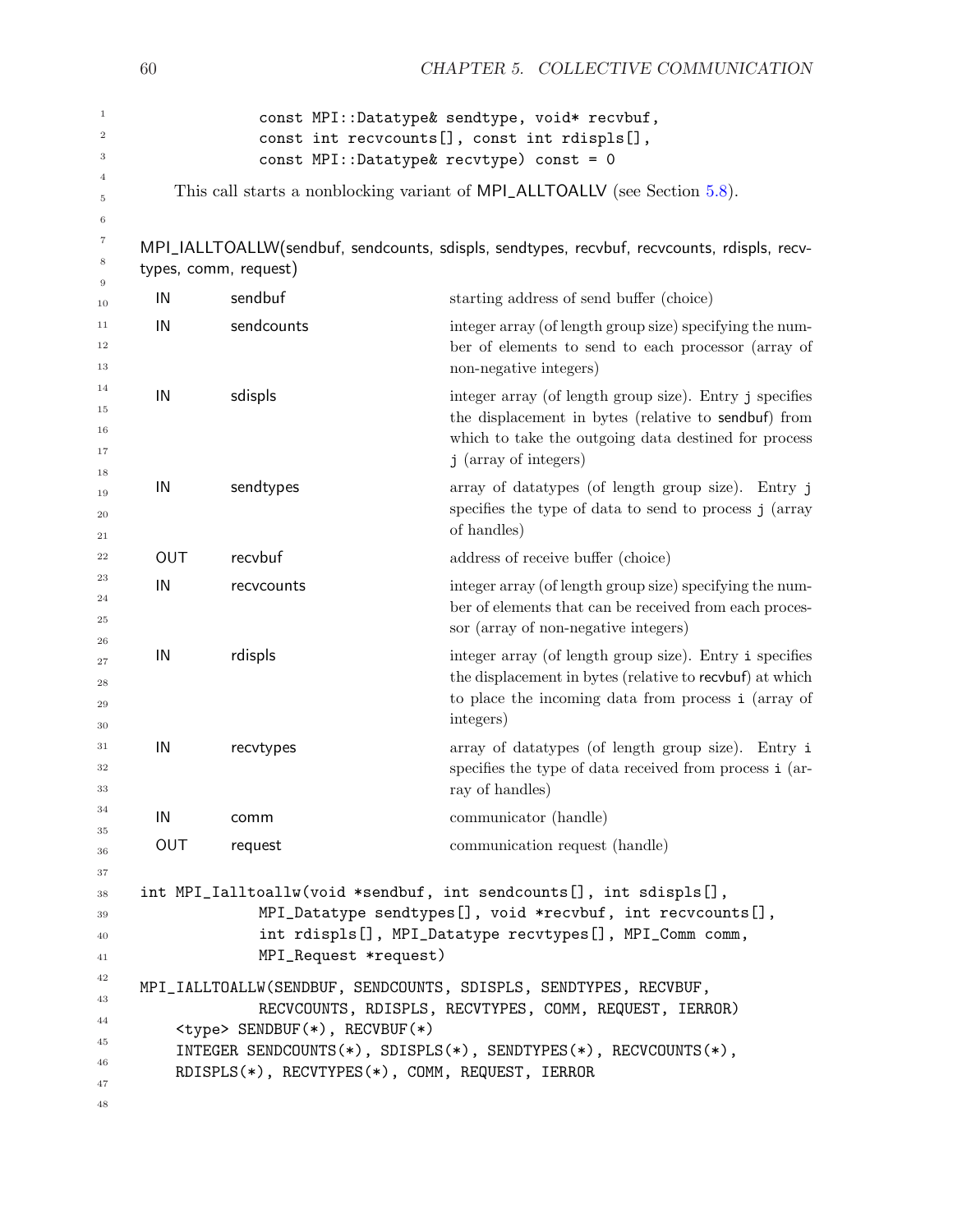| $1\,$<br>MPI::Request MPI::Comm::Ialltoallw(const void* sendbuf, const int<br>$\,2$<br>sendcounts[], const int sdispls[], const MPI::Datatype |                                                                |                                                                                                                                                                                                                                                                                                                                                                                                                 |                            |  |
|-----------------------------------------------------------------------------------------------------------------------------------------------|----------------------------------------------------------------|-----------------------------------------------------------------------------------------------------------------------------------------------------------------------------------------------------------------------------------------------------------------------------------------------------------------------------------------------------------------------------------------------------------------|----------------------------|--|
|                                                                                                                                               |                                                                | sendtypes[], void* recvbuf, const int recvcounts[], const int                                                                                                                                                                                                                                                                                                                                                   | $\,$ 3 $\,$                |  |
|                                                                                                                                               |                                                                | rdispls[], const MPI::Datatype recvtypes[]) const = 0                                                                                                                                                                                                                                                                                                                                                           | $\,4$<br>$\,$ 5            |  |
|                                                                                                                                               |                                                                | This call starts a nonblocking variant of MPI_ALLTOALLW (see Section 5.8).                                                                                                                                                                                                                                                                                                                                      | 6                          |  |
|                                                                                                                                               |                                                                |                                                                                                                                                                                                                                                                                                                                                                                                                 | $\,7$                      |  |
|                                                                                                                                               | 5.12.7 Nonblocking Reduce                                      |                                                                                                                                                                                                                                                                                                                                                                                                                 | $\,$ 8 $\,$                |  |
|                                                                                                                                               |                                                                |                                                                                                                                                                                                                                                                                                                                                                                                                 | $\overline{9}$             |  |
|                                                                                                                                               |                                                                |                                                                                                                                                                                                                                                                                                                                                                                                                 | 10                         |  |
|                                                                                                                                               |                                                                | MPI_IREDUCE(sendbuf, recvbuf, count, datatype, op, root, comm, request)                                                                                                                                                                                                                                                                                                                                         | 11<br>$12\,$               |  |
| IN                                                                                                                                            | sendbuf                                                        | address of send buffer (choice)                                                                                                                                                                                                                                                                                                                                                                                 | 13                         |  |
| OUT                                                                                                                                           | recvbuf                                                        | address of receive buffer (choice, significant only at<br>root)                                                                                                                                                                                                                                                                                                                                                 | 14<br>$15\,$               |  |
| IN                                                                                                                                            | count                                                          | number of elements in send buffer (non-negative inte-<br>ger)                                                                                                                                                                                                                                                                                                                                                   | 16<br>$17\,$               |  |
| IN                                                                                                                                            | datatype                                                       | data type of elements of send buffer (handle)                                                                                                                                                                                                                                                                                                                                                                   | 18                         |  |
| IN                                                                                                                                            | op                                                             | reduce operation (handle)                                                                                                                                                                                                                                                                                                                                                                                       | 19                         |  |
| IN                                                                                                                                            | root                                                           | rank of root process (integer)                                                                                                                                                                                                                                                                                                                                                                                  | $20\,$<br>21               |  |
|                                                                                                                                               |                                                                |                                                                                                                                                                                                                                                                                                                                                                                                                 | 22                         |  |
| IN                                                                                                                                            | comm                                                           | communicator (handle)                                                                                                                                                                                                                                                                                                                                                                                           | $\bf 23$                   |  |
| OUT                                                                                                                                           | request                                                        | communication request (handle)                                                                                                                                                                                                                                                                                                                                                                                  | 24                         |  |
|                                                                                                                                               |                                                                |                                                                                                                                                                                                                                                                                                                                                                                                                 | $\bf 25$                   |  |
|                                                                                                                                               |                                                                | int MPI_Ireduce(void* sendbuf, void* recvbuf, int count,<br>MPI_Datatype datatype, MPI_Op op, int root, MPI_Comm comm,                                                                                                                                                                                                                                                                                          | 26<br>$\sqrt{27}$          |  |
|                                                                                                                                               | MPI_Request *request)                                          |                                                                                                                                                                                                                                                                                                                                                                                                                 | 28                         |  |
|                                                                                                                                               |                                                                |                                                                                                                                                                                                                                                                                                                                                                                                                 | 29                         |  |
|                                                                                                                                               | IERROR)                                                        | MPI_IREDUCE(SENDBUF, RECVBUF, COUNT, DATATYPE, OP, ROOT, COMM, REQUEST,                                                                                                                                                                                                                                                                                                                                         | 30                         |  |
| 31<br><type> SENDBUF(*), RECVBUF(*)</type>                                                                                                    |                                                                |                                                                                                                                                                                                                                                                                                                                                                                                                 |                            |  |
|                                                                                                                                               | 32<br>INTEGER COUNT, DATATYPE, OP, ROOT, COMM, REQUEST, IERROR |                                                                                                                                                                                                                                                                                                                                                                                                                 |                            |  |
| 33<br>MPI::Request MPI::Comm::Ireduce(const void* sendbuf, void* recvbuf,                                                                     |                                                                |                                                                                                                                                                                                                                                                                                                                                                                                                 |                            |  |
|                                                                                                                                               |                                                                | int count, const MPI::Datatype& datatype, const MPI::Op& op,                                                                                                                                                                                                                                                                                                                                                    | 34<br>35                   |  |
|                                                                                                                                               | int root) const = $0$                                          |                                                                                                                                                                                                                                                                                                                                                                                                                 | 36                         |  |
|                                                                                                                                               | 37                                                             |                                                                                                                                                                                                                                                                                                                                                                                                                 |                            |  |
|                                                                                                                                               |                                                                | This call starts a nonblocking variant of MPI_REDUCE (see Section 5.9.1).                                                                                                                                                                                                                                                                                                                                       | 38                         |  |
|                                                                                                                                               | <i>Advice to implementors.</i>                                 | The implementation is explicitly allowed to use different<br>algorithms for blocking and nonblocking reduction operations that might change the<br>order of evaluation of the operations. However, as for MPI_REDUCE, it is strongly<br>recommended that MPI_IREDUCE be implemented so that the same result be obtained<br>whenever the function is applied on the same arguments, appearing in the same order. | 39<br>40<br>41<br>42<br>43 |  |
|                                                                                                                                               | 44                                                             |                                                                                                                                                                                                                                                                                                                                                                                                                 |                            |  |

Note that this may prevent optimizations that take advantage of the physical location

of processes. (End of advice to implementors.)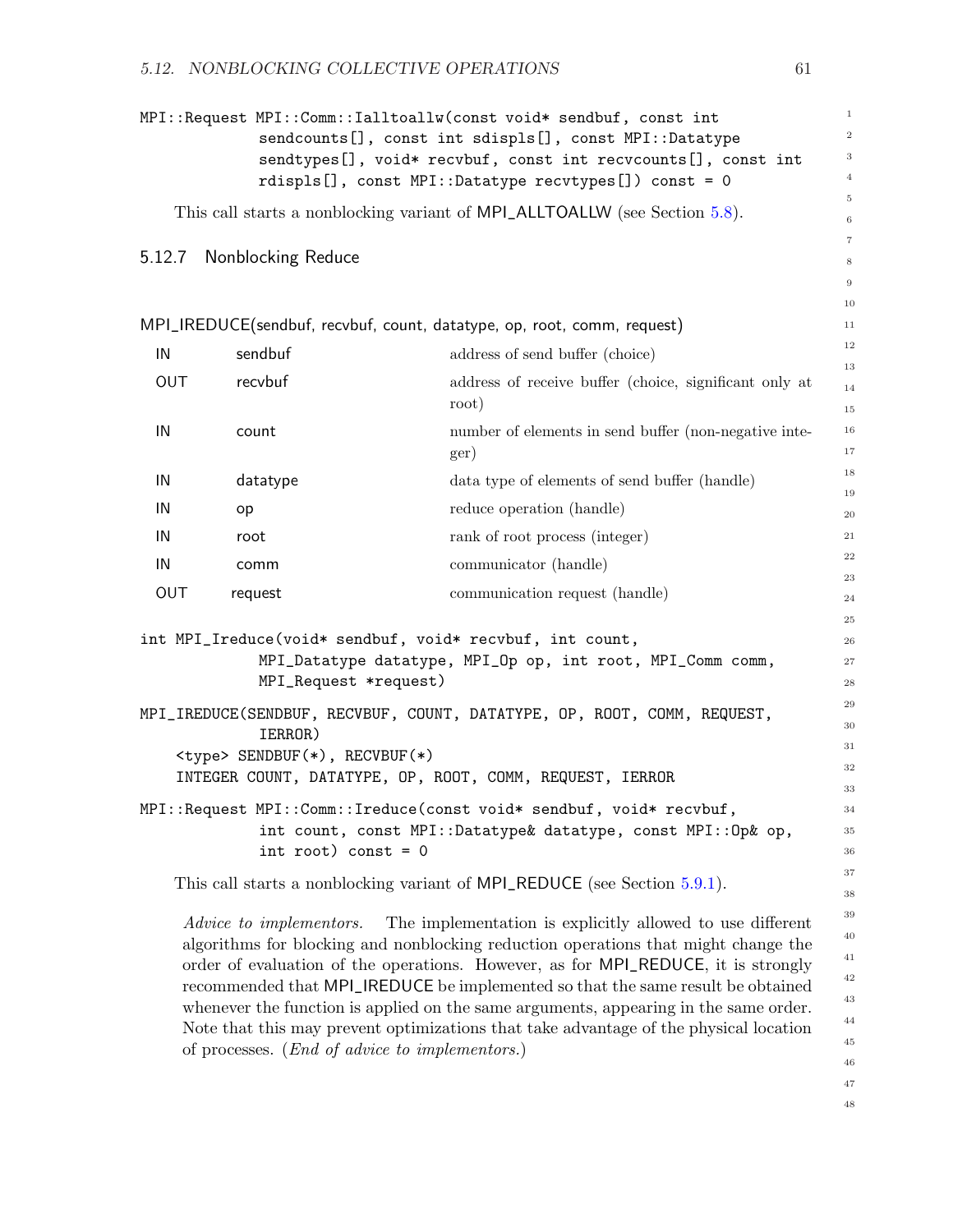Advice to users. For operations which are not truly associative, the result delivered upon completion of the nonblocking reduction may not exactly equal the result delivered by the blocking reduction, even when specifying the same arguments in the same order. (End of advice to users.)

5.12.8 Nonblocking All-Reduce

MPI includes a variant of the reduce operations where the result is returned to all processes in a group. MPI requires that all processes from the same group participating in these operations receive identical results.

```
MPI_IALLREDUCE(sendbuf, recvbuf, count, datatype, op, comm, request)
```

```
IN sendbuf starting address of send buffer (choice)
      OUT recvbuf starting address of receive buffer (choice)
      IN count number of elements in send buffer (non-negative inte-
                                      ger)
      IN datatype data type of elements of send buffer (handle)
      IN op operation (handle)
      IN communicator (handle)
      OUT request communication request (handle)
    int MPI_Iallreduce(void* sendbuf, void* recvbuf, int count,
                 MPI_Datatype datatype, MPI_Op op, MPI_Comm comm,
                 MPI_Request *request)
    MPI_IALLREDUCE(SENDBUF, RECVBUF, COUNT, DATATYPE, OP, COMM, REQUEST,
                 IERROR)
        <type> SENDBUF(*), RECVBUF(*)
        INTEGER COUNT, DATATYPE, OP, COMM, REQUEST, IERROR
    MPI::Request MPI::Comm::Iallreduce(const void* sendbuf, void* recvbuf,
                 int count, const MPI::Datatype& datatype, const MPI::Op& op)
                 const = 0This call starts a nonblocking variant of MPI_ALLREDUCE (see Section 5.9.6).
    5.12.9 Nonblocking Reduce-Scatter
    MPI_IREDUCE_SCATTER(sendbuf, recvbuf, recvcounts, datatype, op, comm, request)
      IN sendbuf starting address of send buffer (choice)
      OUT recvbuf recvies contains address of receive buffer (choice)
14
15
16
17
18
19
20
21
22
23
24
25
26
27
28
29
30
31
32
33
34
35
36
37
38
39
40
41
42
43
44
45
46
47
48
```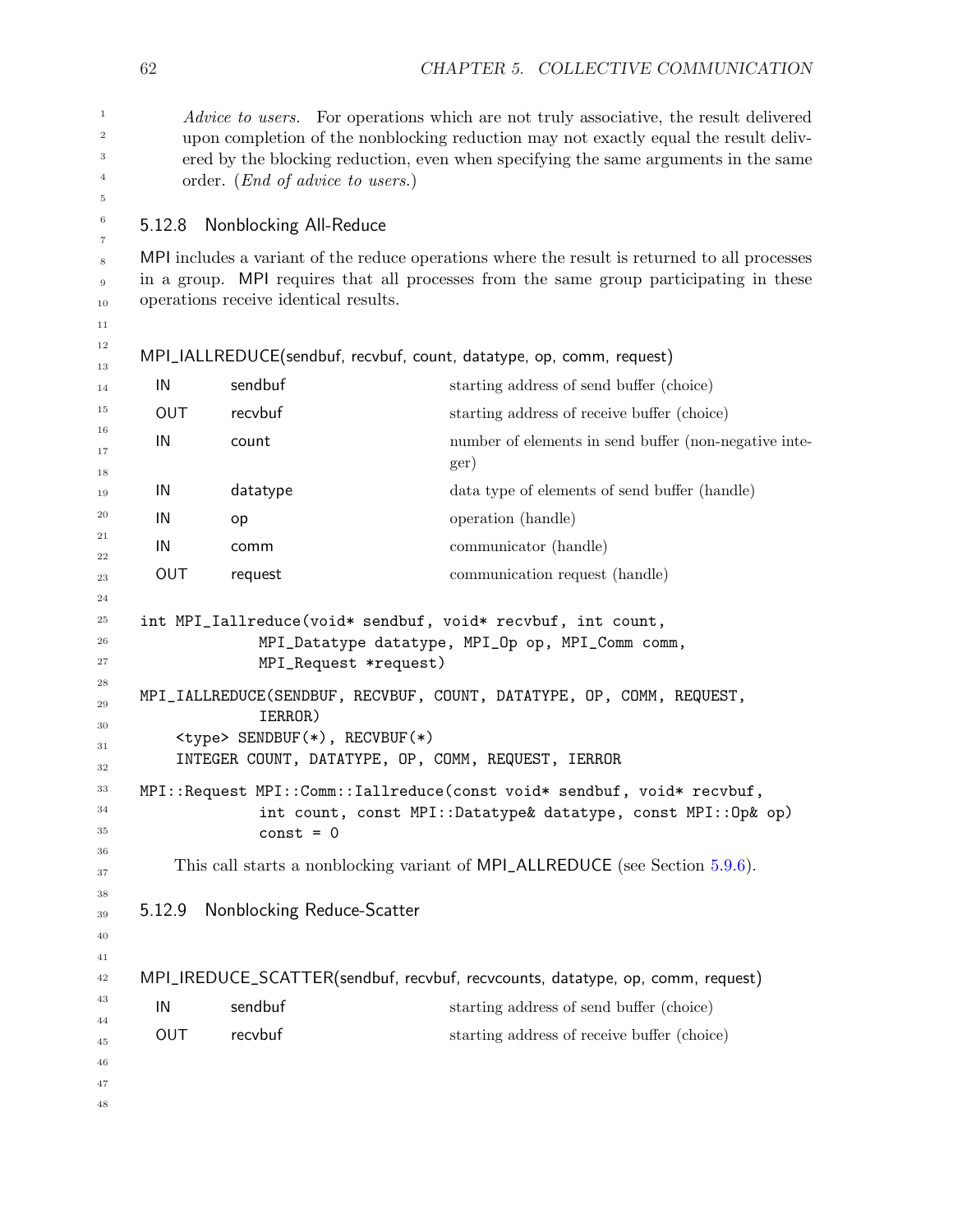| IN                                                 | recycounts                                                                    | non-negative integer array specifying the number of<br>elements in result distributed to each process. Array<br>must be identical on all calling processes. | $\mathbf{1}$<br>$\,2$<br>$\,3$ |  |
|----------------------------------------------------|-------------------------------------------------------------------------------|-------------------------------------------------------------------------------------------------------------------------------------------------------------|--------------------------------|--|
| IN                                                 | datatype                                                                      | data type of elements of input buffer (handle)                                                                                                              | $\overline{4}$                 |  |
| IN                                                 |                                                                               | operation (handle)                                                                                                                                          | $\,$ 5                         |  |
|                                                    | op                                                                            |                                                                                                                                                             | $\,6$<br>$\scriptstyle{7}$     |  |
| IN                                                 | comm                                                                          | communicator (handle)                                                                                                                                       | $\,$ 8 $\,$                    |  |
| OUT                                                | request                                                                       | communication request (handle)                                                                                                                              | $\,9$                          |  |
|                                                    |                                                                               | int MPI_Ireduce_scatter(void* sendbuf, void* recvbuf, int *recvcounts,                                                                                      | 10                             |  |
|                                                    |                                                                               | MPI_Datatype datatype, MPI_Op op, MPI_Comm comm,                                                                                                            | 11<br>12                       |  |
|                                                    | MPI_Request *request)                                                         |                                                                                                                                                             |                                |  |
|                                                    |                                                                               | MPI_IREDUCE_SCATTER(SENDBUF, RECVBUF, RECVCOUNTS, DATATYPE, OP, COMM,                                                                                       | 14                             |  |
|                                                    | REQUEST, IERROR)                                                              |                                                                                                                                                             | 15                             |  |
|                                                    | <type> SENDBUF(*), RECVBUF(*)</type>                                          |                                                                                                                                                             | 16<br>17                       |  |
|                                                    |                                                                               | INTEGER RECVCOUNTS(*), DATATYPE, OP, COMM, REQUEST, IERROR                                                                                                  | 18                             |  |
|                                                    |                                                                               | MPI::Request MPI::Comm::Ireduce_scatter(const void* sendbuf, void* recvbuf,                                                                                 | 19                             |  |
|                                                    | const $MPI::Op& op)$ const = 0                                                | int recvcounts[], const MPI::Datatype& datatype,                                                                                                            | 20                             |  |
|                                                    |                                                                               |                                                                                                                                                             | 21<br>22                       |  |
|                                                    |                                                                               | This call starts a nonblocking variant of MPI_REDUCE_SCATTER (see Section 5.10).                                                                            | 23                             |  |
| 5.12.10                                            | Nonblocking Inclusive Scan                                                    |                                                                                                                                                             | 24                             |  |
|                                                    |                                                                               |                                                                                                                                                             | 25                             |  |
|                                                    |                                                                               |                                                                                                                                                             | 26<br>27                       |  |
|                                                    | MPI_ISCAN(sendbuf, recvbuf, count, datatype, op, comm, request)               |                                                                                                                                                             | 28                             |  |
| IN                                                 | sendbuf                                                                       | starting address of send buffer (choice)                                                                                                                    | 29                             |  |
| <b>OUT</b>                                         | recvbuf                                                                       | starting address of receive buffer (choice)                                                                                                                 | 30                             |  |
| IN                                                 | count                                                                         | number of elements in input buffer (non-negative in-                                                                                                        | 31<br>32                       |  |
|                                                    |                                                                               | teger)                                                                                                                                                      | 33                             |  |
| IN                                                 | datatype                                                                      | data type of elements of input buffer (handle)                                                                                                              | 34                             |  |
| IN                                                 | op                                                                            | operation (handle)                                                                                                                                          | $35\,$                         |  |
| IN                                                 | comm                                                                          | communicator (handle)                                                                                                                                       | 36<br>37                       |  |
| OUT                                                | request                                                                       | communication request (handle)                                                                                                                              | 38                             |  |
|                                                    |                                                                               |                                                                                                                                                             | 39                             |  |
|                                                    | int MPI_Iscan(void* sendbuf, void* recvbuf, int count,                        |                                                                                                                                                             | 40                             |  |
|                                                    |                                                                               | MPI_Datatype datatype, MPI_Op op, MPI_Comm comm,                                                                                                            | 41<br>42                       |  |
|                                                    | MPI_Request *request)                                                         |                                                                                                                                                             | 43                             |  |
|                                                    | MPI_ISCAN(SENDBUF, RECVBUF, COUNT, DATATYPE, OP, COMM, REQUEST, IERROR)<br>44 |                                                                                                                                                             |                                |  |
|                                                    | <type> SENDBUF(*), RECVBUF(*)</type>                                          |                                                                                                                                                             | 45                             |  |
| INTEGER COUNT, DATATYPE, OP, COMM, REQUEST, IERROR |                                                                               |                                                                                                                                                             | 46                             |  |
|                                                    |                                                                               |                                                                                                                                                             | 47<br>48                       |  |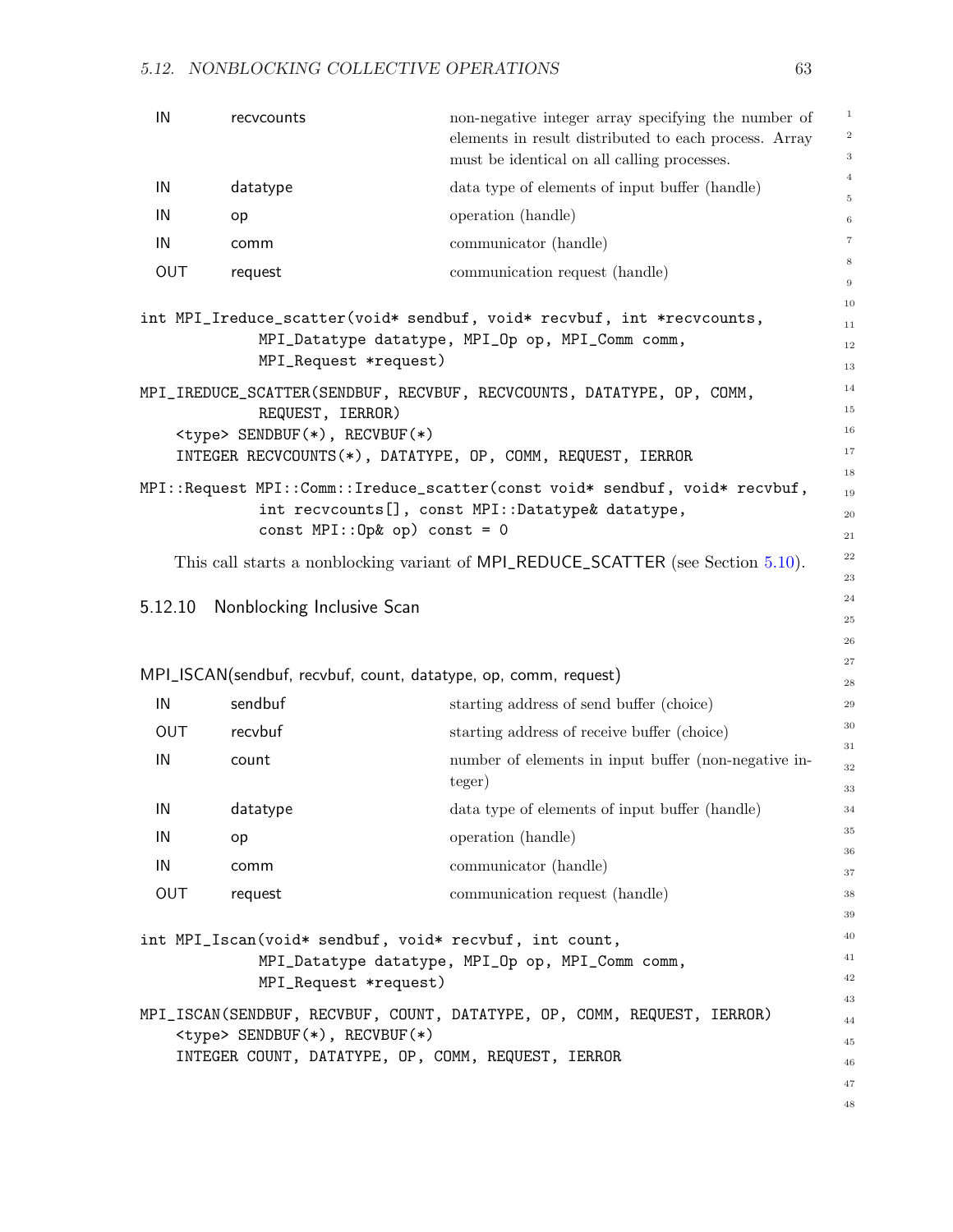|                                                                        | const                                           | MPI::Request MPI::Intracomm::Iscan(const void* sendbuf, void* recvbuf,<br>int count, const MPI::Datatype& datatype, const MPI::Op& op)                                                                                                                             |
|------------------------------------------------------------------------|-------------------------------------------------|--------------------------------------------------------------------------------------------------------------------------------------------------------------------------------------------------------------------------------------------------------------------|
| This call starts a nonblocking variant of MPI_SCAN (see Section 5.11). |                                                 |                                                                                                                                                                                                                                                                    |
| 5.12.11                                                                | <b>Nonblocking Exclusive Scan</b>               |                                                                                                                                                                                                                                                                    |
|                                                                        |                                                 | MPI_IEXSCAN(sendbuf, recvbuf, count, datatype, op, comm, request)                                                                                                                                                                                                  |
| IN                                                                     | sendbuf                                         | starting address of send buffer (choice)                                                                                                                                                                                                                           |
| <b>OUT</b>                                                             | recvbuf                                         | starting address of receive buffer (choice)                                                                                                                                                                                                                        |
| IN                                                                     | count                                           | number of elements in input buffer (non-negative in-<br>teger)                                                                                                                                                                                                     |
| IN                                                                     | datatype                                        | data type of elements of input buffer (handle)                                                                                                                                                                                                                     |
| IN                                                                     | op                                              | operation (handle)                                                                                                                                                                                                                                                 |
| IN                                                                     | comm                                            | intracommunicator (handle)                                                                                                                                                                                                                                         |
| <b>OUT</b>                                                             | request                                         | communication request (handle)                                                                                                                                                                                                                                     |
|                                                                        | MPI_Request *request)                           | int MPI_Iexscan(void *sendbuf, void *recvbuf, int count,<br>MPI_Datatype datatype, MPI_Op op, MPI_Comm comm,                                                                                                                                                       |
|                                                                        | <type> SENDBUF(*), RECVBUF(*)</type>            | MPI_IEXSCAN(SENDBUF, RECVBUF, COUNT, DATATYPE, OP, COMM, REQUEST, IERROR)<br>INTEGER COUNT, DATATYPE, OP, COMM, REQUEST, IERROR                                                                                                                                    |
|                                                                        | const                                           | MPI:: Request MPI:: Intracomm:: Iexscan (const void* sendbuf, void* recvbuf,<br>int count, const MPI::Datatype& datatype, const MPI::Op& op)                                                                                                                       |
|                                                                        |                                                 | This call starts a nonblocking variant of MPI_EXSCAN (see Section 5.11.2).                                                                                                                                                                                         |
| 5.13                                                                   | Correctness                                     |                                                                                                                                                                                                                                                                    |
|                                                                        |                                                 | A correct, portable program must invoke collective communications so that deadlock will not<br>occur, whether collective communications are synchronizing or not. The following examples<br>illustrate dangerous use of collective routines on intracommunicators. |
|                                                                        | <b>Example 5.24</b> The following is erroneous. |                                                                                                                                                                                                                                                                    |
| $switch(rank)$ {                                                       |                                                 |                                                                                                                                                                                                                                                                    |
|                                                                        | case 0:                                         |                                                                                                                                                                                                                                                                    |
|                                                                        |                                                 | MPT $Rcast(huff1, count, true, 0, comm):$                                                                                                                                                                                                                          |

```
MPI_Bcast(buf1, count, type, 0, comm);
   MPI_Bcast(buf2, count, type, 1, comm);
   break;
case 1:
```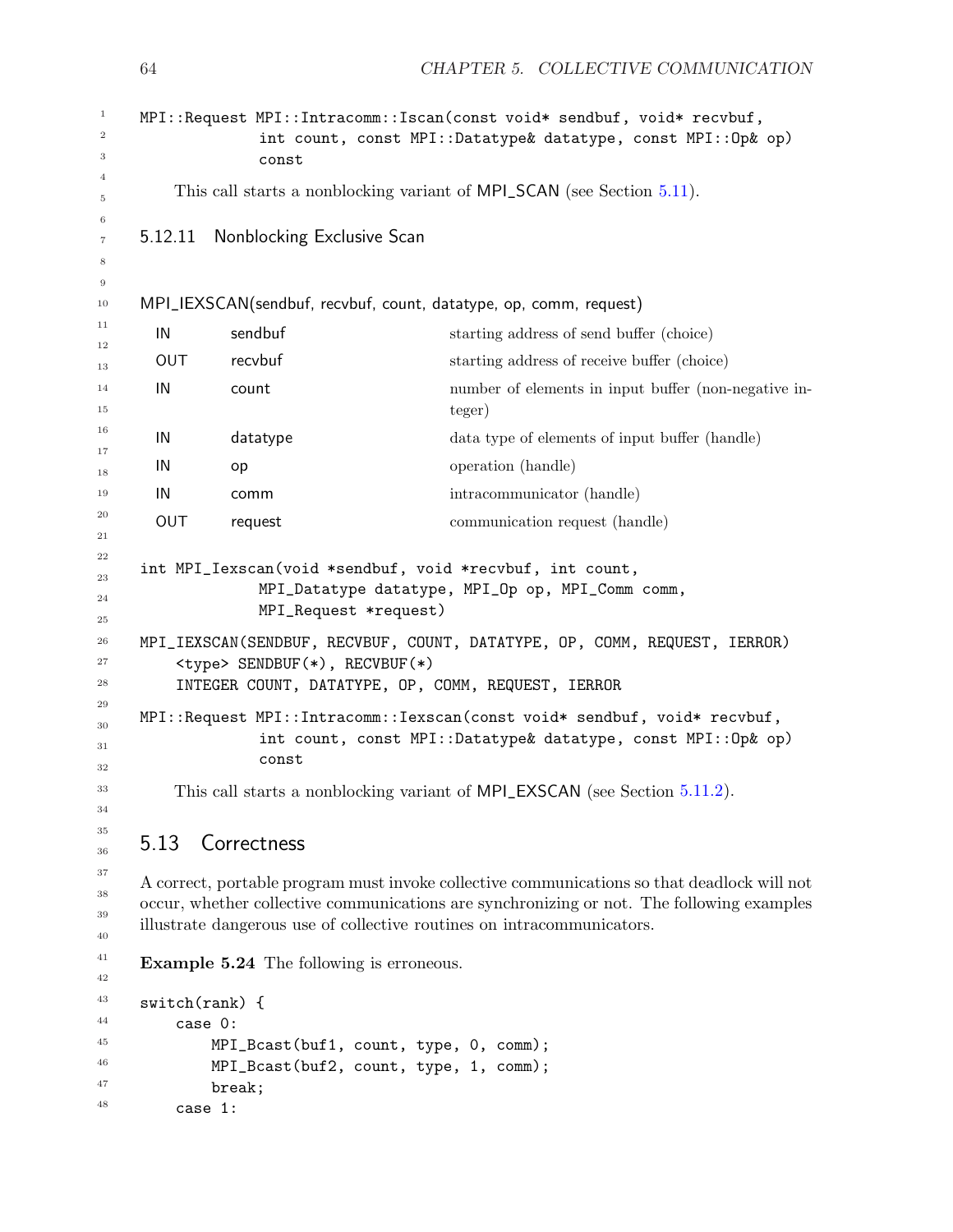```
MPI_Bcast(buf2, count, type, 1, comm);
MPI_Bcast(buf1, count, type, 0, comm);
break;
```
}

We assume that the group of comm is  $\{0,1\}$ . Two processes execute two broadcast operations in reverse order. If the operation is synchronizing then a deadlock will occur.

Collective operations must be executed in the same order at all members of the communication group.

Example 5.25 The following is erroneous.

```
switch(rank) {
   case 0:
       MPI_Bcast(buf1, count, type, 0, comm0);
       MPI_Bcast(buf2, count, type, 2, comm2);
       break;
   case 1:
       MPI_Bcast(buf1, count, type, 1, comm1);
       MPI_Bcast(buf2, count, type, 0, comm0);
       break;
   case 2:
       MPI_Bcast(buf1, count, type, 2, comm2);
       MPI_Bcast(buf2, count, type, 1, comm1);
       break;
}
```
Assume that the group of comm0 is  $\{0,1\}$ , of comm1 is  $\{1, 2\}$  and of comm2 is  $\{2,0\}$ . If the broadcast is a synchronizing operation, then there is a cyclic dependency: the broadcast in comm2 completes only after the broadcast in comm0; the broadcast in comm0 completes only after the broadcast in comm1; and the broadcast in comm1 completes only after the broadcast in comm2. Thus, the code will deadlock.

Collective operations must be executed in an order so that no cyclic dependencies occur. Nonblocking collective operations can alleviate this issue.

Example 5.26 The following is erroneous.

```
switch(rank) {
    case 0:
        MPI_Bcast(buf1, count, type, 0, comm);
        MPI_Send(buf2, count, type, 1, tag, comm);
        break;
    case 1:
        MPI_Recv(buf2, count, type, 0, tag, comm, status);
        MPI_Bcast(buf1, count, type, 0, comm);
        break;
}
```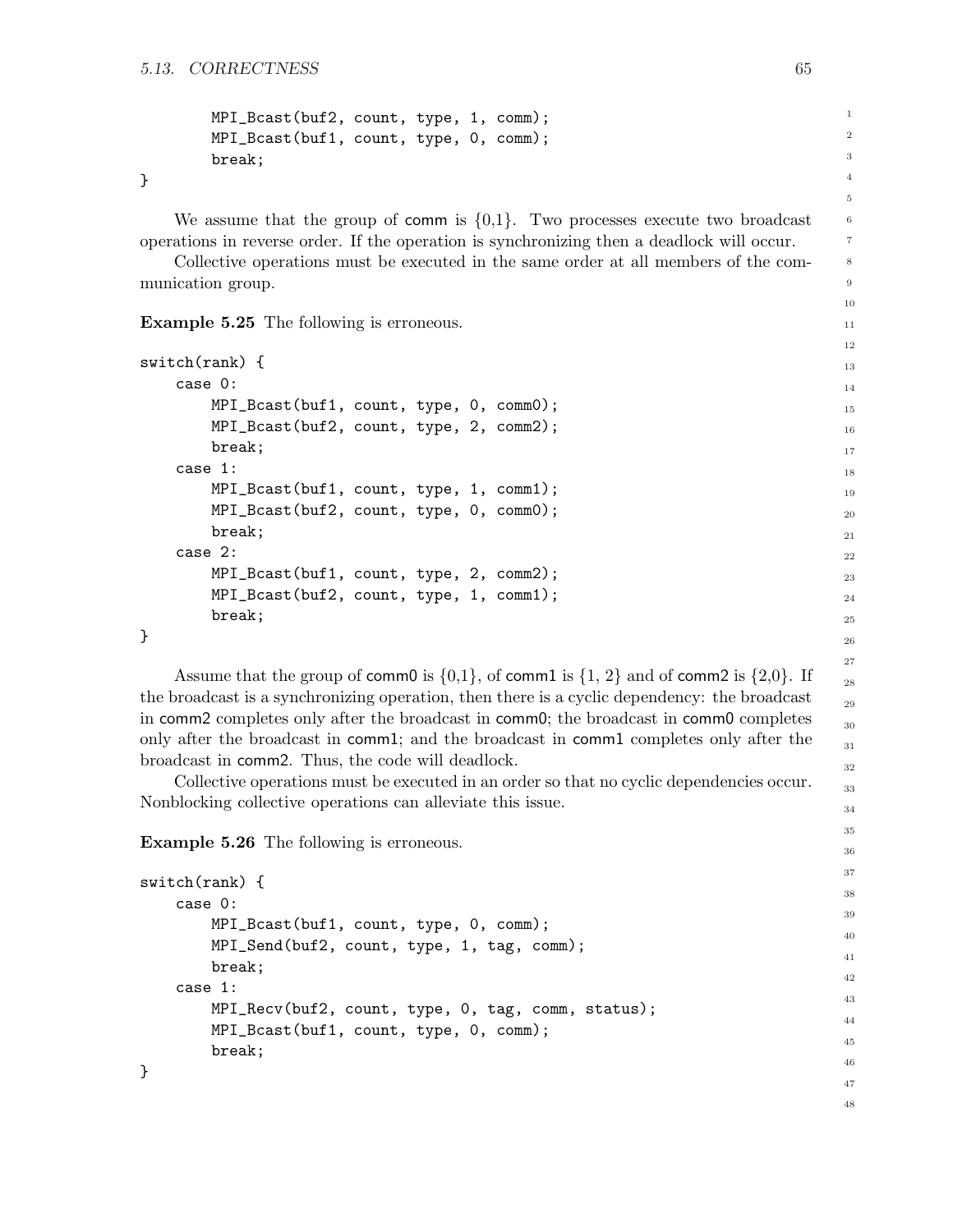Process zero executes a broadcast, followed by a blocking send operation. Process one first executes a blocking receive that matches the send, followed by broadcast call that matches the broadcast of process zero. This program may deadlock. The broadcast call on process zero may block until process one executes the matching broadcast call, so that the send is not executed. Process one will definitely block on the receive and so, in this case, never executes the broadcast. 1 2 3 4 5 6

The relative order of execution of collective operations and point-to-point operations should be such, so that even if the collective operations and the point-to-point operations are synchronizing, no deadlock will occur.

Example 5.27 An unsafe, non-deterministic program.

```
switch(rank) {
         case 0:
             MPI_Bcast(buf1, count, type, 0, comm);
             MPI_Send(buf2, count, type, 1, tag, comm);
             break;
         case 1:
             MPI_Recv(buf2, count, type, MPI_ANY_SOURCE, tag, comm, status);
             MPI_Bcast(buf1, count, type, 0, comm);
             MPI_Recv(buf2, count, type, MPI_ANY_SOURCE, tag, comm, status);
             break;
         case 2:
             MPI_Send(buf2, count, type, 1, tag, comm);
             MPI_Bcast(buf1, count, type, 0, comm);
             break;
     }
12
13
14
15
16
17
18
19
20
21
22
23
24
25
26
```
27 28

All three processes participate in a broadcast. Process 0 sends a message to process 1 after the broadcast, and process 2 sends a message to process 1 before the broadcast. Process 1 receives before and after the broadcast, with a wildcard source argument.

Two possible executions of this program, with different matchings of sends and receives, are illustrated in Figure [5.12.](#page-70-0) Note that the second execution has the peculiar effect that a send executed after the broadcast is received at another node before the broadcast. This example illustrates the fact that one should not rely on collective communication functions to have particular synchronization effects. A program that works correctly only when the first execution occurs (only when broadcast is synchronizing) is erroneous.

Finally, in multithreaded implementations, one can have more than one, concurrently executing, collective communication call at a process. In these situations, it is the user's responsibility to ensure that the same communicator is not used concurrently by two different collective communication calls at the same process.

Advice to implementors. Assume that broadcast is implemented using point-to-point MPI communication. Suppose the following two rules are followed.

- 1. All receives specify their source explicitly (no wildcards).
- 2. Each process sends all messages that pertain to one collective call before sending any message that pertain to a subsequent collective call.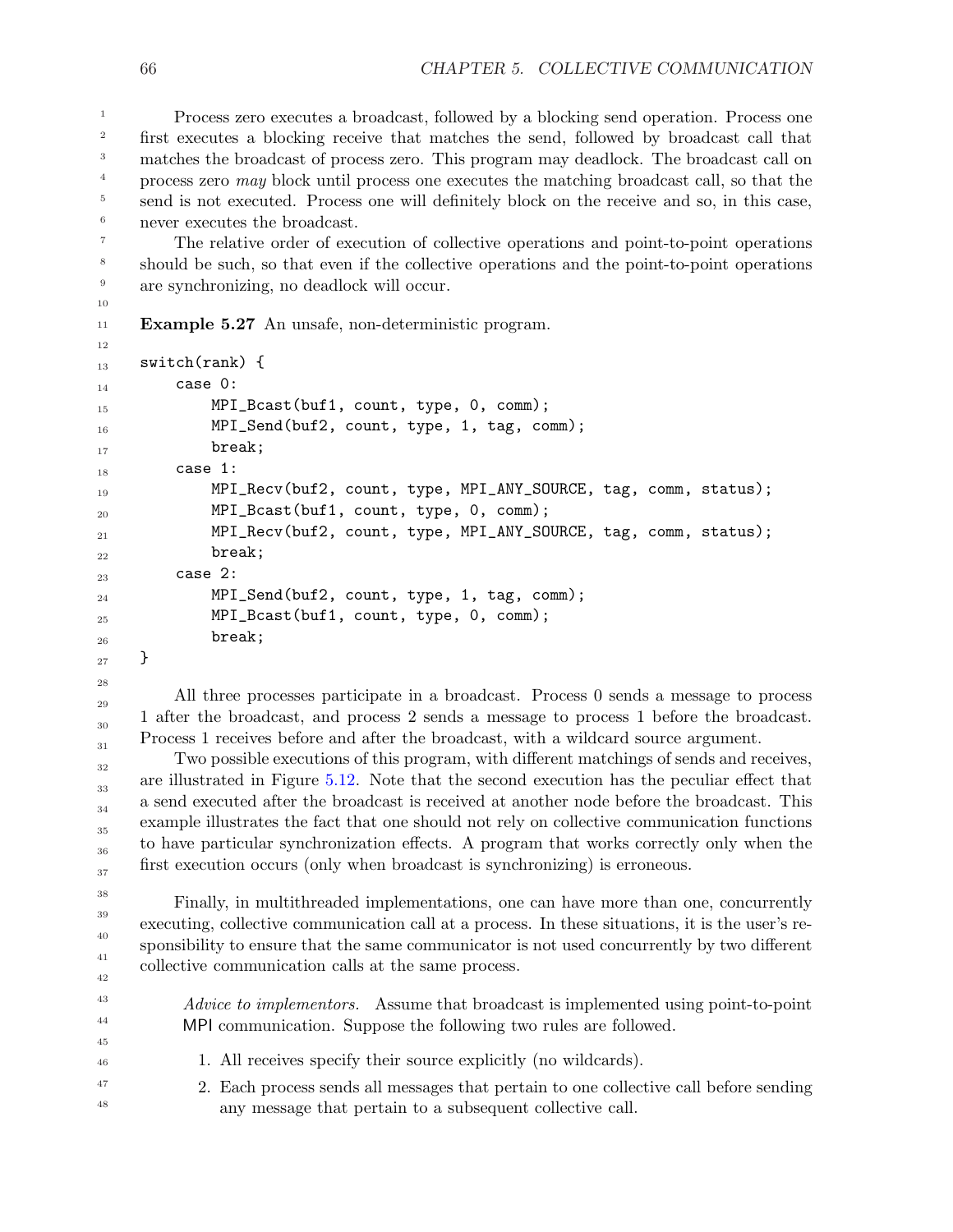

<span id="page-70-0"></span>Figure 5.12: A race condition causes non-deterministic matching of sends and receives. One cannot rely on synchronization from a broadcast to make the program deterministic.

Then, messages belonging to successive broadcasts cannot be confused, as the order of point-to-point messages is preserved.

It is the implementor's responsibility to ensure that point-to-point messages are not confused with collective messages. One way to accomplish this is, whenever a communicator is created, to also create a "hidden communicator" for collective communication. One could achieve a similar effect more cheaply, for example, by using a hidden tag or context bit to indicate whether the communicator is used for point-to-point or collective communication. (End of advice to implementors.)

Example 5.28 Blocking and nonblocking collective operations can be interleaved, i.e., a blocking collective operation can be posted even if there is a nonblocking collective operation outstanding.

```
MPI_Request req;
```
MPI\_Ibarrier(comm, &req); MPI\_Bcast(buf1, count, type, 0, comm); MPI\_Wait(&req, MPI\_STATUS\_IGNORE);

Each process starts a nonblocking barrier operation, participates in a blocking broadcast and then waits until every other process started the barrier operation. This effectively turns the broadcast into a synchronizing broadcast with possible communication/communication overlap (MPI\_Bcast is allowed, but not required to synchronize).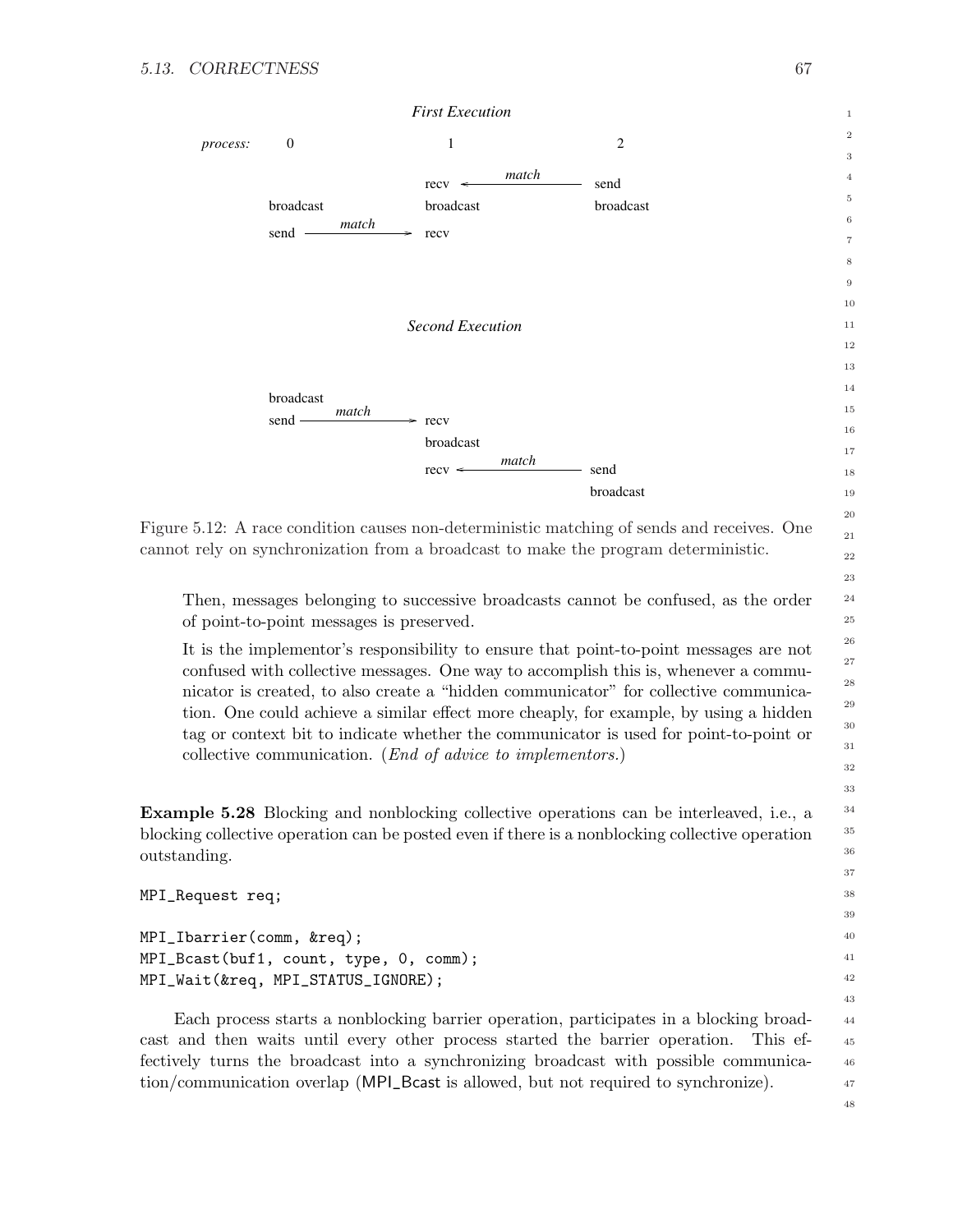4

Example 5.29 The starting order of collective operations on a particular communicator defines their matching. The following example shows an erroneous matching of different collective operations on the same communicator. 1 2 3

```
MPI_Request req;
     switch(rank) {
          case 0:
              /* erroneous matching */
              MPI_Ibarrier(comm, &req);
              MPI_Bcast(buf1, count, type, 0, comm);
              MPI_Wait(&req, MPI_STATUS_IGNORE);
              break;
          case 1:
               /* erroneous matching */
              MPI_Bcast(buf1, count, type, 0, comm);
              MPI_Ibarrier(comm, &req);
              MPI_Wait(&req, MPI_STATUS_IGNORE);
              break;
     }
          This ordering would match MPI_Ibarrier on rank 0 with MPI_Bcast on rank 1 which is
     erroneous and the program behavior is undefined. However, if such an order is required, the
     user must create different duplicate communicators and perform the operations on them.
     If started with two processes, the following program would be legal:
     MPI_Request req;
     MPI_Comm dupcomm;
     MPI_Comm_dup(comm, &dupcomm);
     switch(rank) {
          case 0:
              MPI_Ibarrier(comm, &req);
              MPI_Bcast(buf1, count, type, 0, dupcomm);
              MPI_Wait(&req, MPI_STATUS_IGNORE);
              break;
          case 1:
              MPI_Bcast(buf1, count, type, 0, dupcomm);
              MPI_Ibarrier(comm, &req);
              MPI_Wait(&req, MPI_STATUS_IGNORE);
              break;
     }
           Advice to users. The use of different communicators offers some flexibility regarding
           the matching of nonblocking collective operations. In this sense, communicators could
           be used as an equivalent to tags. However, communicator construction might induce
           overheads so that this should be used carefully. (End of advice to users.)
     Example 5.30 Nonblocking collective operations can rely on the same progression rules
     as nonblocking point-to-point messages. Thus, if started with two processes, the following
     program is a valid MPI program and is guaranteed to terminate:
5
6
7
8
9
10
11
12
13
14
15
16
17
18
19
20
21
22
23
24
25
26
27
2829
30
31
32
33
34
35
36
37
38
39
40
41
42
43
44
45
46
47
48
```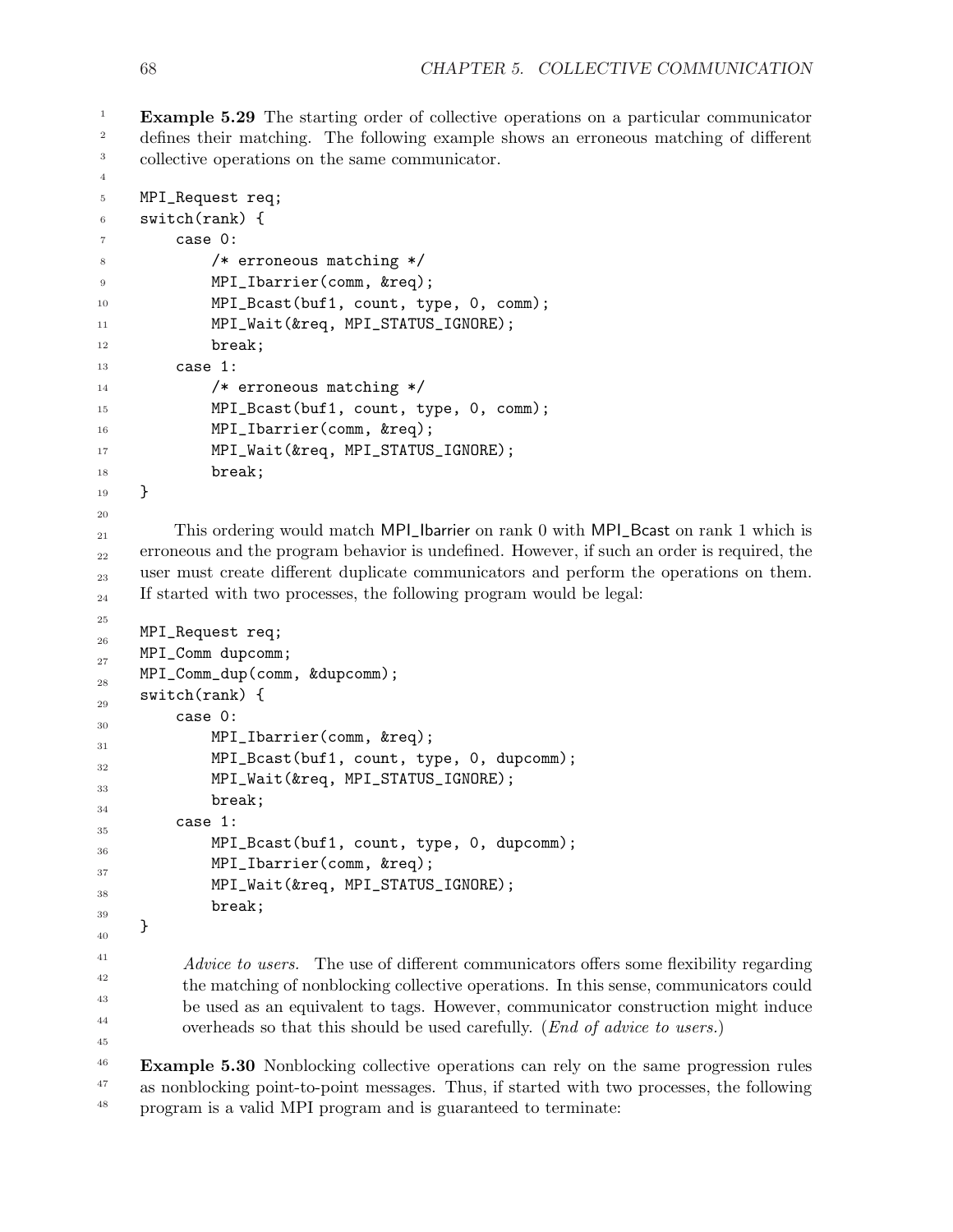```
MPI_Request req;
switch(rank) {
    case 0:
      MPI_Ibarrier(comm, &req);
      MPI_Wait(&req, MPI_STATUS_IGNORE);
      MPI_Send(buf, count, dtype, 1, tag, comm);
      break;
    case 1:
      MPI_Ibarrier(comm, &req);
      MPI_Recv(buf, count, dtype, 0, tag, comm, MPI_STATUS_IGNORE);
      MPI_Wait(&req, MPI_STATUS_IGNORE);
      break;
}
```
The MPI library must progress the barrier in the MPI\_Recv call. Thus, the MPI\_Wait call in rank 0 will eventually complete, which enables the matching MPI\_Send so all calls eventually return.

Example 5.31 Blocking and nonblocking collective operations do not match. The following example is illegal.

```
MPI_Request req;
switch(rank) {
    case 0:
      /* illegal false matching of Alltoall and Ialltoall */
      MPI_Ialltoall(sbuf, scnt, stype, rbuf, rcnt, rtype, comm, &req);
      MPI_Wait(&req, MPI_STATUS_IGNORE);
      break;
    case 1:
      /* illegal false matching of Alltoall and Ialltoall */
      MPI_Alltoall(sbuf, scnt, stype, rbuf, rcnt, rtype, comm);
      break;
}
```
Example 5.32 Collective and point-to-point requests can be mixed in functions that enable multiple completions. If started with two processes, the following program is valid.

```
MPI_Request reqs[2];
switch(rank) {
    case 0:
      MPI_Ibarrier(comm, &reqs[0]);
      MPI_Send(buf, count, dtype, 1, tag, comm);
      MPI_Wait(&reqs[0], MPI_STATUS_IGNORE);
      break;
    case 1:
      MPI_Irecv(buf, count, dtype, 0, tag, comm, &reqs[0]);
```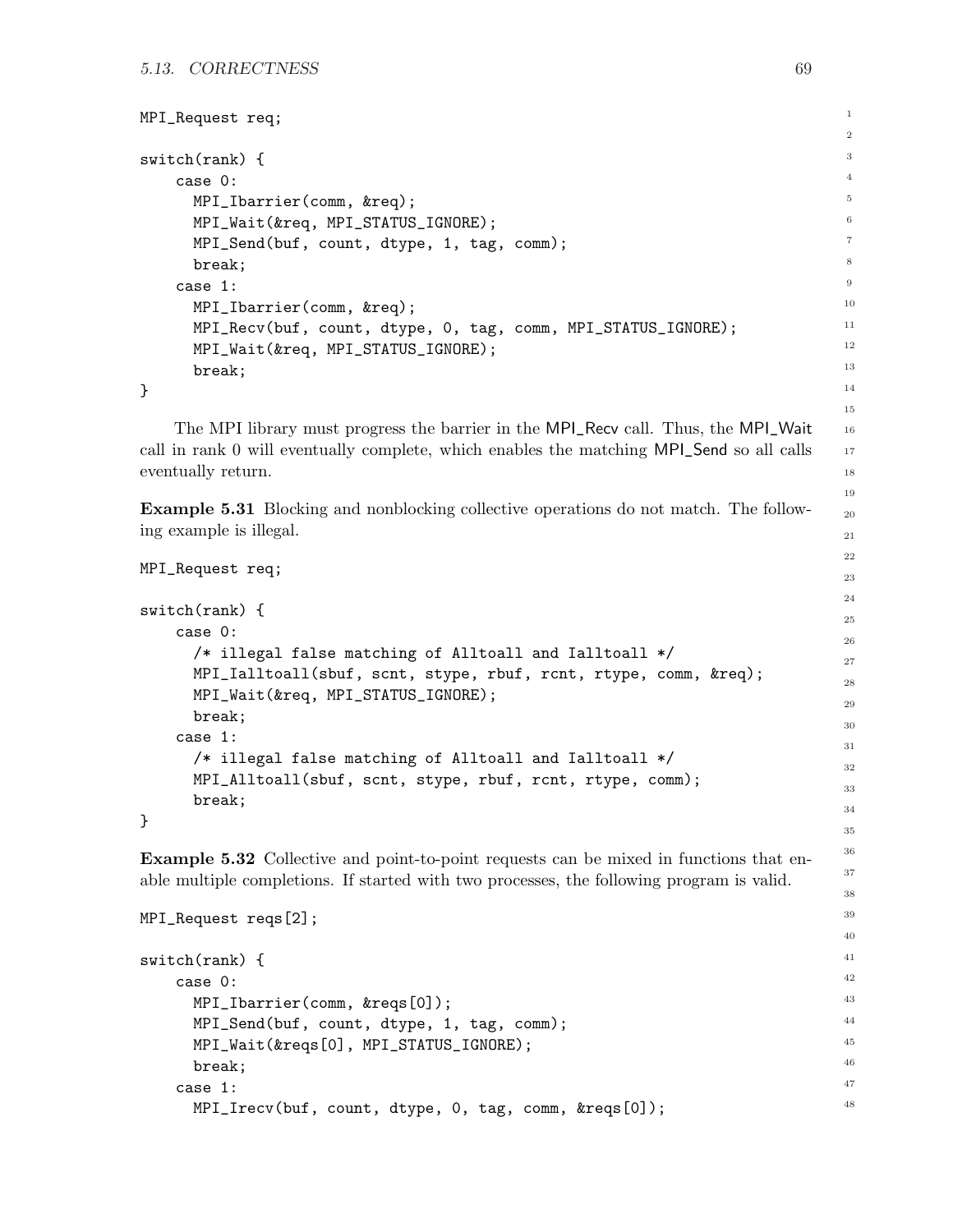```
MPI_Ibarrier(comm, &reqs[1]);
            MPI_Waitall(2, reqs, MPI_STATUSES_IGNORE);
            break;
     }
          The Waitall call returns only after the barrier and the receive completed.
     Example 5.33 Multiple nonblocking collective operations can be outstanding on a single
     communicator and match in order.
     MPI_Request reqs[3];
     compute(buf1);
     MPI_Ibcast(buf1, count, type, 0, comm, &reqs[0]);
     compute(buf2);
     MPI_Ibcast(buf2, count, type, 0, comm, &reqs[1]);
     compute(buf3);
     MPI_Ibcast(buf3, count, type, 0, comm, &reqs[2]);
     MPI_Waitall(3, reqs, MPI_STATUSES_IGNORE);
           Advice to users. Pipelining and double-buffering techniques can efficiently be used
           to overlap computation and communication. However, having too many outstanding
           requests might have a negative impact on performance. (End of advice to users.)
           Advice to implementors. The use of pipelining may generate many outstanding
           requests. A high-quality hardware-supported implementation with limited resources
           should be able to fall back to a software implementation if its resources are exhausted.
           In this way, the implementation could limit the number of outstanding requests only
           by the available memory. (End of advice to implementors.)
     Example 5.34 Nonblocking collective operations can also be used to enable simultane-
     ous collective operations on multiple overlapping communicators (see Figure 5.13). The
     following example is started with three processes and three communicators. The first com-
     municator comm1 includes ranks 0 and 1, comm2 includes ranks 1 and 2 and comm3 spans
     ranks 0 and 2. It is not possible to perform a blocking collective operation on all commu-
     nicators because there exists no deadlock-free order to invoke them. However, nonblocking
     collective operations can easily be used to achieve this task.
     MPI_Request reqs[2];
     switch(rank) {
          case 0:
            MPI_Iallreduce(sbuf1, rbuf1, count, dtype, MPI_SUM, comm1, &reqs[0]);
            MPI_Iallreduce(sbuf3, rbuf3, count, dtype, MPI_SUM, comm3, &reqs[1]);
            break;
          case 1:
            MPI_Iallreduce(sbuf1, rbuf1, count, dtype, MPI_SUM, comm1, &reqs[0]);
            MPI_Iallreduce(sbuf2, rbuf2, count, dtype, MPI_SUM, comm2, &reqs[1]);
            break;
1
2
3
4
5
6
7
8
9
10
11
12
13
14
15
16
17
18
19
20
21
22
23
24
25
26
27
28
29
30
31
32
33
34
35
36
37
38
39
40
41
42
43
44
45
46
47
48
```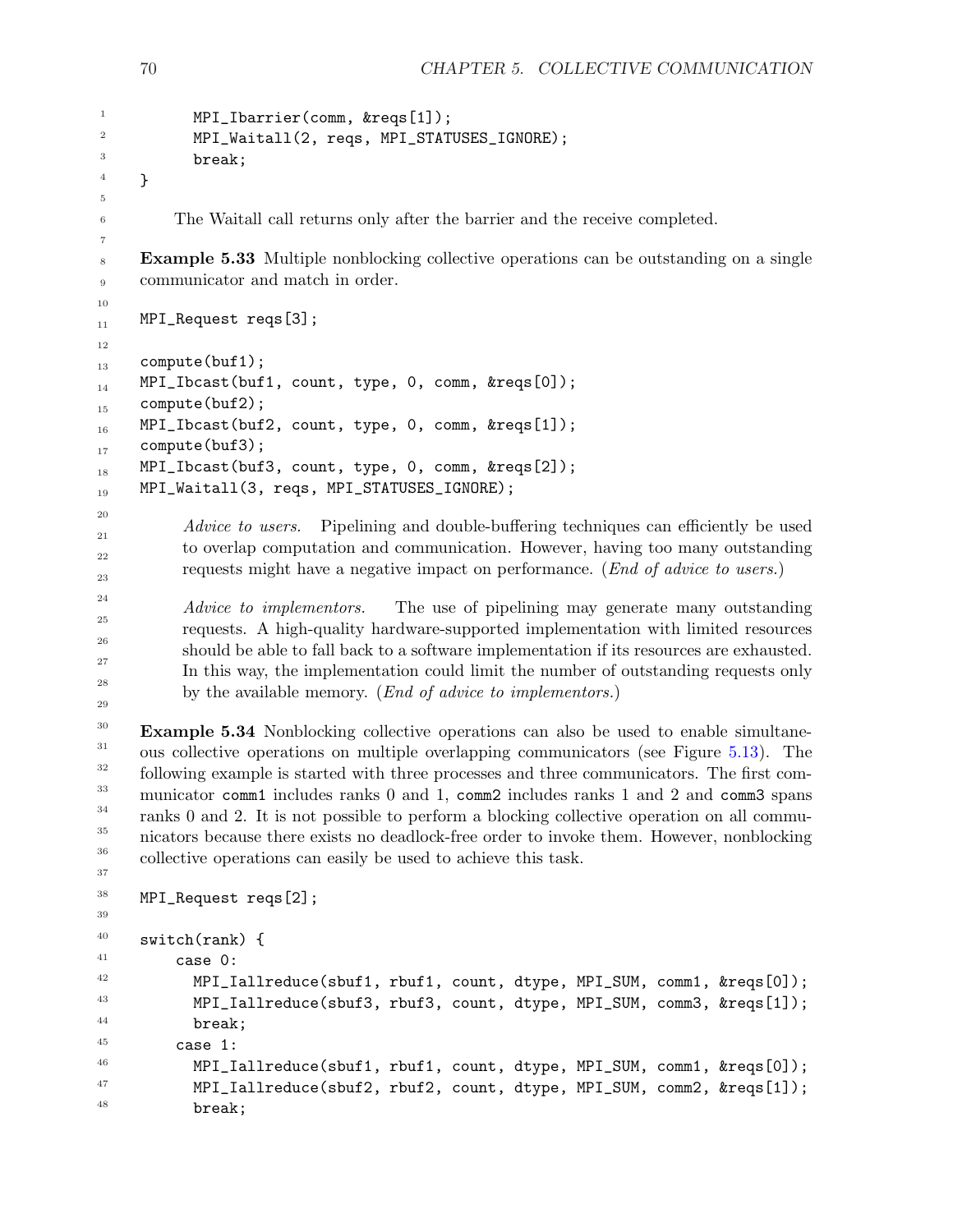<span id="page-74-0"></span>}



Finishing the second MPI\_IBCAST is completely independent of the first one. This means that it is not guaranteed that the first broadcast operation is finished or even started after the second one is completed via reqs[1].